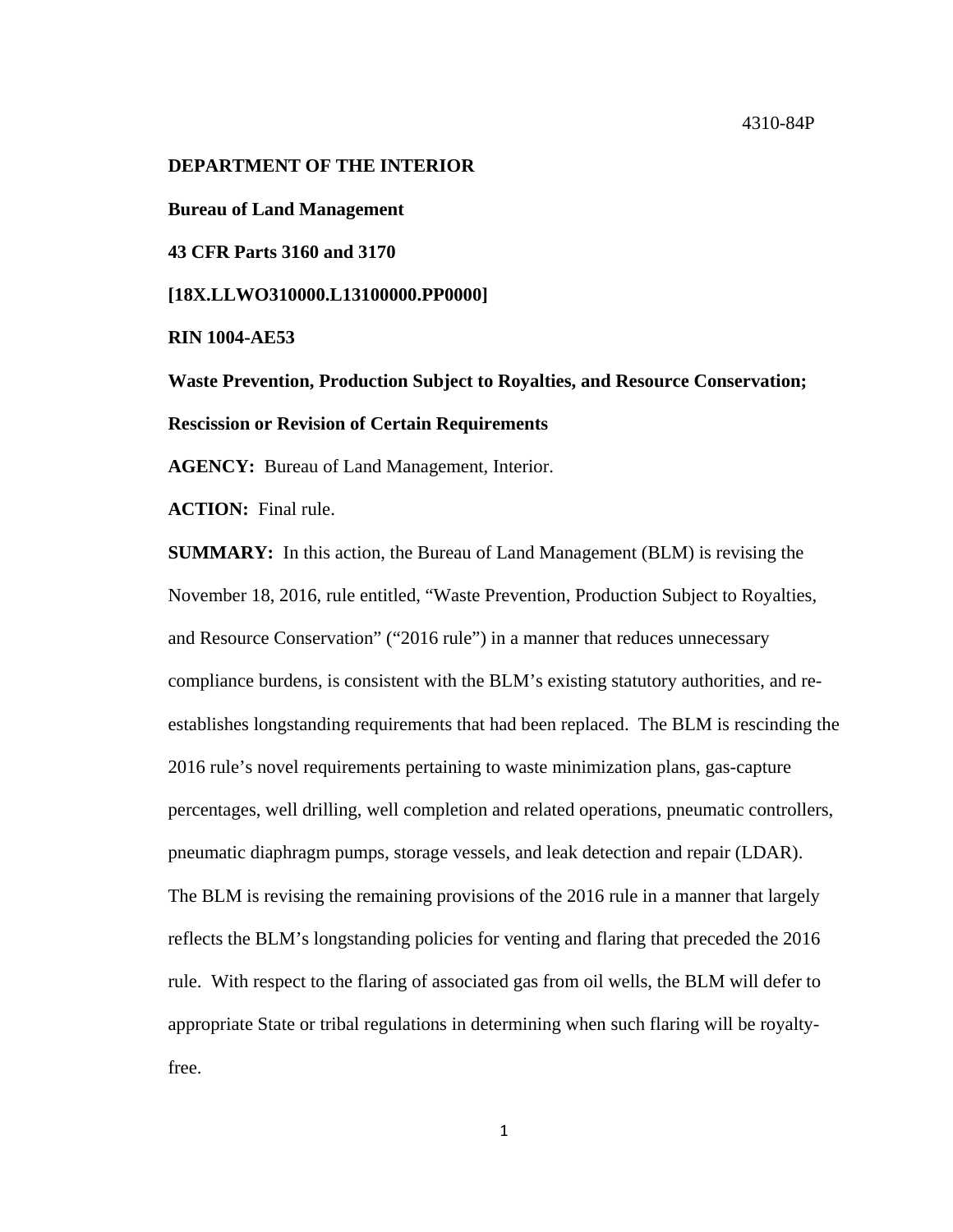**DATES:** The final rule is effective on [INSERT DATE 60 DAYS AFTER DATE OF PUBLICATION IN THE FEDERAL REGISTER].

**FOR FURTHER INFORMATION CONTACT:** Steven Wells, Division Chief, Fluid Minerals Division, 202-912-7143 or s1wells@blm.gov, for information regarding the substance of this final rule or information about the BLM's Fluid Minerals program. For questions relating to regulatory process issues, contact Faith Bremner at 202-912-7441 or fbremner@blm.gov. Persons who use a telecommunications device for the deaf (TDD) may call the Federal Relay Service (FRS) at 1-800-877-8339, 24 hours a day, 7 days a week, to leave a message or question with the above individuals. You will receive a reply during normal business hours.

## **SUPPLEMENTARY INFORMATION:**

- I. Executive Summary
- II. Background
- III. Discussion of the Final Rule
- IV. Procedural Matters

#### **I. Executive Summary**

On November 18, 2016, the BLM published in the *Federal Register* a final rule entitled, "Waste Prevention, Production Subject to Royalties, and Resource Conservation" (82 FR 83008) ("2016 rule"). The 2016 rule was intended to: Reduce waste of natural gas from venting, flaring, and leaks during oil and natural gas production activities on onshore Federal and Indian leases; clarify when produced gas lost through venting, flaring, or leaks is subject to royalties; and clarify when oil and gas production may be used royalty-free on-site. The 2016 rule became effective on January 17, 2017,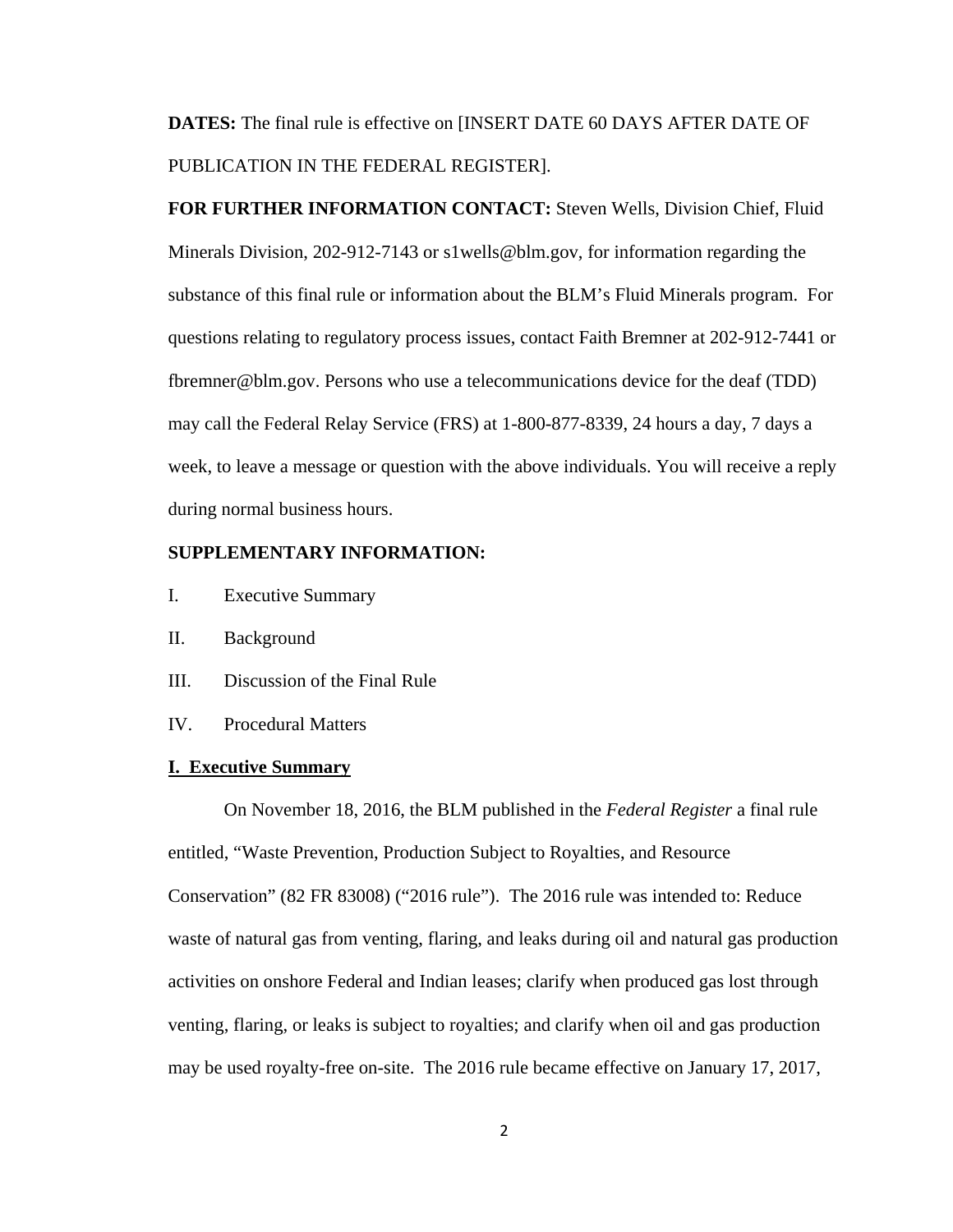with some requirements taking effect immediately, but the majority of requirements were to phase-in on January 17, 2018, or later.

On March 28, 2017, President Trump issued Executive Order (E.O.) 13783, "Promoting Energy Independence and Economic Growth," directing the BLM to review the 2016 rule and, if appropriate, to publish proposed and final rules suspending, revising, or rescinding it.

The BLM reviewed the 2016 rule and found that certain impacts were underestimated and many provisions of the rule would have added regulatory burdens that unnecessarily encumber energy production, constrain economic growth, and prevent job creation. The BLM also found that the 2016 rule's approach to reduction of fugitive emissions and flaring departed from the historic approach of considering "waste" in the context of a reasonable and prudent operator standard. This final rule revises the 2016 rule in a manner that ensures consistency with the policies set forth in section 1 of E.O. 13783, which states that "[i]t is in the national interest to promote clean and safe development of our Nation's vast energy resources, while at the same time avoiding regulatory burdens that unnecessarily encumber energy production, constrain economic growth, and prevent job creation."

The BLM reviewed the 2016 rule and determined that it would have imposed costs exceeding its benefits. As detailed in the Regulatory Impact Analysis (RIA) prepared for this rule, and evidenced by the RIA prepared for the 2016 rule (2016 RIA), many of the provisions of the 2016 rule would have imposed compliance costs well in excess of the value of the resource (natural gas) that would have been conserved. In addition, the provisions of the 2016 rule, unlike the analogous Environmental Protection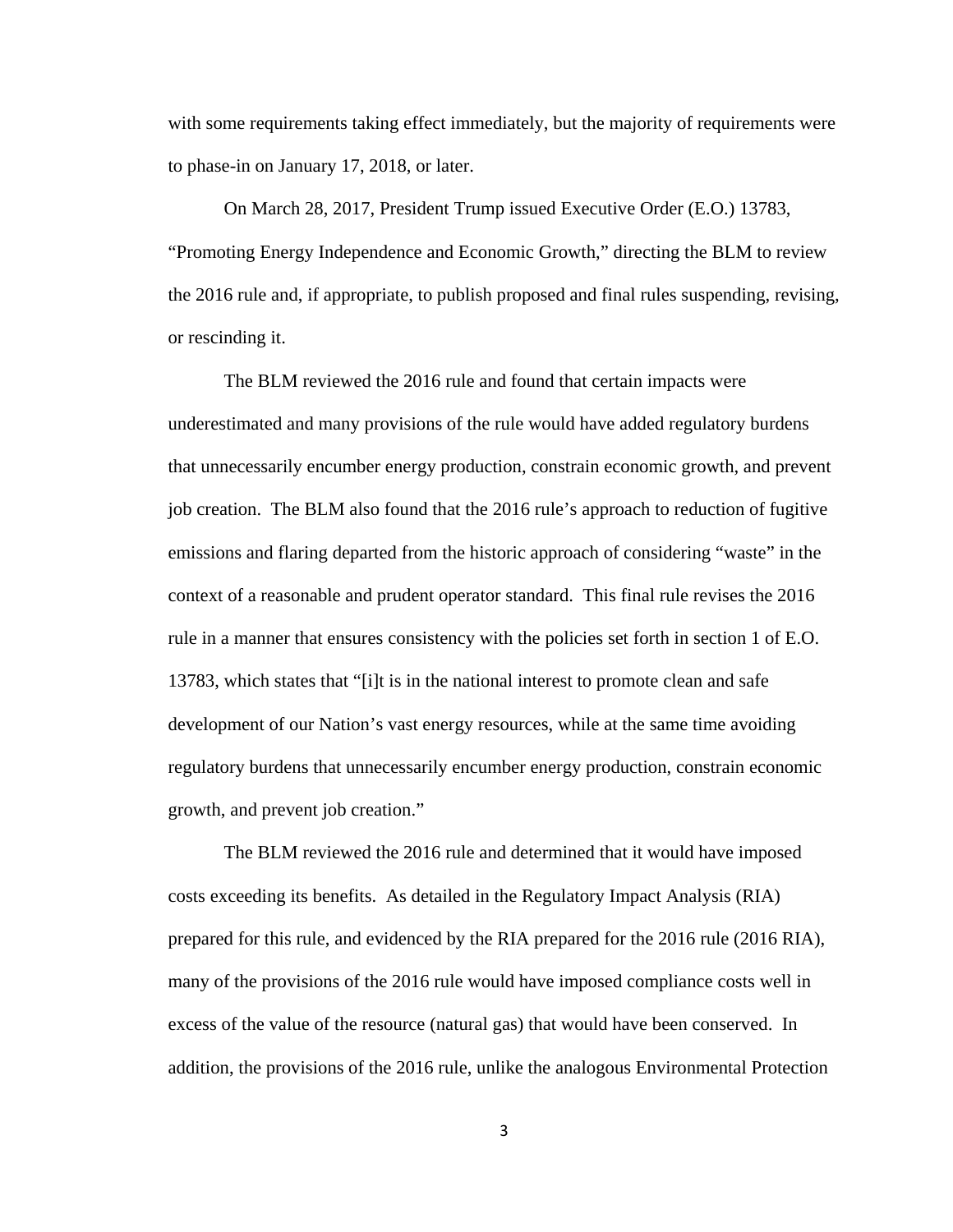Agency (EPA) regulations with which many of them overlapped, would have affected existing wells, including a substantial number that are "marginal," or low-producing, and therefore less likely to remain economical to operate if subjected to additional compliance costs. The BLM estimates that approximately 73 percent of wells on BLMadministered leases would be considered marginal wells and that the annual compliance costs associated with the 2016 rule would have constituted 24 percent of an operator's annual revenues from even the highest-producing marginal oil wells and 86 percent of an operator's annual revenues from the highest-producing marginal gas wells. Finally, the BLM has determined that the 2016 rule also contains numerous administrative and reporting requirements that would have imposed unnecessary burdens on operators and the BLM. For these reasons, the BLM revised the 2016 rule in a manner that reduces unnecessary compliance burdens and, in large part, re-establishes the longstanding requirements that the 2016 rule replaced.

With this final rule, the BLM is discouraging excessive venting and flaring by placing volume and/or time limits on royalty-free venting and flaring during production testing, emergencies, and downhole well maintenance and liquids unloading. The BLM has also retained the 2016 rule's subpart 3178 provisions, which incentivize the beneficial use of gas by making gas used for operations and production purposes royalty free. Finally, by rescinding the 2016 rule's prescriptive requirements for pneumatic equipment, storage tanks, and LDAR—many of which were not cost-effective and risked the early shut-in of marginal wells—this final rule allows operators to continue implementing waste reduction strategies and programs that they find successful and to tailor or modify their programs in a manner that makes sense for their operations.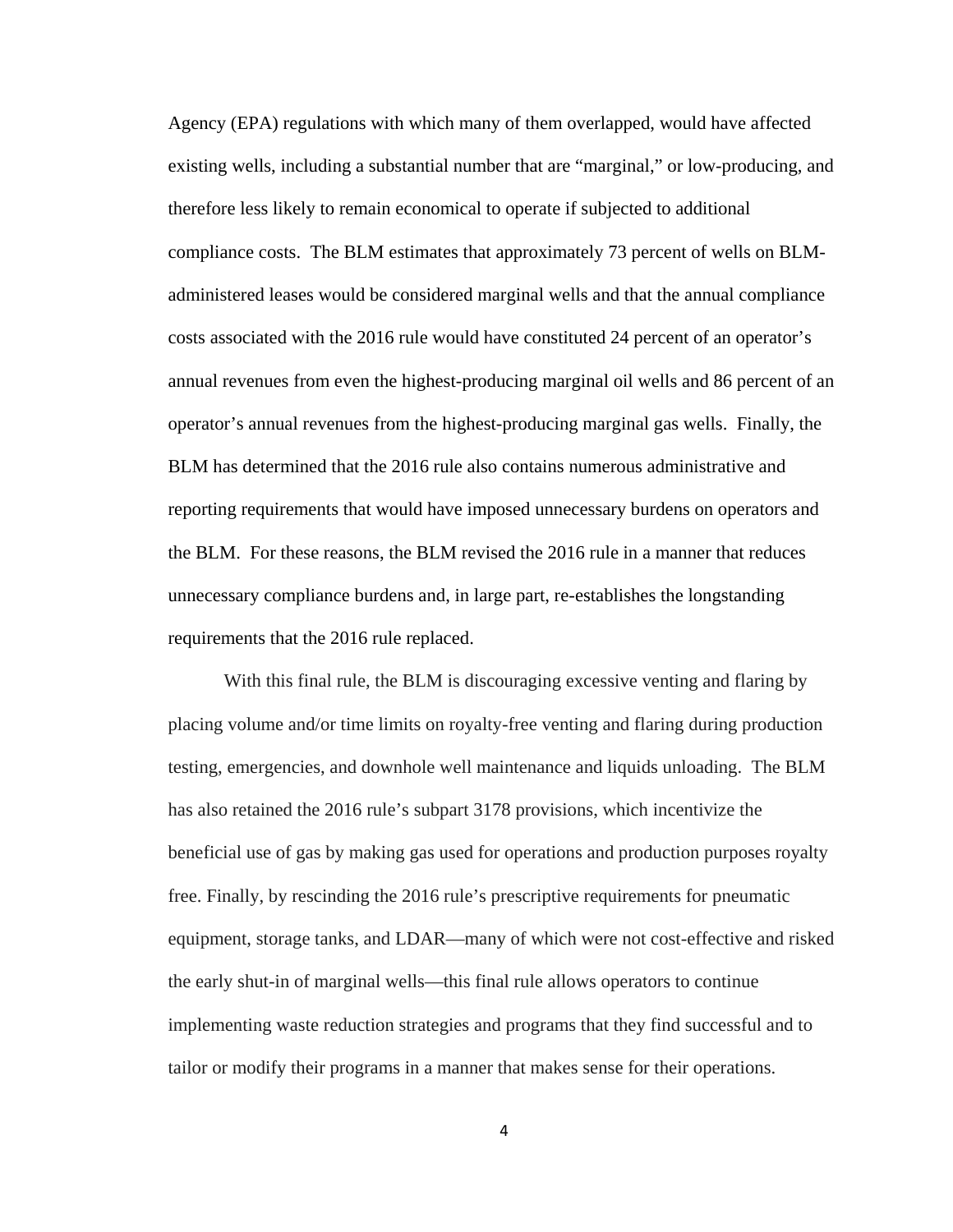## **II. Background**

## **A. Background**

The BLM manages more than 245 million acres of public land, known as the National System of Public Lands, primarily located in 12 Western States, including Alaska. The BLM also manages 700 million acres of subsurface mineral estate throughout the nation.

The BLM's onshore oil and gas management program is a major contributor to the nation's oil and gas production. In fiscal year (FY) 2017, sales volumes from Federal onshore production lands accounted for approximately 9 percent of domestic natural gas production, 5 percent of U.S. natural gas liquids production, and 5 percent of domestically produced oil.<sup>[1](#page-4-0)</sup> Roughly \$1.9 billion in royalties were collected from all oil, natural gas, and natural gas liquids transactions in FY [2](#page-4-1)017 on Federal Lands.<sup>2</sup> Royalties from Federal lands are shared with States. Royalties from Indian lands are collected for the benefit of the Indian owners.

The venting or flaring of some natural gas is a practically unavoidable consequence of oil and gas development. Whether during well drilling, production testing, well purging, or emergencies, it is not uncommon for gas to reach the surface that cannot be feasibly captured, used, or sold. When this occurs, the gas must either be combusted ("flared") or released to the atmosphere ("vented"). Depending on the circumstances, operators may flare natural gas on a longer-term basis from production

<span id="page-4-0"></span><sup>&</sup>lt;sup>1</sup> United States Department of the Interior, "Budget Justifications and Performance Integration Fiscal Year 2019: Bureau of Land Management" at VI-82, available at

https://www.doi.gov/sites/doi.gov/files/uploads/fy2019\_blm\_budget\_justification.pdf.

<span id="page-4-1"></span><sup>2</sup> Derived from data available on the Office of Natural Resources Revenue website's "Statistical Information" page, accessible at https://revenuedata.doi.gov/explore/.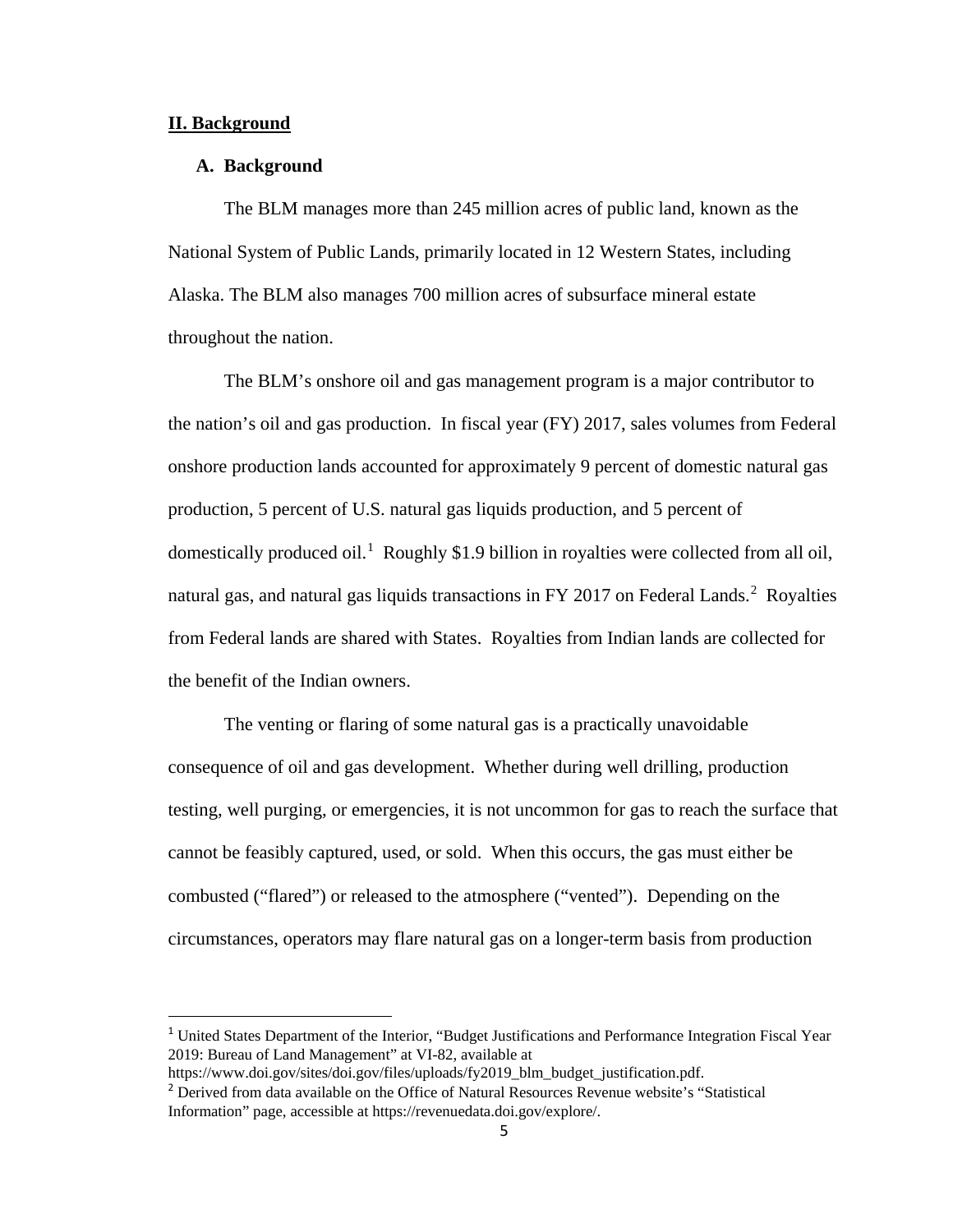operations, predominantly in situations where an oil well co-produces natural gas (or "associated gas") in an exploratory area or a field that lacks adequate gas-capture infrastructure to bring the gas to market. Production equipment may be designed to vent or flare gas, e.g., gas may be vented with the use of pneumatic controllers or combusted to generate power. Gas that accumulates in oil-storage tanks may also necessitate venting or flaring for safety. Finally, gas may be unintentionally lost through leaks from equipment and facilities.

In response to oversight reviews and a recognition of increased flaring from Federal and Indian leases, the BLM developed a final rule entitled, "Waste Prevention, Production Subject to Royalties, and Resource Conservation," which was published in the *Federal Register* on November 18, 2016 (81 FR 83008) ("2016 rule"). The 2016 rule replaced the BLM's existing policy at that time, Notice to Lessees and Operators of Onshore Federal and Indian Oil and Gas Leases, Royalty or Compensation for Oil and Gas Lost (NTL-4A) (44 FR 76600 (Dec. 27, 1979)).

The 2016 rule was intended to: Reduce waste of natural gas from venting, flaring, and leaks during oil and natural gas production activities on onshore Federal and Indian leases; clarify when produced gas lost through venting, flaring or leaks is subject to royalties; and clarify when oil and gas production may be used royalty free on-site. The 2016 rule applied to all wells producing Federal and Indian oil and gas and regulated new, modified, and existing sources of methane emissions on Federal and Indian leases, units, and communitized areas. The 2016 rule became effective on January 17, 2017, with some requirements taking effect immediately, but the majority of requirements were to phase-in over time.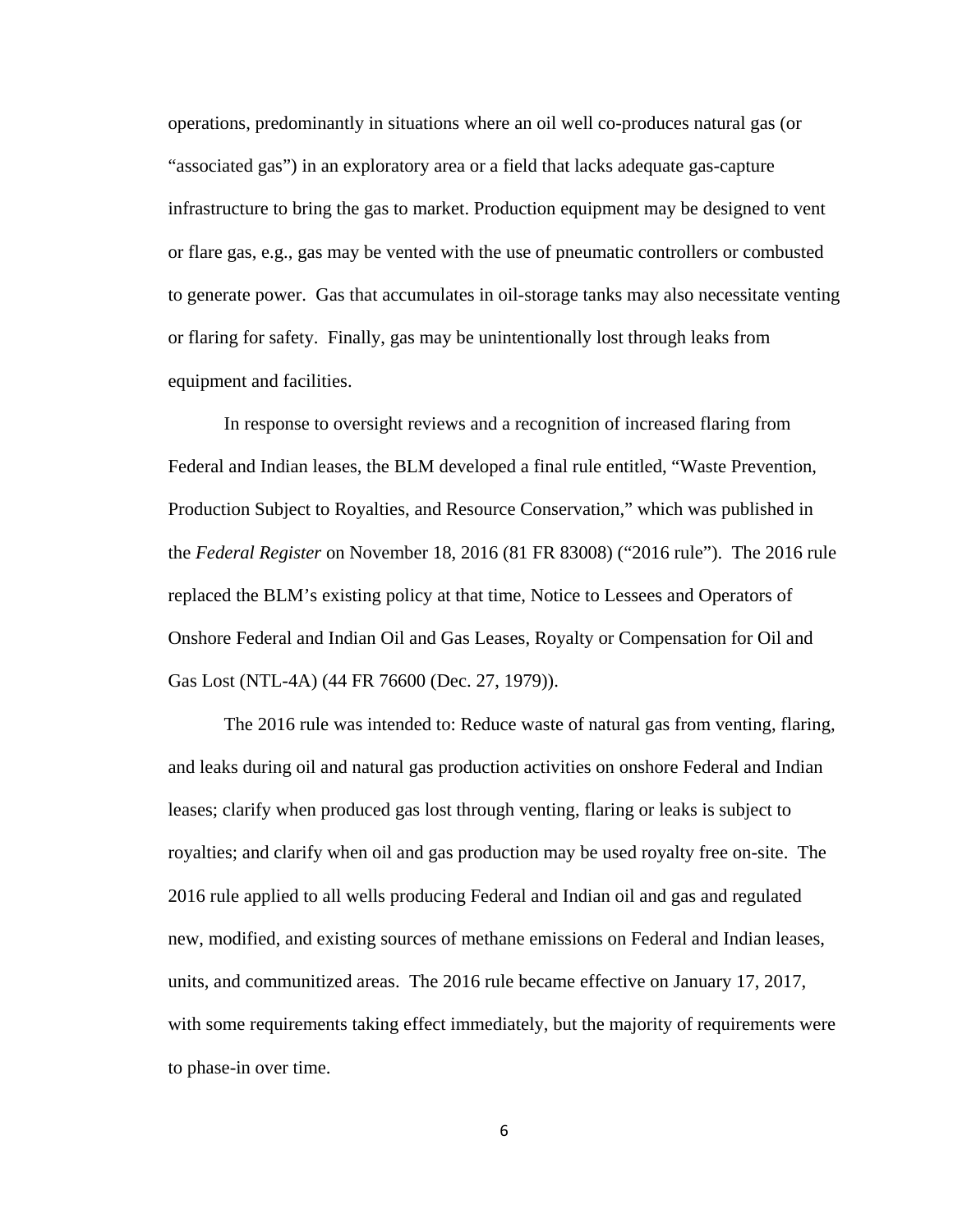On March 28, 2017, President Trump issued E.O. 13783, entitled, "Promoting Energy Independence and Economic Growth," directing the BLM to review the 2016 rule. Section 7(b) of E.O. 13783 directs the Secretary of the Interior to review four specific rules, including the 2016 rule, for consistency with the policy articulated in section 1 of the Order and, if appropriate, to publish rules suspending, revising, or rescinding those rules. Among other things, section 1 of E.O. 13783 states that "[i]t is in the national interest to promote clean and safe development of our Nation's vast energy resources, while at the same time avoiding regulatory burdens that unnecessarily encumber energy production, constrain economic growth, and prevent job creation."

To implement E.O. 13783, Secretary of the Interior Ryan Zinke issued Secretarial Order No. 3349, entitled, "American Energy Independence" on March 29, 2017, which, among other things, directs the BLM to review the 2016 rule to determine whether it is fully consistent with the policy set forth in section 1 of E.O. 13783.

The BLM reviewed the 2016 rule and determined it to be inconsistent with the policy in section 1 of E.O. 13783. The BLM found that some provisions of the 2016 rule would have added (once fully in effect) regulatory burdens that unnecessarily encumber energy production, constrain economic growth, and prevent job creation. The BLM estimates that approximately 73 percent of wells on BLM-administered leases would be considered marginal wells and that the annual compliance costs associated with the 2016 rule would have constituted 24 percent of the annual revenues of even the highestproducing marginal oil wells and 86 percent of the annual revenues of the highestproducing marginal gas wells. The BLM also finds that marginal oil and gas production on Federal lands supported an estimated \$2.9 billion in economic output in the national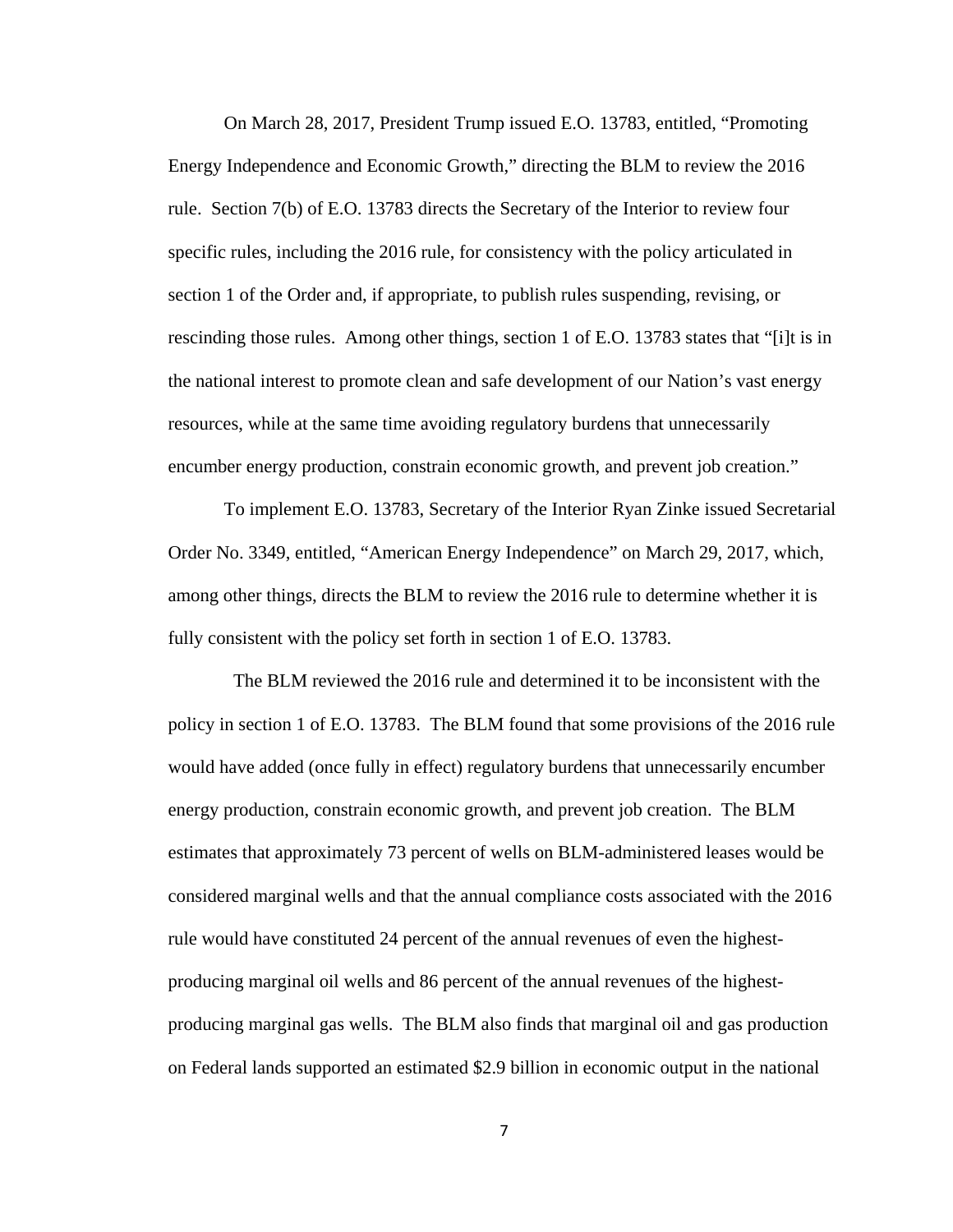economy in FY 2015. To the extent that the 2016 final rule would have adversely impacted production from marginal wells through premature shut-ins, this estimated economic output would have been jeopardized.

On February 22, 2018, the BLM published a proposal to revise the 2016 rule in a manner that would make it consistent with the policies set forth in section 1 of E.O. 13783. 83 FR 7924 (Feb. 22, 2018). The BLM provided for a 60-day public comment period, which generated more than 600,000 comments on the proposed rule. The BLM received comments from a wide variety of persons and entities, including individual citizens, environmental advocacy groups, industry advocacy groups, oil and gas exploration and production companies, public interest groups, state agencies, and tribes. The BLM has summarized and responded to these comments in a separate "Responses to Comments" document, available on the *Federal eRulemaking Portal*:

https://www.regulations.gov. (In the Searchbox, enter "RIN 1004-AE53," click the "Search" button, open the Docket Folder, and look under Supporting Documents.) In addition, the BLM has noted the most salient comments on the proposed rule in its discussion of the final rule in this preamble. In response to comments and after further consideration, the BLM has made the following modifications to the proposed rule in this final rule: (1) Clarification that the 24-hour limit on royalty-free flaring during downhole well maintenance and liquids unloading in § 3179.104 applies "per event"; (2) Addition of a standard for "applicable rules, regulations, or orders" of a State regulatory agency or tribe in § 3179.201(a); and (3) Addition of a provision allowing for tribes to seek BLM approval to have tribal rules apply in place of any or all of the provisions of subpart 3179. The final rule is otherwise the same as the proposed rule.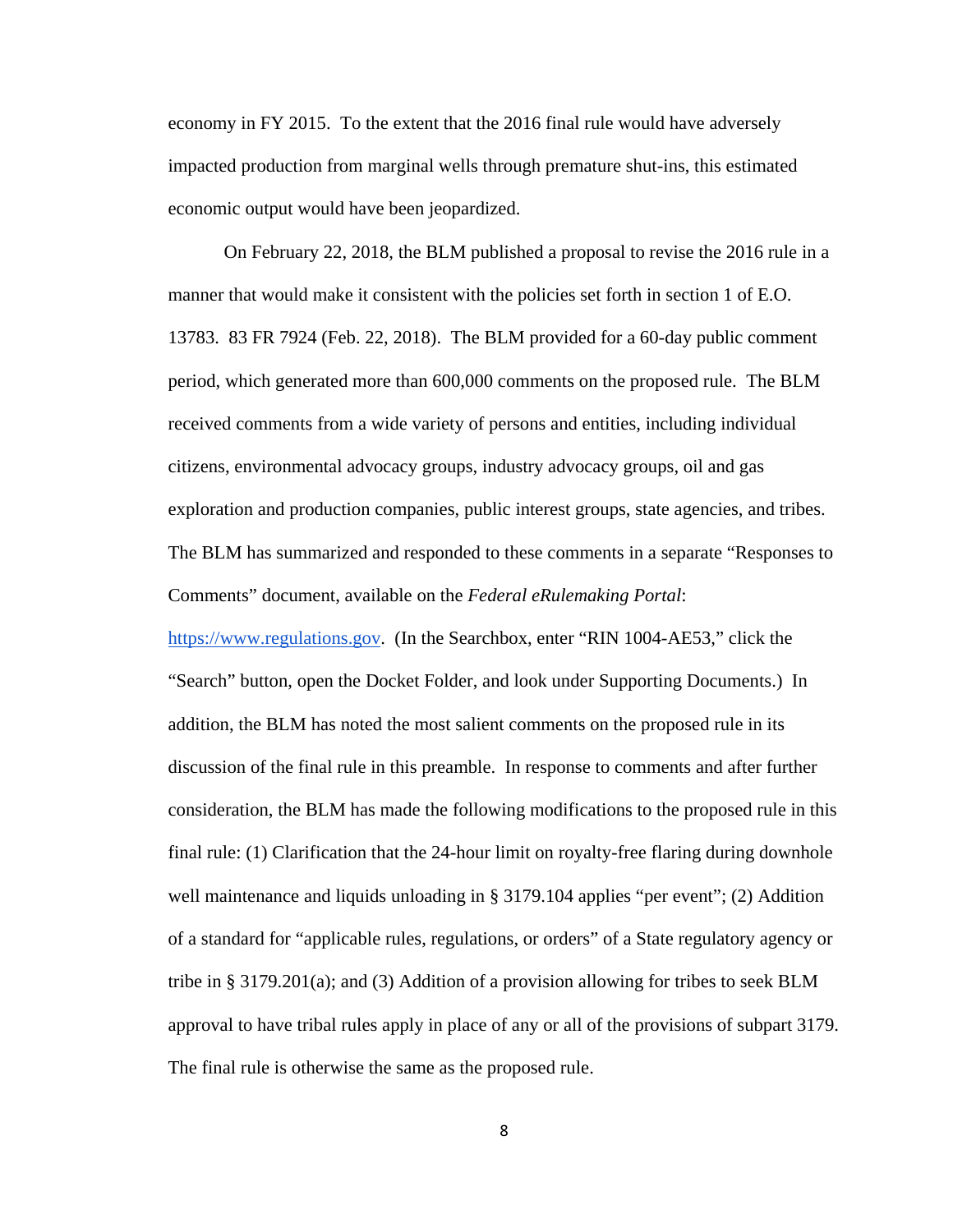The BLM has several compelling reasons for modifying the requirements in the 2016 rule.

First, the BLM believes that many provisions of the 2016 rule exceeded the BLM's statutory authority to regulate for the prevention of "waste" under the Mineral Leasing Act (MLA). The MLA states that all leases "shall be subject to the condition that the lessee will, in conducting his explorations and mining operations, use all reasonable precautions to prevent waste of oil or gas developed in the land . . . ."<sup>[3](#page-8-0)</sup> The MLA further provides that "[e]ach lease shall contain provisions for the purpose of insuring the exercise of reasonable diligence, skill, and care in the operation of [the lease]," as well as "a provision that such rules . . . for the prevention of undue waste as may be prescribed by [the Secretary] shall be observed  $\dots$ ."<sup>[4](#page-8-1)</sup> The concept of "waste" underlying the 2016 rule constituted a drastic departure from the concept of "waste" applied by the Department of the Interior over many decades of implementing the MLA. The 2016 rule was based on the premise that essentially any losses of gas at the production site could be regulated as "waste," without regard to the economics of conserving that lost gas. This is illustrated by the 2016 rule's "capture percentage," storage vessel, and LDAR requirements, all of which, as explained in more detail in the section-by-section analysis, were expected to impose compliance costs well in excess of the value of the gas to be conserved.

The Department's implementation of the MLA has long been informed by an understanding that there is a certain amount of unavoidable loss of oil and gas that is

<span id="page-8-1"></span><span id="page-8-0"></span><sup>&</sup>lt;sup>3</sup> 30 U.S.C. 225. For convenience, where several statutes applicable to public lands support the same legal point, we refer hereinafter only to the MLA. <sup>4</sup> 30 U.S.C. 187.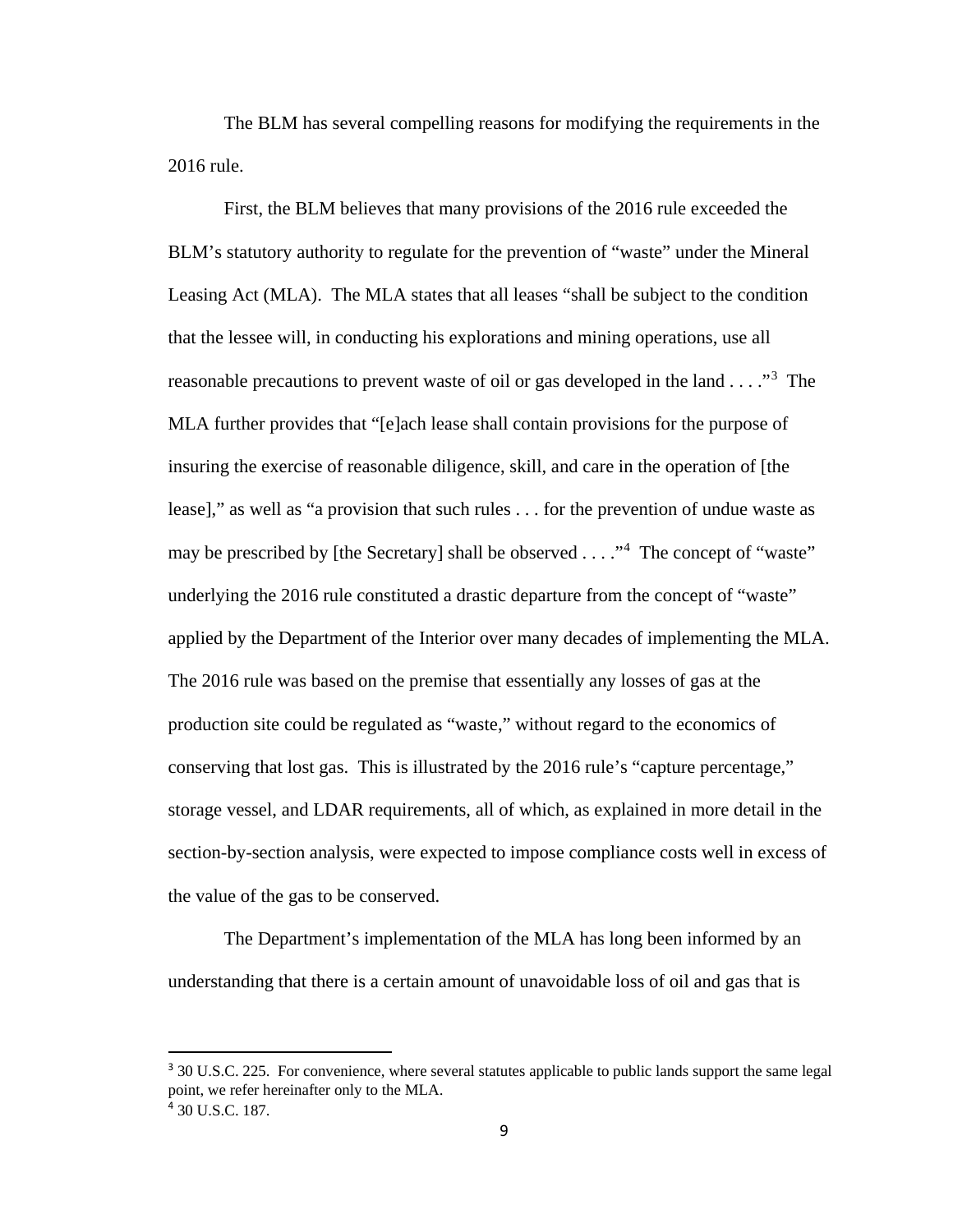inherent in oil and gas production and, therefore, not all losses of gas may be considered "waste" under the MLA. *See Marathon Oil Co. v. Andrus*, 452 F. Supp. 548, 551 (D. Wyo. 1978) ("For more than half a century, both the government, as lessor, and all of its lessees have understood and have been governed by the pertinent statutes to the end that all oil and gas used on the lease for ordinary production purposes or unavoidably lost were not subject to royalty payments to the government."). Contrary to the novel interpretation of "waste" employed in the 2016 rule, the BLM has historically taken the lease-specific circumstances faced by an operator—including the economic viability of capturing and marketing the gas—into account before determining that a particular loss of gas constitutes "waste." *See Rife Oil Properties, Inc.*, 131 IBLA 357, 376 (1994) ("[T]he ultimate issue in this case is whether it would have been economic to market gas from the well at issue . . . ."); *Ladd Petroleum Corp.*, 107 IBLA 5 (1989) (remanding for "further consideration of whether it was uneconomic to capture that gas at that time").

In the 2016 rule, the BLM recognized the inconsistency with its longstanding practice, but argued that past practice did not prohibit the BLM from pursuing a different approach. *See* 81 FR 83038. However, in adopting an interpretation of "waste" that is not informed by the economics of capturing and marketing the gas, the BLM ignored the longstanding concept of "waste" in oil and gas law, which Congress adopted in enacting the MLA. Oil and gas law applies a "prudent operator" standard to oil and gas lessees, thereby imposing an obligation of reasonable diligence in the developing and marketing of oil and gas from the lease, with due regard for the interest of both the lessee and the lessor. *See, e.g., Brewster v. Lanyon Zinc Co.*, 140 F. 801, 814 (8th Cir. 1905) ("It is only to the end that the oil and gas shall be extracted with benefit or profit to both [lessee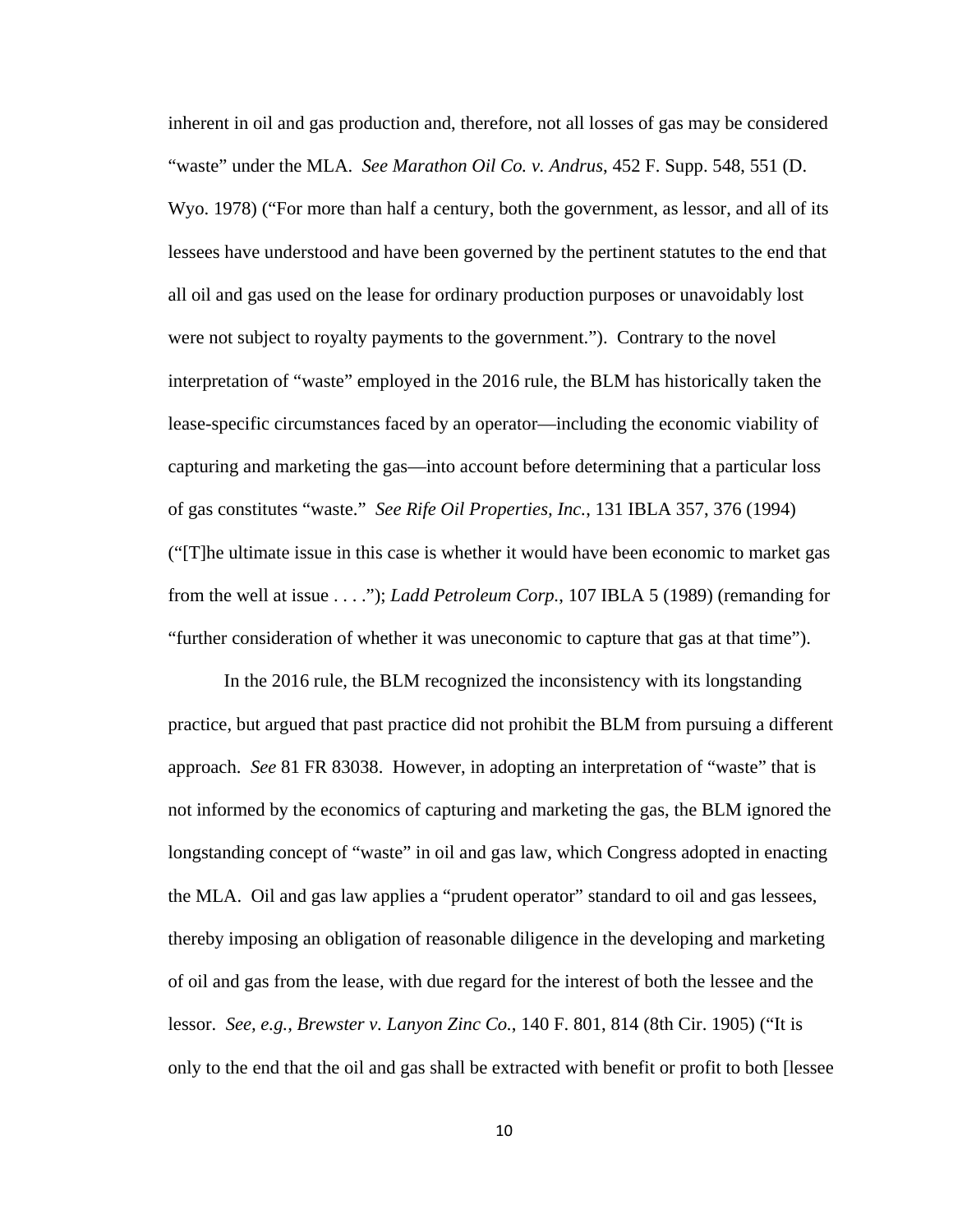and lessor] that reasonable diligence is required."); *see also* Patrick H. Martin & Bruce M. Kramer, WILLIAM & MEYERS OIL AND GAS LAW § 806.3 (abridged  $4<sup>th</sup>$  edition) (2010). This prudent-operator standard was incorporated into the MLA through the provisions requiring lessees to exercise "reasonable diligence, skill, and care" in the operation of the lease, and subjecting leases to the condition that the lessee will "use all reasonable precautions to prevent waste of oil or gas developed in the land."[5](#page-10-0) The exercise of "reasonable diligence" and employment of "reasonable precautions" do not require an operator to lose money capturing and marketing uneconomic gas. To require that operators do so, as the 2016 rule did, is inconsistent with the prudent-operator standard incorporated in the MLA and exceeds the BLM's waste-prevention authority. Although the 2016 rule contained provisions allowing operators to apply for exemptions or variances from many of the rule's requirements based on economic considerations, the standard for approving these variances or exemptions was not whether capturing and marketing the gas would be economic (i.e., whether capture would be expected of a prudent operator), but, rather, whether compliance would cause the operator to cease production and abandon significant recoverable oil or gas reserves under the lease.

The BLM's experience in the litigation of the 2016 rule reinforces the BLM's conclusion that the 2016 rule exceeded its statutory authority. Immediately after the 2016 rule was issued, petitions for judicial review of the rule were filed by industry groups and States with significant BLM-managed Federal and Indian minerals. *Wyoming v. U.S. Dep't of the Interior*, Case No. 2:16-cv-00285-SWS (D. Wyo.). Petitioners in this litigation argued that the BLM exceeded its statutory authority by promulgating a rule

l

<span id="page-10-0"></span><sup>5</sup> 30 U.S.C. 187, 225.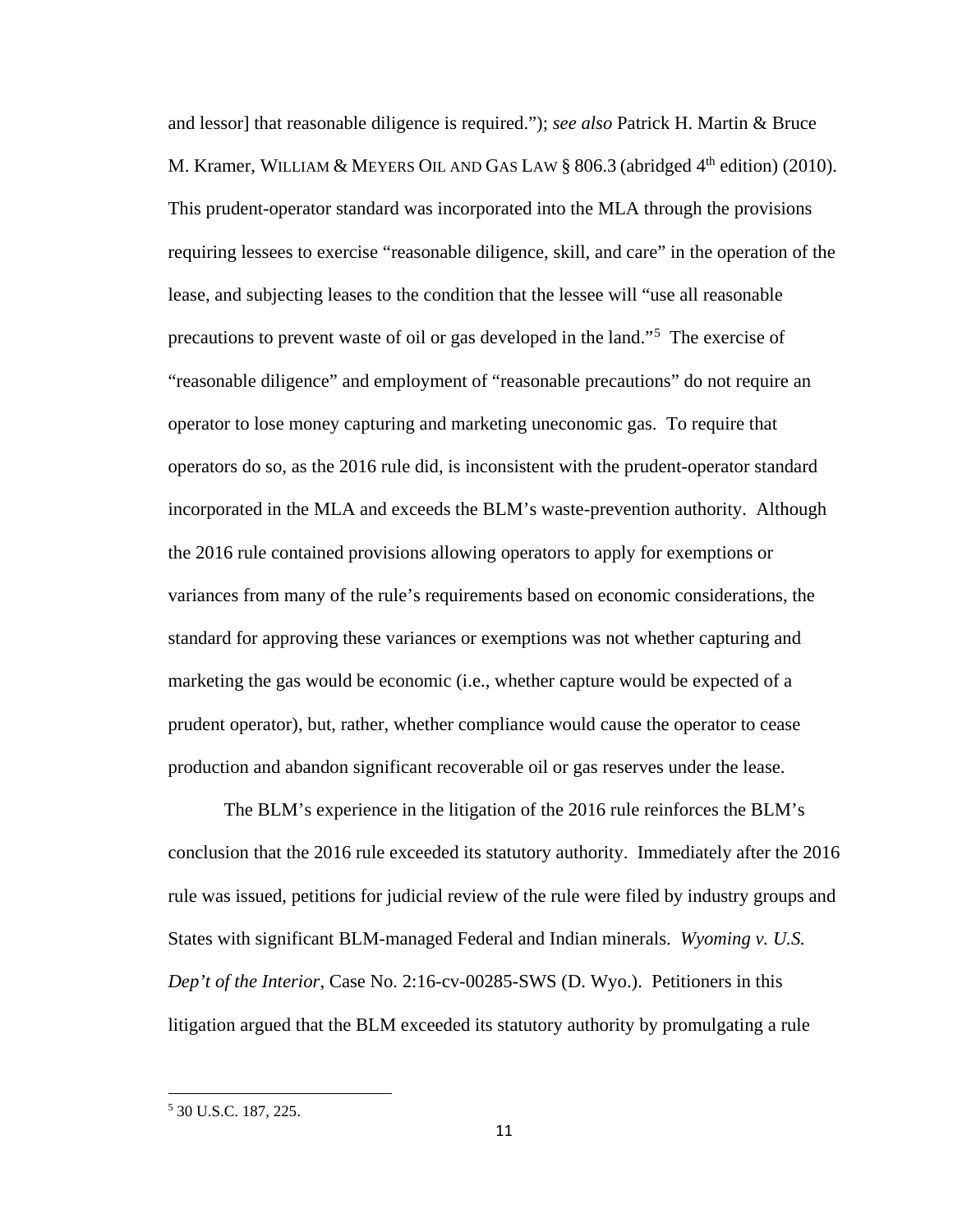that, rather than regulating for the prevention of "waste," was actually intended to regulate air quality, a matter within the regulatory jurisdiction of the EPA and the States under the Clean Air Act. Petitioners also argued that the 2016 rule exceeded the BLM's waste-prevention authority by requiring conservation without regard to economic feasibility, a key factor in determining whether a loss of oil or gas is prohibited "waste" under the MLA. Although the court denied petitioners' motions for a preliminary injunction, the court did very clearly express grave concerns that the BLM had usurped the authority of the EPA and the States under the Clean Air Act, and questioned whether it was appropriate for the 2016 rule to be justified based on its environmental and societal benefits, rather than on its resource conservation benefits alone. *Wyoming v. U.S. Dep't of the Interior*, 2017 WL 161428, \*6-10 (D. Wyo.) (Jan. 16, 2017). The BLM has considered the court's concerns with the 2016 rule and finds them to be valid. In its revision of the 2016 rule, the BLM has sought to ensure that its regulations are justified as waste-prevention measures under the BLM's MLA authority and do not usurp the Clean Air Act authority of the EPA, the States, and tribes. To achieve this end, the BLM is rescinding the provisions of the 2016 rule that imposed costs in excess of their resource conservation benefits or created the potential for impermissible conflict with the regulation of air quality by the EPA or the States under the Clean Air Act. The BLM acknowledges that, because regulations that prevent wasteful losses of natural gas necessarily reduce emissions of that gas, there is some limited degree of overlap between the BLM's MLA authority and the Clean Air Act authority of the EPA, the States, and tribes. However, in the words of the court, "the BLM cannot use overlap to justify overreach." *Wyoming*, 2017 WL 161428, \*9.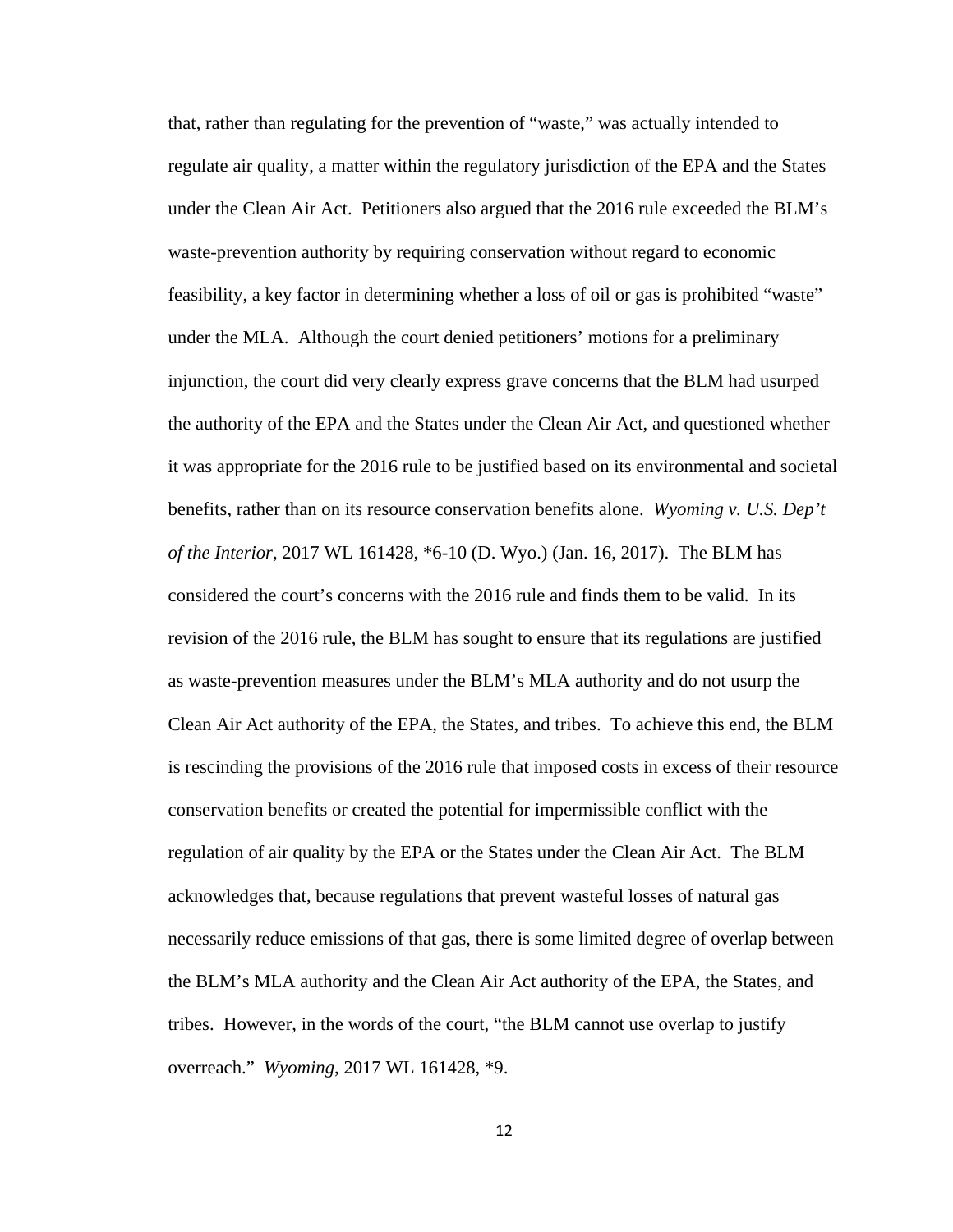Second, the BLM reviewed the 2016 rule's requirements and determined that the rule's compliance costs for industry and implementation costs for the BLM exceed the rule's benefits. Over the 10-year evaluation period (2019-2028), the total net benefits from the 2016 rule are estimated to be -\$736 million to -\$1.01 billion (net present value (NPV) and interim domestic social cost of methane (SC-CH4) using a 7 percent discount rate) or -\$722 million to -\$1.09 billion (NPV and interim domestic SC-CH4 using a 3 percent discount rate). For a more detailed explanation, see the analysis of the 2016 rule's requirements (baseline scenario) in the Regulatory Impact Analysis (RIA) prepared for this rule (RIA at Section 4.3). Although the 2016 RIA found that overall benefits of the 2016 rule would exceed its costs, this finding was dependent upon the use of a "global" social cost of methane metric based on Technical Support Documents that have since been rescinded. As described in more detail below, BLM's cost-benefit analysis for this revision of the 2016 rule followed longstanding guidance in Office of Management and Budget Circular A-4 (Sept. 17, 2003).

In addition, many of the 2016 rule's requirements placed a particular compliance burden on operators of marginal or low-producing wells, and there is a substantial risk that many of these wells would not be economical to operate with the additional compliance costs. Although the characteristics of what is considered to be a marginal well can vary, the percentage of the nation's oil and gas wells classified as marginal is high. The Interstate Oil and Gas Compact Commission (IOGCC) published a report in 2015 detailing the contributions of marginal wells to the nation's oil and gas production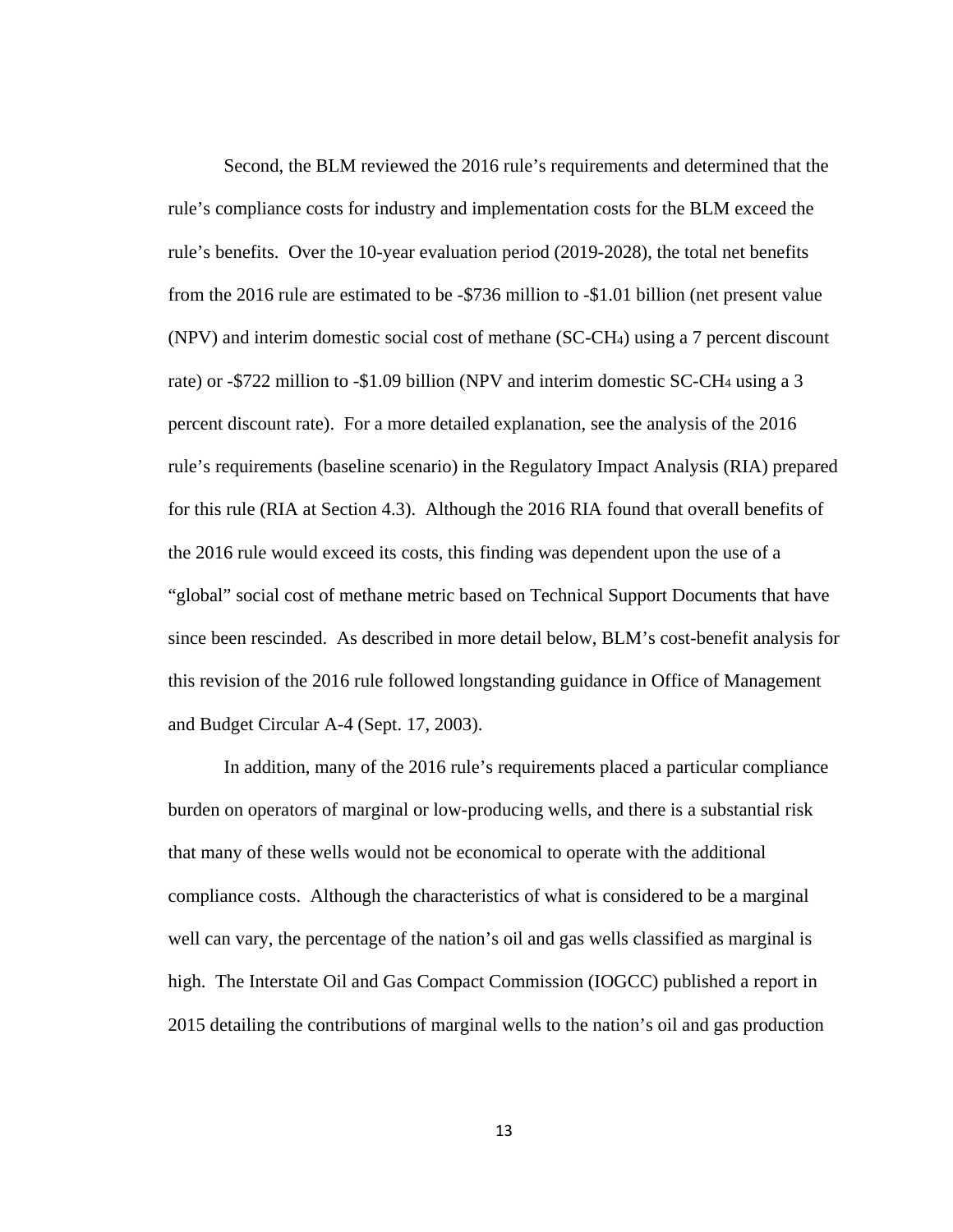and economic activity.<sup>[6](#page-13-0)</sup> According to the IOGCC, about 69.1 percent and 75.9 percent of the nation's operating oil and gas wells, respectively, are marginal (IOGCC 2015 at 22). The IOGCC defines a marginal well as "a well that produces 10 barrels of oil or 60 Mcf of natural gas per day or less" (IOGCC 2015 at 2).<sup>[7](#page-13-1)</sup> The U.S. Energy Information Administration (EIA) reported that, in 2016, roughly 76.4 percent of oil wells produced less than or equal to 10 barrels of oil equivalent (BOE) per day and 81.3 percent of oil wells produced less than or equal to 15 BOE/day. For gas wells, EIA reported that roughly 71.6 percent produced less than or equal to 10 BOE/day and 78.2 percent less than or equal to 15 BOE/day. For both oil and gas wells, EIA estimates that 73.3 percent of all wells produce less than 10 BOE/day.<sup>[8](#page-13-2)</sup> Applying these estimates to the overall number of BLM-administered wells indicates that about 69,000 wells producing Federal and/or Indian oil and gas are marginal.<sup>[9](#page-13-3)</sup>

<span id="page-13-0"></span> <sup>6</sup> IOGCC, "Marginal Wells: Fuel for Economic Growth. 2015 Report." Available on the web at http://iogcc.ok.gov/Websites/iogcc/images/MarginalWell/MarginalWell-2015.pdf.

<span id="page-13-1"></span> $<sup>7</sup>$  By other definitions, marginal or stripper wells might include those with production of up to 15 barrels of</sup> oil or 90 Mcf of natural gas per day or less. The U.S. Energy Information Administration (EIA) reported that, in 2009, roughly 78.7 percent of oil wells produced less than or equal to 10 barrels of oil equivalent (BOE) per day and 85.4 percent of oil wells produced less than or equal to 15 BOE/day. For gas wells, EIA reported that roughly 64.5 percent produced less than or equal to 10 BOE/day and 73.3 percent less than or equal to 15 BOE/day. EIA, "United States Total 2009: Distribution of Wells by Production Rate Bracket." December 2010. Available on the web at

<span id="page-13-2"></span>https://www.eia.gov/naturalgas/archive/petrosystem/us\_table.html.<br><sup>8</sup> EIA, "The Distribution of U.S. Oil and Natural Gas Wells by Production Rate." December 2017. Available on the web at [https://www.eia.gov/petroleum/wells/,](https://www.eia.gov/petroleum/wells/) Table B17. United States oil and gas well summary statistics, 2016.

<span id="page-13-3"></span><sup>&</sup>lt;sup>9</sup> The BLM obtained this number by estimating the percent of marginal wells and by multiplying that percentage by the number of Federal and Indian wells reported in the BLM Oil and Gas Statistics, *available at* [https://www.blm.gov/programs/energy-and-minerals/oil-and-gas/oil-and-gas-statistics.](https://www.blm.gov/programs/energy-and-minerals/oil-and-gas/oil-and-gas-statistics) The BLM is not aware of any information indicating that the incidence of marginal wells producing Federal and Indian oil and gas is substantially different than the incidence of marginal wells nationally, and so it is appropriate to use the EIA's estimate of the national incidence of marginal wells in estimating the number of marginal wells producing Federal and Indian oil and gas. The BLM's estimate is further supported by comments that the American Petroleum Institute (API) submitted to the BLM's proposed rule. The API estimates that between 70 percent and 80 percent of the Federal and Indian wells that would have been impacted by the 2016 rule are marginal. See API comment at Appendix A, p. 3.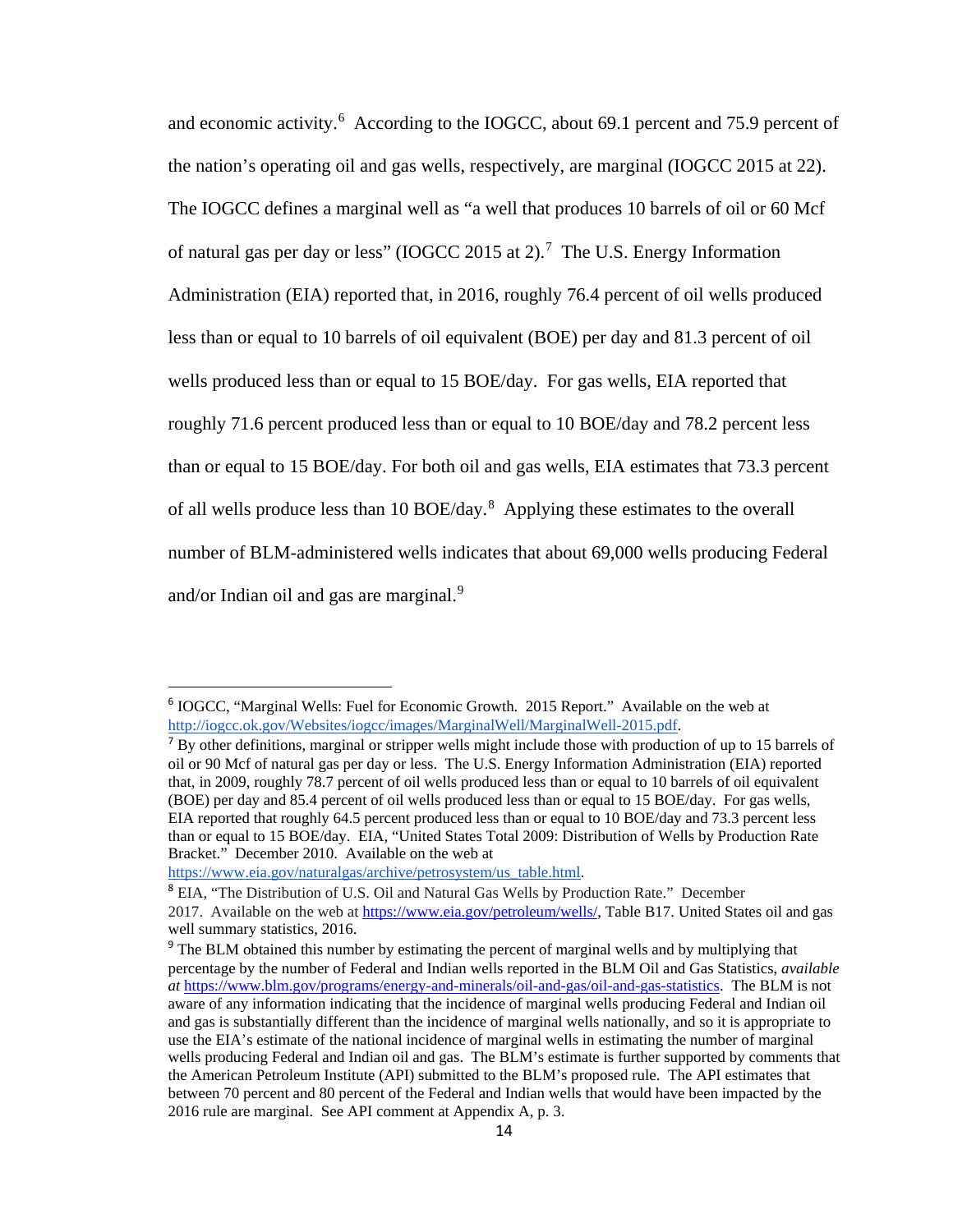The 2016 rule's requirements that would have placed a particular burden on marginal wells were those pertaining to pneumatic controllers, pneumatic diaphragm pumps, and LDAR. To illustrate the impact on the economic viability of marginal oil and gas wells from the 2016 rule, the BLM calculated the per-well reduction in revenue from the costs imposed by the requirements in the 2016 rule. The reduction in revenue was calculated using both total and annualized costs at three different periods in EIA's 2018 Annual Energy Outlook (AEO) price forecast. The per-well revenue values are the product of estimated annual production and annual average prices less royalty payments and lifting costs. Based on EIA's projected 2019 prices, the estimated revenue reduction for marginal oil wells ranges from 24 percent for wells producing 10 bbl/day to 236 percent for wells producing 1 bbl/day. Revenue reductions to marginal gas wells range from 86 percent for wells producing 60 mcf/day to 1,037 percent for wells producing 5 mcf/day. These values are reduced when using annualized costs, however, the reductions in revenue are still substantial. Production from marginal wells represents a smaller fraction of total oil and gas production than that of non-marginal wells. However, as the BLM's analysis indicates, this means that any associated regulatory burdens would have a disproportionate impact on marginal wells, since the compliance costs represent a much higher fraction of oil and gas revenues for marginal wells than they do for non-marginal wells. Thus, the compliance burdens of the 2016 rule pose a greater cost to marginalwell producers. The BLM's analysis of the impact of the 2016 rule on marginal wells is explained in more detail in Section 4.5.6 of the RIA.

The 2016 rule attempted to address the marginal-well problem by providing operators with an opportunity to obtain exemptions from many of the most costly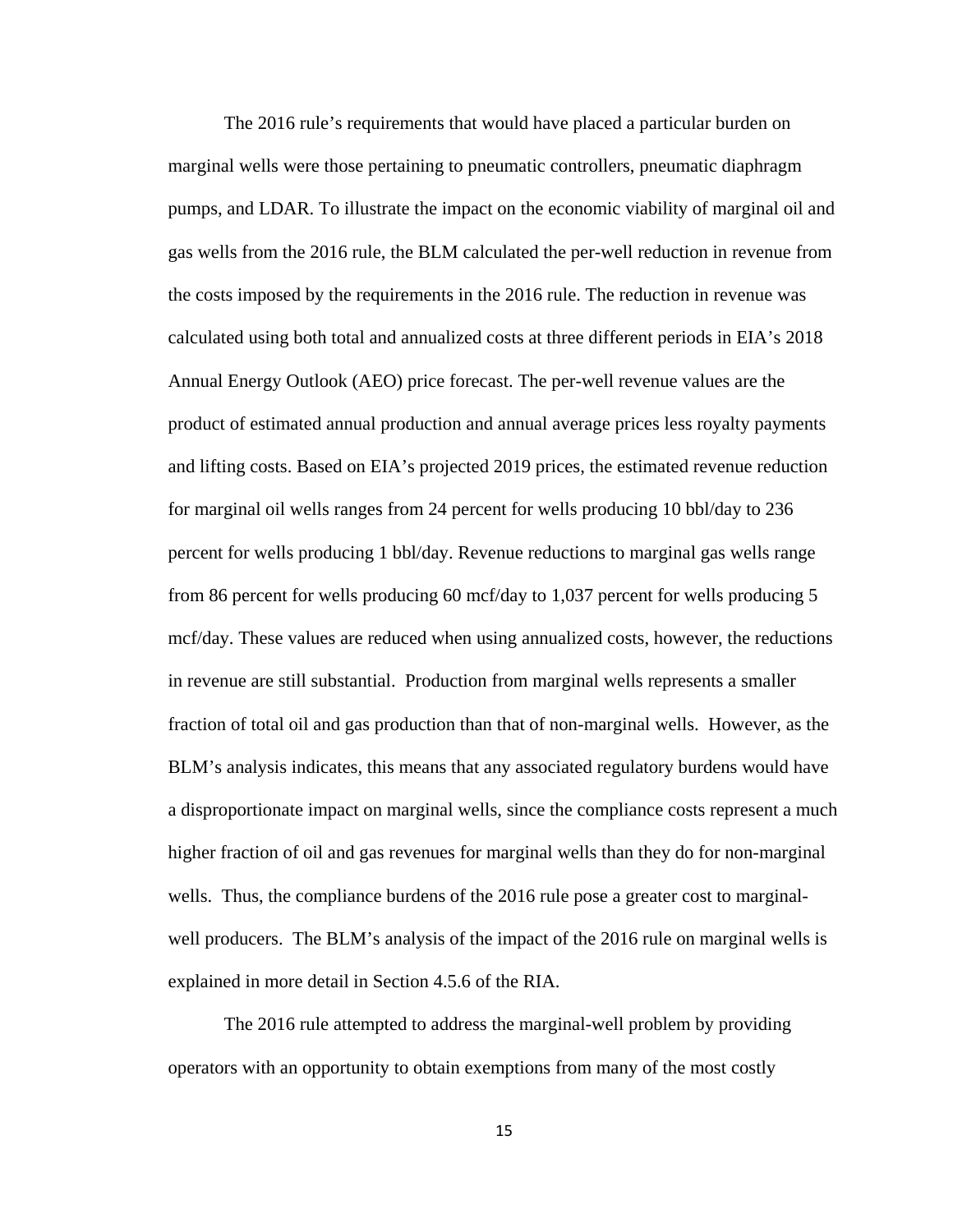requirements when compliance would impose such costs that an operator would cease production and abandon significant recoverable reserves. Although the 2016 rule allowed operators to request an alternative LDAR program based on these considerations, there was no opportunity for a full exemption from the LDAR requirement in the 2016 rule.<sup>[10](#page-15-0)</sup> Moreover, it was not clear what would constitute significant recoverable reserves for purposes of determining whether an operator would qualify for an exemption or an alternative LDAR program. In light of the fact that compliance costs for the 2016 rule represent 24 percent of the revenues of the highest-producing marginal oil wells and 86 percent of the revenues of the highest-producing marginal gas wells, the BLM expects that full compliance with the 2016 rule could have jeopardized the economic operations of many marginal wells and that many applications for exemptions or alternative LDAR programs would have been warranted. And, due to the prevalence of marginal and lowproducing wells, the BLM expects that the burden imposed by the exemption/alternative processes would have been excessive, both for operators and the BLM. An operator would incur costs in obtaining an exemption or approval for an alternative LDAR program, as the operator would need to submit an application with economic and geologic information and analysis proving to BLM's satisfaction that compliance would cause the operator to cease production and abandon significant recoverable reserves. Considering this cost in light of the fact that the standard for obtaining an exemption or approval for an alternative LDAR program is unclear and subject to interpretation, the BLM believes that the costs and uncertainties involved in processes for receiving an

 $\overline{a}$ 

<span id="page-15-0"></span> $10$  The BLM estimates that, over 10 years from 2019-2028, the 2016 rule's LDAR requirements would have imposed costs of about \$550 million to \$688 million while only generating cost savings from product recovery of about \$101 million to \$128 million (RIA at Section 4.4).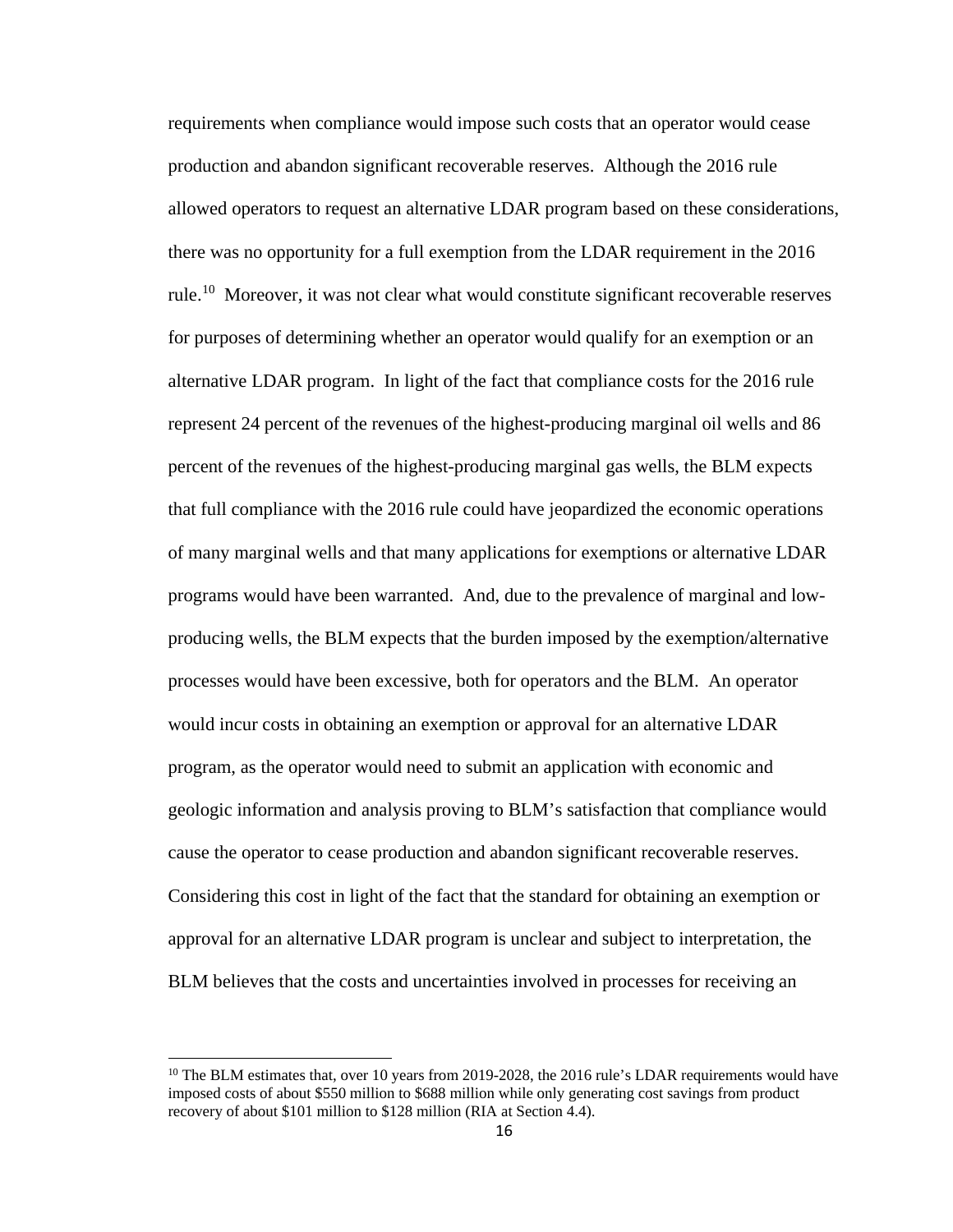exemption or approval for an alternative LDAR program could have led the operators of the lowest-producing marginal wells to shut them in prematurely, stranding otherwise recoverable resources in place.

In addition to the costs of complying with the 2016 rule's operational requirements, there were many reporting requirements in the 2016 rule and the cumulative effect of the burden would have been substantial. Specifically, the BLM estimates that the 2016 rule would have imposed administrative costs of about \$14 million per year (\$10.7 million to be borne by the industry and \$3.27 million to be borne by the BLM). The BLM estimates that this final rule will alleviate the vast majority of these burdens and will pose administrative burdens of only \$349,000 per year. (See RIA Section 3.2.2).

Beyond the cost-benefit analysis, the impact to marginal wells, and the reporting burdens, the BLM notes that the 2016 rule had many requirements that overlapped with the EPA's regulations issued under the Clean Air Act, namely EPA's New Source Performance Standards (NSPS) at 40 CFR part 60, subparts OOOO (NSPS OOOO) and OOOOa (NSPS OOOOa). The EPA's NSPS OOOO regulates new, reconstructed, and modified pneumatic controllers, storage tanks, and gas wells completed using hydraulic fracturing, while NSPS OOOOa regulates new, reconstructed, and modified pneumatic pumps, fugitive emissions from well sites and compressor stations, and oil and gas wells completed using hydraulic fracturing. The BLM's 2016 rule also would have regulated emissions of natural gas from these source categories. While the EPA regulates new, modified, and reconstructed sources, the BLM's 2016 rule applied to all wells and facilities producing Federal and Indian oil and gas and regulated emissions from new,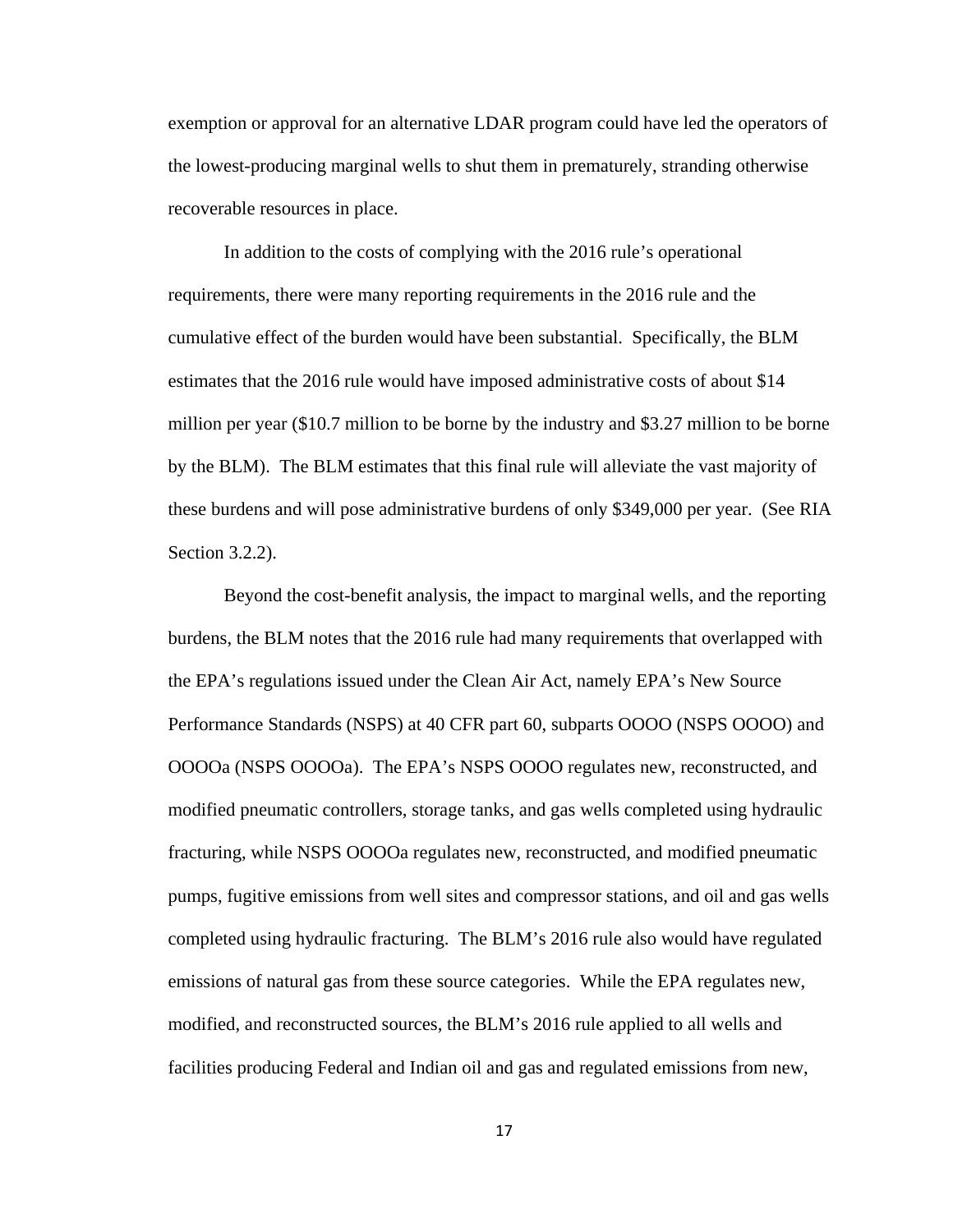modified, and existing sources. The 2016 rule's emissions-targeting provisions were informed by and were largely similar to EPA's requirements for the same sources of emissions. Therefore, the practical effect of the 2016 rule's emissions-targeting provisions was essentially to impose EPA requirements designed for new and reconstructed sources on existing sources producing Federal and Indian oil and gas.<sup>[11](#page-17-0)</sup>

In addition, as the BLM acknowledged during the development of the 2016 rule,  $^{12}$  $^{12}$  $^{12}$ some States with significant Federal oil and gas production have similar regulations addressing the loss of gas from these sources. For example, the State of Colorado has regulations that restrict hydrocarbon emissions during most oil and gas well completions and recompletions, impose requirements for pneumatic controllers and storage vessels, require a comprehensive LDAR program, and set standards for liquids unloading.<sup>13</sup> In addition, the Utah Department of Environmental Quality has issued regulations addressing emissions from pneumatic controllers and storage vessels as well as fugitive emissions from oil and gas wellsites.<sup>[14](#page-17-3)</sup> Since the promulgation of the 2016 rule, the State of California has also issued new regulations that: Require quarterly monitoring of methane emissions from oil and gas wells, compressor stations and other equipment involved in the production of oil and gas; impose limitations on venting from natural-gaspowered pneumatic devices and pumps; and require vapor recovery from tanks under

 $\overline{\phantom{a}}$ 

<span id="page-17-0"></span> $11$  The EPA can regulate existing facilities through a process separate from how it regulates new, modified, and reconstructed sources. Challengers of the 2016 rule argued that the BLM circumvented that EPA process by promulgating the 2016 rule.

<span id="page-17-2"></span><span id="page-17-1"></span><sup>12</sup> 81 FR 6616, 6633-34 (Feb. 8, 2016).

<span id="page-17-3"></span><sup>13</sup> Colorado Air Quality Control Commission, Regulation 7, 5 CCR 1001-9, Sections XII, XVII, and XVIII. <sup>14</sup> UTAH ADMIN. CODE r.307-501–510.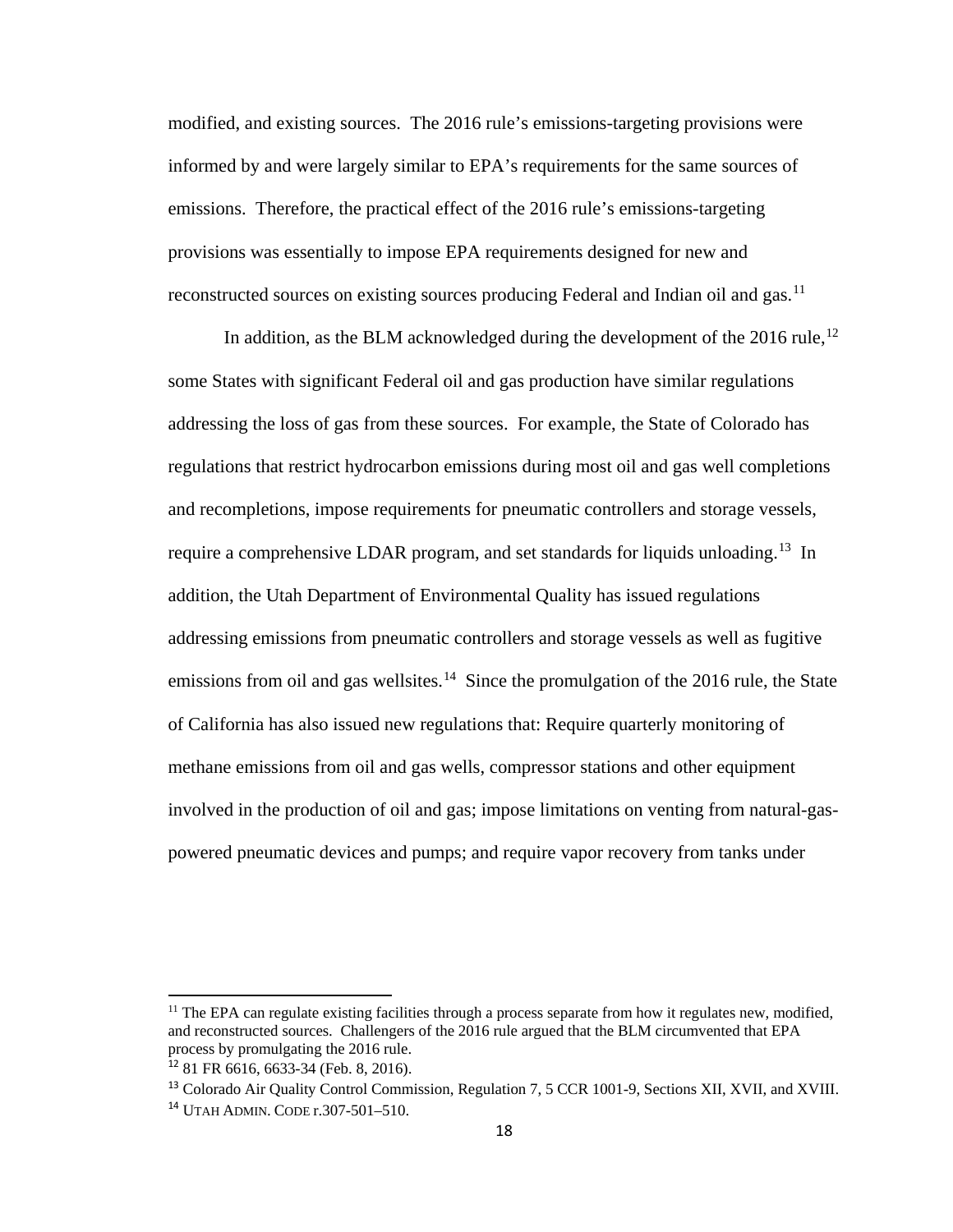certain circumstances.[15](#page-18-0) The existence of methane emissions regulations in these states highlights the unnecessary regulatory overlap and duplication created by the 2016 rule.

Finally, the 2016 rule also had requirements that limited the flaring of associated gas produced from oil wells. The 2016 rule sought to constrain the flaring of associated gas through the imposition of a "capture percentage" requirement, which required operators to capture a certain percentage of the gas they produce, after allowing for a certain volume of flaring per well. The requirement would have become more stringent over a period of years. As explained below, the BLM has chosen to rescind this requirement in favor of an approach that relies on State and tribal regulations and reinstates the NTL-4A standard for flaring in the absence of applicable State or tribal regulations. The BLM reviewed State regulations, rules, and orders designed to limit the waste of oil and gas resources and the flaring of natural gas, and determined that States with the most significant BLM-managed oil and gas production place restrictions or limitations on gas flaring from oil wells. For example, the State of North Dakota has requirements that are similar (but not identical) to the 2016 rule. Other States generally have flaring limits that trigger a review by a governing board to determine whether the gas should be conserved. A memorandum containing a summary of the statutory and regulatory restrictions on venting and flaring in the 10 States responsible for approximately 99 percent of Federal oil and gas production is available on the *Federal eRulemaking Portal*: https://www.regulations.gov. In the Searchbox, enter "RIN 1004- AE53," click the "Search" button, open the Docket Folder, and look under Supporting Documents.

<span id="page-18-0"></span> <sup>15</sup> CAL. CODE REGS. Tit. 17, §§ 95665–95677.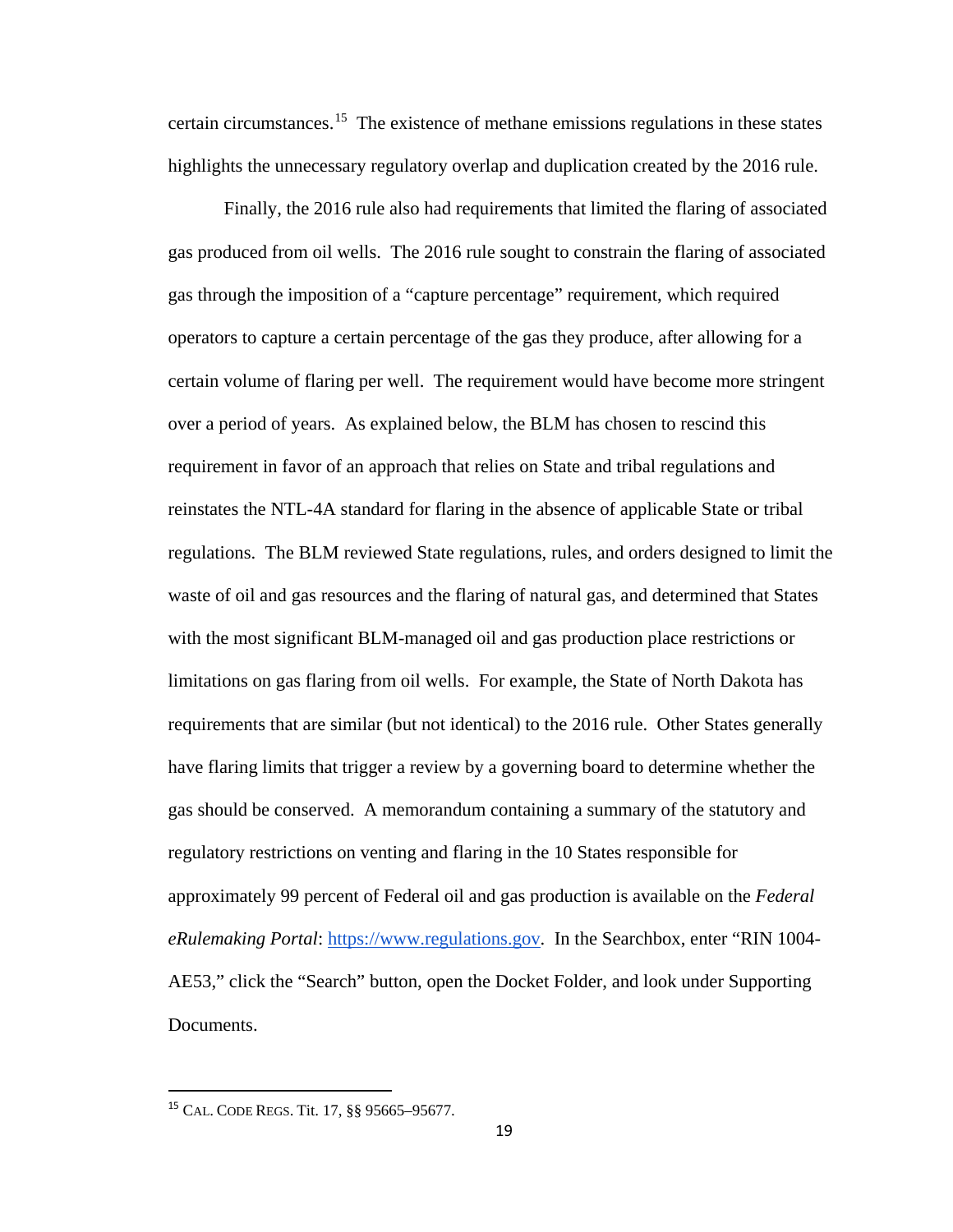# **B. Legal Authority**

Pursuant to a delegation of Secretarial authority, the BLM regulates the development of Federal and Indian onshore oil and gas resources under the following statutes: The Mineral Leasing Act of 1920 (MLA) (30 U.S.C. 188-287), the Mineral Leasing Act for Acquired Lands (MLAAL) (30 U.S.C. 351-360), the Federal Oil and Gas Royalty Management Act (30 U.S.C. 1701-1758), the Federal Land Policy and Management Act of 1976 (FLPMA) (43 U.S.C. 1701-1785), the Indian Mineral Leasing Act of 1938 (IMLA) (25 U.S.C. 396a-g), the Indian Mineral Development Act of 1982 (IMDA) (25 U.S.C. 2101-2108), the Act of March 3, 1909 (25 U.S.C. 396), and the other statutes and authorities listed in 43 CFR 3160.0-3. These statutes authorize the Secretary of the Interior to promulgate such rules and regulations as may be necessary to carry out the statutes' various purposes.<sup>[16](#page-19-0)</sup> Although the MLA authorizes the Secretary to prescribe rules and regulations for carrying out the purposes of the MLA, it also states that "nothing in [the MLA] shall be construed or held to affect the rights of the States or other local authority to exercise any rights which they may have."<sup>[17](#page-19-1)</sup>

The Federal mineral leasing statutes share a common purpose of promoting the development of Federal oil and gas resources for the financial benefit of the public.<sup>[18](#page-19-2)</sup> The MLA states that all leases "shall be subject to the condition that the lessee will, in conducting his explorations and mining operations, use all reasonable precautions to

<span id="page-19-0"></span> <sup>16</sup> E.g., 30 U.S.C. 189 (MLA); 30 U.S.C. 359 (MLAAL); 30 U.S.C. 1751(a) (FOGRMA); 43 U.S.C. 1740 (FLPMA); 25 U.S.C. 396d (IMLA); 25 U.S.C. 2107 (IMDA); 25 U.S.C. 396. <sup>17</sup> 30 U.S.C. 189.

<span id="page-19-2"></span><span id="page-19-1"></span><sup>18</sup> *See, e.g., California Co. v. Udall*, 296 F.2d 384, 388 (D.C. Cir. 1961) (noting that the MLA "was intended to promote wise development of . . . natural resources and to obtain for the public a reasonable financial return on assets that 'belong' to the public.").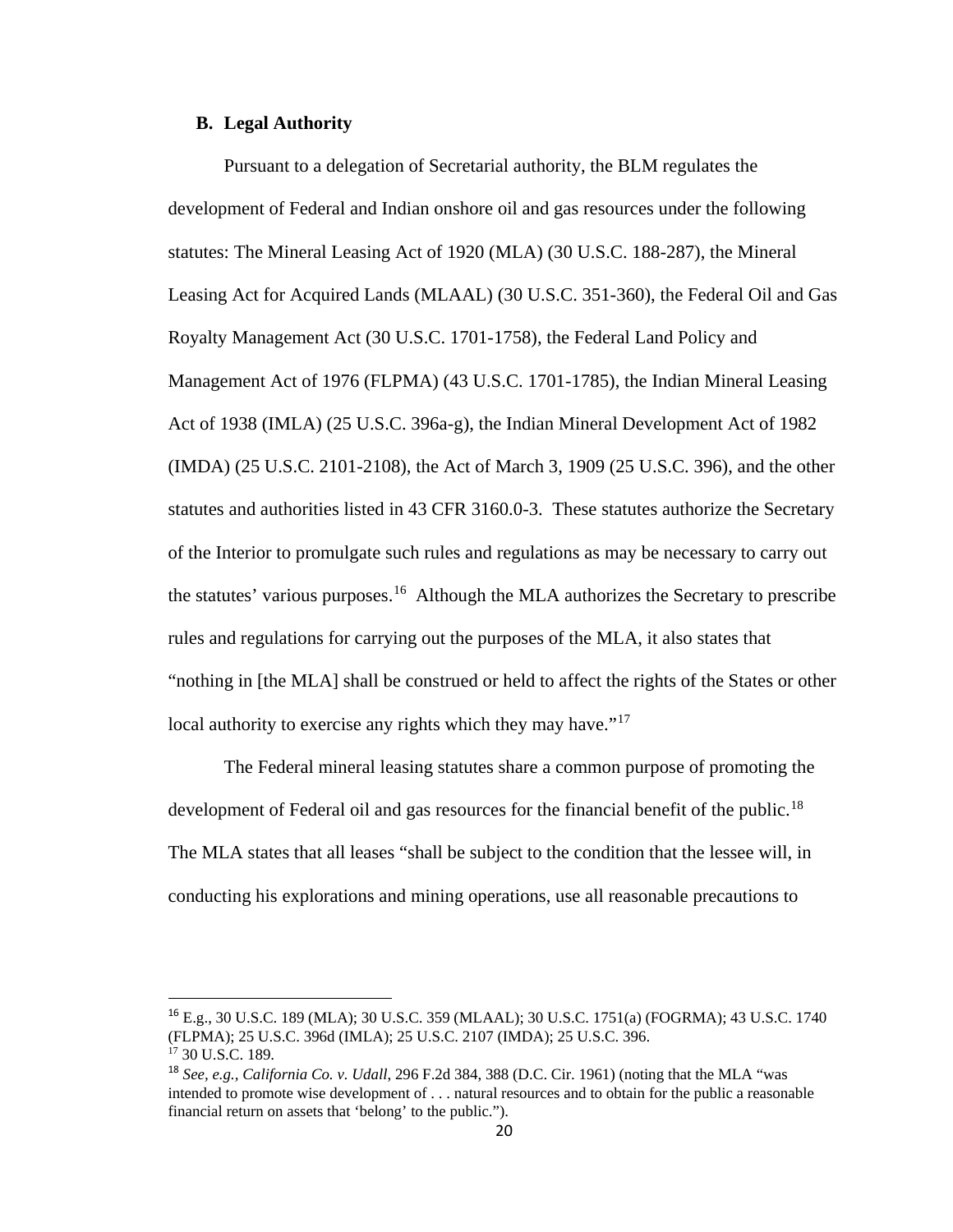prevent waste of oil or gas developed in the land . . . ."<sup>19</sup> The MLA further provides that "[e]ach lease shall contain . . . a provision that such rules . . . for the prevention of undue waste as may be prescribed by [the Secretary] shall be observed  $\dots$  ."<sup>[20](#page-20-1)</sup> FOGRMA establishes royalty liability for "oil or gas lost or wasted . . . when such loss or waste is due to negligence on the part of the operator of the lease, or due to the failure to comply with any rule or regulation, order or citation issued under [the mineral leasing laws]."<sup>21</sup> In FLPMA, Congress declared "that it is the policy of the United States that . . . the public lands be managed in a manner which recognizes the Nation's need for domestic sources of minerals  $\ldots$ ."<sup>[22](#page-20-3)</sup>

The Indian minerals statutes require the Secretary to exercise his trust responsibilities in the best interests of the tribes or of the individual Indian mineral owners, considering all factors affecting their interests. E.g., Kenai Oil & Gas, Inc. v. DOI, 671 F.2d 383, 387 (10<sup>th</sup> Cir. 1982).

To assure that the development of Federal and Indian oil and gas resources will not be unnecessarily hindered by regulatory burdens, the BLM has, in this rulemaking, exercised its inherent authority<sup>[23](#page-20-4)</sup> to reconsider the 2016 rule. The BLM's revision of the 2016 rule is intended to ensure that, consistent with its statutory authority, the BLM's waste prevention regulations target "undue waste" and require "reasonable precautions"

<span id="page-20-0"></span><sup>&</sup>lt;sup>19</sup> 30 U.S.C. 225. For convenience, where several statutes applicable to public lands support the same legal point, we refer hereinafter only to the MLA.

<span id="page-20-1"></span><sup>20</sup> 30 U.S.C. 187.

<span id="page-20-2"></span><sup>21</sup> 30 U.S.C. 1756.

<span id="page-20-3"></span><sup>22</sup> 43 U.S.C. 1701.

<span id="page-20-4"></span><sup>23</sup> *See Ivy Sports Med., LLC v. Burwell*, 767 F.3d 81, 86 (D.C. Cir. 2014) (noting the "oft-repeated" principle that the "power to reconsider is inherent in the power to decide").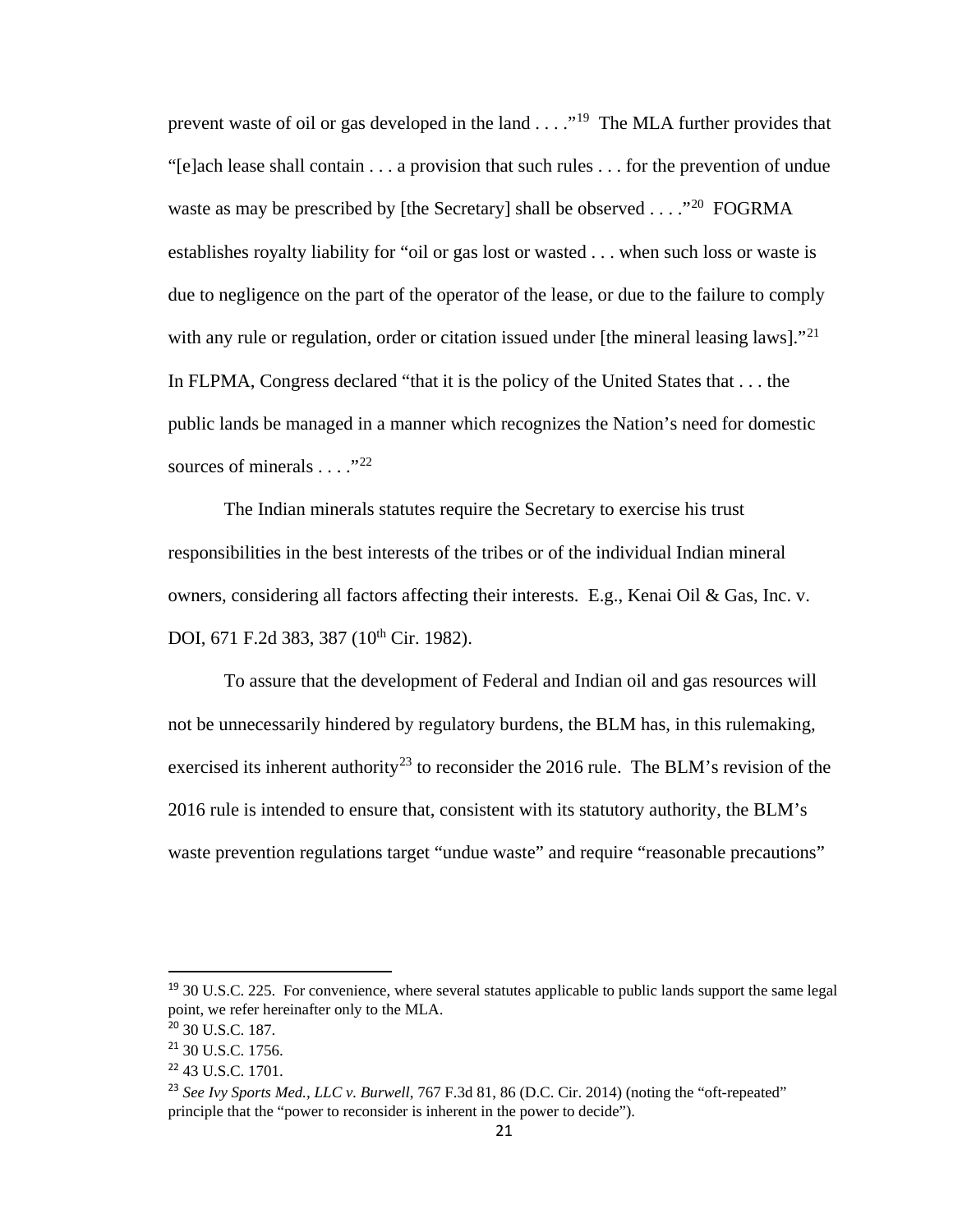on the part of operators, and that the BLM's regulations do not unnecessarily constrain domestic mineral production or oil and gas revenues from Indian lands.

The BLM received a number of comments addressing its statutory authority and obligations. The BLM did not make any changes to the rule based on these comments.

Some commenters argued that the 2016 rule exceeded the BLM's statutory authority and alleged that BLM was attempting to regulate air quality under the guise of waste prevention. These commenters argued that the authority to regulate air quality at oil and gas operations rests with the EPA and the States, not with the BLM. As evidence of the alleged overreach, these commenters cited a number of "air quality" provisions in the 2016 rule for which compliance costs outweighed conservation benefits. These commenters expressed support for the BLM's revision of the 2016 rule on the grounds that the revision brings the BLM's regulations back in line with its statutory authority.

Other commenters argued that the BLM's proposed revision of the 2016 rule would fail to meet what they saw as the BLM obligations under the MLA. They argued that the proposed revision of the 2016 rule would not require operators to use "all reasonable precautions to prevent waste" and would not prevent "undue waste." They further argued that the BLM's policy determination that waste-prevention regulations should balance compliance costs against conservation benefits (i.e., the value of the resource to be conserved) is inconsistent with the concept of "waste" in the MLA. Ultimately, however, these commenters failed to provide legal authorities or evidence sufficient to persuade the BLM that the MLA either does not provide the BLM with the discretion to determine what constitutes "reasonable precautions" and "undue waste," or that the BLM's revision of the 2016 rule exceeds the BLM's discretion in this area.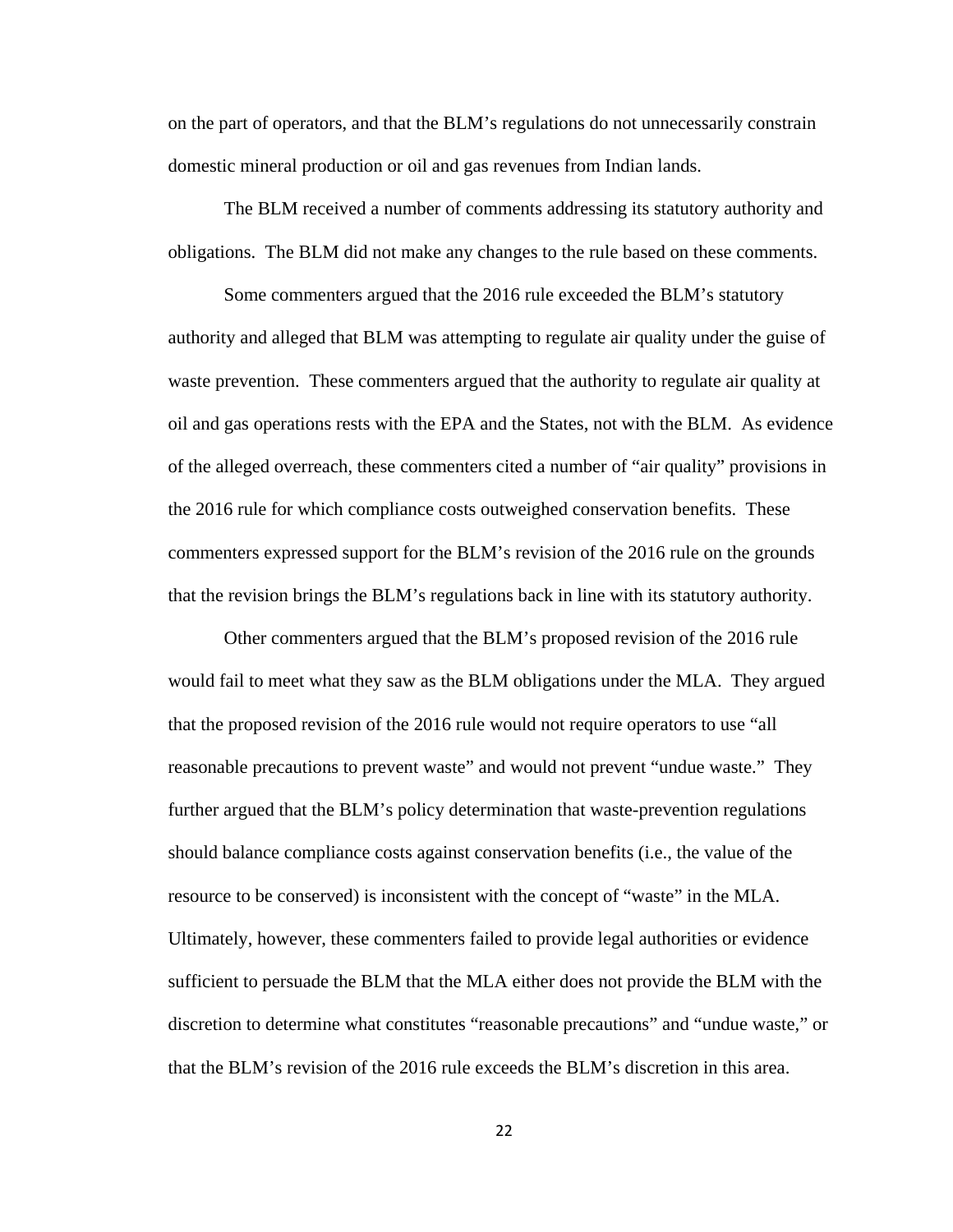Some commenters noted that the BLM gave less emphasis to operator economics in developing the 2016 rule. As explained above, the BLM believes that, by failing to give due regard to operator economics, the BLM exceeded its statutory authority in imposing many of the 2016 rule's requirements. The BLM's revision of the 2016 rule is consistent with the MLA and is consistent with the BLM's longstanding approach to regulating waste prior to the promulgation of the 2016 rule that considered the economic feasibility of marketing lost gas in making "avoidable loss" determinations. *See Rife Oil Properties, Inc.*, 131 IBLA 357, 373–76 (1994); *Ladd Petro. Corp.*, 107 IBLA 5, 7 (1989). And, even if the 2016 rule did not exceed the BLM's statutory authority, it is nonetheless within the BLM's authority to revise its "waste prevention" regulations in a manner that balances compliance costs against the value of the resources to be conserved.

Some commenters argued that the BLM's revision of the 2016 rule violates FLPMA because FLPMA states that the Secretary "shall manage the public lands under principles of multiple use and sustained yield" and that the Secretary "shall, by regulation or otherwise, take any action necessary to prevent unnecessary or undue degradation of the public lands."  $43 \text{ U.S.C. } 1732(a)$ -(b). The BLM acknowledges the quoted mandates of FLPMA, but disagrees that they support the commenters' conclusion. FLPMA's concern with "unnecessary or undue degradation" must be understood in light of the statute's overarching mandate that the BLM manage the public lands under "principles of multiple use and sustained yield." *See* Theodore Roosevelt Conservation P'ship v. Salazar, 661 F.3d 66, 76 (D.C. Cir. 2011). FLPMA's multiple-use and sustained-yield mandate requires the BLM to balance potentially degrading uses, such as mineral extraction, with conservation of the natural environment so as to ensure valuable uses of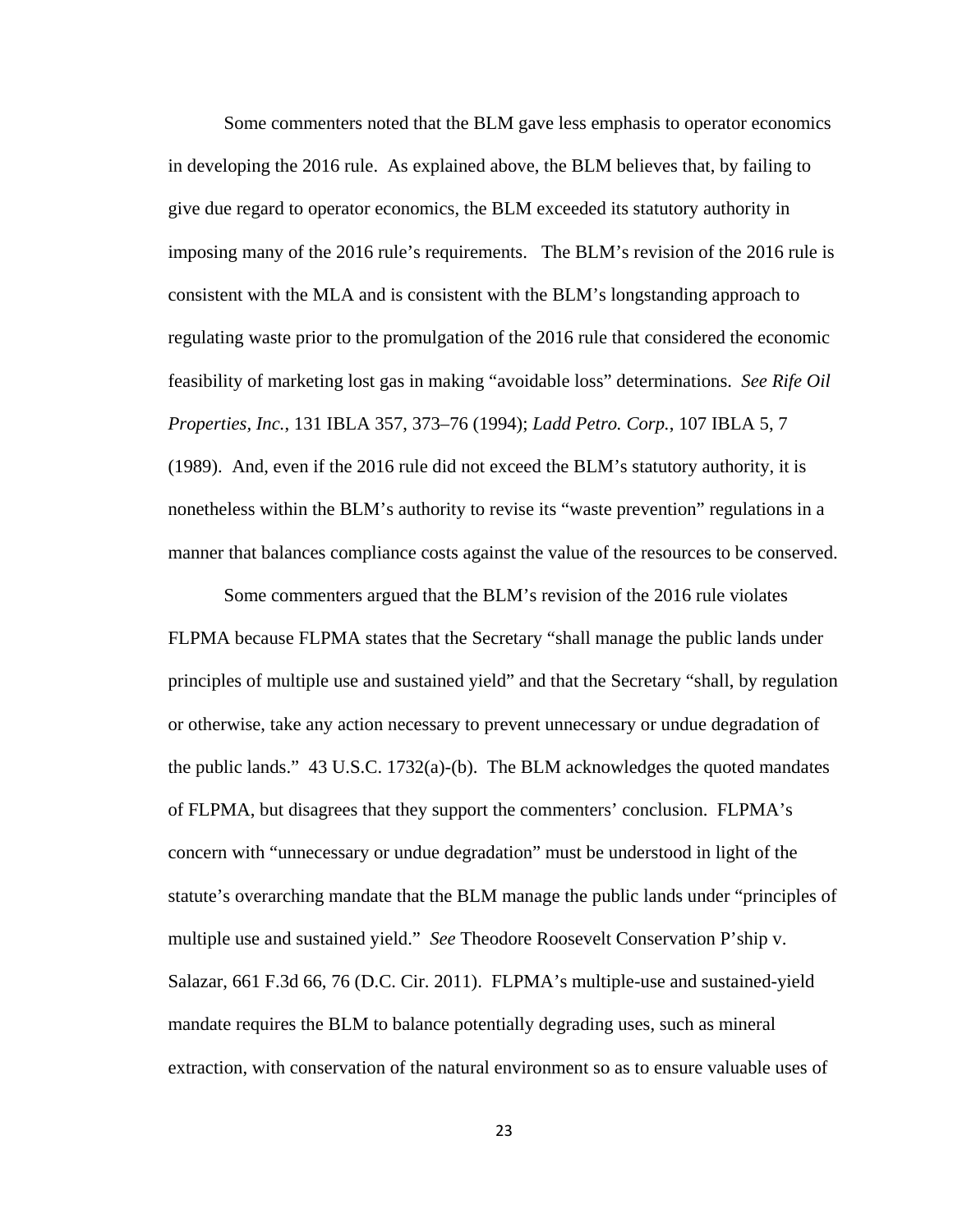the lands in the future. *Id.* Nothing in the revision of the rule precludes the BLM from managing the development of Federal oil and gas—a statutorily authorized use of the public lands—in accordance with the principles of multiple use and sustained yield and requiring the avoidance and minimization of impacts where appropriate. Commenters highlighted the noise, light, and air quality impacts expected to be associated with the revised regulations, but they failed to explain why it would be impossible for the BLM to balance these impacts with appropriate conservation measures as needed in order to comply with FLPMA. The BLM considers the environmental impacts of oil and gas production in complying with the National Environmental Policy Act at the resource management planning, lease sale, and well permitting stages of Federal oil and gas development, and the BLM may identify appropriate region- and site-specific environmental-impact avoidance and minimization measures at each of those stages. Commenters, therefore, failed to convince the BLM that its revision of the 2016 rule is inconsistent with FLPMA.

## **III. Discussion of the Final Rule**

#### **A. Summary**

The 2016 rule replaced the BLM's prior policy, NTL-4A, which governed venting and flaring from BLM-administered leases for more than 35 years. Because the BLM has found the 2016 rule would impose excessive costs (when fully implemented), and believes that a regulatory framework similar to NTL-4A can be applied in a manner that limits waste without unnecessarily burdening production, the BLM has replaced the requirements contained in the 2016 rule with requirements similar to, but with notable improvements on, those contained in NTL-4A.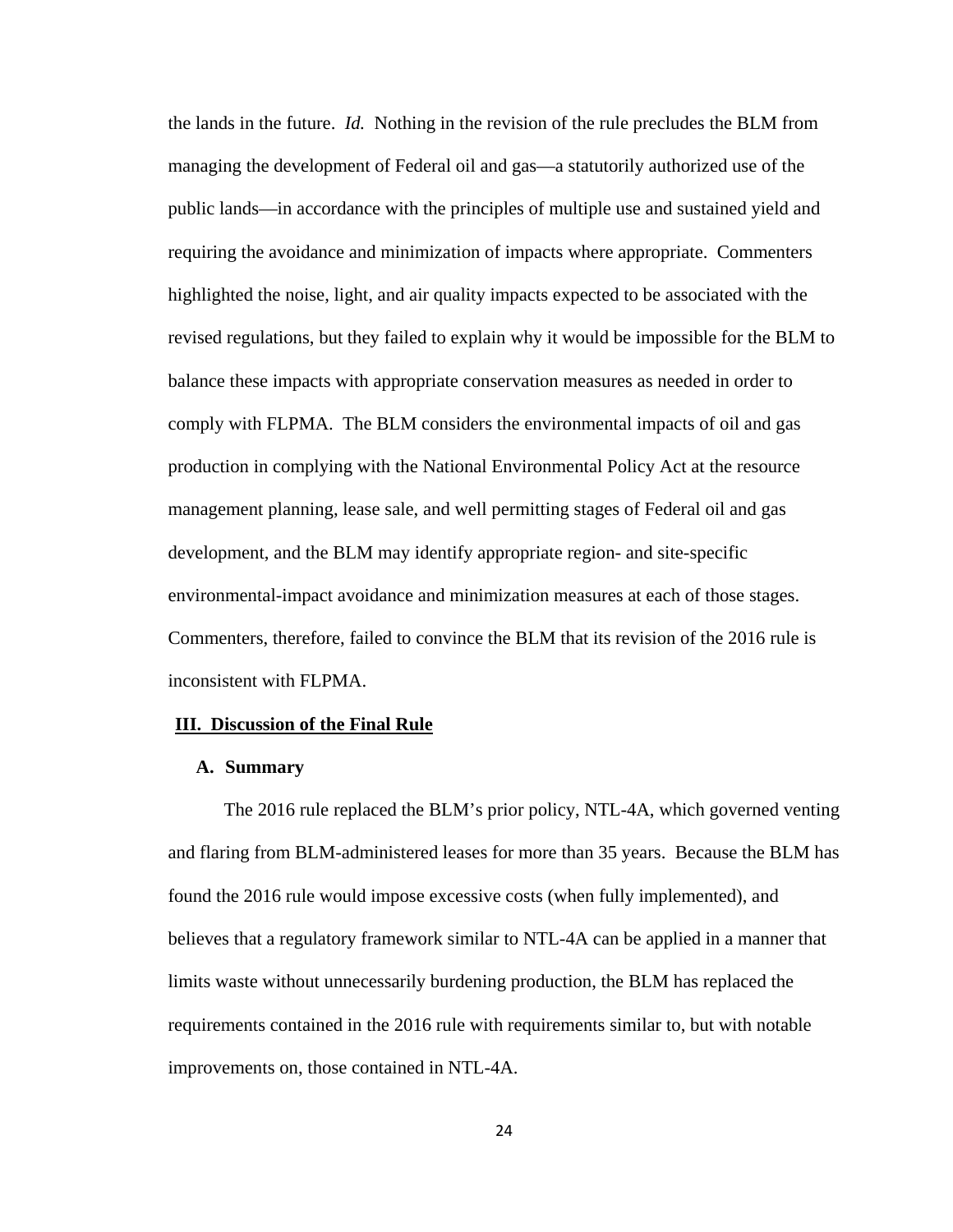The preamble to the 2016 rule suggested that NTL-4A was outdated and needed to be overhauled to account for technological advancements and to incorporate "economical, cost-effective, and reasonable measures that operators can take to minimize gas waste."[24](#page-24-0) But, as evidenced by the 2016 RIA and the RIA prepared for this final rule, many of the requirements imposed by the 2016 rule were not, in fact, cost-effective and actually imposed compliance costs well in excess of the value of the resource to be conserved. The BLM believes that a return to an improved NTL-4A framework, as explained in more detail in the section-by-section discussion below, is appropriate and will ensure that operators take "reasonable precautions" to prevent "undue waste." Notable improvements on NTL-4A in this final rule include: Codifying a general requirement that operators flare, rather than vent, gas that is not captured (§ 3179.6); requiring persons conducting manual well purging to remain onsite in order to end the venting event as soon as practical (§ 3179.104); and, providing clarity about what does and does not constitute an "emergency" for the purposes of royalty assessment (§ 3179.103).

With this final rule, the BLM has rescinded the following requirements of the 2016 rule:

- Waste Minimization Plans;
- Well drilling requirements;
- Well completion and related operations requirements;
- Pneumatic controllers equipment requirements;
- Pneumatic diaphragm pumps equipment requirements;

<span id="page-24-0"></span> <sup>24</sup> 81 FR 83008, 83009, 83017 (Nov. 18, 2016).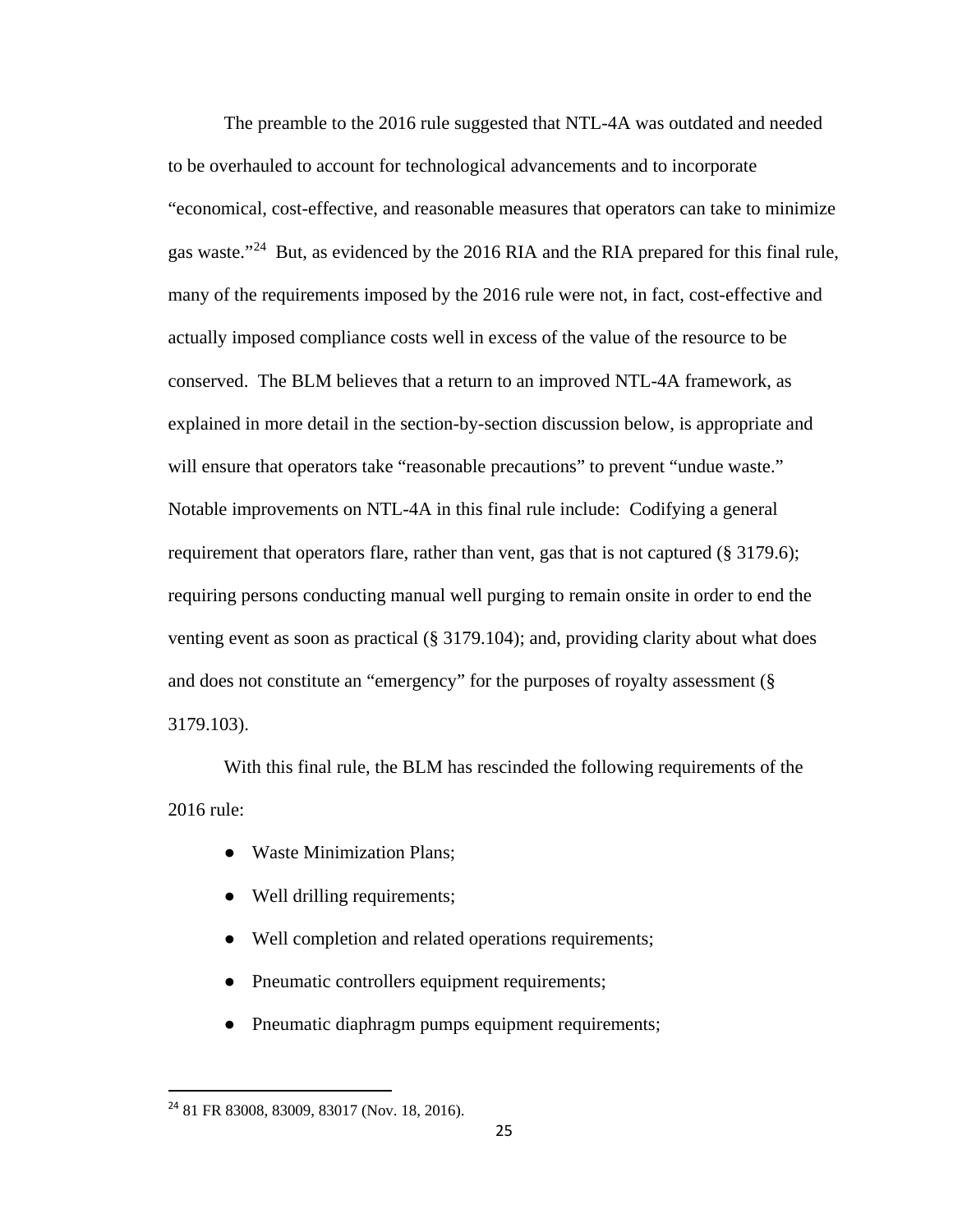- Storage vessels equipment requirements; and
- LDAR requirements.

In addition, the BLM has modified and/or replaced the following requirements of the 2016 rule with requirements that are similar to those that were in NTL-4A:

- Gas-capture requirements;
- Downhole well maintenance and liquids unloading requirements; and
- Measuring and reporting volumes of gas vented and flared.

The remaining requirements in the 2016 rule have either been retained, modified only slightly, or removed, but the impact of the removal is small relative to the items listed above.

Many of the rescinded provisions of the 2016 rule focused on controlling emissions from sources and operations, which are regulated by EPA under its Clean Air Act authority, and for which there are analogous EPA regulations at 40 CFR part 60, subparts OOOO and OOOOa. Specifically, these emissions-targeting provisions of the 2016 rule are §§ 3179.102, 3179.201, 3179.202, 3179.203, and 3179.301 through 3179.305. The BLM has chosen to rescind these provisions based on a number of considerations.

First, the BLM has reconsidered whether the substantial compliance costs associated with the emissions-targeting provisions are justified by the value of the gas that is expected to be conserved as a result of compliance. As detailed in the RIA, and evidenced by the 2016 RIA, many of the emissions-targeting provisions of the 2016 rule were expected to impose compliance costs well in excess of the value of the resource (natural gas) that would be conserved. The BLM has made the policy determination that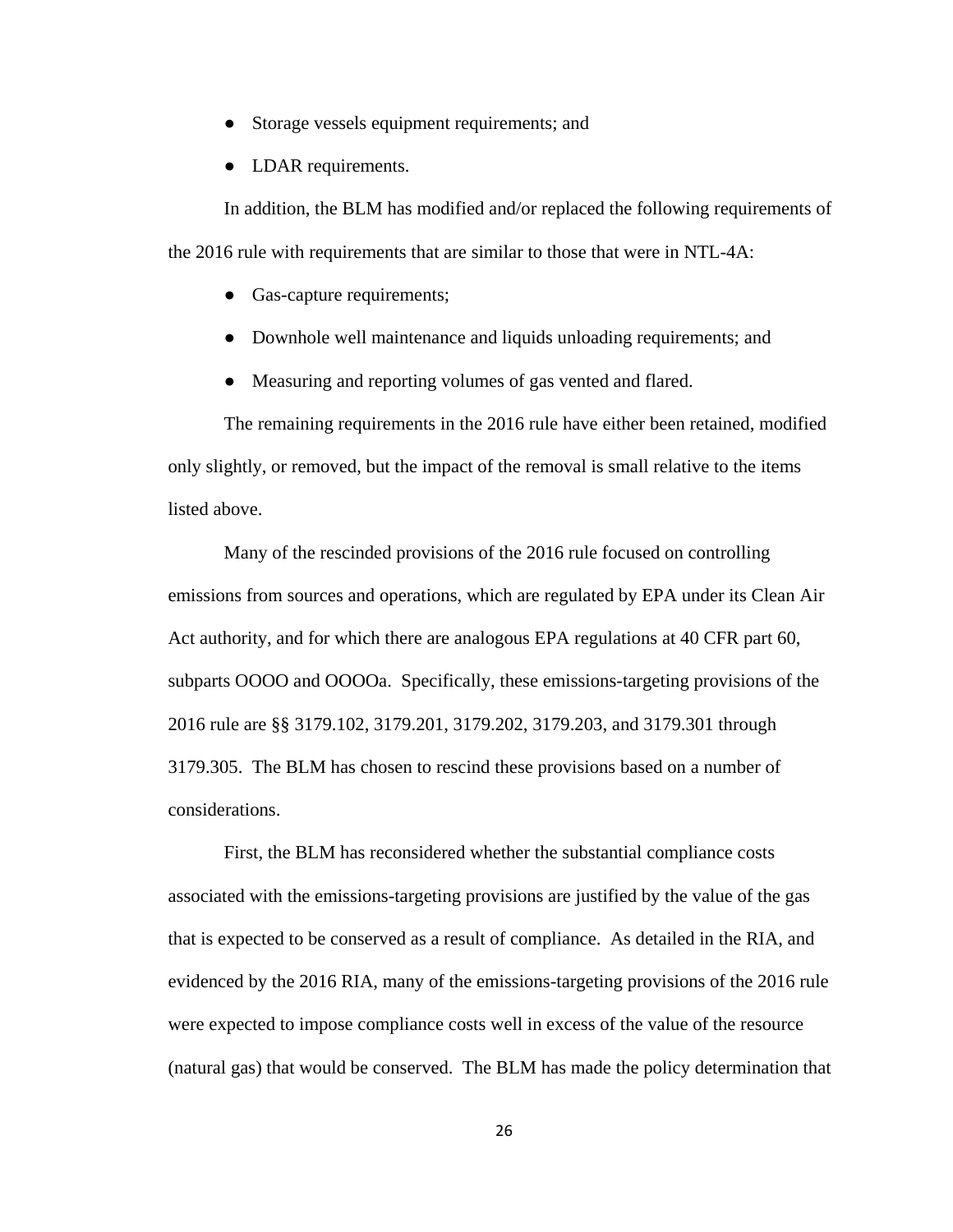it is not appropriate for "waste prevention" regulations to impose compliance costs greater than the value of the resources they are expected to conserve. Although the RIA for the 2016 rule found that, in total, the benefits of these provisions outweighed their costs, this finding depended on the use of a global social cost of methane (SC-CH4) metric derived from Technical Support Documents which have since been rescinded. The SC-CH<sup>4</sup> metric is a societal metric that does not inform the "prevention of undue waste" or "reasonable precautions to prevent waste" under the MLA, which is statutory language that the BLM interprets in terms of the conservation of oil and gas resources. Although the BLM has employed the SC-CH<sub>4</sub> metric for the purpose of examining and disclosing the impacts of this regulatory action pursuant to E.O. 12866, it is not appropriate for the BLM to use the  $SC-CH_4$  metric when determining whether a loss of natural gas is "waste" under the MLA.

E.O. 13783, at Section 5, disbanded the earlier Interagency Working Group on Social Cost of Greenhouse Gases (IWG) and withdrew the Technical Support Documents<sup>[25](#page-26-0)</sup> upon which the RIA for the 2016 rule relied for the valuation of changes in methane emissions. The SC-CH<sub>4</sub> estimates presented by the BLM for this revision rule are interim values for use in regulatory analyses until an improved estimate of the impacts of climate change to the U.S. can be developed. In accordance with E.O. 13783, they are adjusted to reflect discount rates of 3 percent and 7 percent, and to focus on domestic—rather than global—impacts of climate change, which is consistent with OMB Circular A-4. The 7 percent rate is intended to represent the average before-tax rate of

<span id="page-26-0"></span><sup>&</sup>lt;sup>25</sup> Technical Update of the Social Cost of Carbon for Regulatory Impact Analysis Under E.O. 12866 (published August 26, 2016) and its Addendum.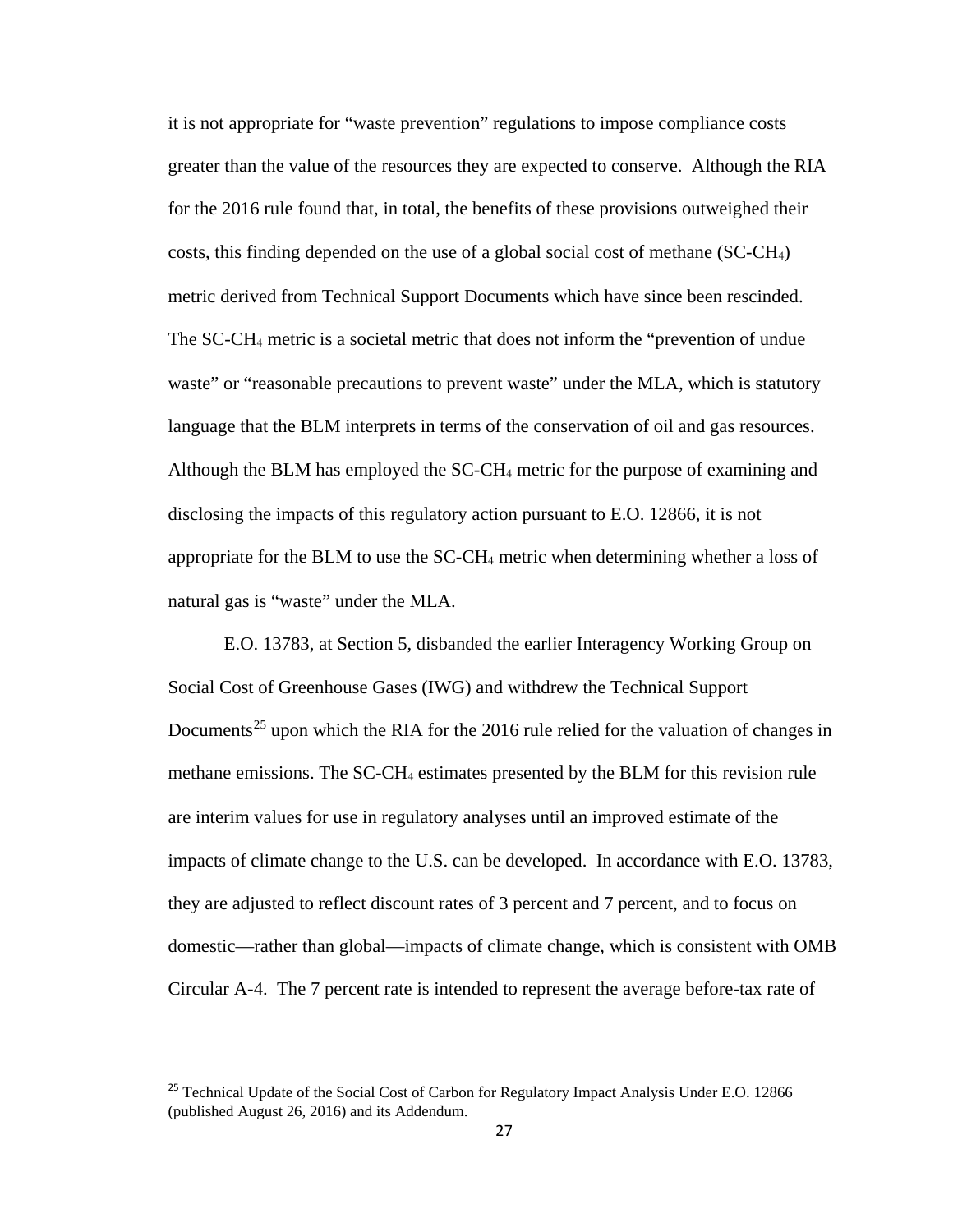return to private capital in the U.S. economy. The 3 percent rate is intended to reflect the rate at which society discounts future consumption, which is particularly relevant if a regulation is expected to affect private consumption directly. When assessing domestic impacts of climate change, the benefits of many of the emissions-targeting provisions do not outweigh their costs. And, because the value of the conserved gas would not outweigh the costs, the BLM does not believe that its legal authority to prescribe rules "for the prevention of undue waste"<sup>[26](#page-27-0)</sup> would cover the emissions-targeting provisions in the 2016 rule.

Several commenters argued that the SC-CH<sup>4</sup> approach taken in the economic analysis for the revision of the 2016 rule fails to adequately recognize the global nature of methane emissions impacts. These commenters asserted that the U.S. will likely be forced to increase humanitarian aid, deal with mass migrations, and manage changing security needs (e.g., in the Arctic) as a result of overseas climate change impacts. They further argued that overseas impacts could also affect the U.S. economy, disrupting international trade and undermining financial markets. In response, the BLM reiterates that the Technical Support Documents that provided the basis for the use of the global social cost of methane in the 2016 RIA were rescinded by EO 13783 and that the BLM followed the guidance in OMB Circular A-4 in conducting its economic analysis of the anticipated climate impacts of this rule.<sup>27</sup> Finally, the BLM notes that its use of this same domestic social cost of methane analysis in a rulemaking to temporarily suspend certain provisions of the 2016 rule was recently examined by a U.S. District Court in the context of a preliminary injunction motion and that court found the BLM's social cost of methane

<span id="page-27-0"></span> <sup>26</sup> 30 U.S.C. 187.

<span id="page-27-1"></span><sup>&</sup>lt;sup>27</sup> See the RIA at Section 3.3 for a discussion of how the BLM's analysis is consistent with Circular A-4.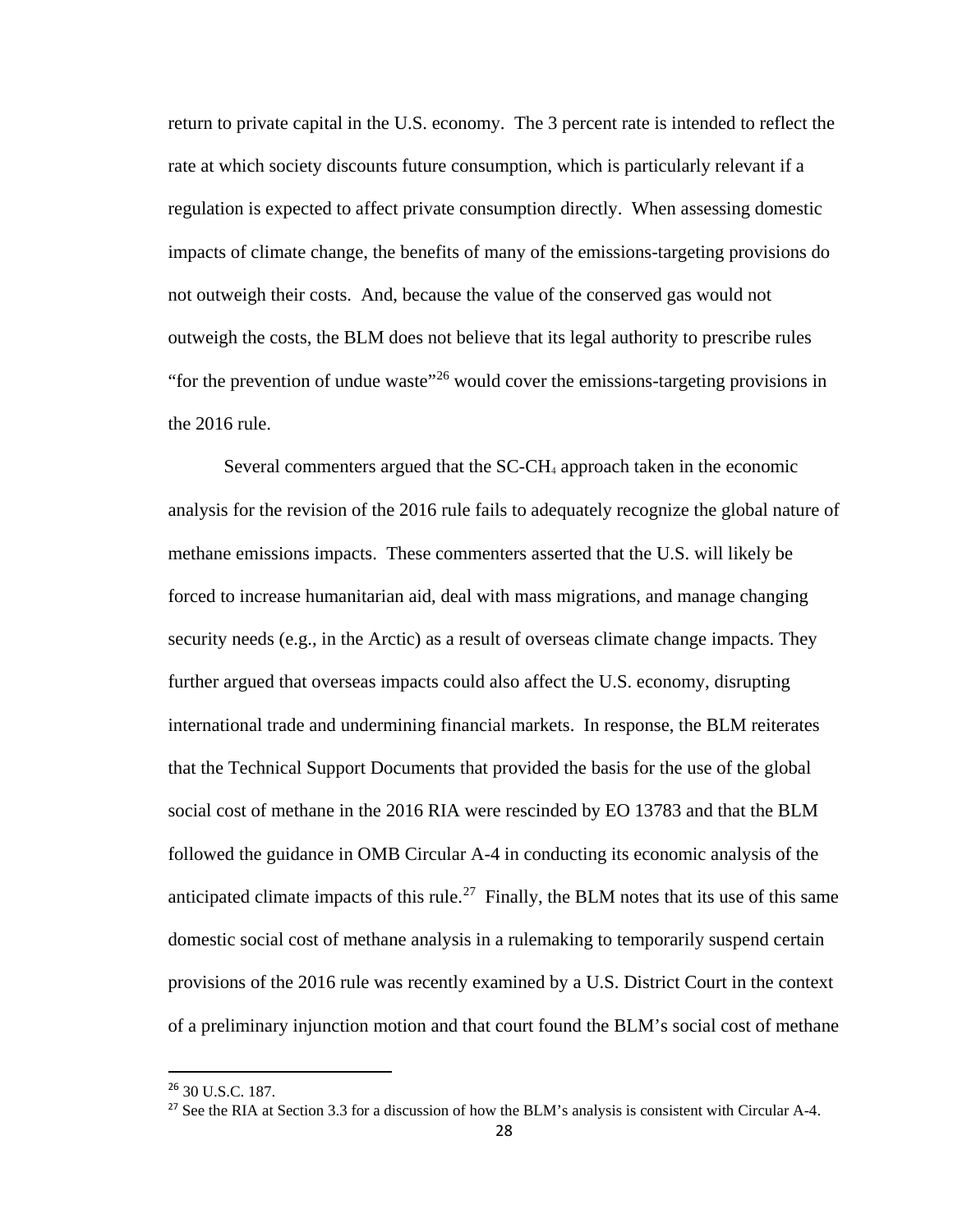analysis to be acceptable. *California v. BLM*, 286 F.Supp.3d 1054, 1070 (N.D. Cal. 2018) ("[BLM] has provided a factual basis for its change in position (the OMB circular and Executive Order 13793) as well as demonstrated that the change is within its discretion, at least with respect to this aspect of the RIA").

In addition to cost-benefit concerns, the BLM believes that the emissionstargeting provisions of the 2016 rule create unnecessary regulatory overlap in light of EPA's Clean Air Act authority and its analogous regulations that similarly reduce losses of gas.[28](#page-28-0) In general, the emissions-targeting provisions of the 2016 rule were crafted so that compliance with similar provisions within EPA's regulations would constitute compliance with the BLM's regulations. Although EPA's regulations apply to new, reconstructed, and modified sources, while the 2016 rule's requirements also applied to existing sources, the BLM notes that the EPA's regulations at 40 CFR part 60 subpart  $0000^{29}$  $0000^{29}$  $0000^{29}$  were published in 2012 and that over time, as existing well sites are modified or reconstructed and new well sites come online, the EPA's regulations at 40 CFR part 60 subparts OOOO and OOOOa will displace the BLM's regulations, eventually rendering certain emissions-targeting provisions of the 2016 rule entirely duplicative. The rate by which we expect the EPA's regulations to become entirely duplicative of the 2016 rule varies by requirement and the specific equipment or operations being regulated. For example, assuming a pneumatic controller equipment life of 15 years, we would expect the EPA's subpart OOOO regulations to entirely duplicate the 2016 rule in 8 years (or by 2026) since those requirements have been in effect for 7 years. With respect to LDAR,

<span id="page-28-1"></span><span id="page-28-0"></span><sup>&</sup>lt;sup>28</sup> The BLM is aware that the EPA has proposed a temporary stay of some of the requirements contained in NSPS OOOOa and that the EPA is undertaking a reconsideration of these requirements. See 82 FR 27645 (June 16, 2017). The BLM has coordinated with the EPA throughout the process of revising the 2016 rule.  $29$  Subpart OOOO was finalized in 2012, but covers new, modified, reconstructed sources since 2011.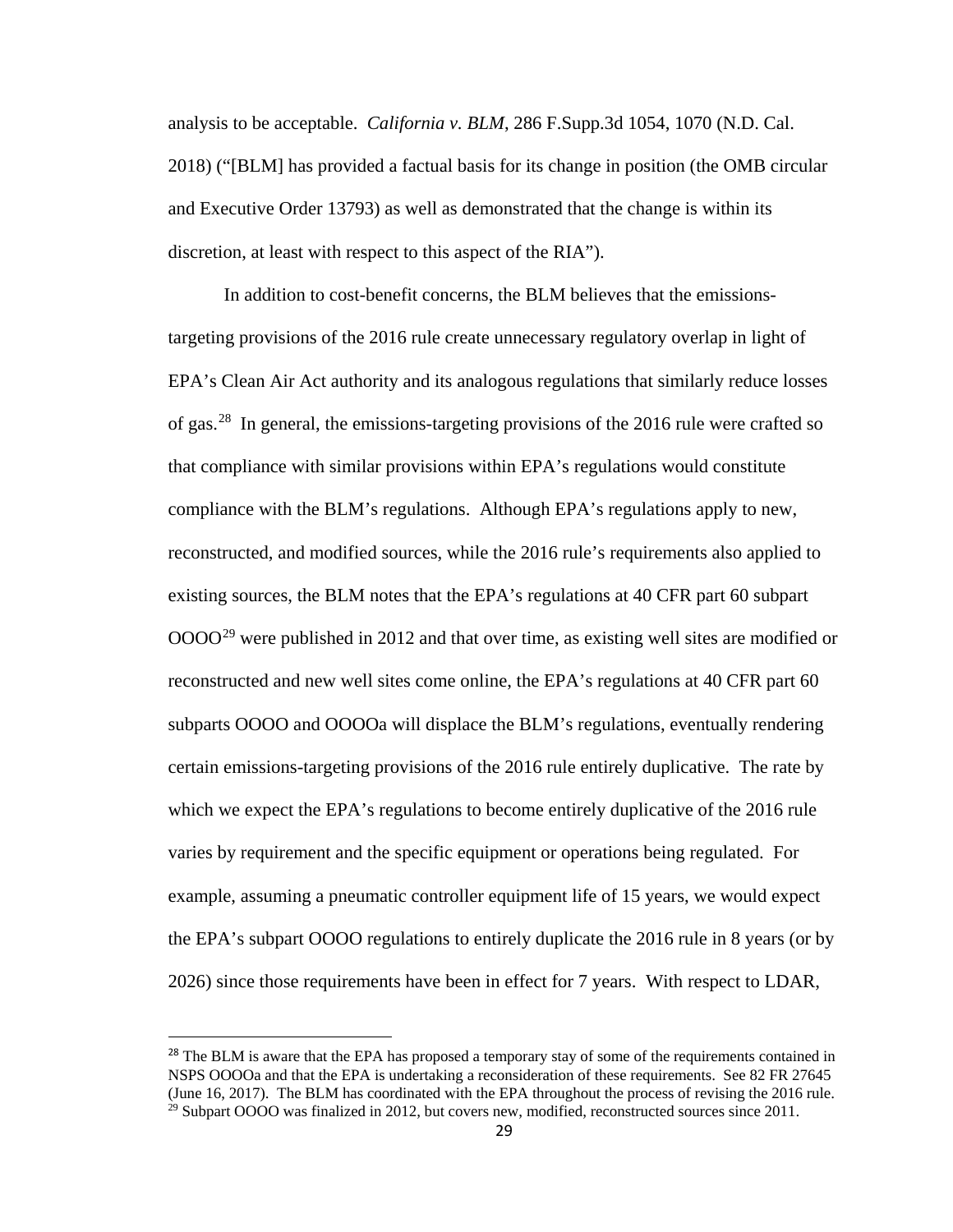an existing well would fall under EPA's subpart OOOOa regulations if any of the existing wells on the wellsite are modified or reconstructed, or if a new well is added to the wellsite. Therefore, existing wells might shift quickly from the 2016 rule to EPA's subpart OOOOa regulation (e.g., if multiple existing wells shift to the EPA's regulations due to the modification of a single well on the wellsite) or not at all (e.g., if a well or wellsite is never modified before being plugged and abandoned). By removing the duplicative emissions-targeting provisions, the final rule falls squarely within the scope of the BLM's authority to prevent waste and leaves the regulation of air emissions to the EPA, the agency with the experience, expertise, and clear statutory authority to do so.

The BLM received comments asserting that the BLM cannot rely on EPA's regulations to reduce waste from oil and gas operations on Federal and Indian leases for a variety of reasons, including that EPA's regulations do not apply to existing sources, that the EPA does not regulate for the purpose of preventing waste, and that the BLM has not quantified the extent to which EPA's regulations will reduce waste from Federal and Indian oil and gas operations in the time period before EPA's regulations entirely displace the 2016 rule's requirements. These comments are based on an incorrect belief that the BLM is relying on EPA regulations to limit waste. As discussed above, the BLM has found that many of the emissions-targeting provisions of the 2016 rule do not target waste because their compliance costs far exceed the value of the resource to be conserved. Even if the BLM were relying on EPA's regulations to address waste from these sources and operations – which it is not – this would be consistent with the 2016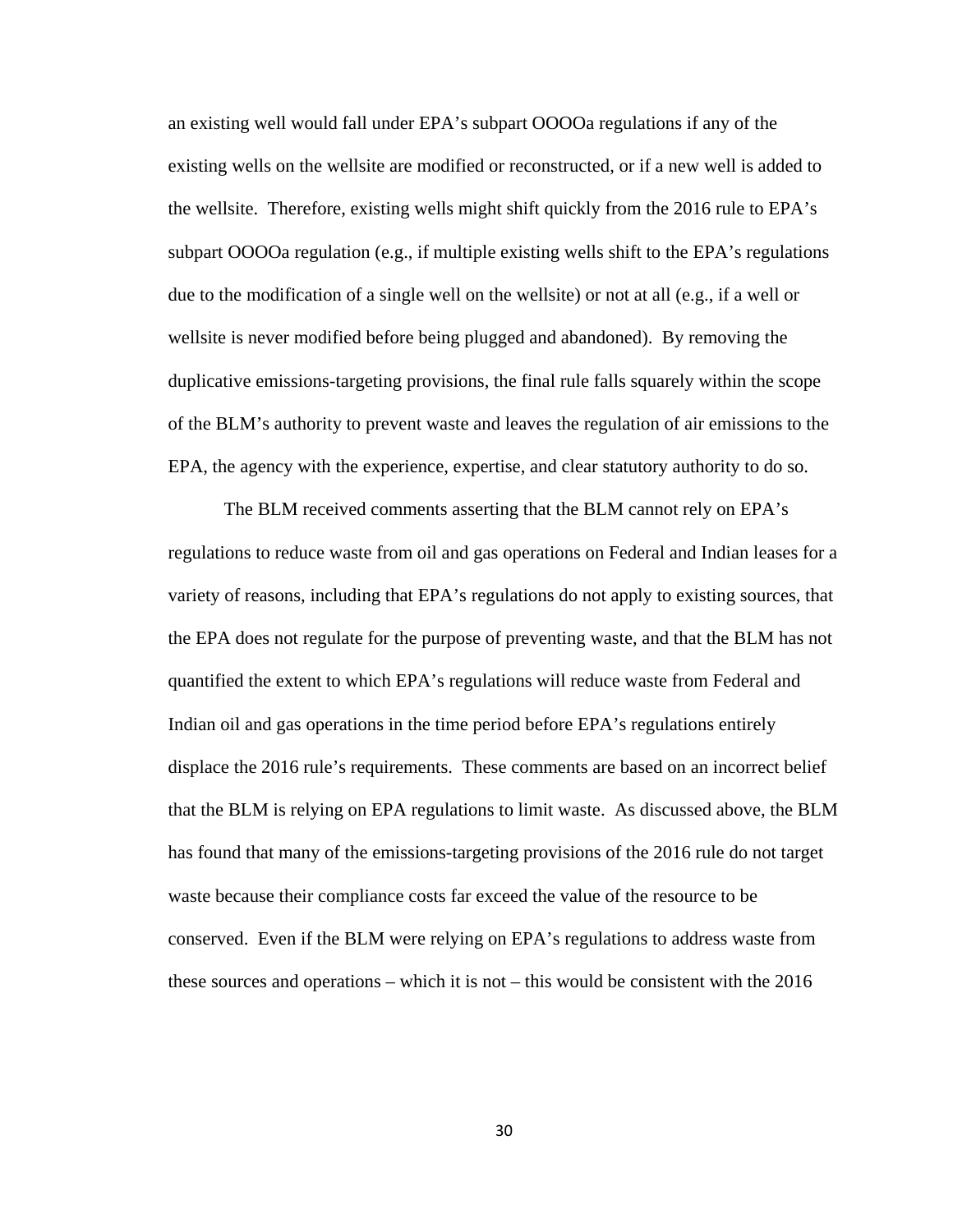rule, which provided exemptions for sources and operations compliant with or subject to analogous EPA regulations.<sup>[30](#page-30-0)</sup>

Finally, the BLM recognizes that the oil and gas exploration and production industry continues to pursue reductions in methane emissions on a voluntary basis. For example, XTO Energy, Inc., which operates 2,572 BLM-administered leases and agreements, has publicly stated that it is undertaking a 3-year plan to phase out highbleed pneumatic devices from its operations and will be implementing an enhanced LDAR program.  $31$  In December 2017, the American Petroleum Institute (API) announced a voluntary program to reduce methane emissions. The API announced that 26 companies, including ExxonMobil, Chevron, Shell, Anadarko and EOG Resources, would take action to implement LDAR programs and replace, remove, or retrofit high-bleed pneumatic controllers with low- or zero-emitting devices.<sup>[32](#page-30-2)</sup>

With this final rule, the BLM did not revise the royalty provisions (43 CFR 3103.3-1) or the royalty-free use provisions (43 CFR subpart 3178) that were part of the 2016 rule. Although the BLM sought and received comments on the royalty-free use provisions in subpart 3178, the BLM was not persuaded that any amendment of subpart 3178 is necessary at this time.

The BLM intends that each of the provisions of the final rule is severable. It is reasonable to consider the provisions severable because they do not inextricably depend

 $\overline{a}$ 

<sup>30</sup> See former 43 CFR 3179.102(b), 3179.201(a)(2), 3179.202(a)(2), 3179.203(a)(2), 3179.301(k).

<span id="page-30-1"></span><span id="page-30-0"></span><sup>31</sup> XTO Energy, "Methane emissions reduction program", *available at* https://www.xtoenergy.com/enus/responsibility/current-issues/air/xto-energy-methane-emissions-reduction-program

<span id="page-30-2"></span><sup>32</sup> Osborne, J., "Oil companies clamping down on methane leaks," *Houston Chronicle* (Dec. 6, 2017); American Petroleum Institute, "Natural Gas, Oil Industry Launch Environmental Partnership to Accelerate Reductions in Methane, VOCs," *available at* http://www.api.org/news-policy-andissues/news/2017/12/04/natural-gas-oil-environmental-partnership-accelerate-reductions-methane-vocs.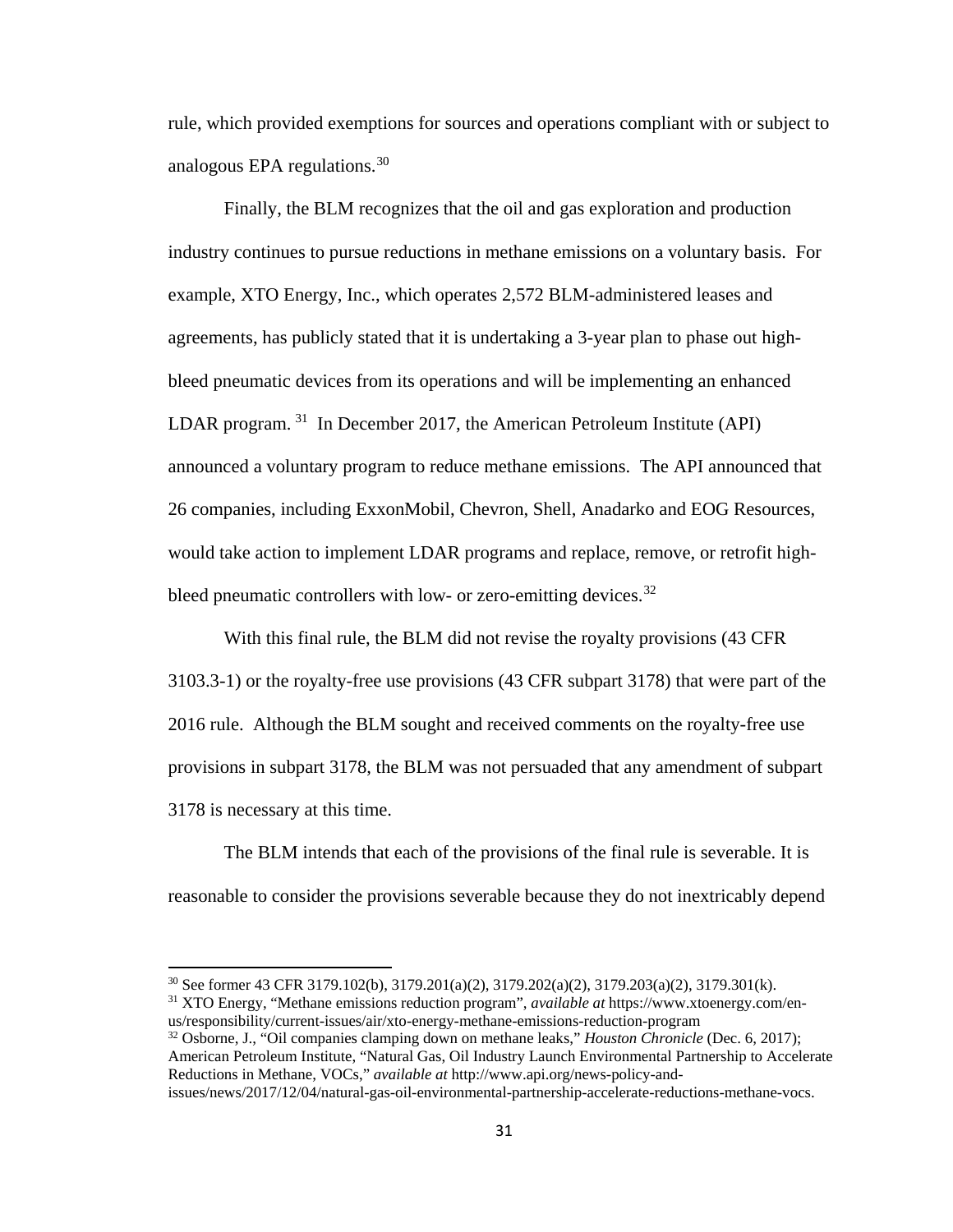on each other. For example, revised § 3179.4, which specifies when losses of oil or gas associated with common events and operations will be deemed "avoidable" or "unavoidable," does not depend on, and may operate effectively in the absence of, revised § 3179.201, which determines when the flaring of associated gas from oil wells will be royalty-bearing.

# **B. Section-by-Section Discussion**

### **1. 2016 rule Requirements Rescinded**

As was proposed, the BLM rescinds the following provisions of the 2016 rule in this final rule:

# **43 CFR 3162.3-1(j) - Drilling applications and plans.**

 In the 2016 rule, the BLM added a paragraph (j) to 43 CFR 3162.3-1, which required that, when submitting an Application for Permit to Drill (APD) for an oil well, an operator must also submit a waste-minimization plan. Submission of the plan was required for approval of the APD, but the plan was not itself part of the APD, and the terms of the plan were not enforceable against the operator. The purpose of the wasteminimization plan was for the operator to set forth a strategy for how the operator would comply with the requirements of 43 CFR subpart 3179 regarding the control of waste from venting and flaring from oil wells.

The waste-minimization plan was required to include information regarding: The anticipated completion date(s) of the proposed oil well(s); a description of anticipated production from the well(s); certification that the operator has provided one or more midstream processing companies with information about the operator's production plans,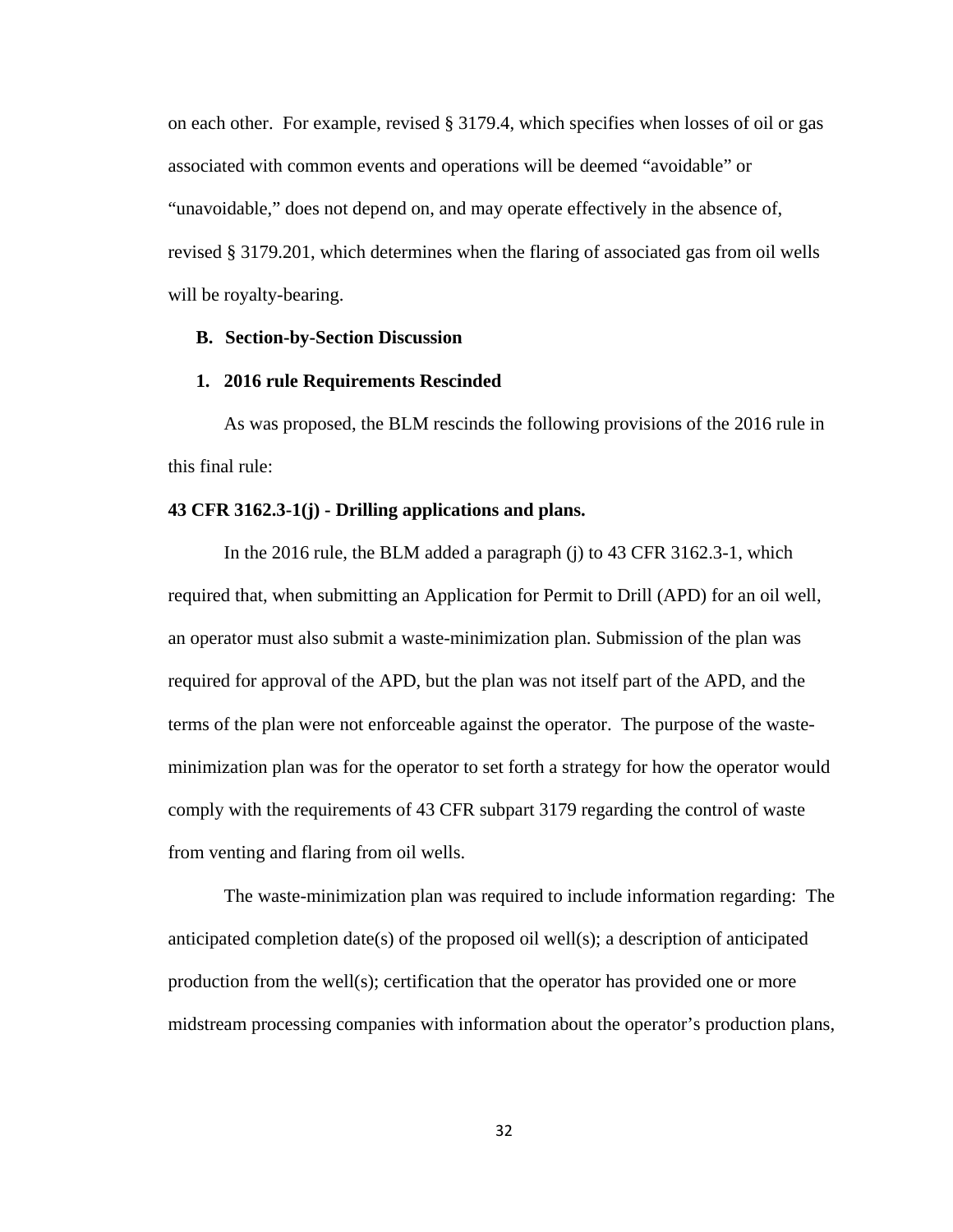including the anticipated completion dates and gas production rates of the proposed well or wells; and identification of a gas pipeline to which the operator plans to connect.

Additional information was required when an operator could not identify a gas pipeline with sufficient capacity to accommodate the anticipated production from the proposed well, including: A gas pipeline system location map showing the proposed well(s); the name and location of the gas processing plant(s) closest to the proposed well(s); all existing gas trunklines within 20 miles of the well, and proposed routes for connection to a trunkline; the total volume of produced gas, and percentage of total produced gas, that the operator is currently venting or flaring from wells in the same field and any wells within a 20-mile radius of that field; and a detailed evaluation, including estimates of costs and returns, of potential on-site capture approaches.

The BLM estimates that the administrative burden of the waste-minimization plan requirements would be roughly \$5 million per year for industry and \$800,000 per year for the BLM (RIA at Section 7.1).

This final rule rescinds the waste minimization plan requirement of  $\S 3162.3-1$ (j). The BLM believes that the waste minimization plan requirement imposed an unnecessary administrative burden on both operators and the BLM. The purpose of the wasteminimization-plan requirement was to guide an operator's behavior by forcing it to collect and consider information pertaining to gas capture. The BLM believes that there will be sufficient information-based safeguards against undue waste even in the absence of the waste-minimization-plan requirement for the following reasons. First, the BLM has found that comparable gas-capture-plan requirements in North Dakota and New Mexico will ensure that operators in those States take account of the availability of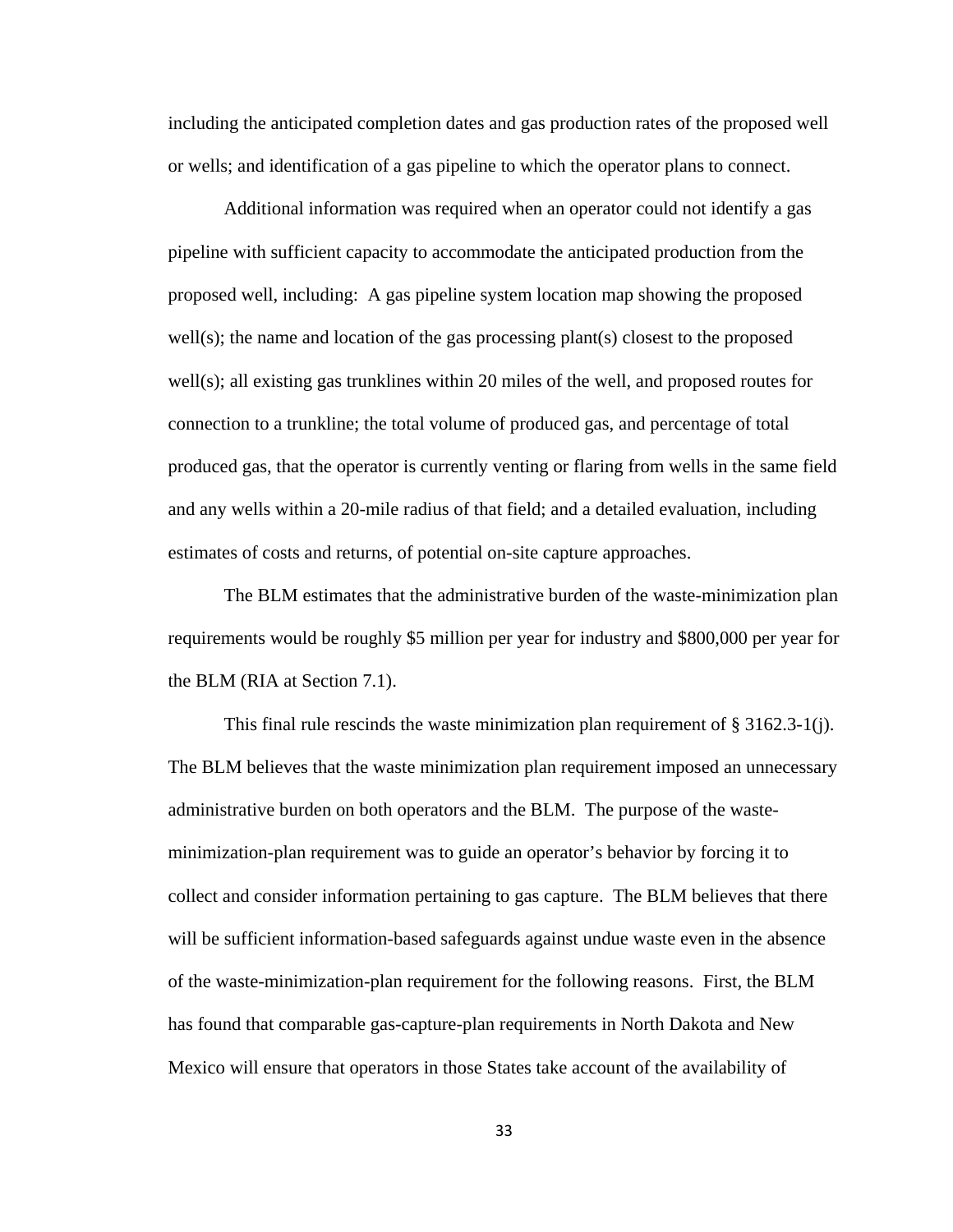capture infrastructure. In New Mexico, the operator must submit a gas-capture plan when seeking permission to drill a well. In North Dakota, the operator must submit a gas-capture plan when seeking permission to drill a well if the operator has not been in compliance with the State's gas-capture requirements during any of the most recent 3 months. The BLM notes that more than half of the flaring of Federal and Indian gas occurs in the states of North Dakota and New Mexico. Second, State regulations in Utah, Wyoming, and Montana require operators to submit production information similar to that required under § 3162.3-1(j)(2) when operators seek approval for long-term flaring of associated gas. In these States, both operators and State regulators will be able to consider the potential for capture before long-term flaring of associated gas can be approved. Finally, under  $\S 3179.201(c)$ , applicable in the absence of State or tribal regulation for the flaring of associated gas, an operator is required to submit one of the following before it could receive approval for royalty-free flaring of associated gas under final § 3179.201(c): (1) A report supported by engineering, geologic, and economic data which demonstrates to the BLM's satisfaction that the expenditures necessary to market or use the gas are not economically justified; or (2) An action plan that will eliminate the flaring within a time period approved by the BLM. All of these requirements will help to fulfill the purpose of  $\S 3162.3-1$  (j), which is to ensure that operators do not waste gas without giving due consideration to the possibility of marketing or using the gas.

In addition, the extensive amount of information that an operator must include in the waste-minimization plan makes compliance with the requirement cumbersome for operators. Operators have also expressed concern that the waste-minimization-plan requirement will slow down APD processing as BLM personnel take time to determine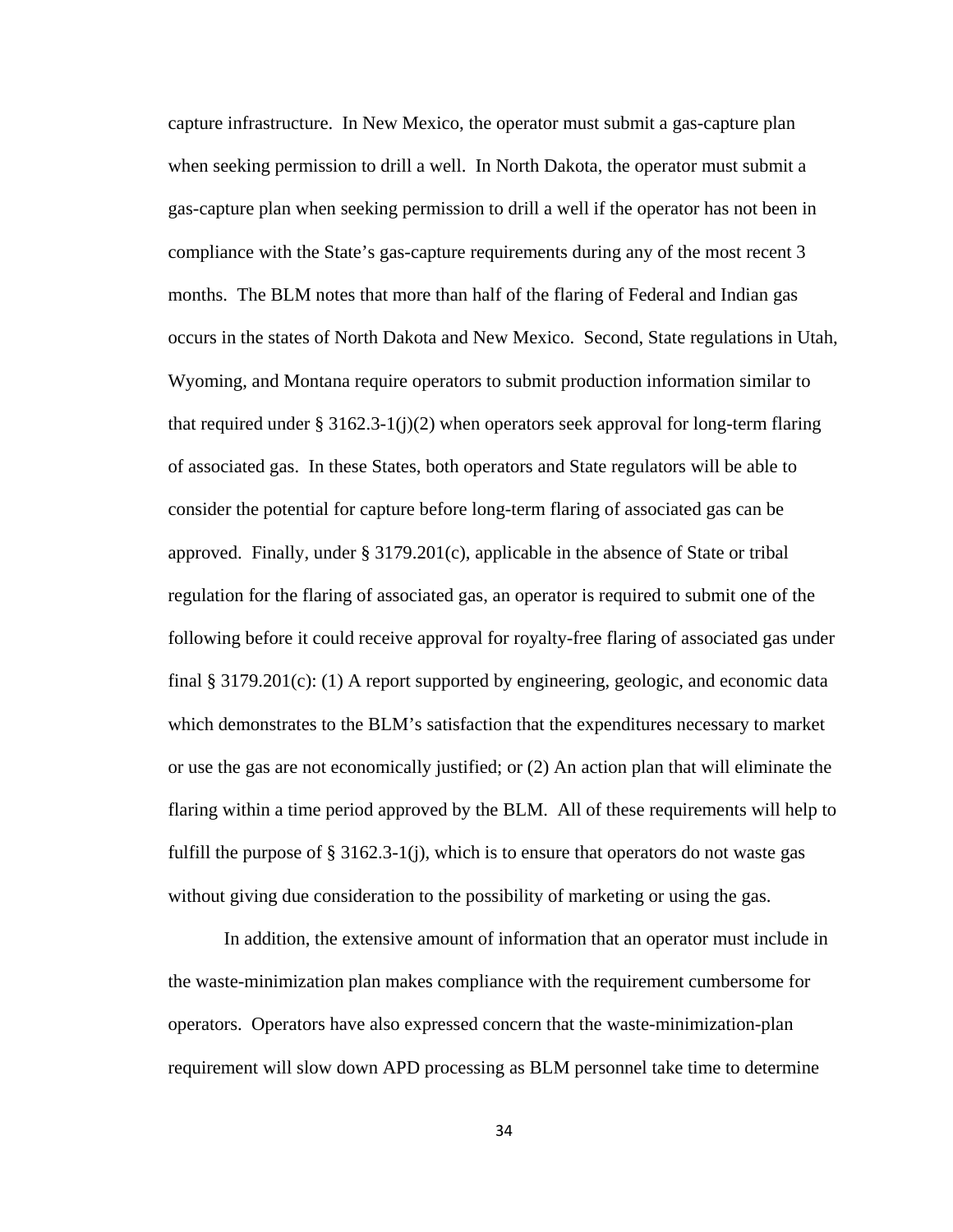whether the waste-minimization plan submitted by an operator is "complete and adequate," and whether the operator has provided all required pipeline information to the full extent that the operator can obtain it.

Some commenters expressed support for the rescission of § 3162.3-1(j), arguing that the BLM's waste-minimization-plan requirement was redundant with State requirements and reflected an inappropriate "one size fits all" approach to basin-specific infrastructure problems. These commenters further argued that the BLM had erroneously assumed that, unless operators are forced to gather information pertaining to gas capture infrastructure, they will not do so or will not pursue opportunities to capture and market associated gas when economically justified. Some commenters argued that the BLM has not justified the rescission of the waste-minimization-plan requirement because: New Mexico has not been enforcing its comparable requirement; the process for seeking approval for flaring in Utah, Wyoming, and Montana is not an adequate substitute since the information is submitted after the well has been approved and drilled; and, the BLM can allocate more resources to APD processing to ensure that the waste-minimizationplan requirement does not slow down APD processing. First, the BLM is aware of no evidence that New Mexico is not implementing its gas capture plan requirement. Second, the BLM does not agree that the timing of the applications to flare—whether under Utah, Wyoming, or Montana State regulations or § 3179.201(c)—precludes operators and regulators from using the information to make prudent determinations about whether flaring or capture is warranted. The fact that a well has already been drilled does not preclude State regulators from denying approval to flare where production and infrastructure information indicates that capture is warranted. Finally, the BLM does not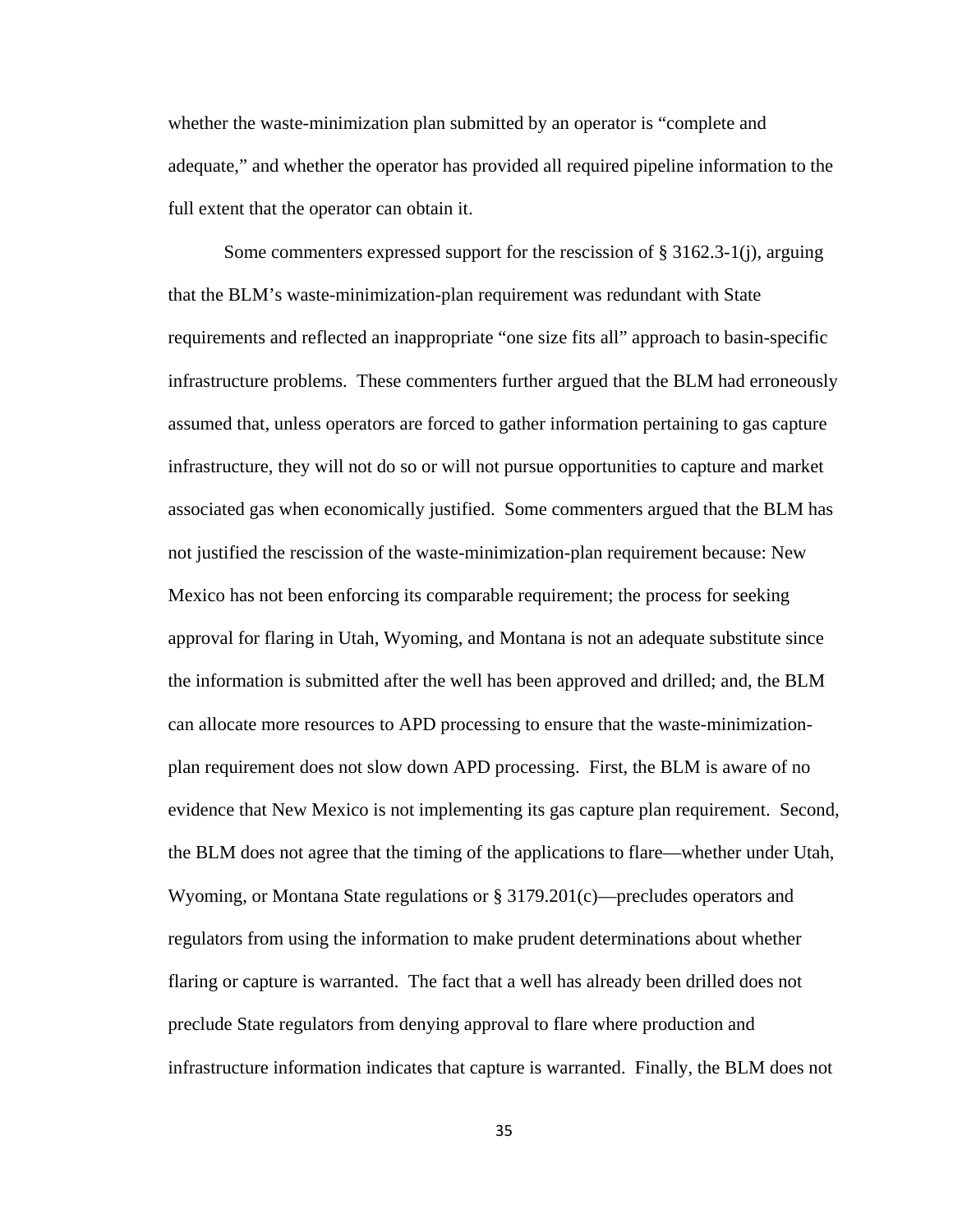see the need to allocate additional BLM resources to accommodate a requirement that is duplicative of State requirements in the two States with the highest rates of flaring and provides limited additional benefit (if any) in other States where flaring is less prevalent and/or State regulations require similar information to be submitted to regulators in order to obtain permission to flare.

In light of the foregoing, the BLM concludes that there is limited (if any) benefit to the waste minimization plan requirement of  $\S 3162.3-1$  (j) and is therefore rescinding it in its entirety.

The BLM has summarized and responded to the comments received on the rescission of § 3162.3-1(j) in a separate "Responses to Comments" document, available on the *Federal eRulemaking Portal*: https://www.regulations.gov (In the Searchbox, enter "RIN 1004-AE53," click the "Search" button, open the Docket Folder, and look under Supporting Documents.).

#### **43 CFR 3179.7 – Gas-capture requirement.**

 In the 2016 rule, the BLM sought to constrain the routine flaring of associated gas through the imposition of a "capture percentage" requirement, requiring operators to capture a certain percentage of the gas they produce, after allowing for a certain volume of flaring per well. The capture percentage requirement would have become more stringent over a period of years, beginning with an 85 percent capture requirement (5,400 Mcf per well flaring allowable) in January 2018, and eventually reaching a 98 percent capture requirement (750 Mcf per well flaring allowable) in January 2026. An operator could choose to comply with the capture targets on each of the operator's leases, units or communitized areas, or on a county-wide or state-wide basis.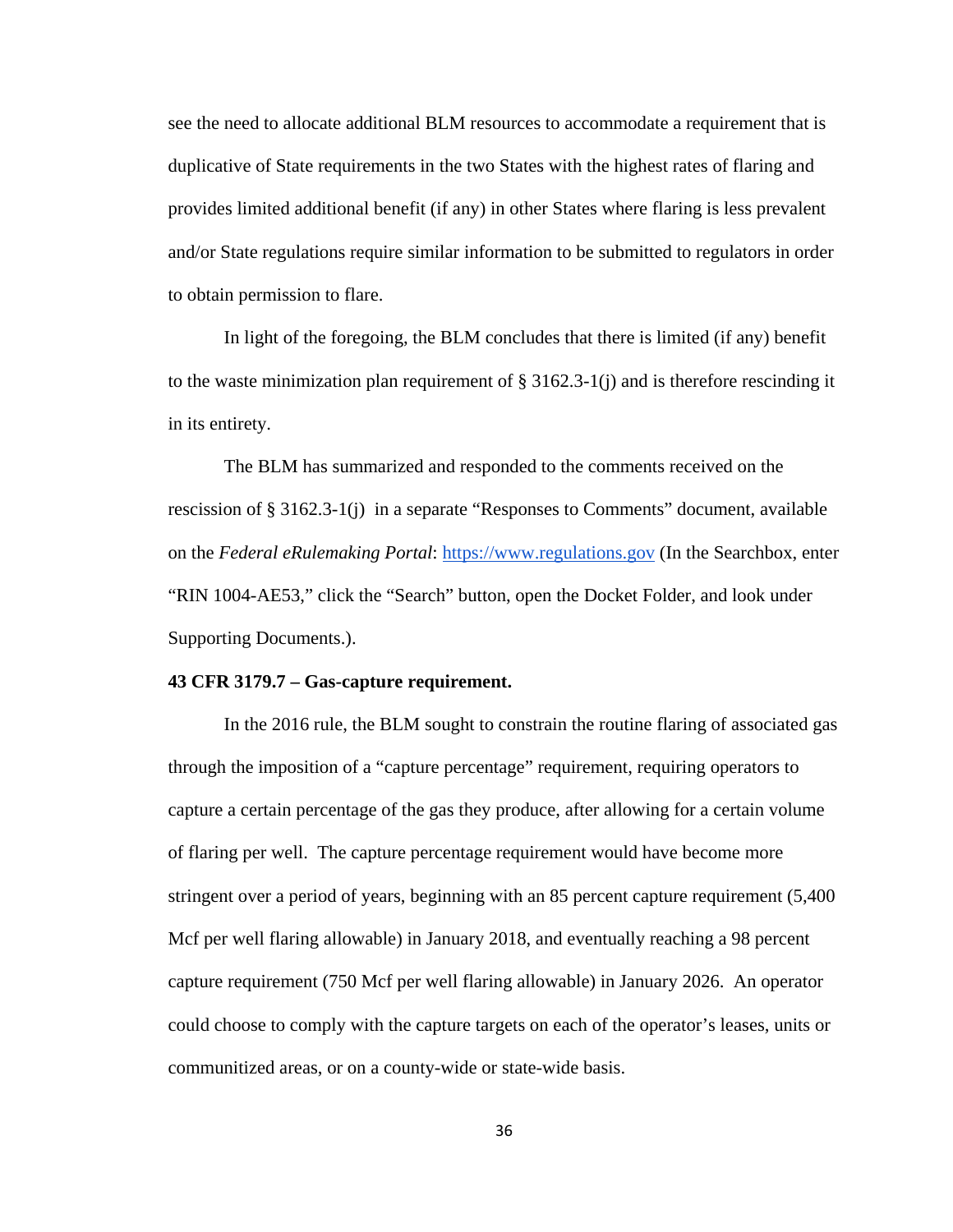As proposed, this final rule rescinds the 2016 rule's capture percentage requirements for a number of reasons. First, the BLM estimates that this requirement, over 10 years from 2019-2028, would impose costs of \$556 million to \$1.10 billion and generate cost savings from product recovery of \$381 to \$507 million (RIA at Section 4.4). That is, the BLM's estimates indicate that the 2016 rule's capture-percentage requirements would have imposed costs that exceeded the value of the gas that they were expected to conserve. Because the capture-percentage requirements are expected to impose net costs, the BLM believes that it is appropriate to rescind them and replace them with a different approach to regulating the flaring of associated gas.

In addition, the BLM has identified a number of practical problems with the 2016 rule's capture percentage requirements. In the early years, when capture percentages would not be as high and allowable flaring would be high, the 2016 rule would have allowed for large amounts of royalty-free flaring. In the later years, the BLM believes that the 2016 rule would have introduced complexities that would have undermined its effectiveness. Because of the common use of horizontal drilling through multiple leaseholds of different ownership, the 2016 rule's coordination requirements in previous § 3179.12 (providing for coordination with States and tribes when any requirement would adversely impact production from non-Federal and non-Indian interests) created a high degree of uncertainty over how the capture requirements would have been implemented and what their impact would have been. Even if the capture percentage requirements were to be implemented and effective as written, the BLM is concerned that the prescriptive nature of the approach would have allowed for unnecessary flaring in some cases while prohibiting necessary flaring in others. For example, even if an operator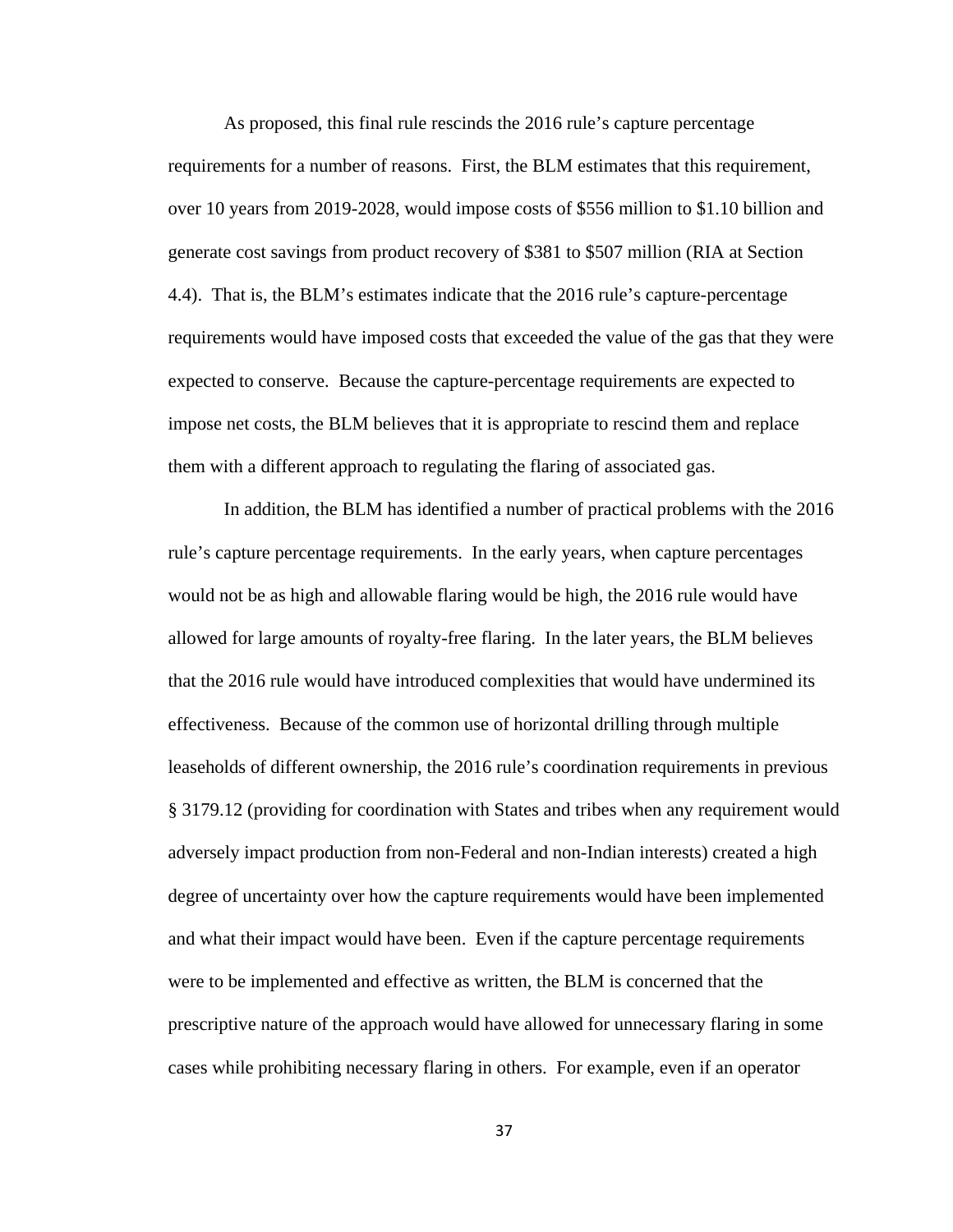could feasibly capture all of the gas it produces from a Federal well, the operator could still flare a certain amount of gas without violating previous § 3179.7's capturepercentage requirements. Thus, in situations where the operator faced transmission or processing-plant capacity limitations (i.e., where a pipeline or processing plant does not have the capacity to take all of the gas that is being supplied to it), previous § 3179.7 would have allowed the operator to flare gas from a Federal well in order to produce more gas from a nearby non-Federal well for which there are tighter regulatory or contractual constraints on flaring.

Furthermore, the capture-percentage requirement afforded less flexibility for smaller operators with fewer operating wells than it would have for larger operators with a greater number of operating wells. A small operator with only a few wells in an area with inadequate gas-capture infrastructure would have likely been faced with curtailing production or violating § 3179.7's prescriptive limits. On the other hand, a larger operator with many wells would have had greater flexibility to average the flaring allowable over its portfolio and avoid curtailing production or other production constraints.

In place of the 2016 rule's capture-percentage requirements, the final rule, as was proposed, addresses the routine flaring of associated gas by deferring to State or tribal regulations where possible and codifying the familiar NTL-4A standard for royalty-free flaring as a backstop where no applicable State or tribal regulation exists. The final rule's approach to the routine flaring of associated gas is explained more fully below (see the discussion of § 3179.201).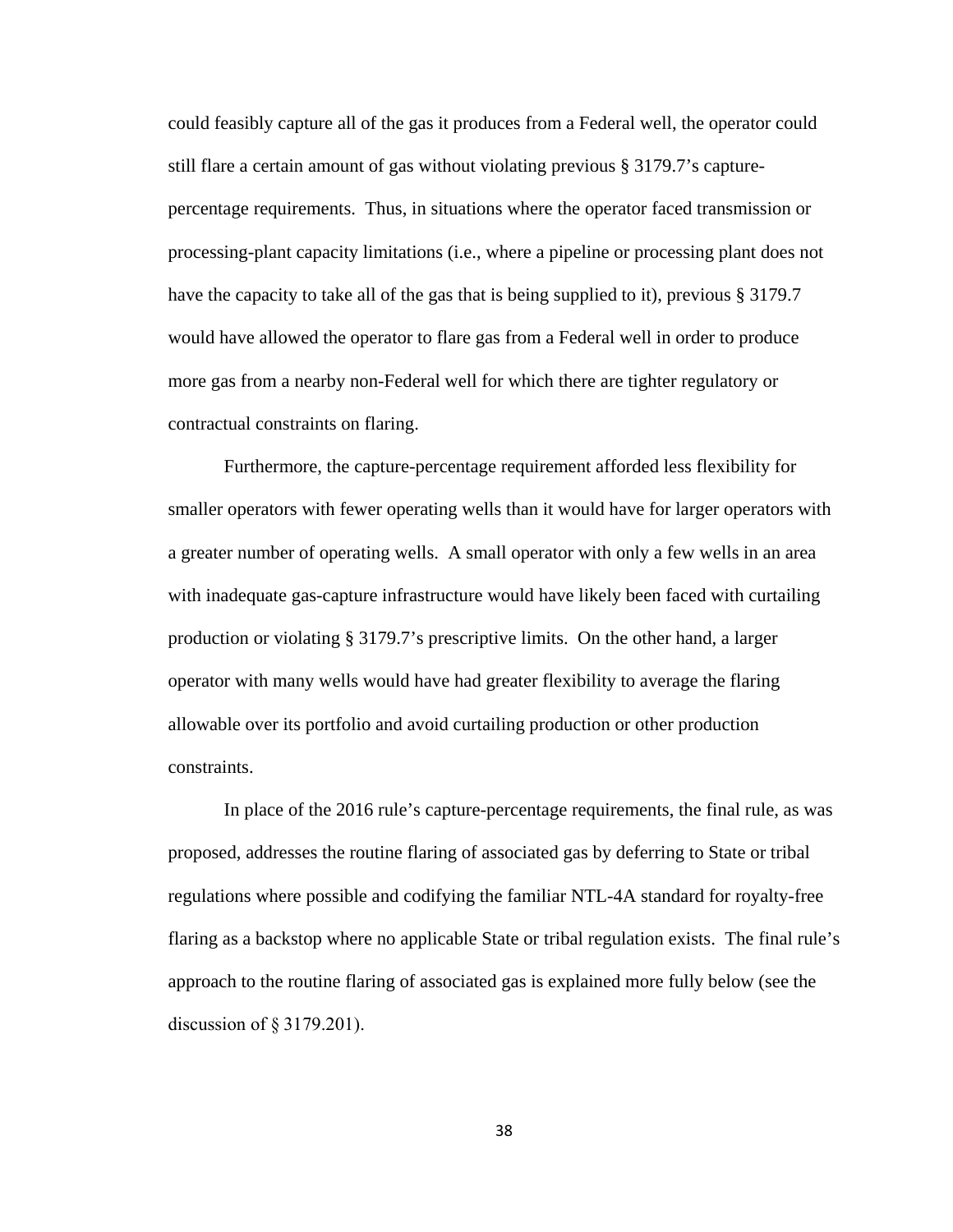In addition to the explanation provided here, the BLM has summarized and responded to the comments received on the rescission of § 3179.7 in a separate "Responses to Comments" document, available on the *Federal eRulemaking Portal*: https://www.regulations.gov (In the Searchbox, enter "RIN 1004-AE53," click the "Search" button, open the Docket Folder, and look under Supporting Documents.). Many of the comments received about this section expressed dissatisfaction with BLM giving deference to state regulations in § 3179.201. Those comments are addressed in the discussion of final § 3179.201.

#### **43 CFR 3179.8 - Alternative capture requirement.**

Previous § 3179.8 allowed operators of leases issued before January 17, 2017, to request a lower capture percentage requirement than would otherwise be imposed under § 3179.7. In order to obtain this lower capture requirement, an operator would have had to demonstrate that the applicable capture percentage under § 3179.7 would "impose such costs as to cause the operator to cease production and abandon significant recoverable oil reserves under the lease." Because the BLM is rescinding the capture percentage requirements of previous § 3179.7, the BLM is also rescinding the mechanism for obtaining a lower capture requirement, as was proposed. Because § 3179.7 is now rescinded, there is no need for previous § 3179.8.

In addition to the explanation provided here, the BLM has summarized and responded to the comments received on the rescission of §§ 3179.8 in a separate "Responses to Comments" document, available on the *Federal eRulemaking Portal*: https://www.regulations.gov (In the Searchbox, enter "RIN 1004-AE53," click the "Search" button, open the Docket Folder, and look under Supporting Documents.).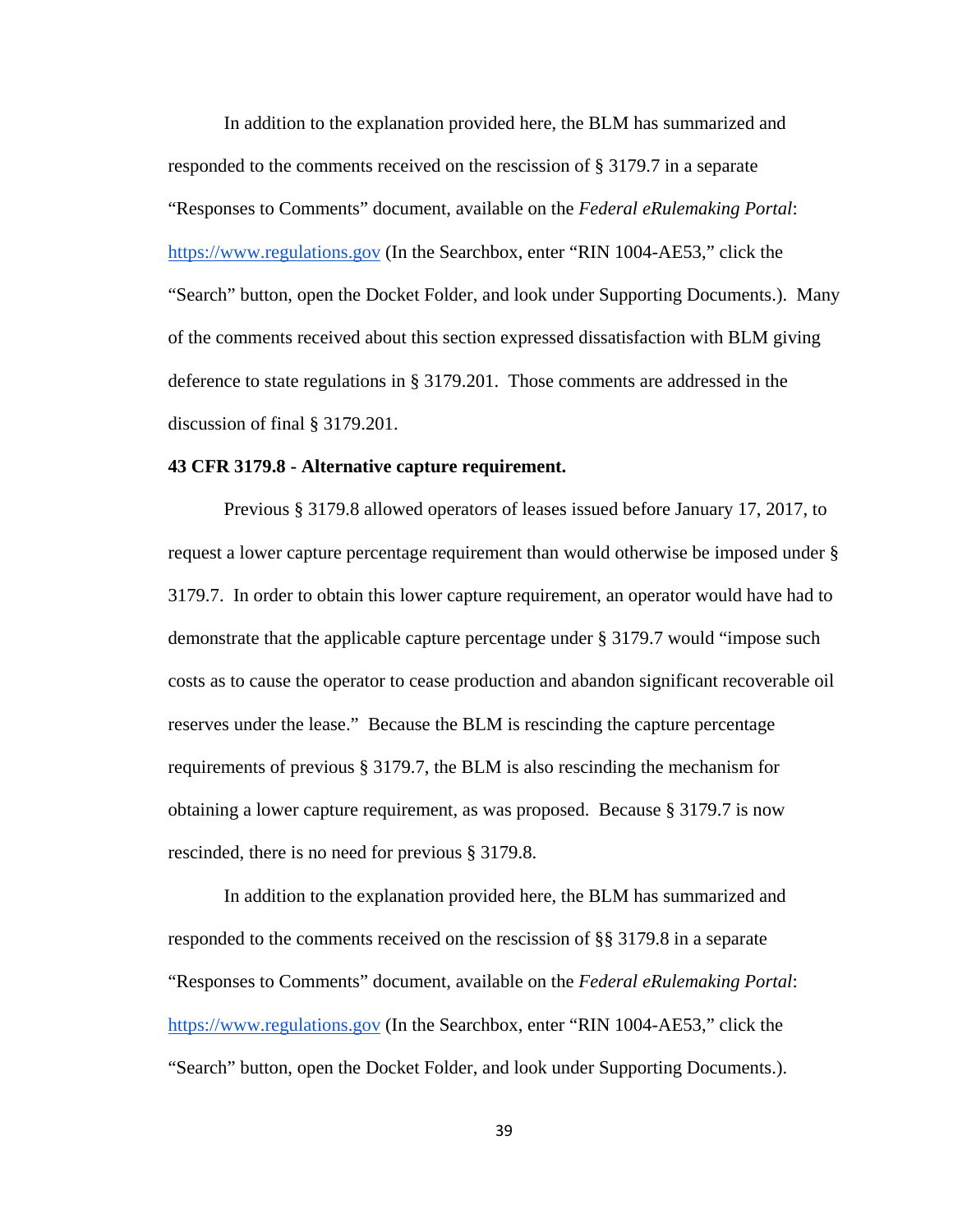#### **43 CFR 3179.11 - Other waste prevention measures.**

Previous § 3179.11(a) stated that the BLM may exercise its existing authority under applicable laws and regulations, as well as under the terms of applicable permits, orders, leases, and unitization or communitization agreements, to limit production from a new well that is expected to force other wells off of a common pipeline. Previous § 3179.11(b) stated that the BLM could similarly exercise existing authority to delay action on an APD or impose conditions of approval on an APD. Previous § 3179.11 was not an independent source of authority or obligation on the part of the BLM. Rather, previous § 3179.11 was intended to clarify how the BLM could exercise existing authorities in addressing the waste of gas. However, the BLM understands that previous § 3179.11 could easily be misread to indicate that the BLM has plenary authority to curtail production or delay or condition APDs regardless of the circumstances. Because previous § 3179.11 is unnecessary and is susceptible to misinterpretation, the BLM is rescinding it, as proposed.

In addition to the explanation provided here, the BLM has summarized and responded to the comments received on the rescission of §§ 3179.11 in a separate "Responses to Comments" document, available on the *Federal eRulemaking Portal*: https://www.regulations.gov (In the Searchbox, enter "RIN 1004-AE53," click the "Search" button, open the Docket Folder, and look under Supporting Documents.).

### **43 CFR 3179.12 - Coordination with State regulatory authority.**

Previous § 3179.12 stated that, to the extent an action to enforce 43 CFR subpart 3179 may adversely affect production of oil or gas from non-Federal and non-Indian mineral interests, the BLM will coordinate with the appropriate State regulatory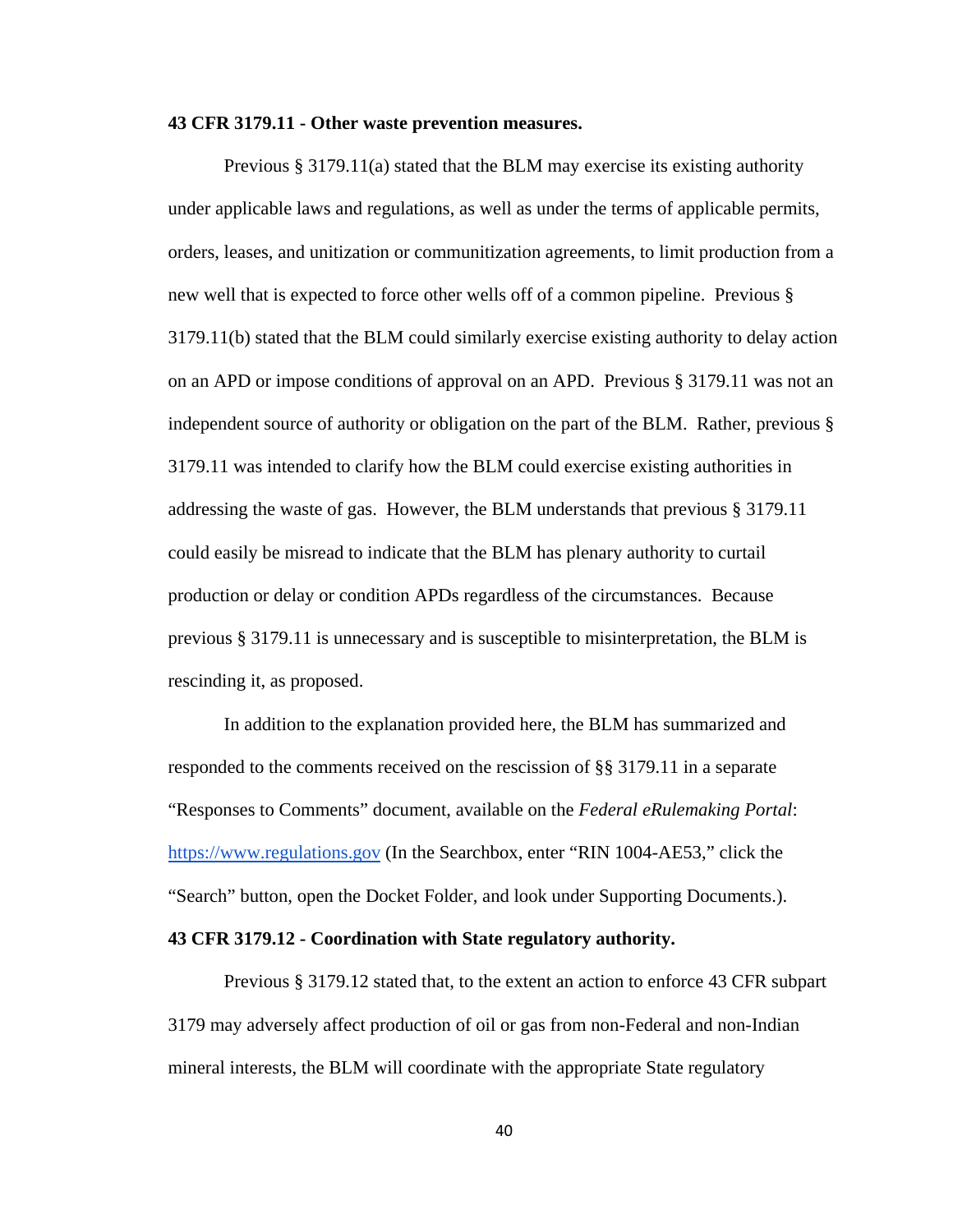authority. The purpose of this provision was to ensure that due regard was given to the States' interests in regulating the production of non-Federal and non-Indian oil and gas. As was proposed, in this final rule the BLM has rescinded previous § 3179.12 because, as explained more fully below, the BLM revised subpart 3179 in a manner that defers to State and tribal requirements with respect to the routine flaring of associated gas. In light of this new approach, the BLM believes that there is much less concern that subpart 3179 could be applied in ways that State regulatory agencies find to be objectionable or in ways that would adversely affect oil or gas production from non-Federal and non-Indian mineral interests. The BLM continues to recognize the value of coordinating with State regulatory agencies, but no longer considers it necessary to include a coordination requirement in subpart 3179.

In addition to the explanation provided here, the BLM has summarized and responded to the comments received on the rescission of §§ 3179.12 in a separate "Responses to Comments" document, available on the *Federal eRulemaking Portal*: https://www.regulations.gov (In the Searchbox, enter "RIN 1004-AE53," click the "Search" button, open the Docket Folder, and look under Supporting Documents.).

### **43 CFR 3179.101 - Well drilling.**

 Previous § 3179.101(a) required gas reaching the surface as a normal part of drilling operations to be used or disposed of in one of four ways: (1) Captured and sold; (2) Directed to a flare pit or flare stack; (3) Used in the operations on the lease, unit, or communitized area; or (4) Injected. Previous  $\S 3179.101(a)$  also specified that gas may not be vented, except under the circumstances specified in previous § 3179.6(b) or when it was technically infeasible to use or dispose of the gas in one of the ways specified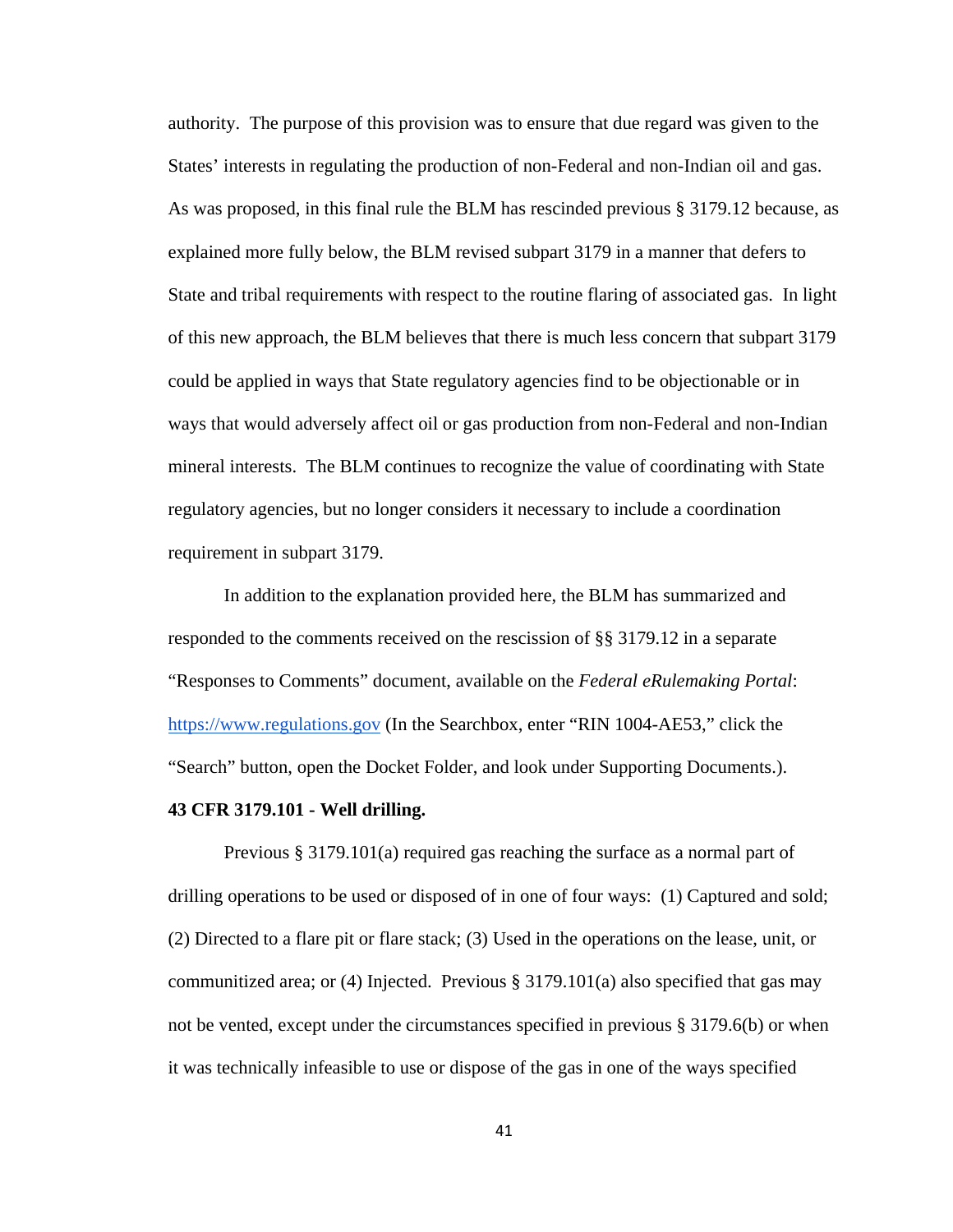above. Previous § 3179.101(b) stated that gas lost as a result of a loss of well control would be classified as avoidably lost if the BLM determined that the loss of well control was due to operator negligence.

As was proposed, the BLM is rescinding previous § 3179.101 because it would be duplicative under final subpart 3179. In essence, § 3179.101(a) required an operator to flare gas lost during well drilling rather than vent it (unless technically infeasible). This same requirement is contained in final § 3179.6(b). Previous § 3179.101(b) stated that where gas was lost during a loss of well control, the lost gas would be considered "avoidably lost" if the BLM determined that the loss of well control was due to operator negligence. This principle is contained in final § 3179.4(b), which requires an absence of operator negligence in order for lost gas to be considered "unavoidably lost."

In addition to the explanation provided here, the BLM has summarized and responded to the comments received on the rescission of § 3179.101 in a separate "Responses to Comments" document, available on the *Federal eRulemaking Portal*: https://www.regulations.gov. (In the Searchbox, enter "RIN 1004-AE53," click the "Search" button, open the Docket Folder, and look under Supporting Documents.). The comments that opposed the rescission of this section asserted that there would be no state or EPA backstop if BLM rescinds the section. In its response to these comments, BLM explains that the essential requirements of former § 3179.101 are retained in the revised rule.

#### **43 CFR 3179.102 - Well completion and related operations.**

Previous § 3179.102 addressed gas that reached the surface during wellcompletion, post-completion, and fluid-recovery operations after a well has been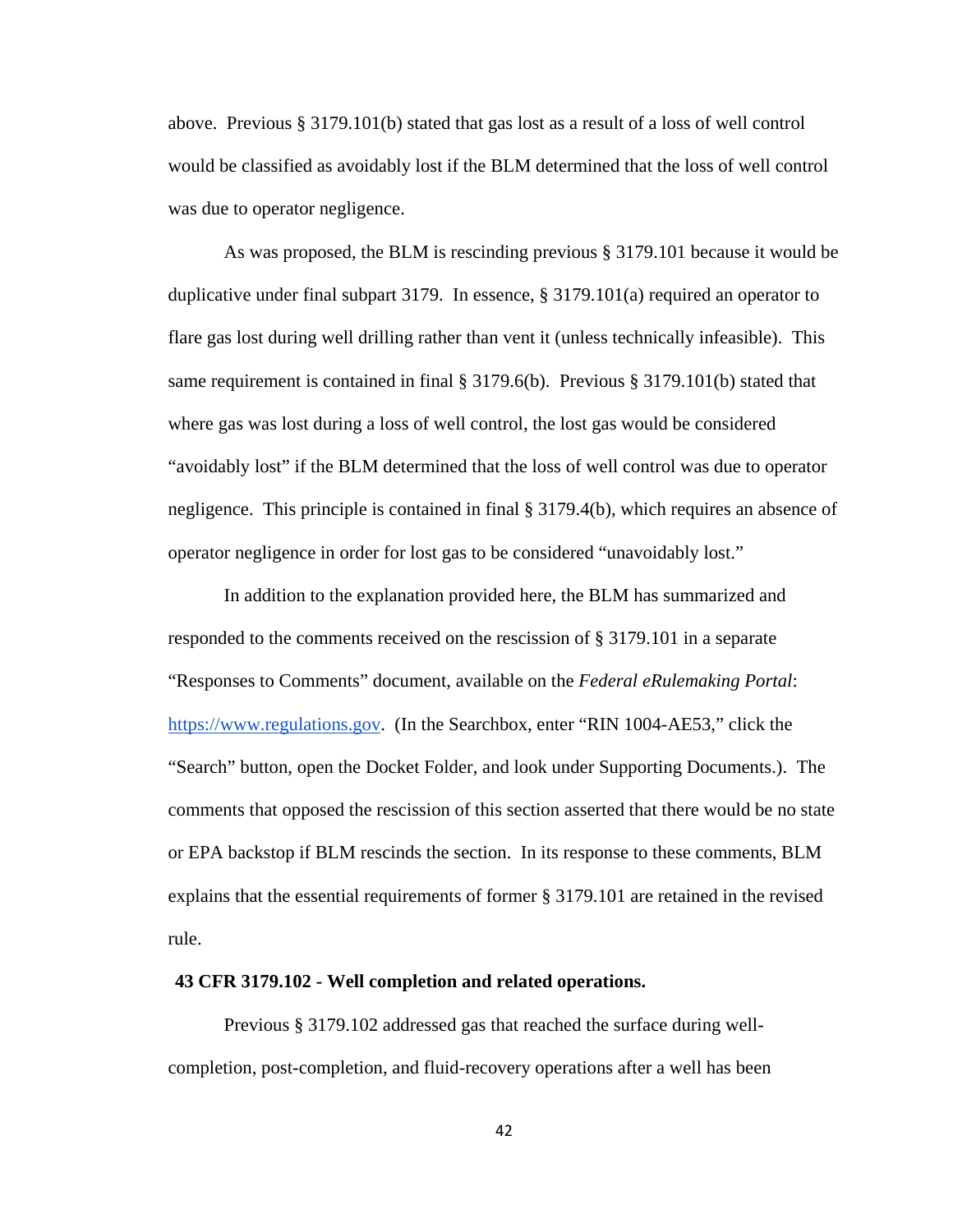hydraulically fractured or refractured. It required the gas to be disposed of in one of four ways: (1) Captured and sold; (2) Directed to a flare pit or stack, subject to a volumetric limitation in § 3179.103; (3) Used in the lease operations; or (4) Injected. Previous § 3179.102 specified that gas could not be vented, except under the narrow circumstances specified in previous § 3179.6(b) or when it was technically infeasible to use or dispose of the gas in one of the four ways specified above. Previous § 3179.102(b) provided that an operator would be deemed to be in compliance with its gas capture and disposition requirements if the operator was in compliance with the requirements for control of gas from well completions established under 40 CFR part 60, subparts OOOO or OOOOa, or if the well was not a "well affected facility" under those regulations. Previous § 3179.102(c) and (d) allowed the BLM to exempt an operator from the requirements of previous § 3179.102 where the operator demonstrated that compliance would cause the operator to cease production and abandon significant recoverable oil reserves under the lease.

As was proposed, this final rule rescinds previous § 3179.102 in its entirety. The EPA finalized regulations in 40 CFR part 60, subpart OOOO and OOOOa, that are applicable to all of the well completions covered by previous § 3179.102. See 81 FR 35824 (June 3, 2016); 81 FR 83055–56. In light of the complete overlap with EPA regulations, and the fact that compliance with these regulations satisfies an operator's obligations under previous § 3179.102, the BLM has concluded that previous § 3179.102 is duplicative and unnecessary. In the 2016 rule, the BLM recognized the duplicative nature of § 3179.102, but sought to establish a "backstop" in the "unlikely event" that the analogous EPA regulations ceased to be in effect. See 81 FR 83056. The BLM no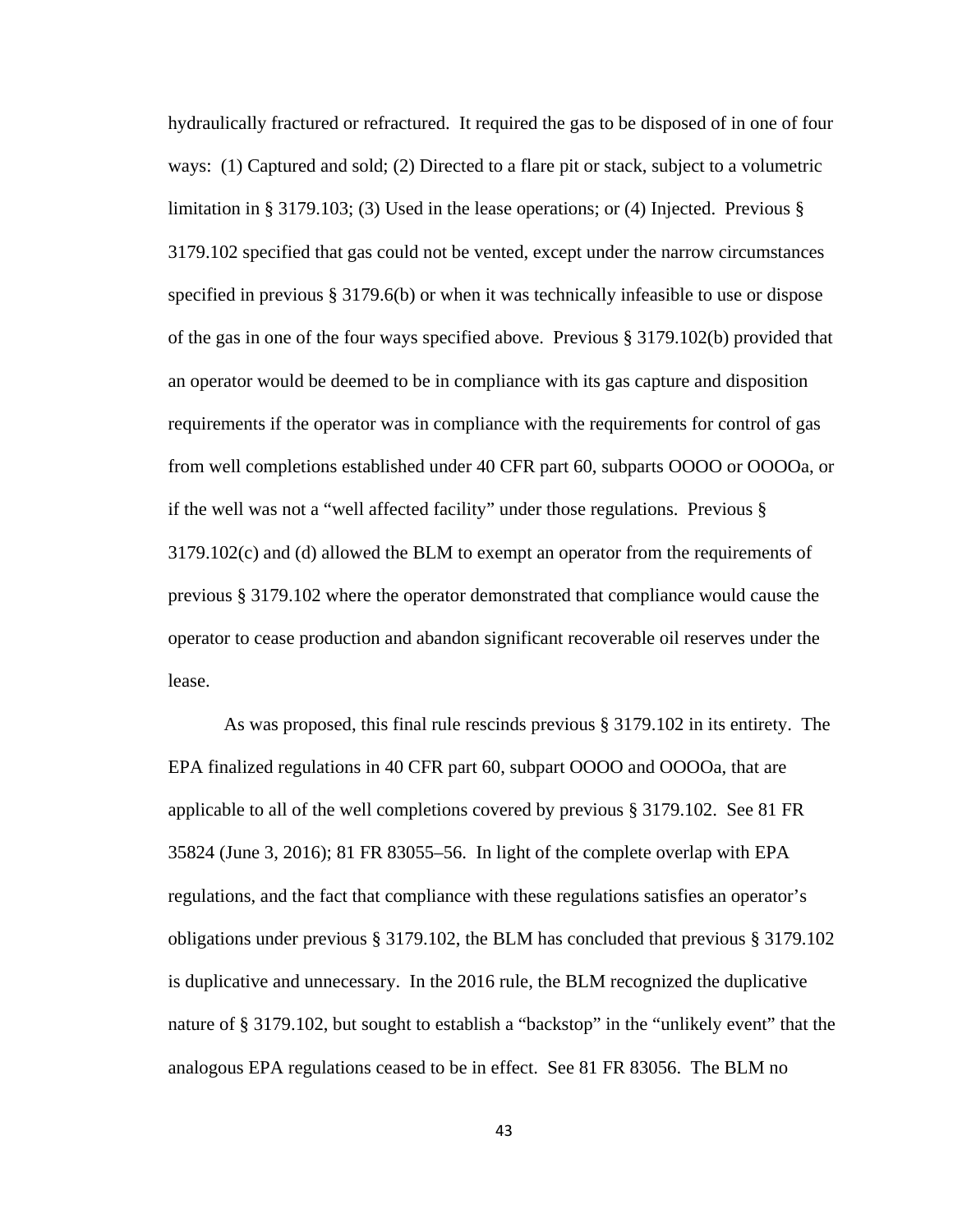longer believes that it is appropriate to insert duplicative regulations into the Code of Federal Regulations as insurance against unlikely events. In addition, the BLM questions the appropriateness of issuing regulations that serve as a backstop to the regulations of other Federal agencies, especially when those agencies have promulgated their regulations under different authorities.

The BLM notes that, under revised  $\S 3179.4(b)(2)$ , the BLM reserves the right to limit royalty-free flaring during well-completion operations based on the operator's negligence or failure to take reasonable precautions to prevent the loss. Furthermore, the implicit requirement of previous § 3179.102 that gas that reaches the surface during wellcompletion operations be disposed of by some means other than venting is maintained in the general venting prohibition of final § 3179.6.

In light of the foregoing, the BLM is rescinding previous § 3179.102 in its entirety.

In addition to the explanation provided here, the BLM has summarized and responded to the comments received on the rescission of §§ 3179.102 in a separate "Responses to Comments" document, available on the *Federal eRulemaking Portal*: https://www.regulations.gov (In the Searchbox, enter "RIN 1004-AE53," click the "Search" button, open the Docket Folder, and look under Supporting Documents.).

### **43 CFR 3179.201 - Equipment requirements for pneumatic controllers.**

 Previous § 3179.201 addressed pneumatic controllers that use natural gas produced from a Federal or Indian lease, or from a unit or communitized area that includes a Federal or Indian lease. Previous § 3179.201 applied to such controllers if the controllers: (1) Had a continuous bleed rate greater than 6 standard cubic feet per hour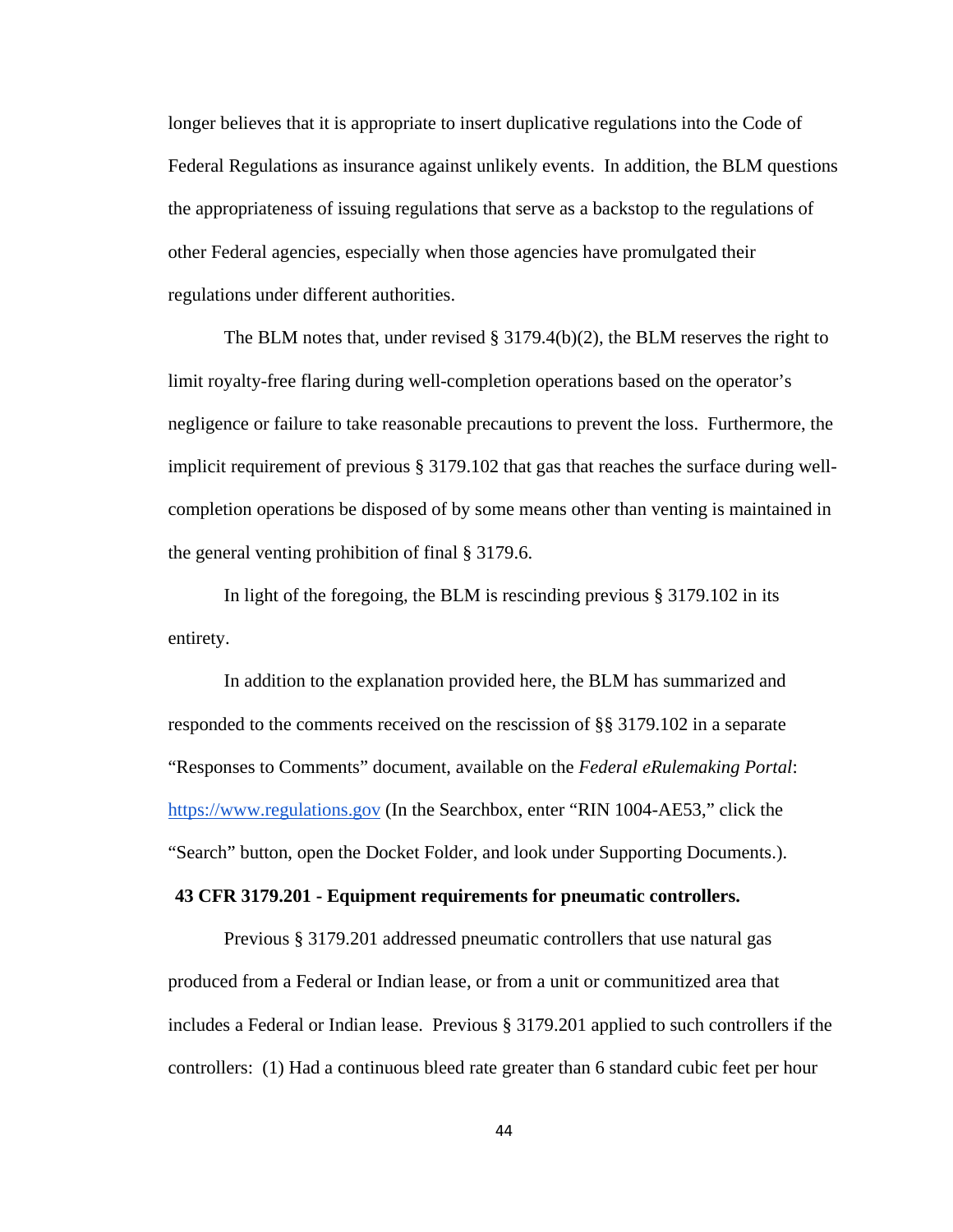(scf/hour) ("high-bleed" controllers); and (2) Were not covered by EPA regulations that prohibit the new use of high-bleed pneumatic controllers (40 CFR part 60, subparts OOOO or OOOOa), but would have been subject to those regulations if the controllers were new, modified, or reconstructed. Previous  $\S 3179.201(b)$  required the applicable pneumatic controllers to be replaced with controllers (including, but not limited to, continuous or intermittent pneumatic controllers) having a bleed rate of no more than 6 scf/hour, subject to certain exceptions. Previous § 3179.201(d) (as amended by the 2017 Suspension Rule) required that this replacement occur no later than January 17, 2019, or within 3 years from the effective date of the 2016 rule if the well or facility served by the controller had an estimated remaining productive life of 3 years or less. Previous § 3179.201(b)(4) and (c) allowed the BLM to exempt an operator from the requirements of previous § 3179.201 where the operator demonstrated that compliance would cause the operator to cease production and abandon significant recoverable oil reserves under the lease.

The BLM estimates that this requirement, over 10 years from 2019-2028, would have imposed costs of about \$12 million to \$13 million and would have generated cost savings from product recovery of \$20 million to \$26 million (RIA at Section 4.4). As was proposed, this final rule rescinds previous § 3179.201 in its entirety. Low-bleed continuous pneumatic controllers are expected to generate revenue for operators when employed at sites from which gas is captured and sold and when the sale price of gas is generally higher than it is now. Thus, the BLM expects many operators to adopt lowbleed pneumatic controllers even in the absence of previous § 3179.201's requirements. This belief is supported by the fact that low-bleed continuous pneumatic controllers are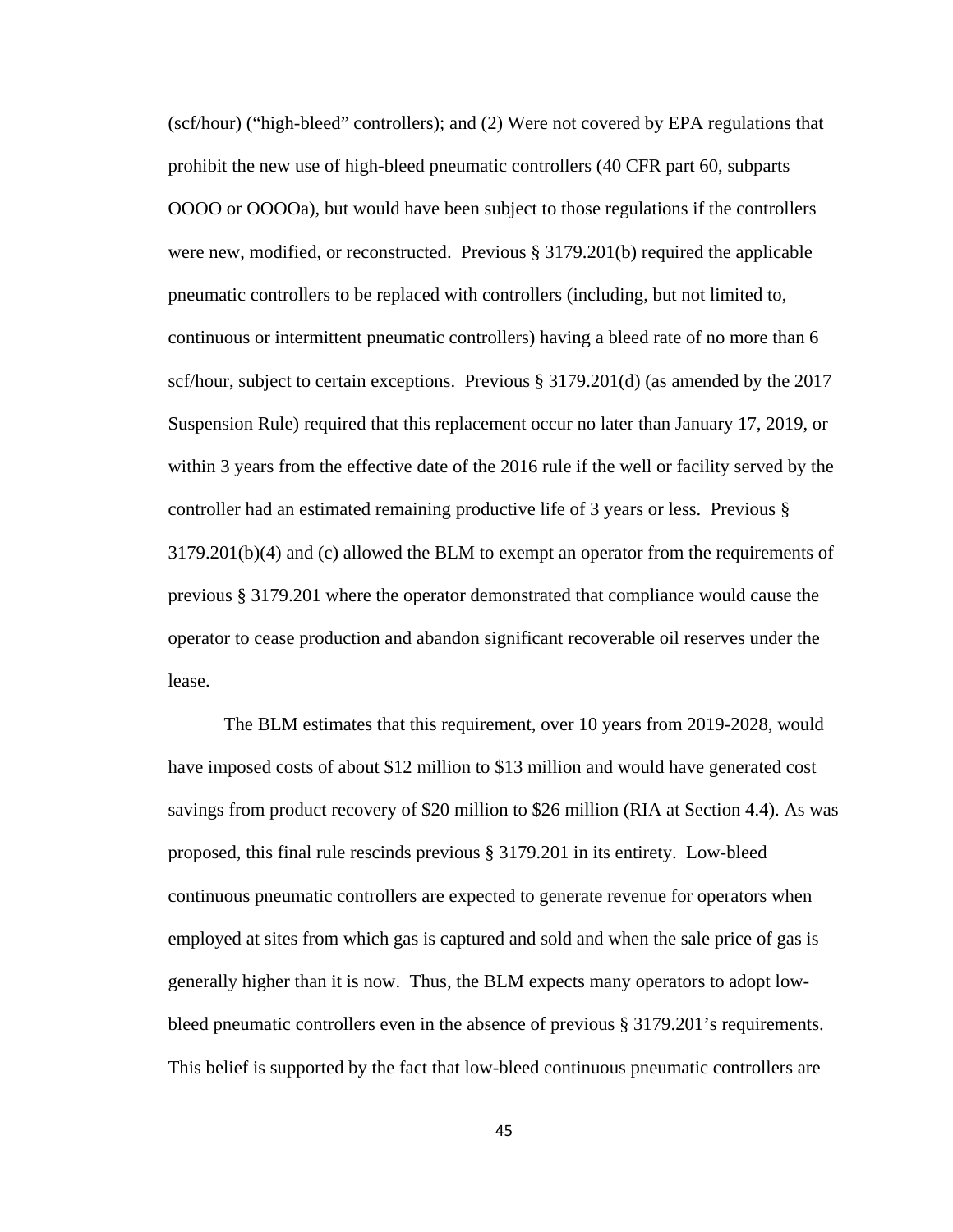already very common, representing about 89 percent of the continuous bleed pneumatic controllers in the petroleum and natural gas production sectors.<sup>33</sup> Because low-bleed pneumatic controllers are often cost-effective and are already very common, the BLM does not believe that it is necessary to maintain previous § 3179.201 in its regulations, even though it was expected to result in overall cost savings.

The BLM notes that the EPA has regulations in 40 CFR part 60, subparts OOOO and OOOOa that require new, modified, or reconstructed continuous bleed controllers to be low-bleed. As new facilities on Federal and Indian leases come online and more of the existing high-bleed continuous controllers are replaced, these EPA regulations will require the installation of low-bleed continuous controllers. The BLM understands the typical lifespan of a pneumatic controller to be 10 to 15 years. Finally, as discussed above, the BLM recognizes that the oil and gas exploration and production industry continues to pursue reductions in methane emissions on a voluntary basis, and the BLM expects these efforts to result in a reduction in the number of high-bleed pneumatic devices employed by the industry.

In addition to the explanation provided here, which addresses most of the issues raised in the comments that BLM received about the rescission of this section, the BLM has summarized and responded to the comments received about the rescission of § 3179.201 in a separate "Responses to Comments" document, available on the *Federal eRulemaking Portal*: https://www.regulations.gov (In the Searchbox, enter "RIN 1004-

l

<span id="page-45-0"></span><sup>33</sup> Environmental Protection Agency, Inventory of U.S. Greenhouse Gas Emissions and Sinks: 1990-2015, Annex 3 (published April 2017). Data are available in Table 3.5-5 and Table 3.6-7.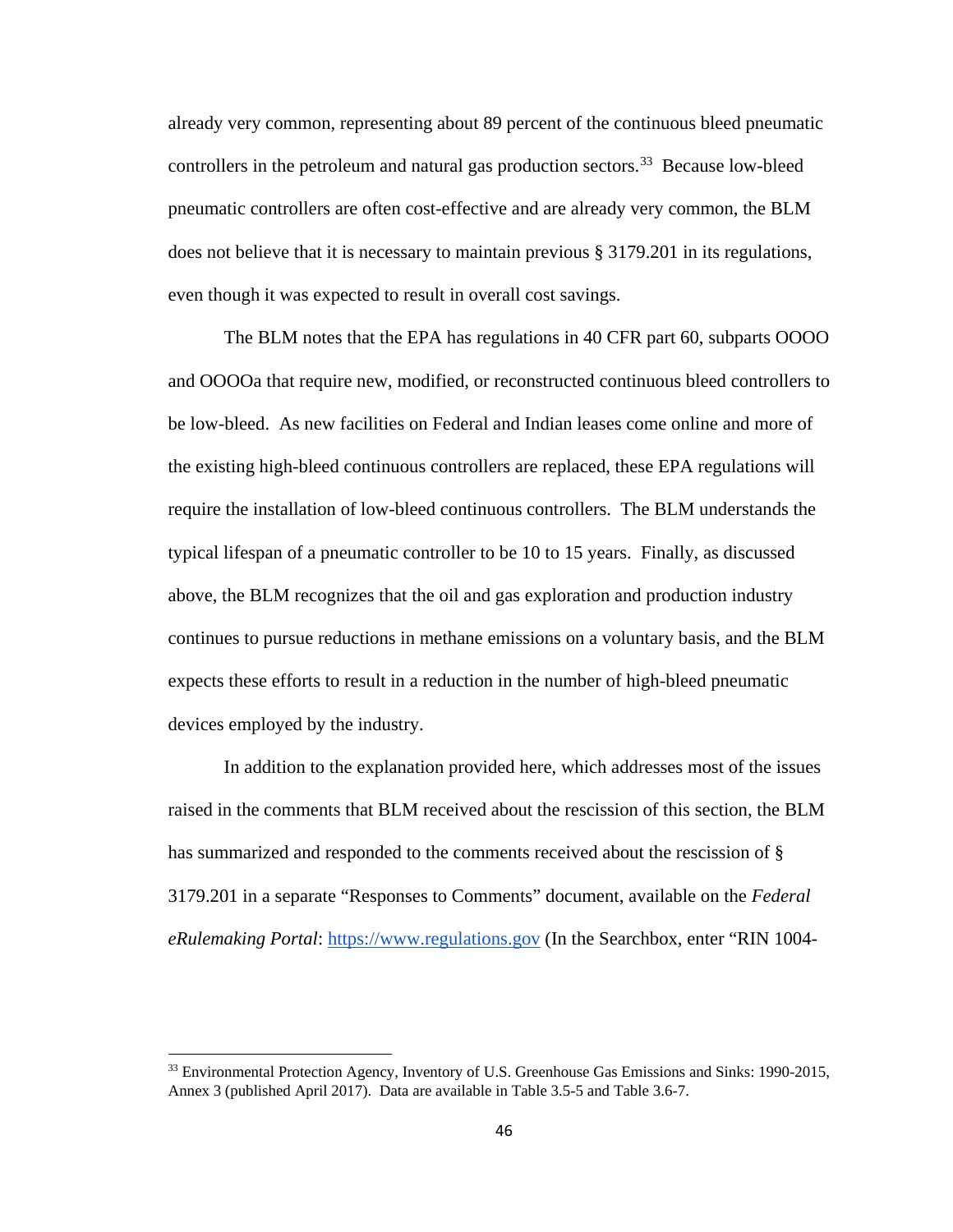AE53," click the "Search" button, open the Docket Folder, and look under Supporting Documents.).

### **43 CFR 3179.202 - Requirements for pneumatic diaphragm pumps.**

Previous § 3179.202 established requirements for operators with pneumatic diaphragm pumps that use natural gas produced from a Federal or Indian lease, or from a unit or communitized area that included a Federal or Indian lease. It applied to such pumps if they were not covered under EPA regulations at 40 CFR part 60, subpart OOOOa, but would be subject to that subpart if they were a new, modified, or reconstructed source. For covered pneumatic pumps, previous § 3179.202 required that the operator either replace the pump with a zero-emissions pump or route the pump exhaust to processing equipment for capture and sale. Alternatively, an operator had the option of routing the exhaust to a flare or low-pressure combustion device if the operator made a determination (and notifies the BLM through a Sundry Notices and Reports on Wells, Form 3160-5) that replacing the pneumatic diaphragm pump with a zeroemissions pump or capturing the pump exhaust was not viable because: (1) A pneumatic pump was necessary to perform the function required; and (2) Capturing the exhaust was technically infeasible or unduly costly. If an operator made this determination and had no flare or low-pressure combustor on-site, or routing to such a device would have been technically infeasible, the operator was not required to route the exhaust to a flare or lowpressure combustion device. Under previous § 3179.202(h), an operator was required to replace its covered pneumatic diaphragm pump or route the exhaust gas to capture or flare beginning no later than January 17, 2018. Previous § 3179.202(f) and (g) would have allowed the BLM to exempt an operator from the requirements of previous §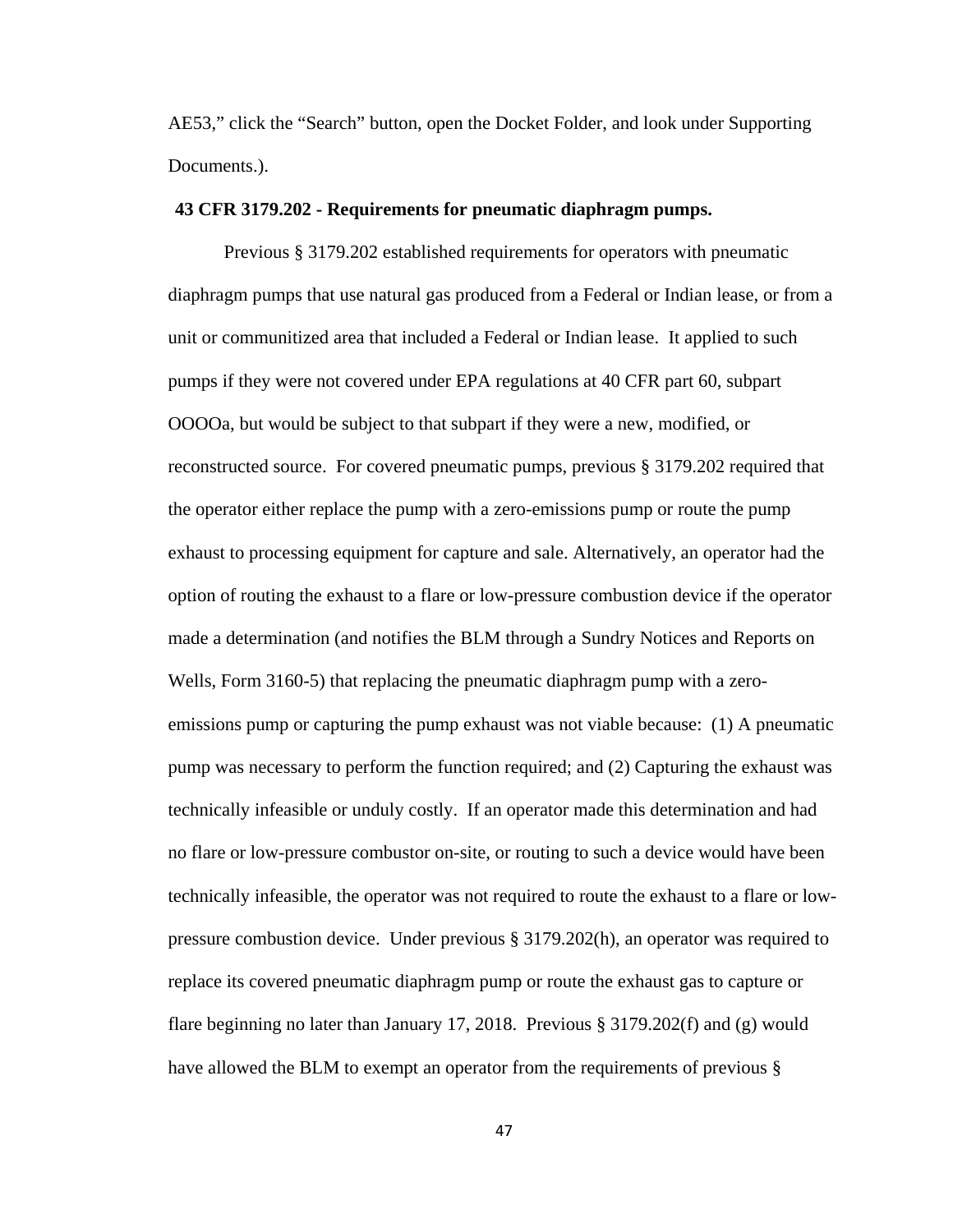3179.202 where the operator demonstrated that compliance would have caused the operator to cease production and abandon significant recoverable oil reserves under the lease.

 The BLM estimates that the costs of compliance with previous § 3179.202 would have outweighed the value of its conservation effects. Specifically, the BLM estimates that § 3179.202, over 10 years from 2019-2028, would have imposed costs of about \$29 million to \$30 million, while only generating cost savings from product recovery of \$15 million to \$19 million (RIA at Section 4.4). Because previous § 3179.202 imposed compliance costs greater than the value of the resources it was expected to conserve, the BLM does not consider it to be an appropriate "waste prevention" requirement, and is rescinding it in its entirety, as was proposed.

The BLM notes that, as discussed above, industry is making ongoing efforts to retire old leak-prone equipment, including pneumatic pumps, on a voluntary basis. Furthermore, analogous EPA regulations in 40 CFR part 60, subpart OOOOa, will reduce the loss of gas from pneumatic diaphragm pumps on Federal and Indian leases as more and more of them are covered by the EPA regulations over time. These reasons further support rescission of previous § 3179.202.

In addition to the explanation provided here, the BLM has summarized and responded to the comments received on the rescission of § 3179.202 in a separate "Responses to Comments" document, available on the *Federal eRulemaking Portal*: https://www.regulations.gov (In the Searchbox, enter "RIN 1004-AE53," click the "Search" button, open the Docket Folder, and look under Supporting Documents.). **43 CFR 3179.203 - Storage vessels.**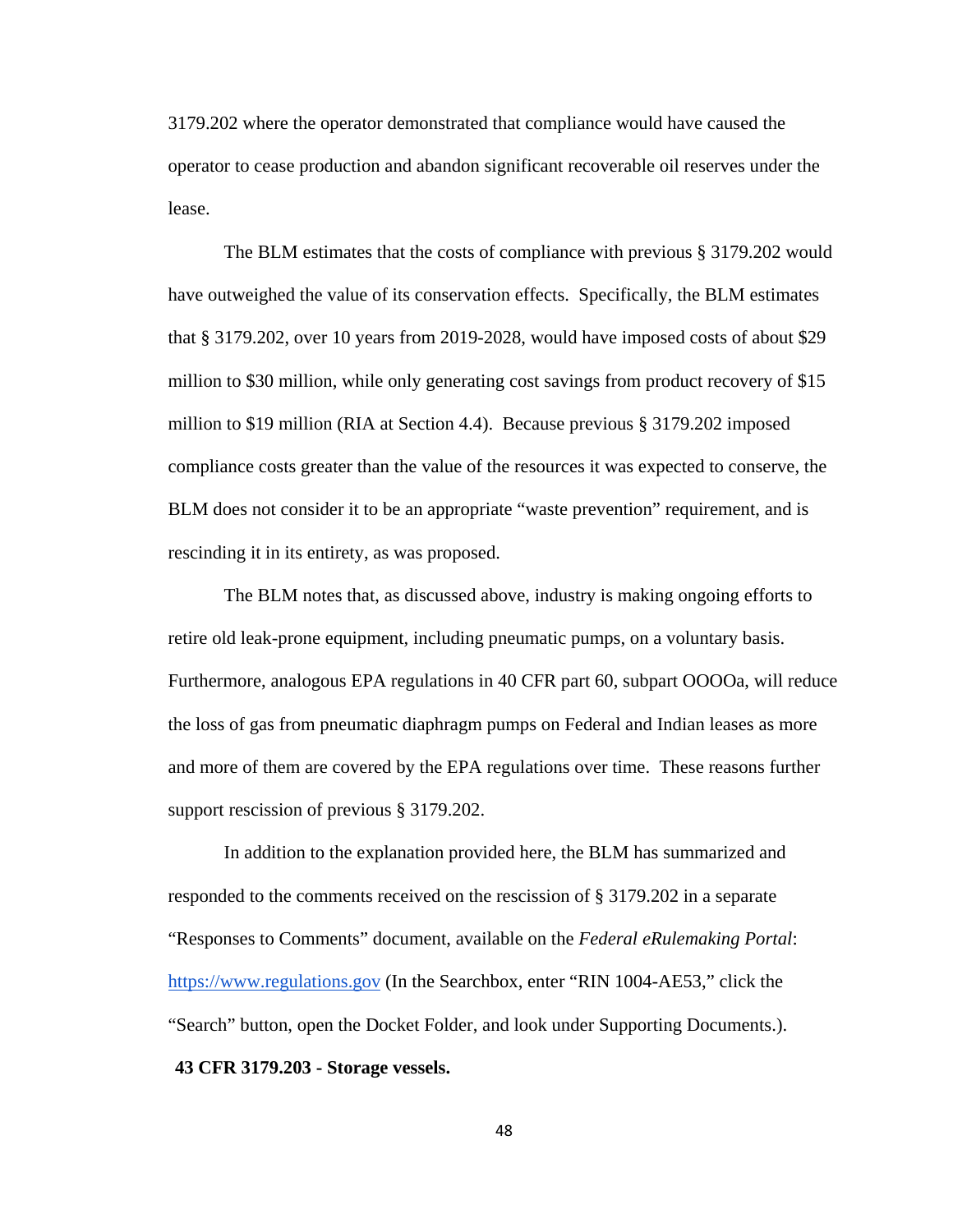Previous § 3179.203 applied to crude oil, condensate, intermediate hydrocarbon liquid, or produced-water storage vessels that contained production from a Federal or Indian lease, or from a unit or communitized area that included a Federal or Indian lease, and that were not subject to 40 CFR part 60, subparts OOOO or OOOOa, but would be if they were new, modified, or reconstructed sources. If such storage vessels had the potential for volatile organic compound (VOC) emissions equal to or greater than 6 tons per year (tpy), previous § 3179.203 required operators to route all gas vapor from the vessels to a sales line. Alternatively, the operator could have routed the vapor to a combustion device if it determined that routing the vapor to a sales line was technically infeasible or unduly costly. The operator could have also submitted a Sundry Notice to the BLM that demonstrated that compliance with the above options would cause the operator to cease production and abandon significant recoverable oil reserves under the lease.

As proposed, the BLM is rescinding previous § 3179.203 in its entirety. The BLM finds that the costs of compliance with previous § 3179.203 would have outweighed the value of its conservation effects. Specifically, the BLM estimates that previous § 3179.203, over 10 years from 2019-2028, would have imposed costs of about \$51 million to \$56 million while only generating cost savings from product recovery of about \$1 million (RIA at Section 4.4). The BLM has always believed that previous § 3179.203 would have a limited reach, due to the 6 tpy emissions threshold and the carveout for storage vessels covered by EPA regulations. The BLM estimated in the RIA for the 2016 rule that § 3179.203 would impact fewer than 300 facilities on Federal and Indian lands (2016 RIA at 69). Because previous § 3179.203 imposed compliance costs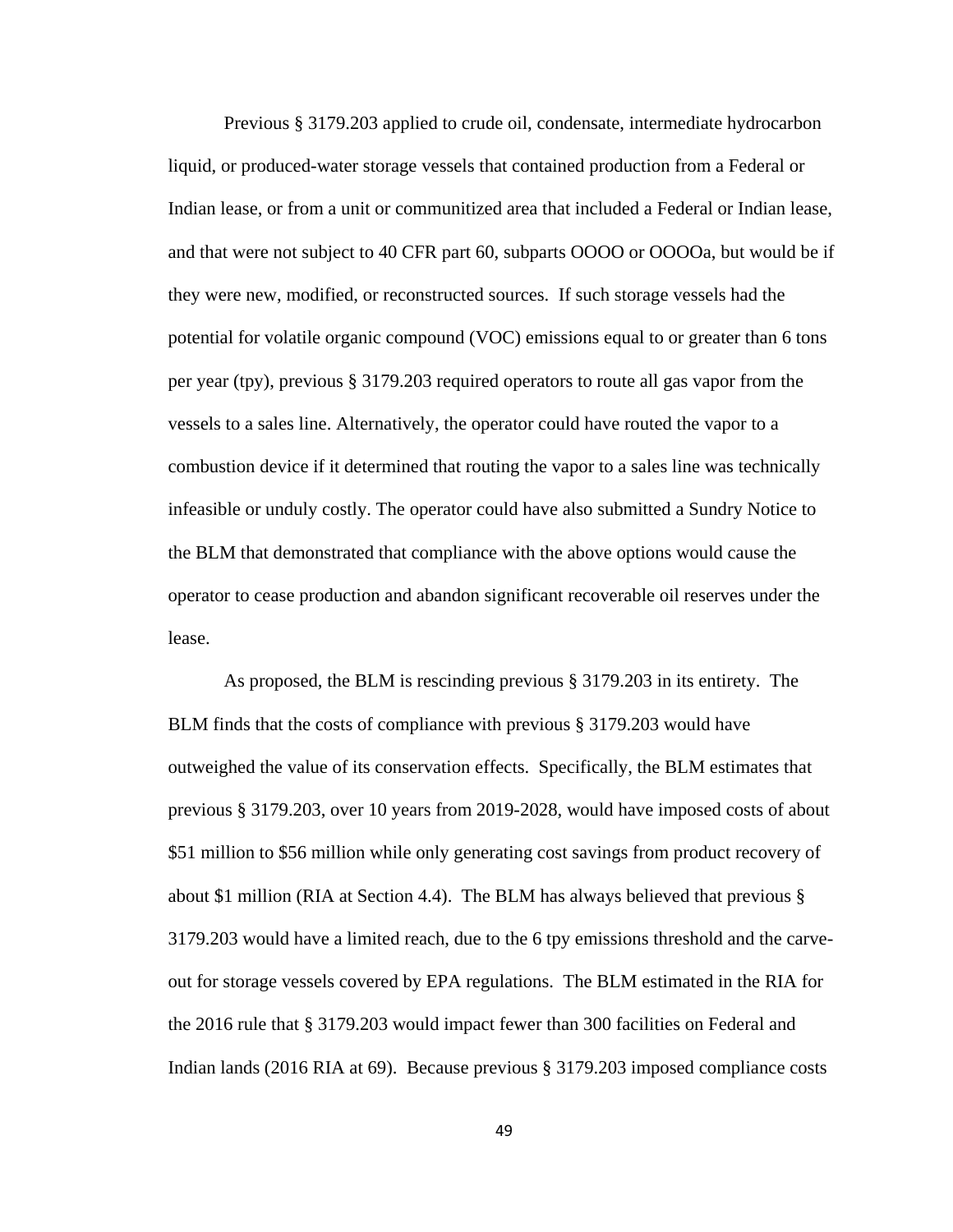well in excess of the value of the resources it was expected to conserve, the BLM does not consider it to be an appropriate "waste prevention" requirement, and is rescinding it in its entirety.

Finally, the BLM notes that, even with § 3179.203 rescinded, the BLM retains the authority to impose royalties on vapor losses from storage vessels under final §  $3179.4(b)(2)(vii)$  when the BLM determines that recovery of the vapors is warranted.

In addition to the explanation provided here, the BLM has summarized and responded to the comments received on the rescission of § 3179.203 in a separate "Responses to Comments" document, available on the *Federal eRulemaking Portal*: https://www.regulations.gov (In the Searchbox, enter "RIN 1004-AE53," click the "Search" button, open the Docket Folder, and look under Supporting Documents.).

## **43 CFR 3179.301 through 3179.305 - Leak detection and repair.**

 Previous §§ 3179.301 through 3179.305 established leak detection, repair, and reporting requirements for: (1) Sites and equipment used to produce, process, treat, store, or measure natural gas from or allocable to a Federal or Indian lease, unit, or communitization agreement; and (2) Sites and equipment used to store, measure, or dispose of produced water on a Federal or Indian lease. Previous § 3179.302 prescribed the instruments and methods that may have been used for leak detection. Previous § 3179.303 prescribed the frequency for inspections and previous § 3179.304 prescribed the time frames for repairing leaks found during inspections. Finally, previous § 3179.305 required operators to maintain records of their LDAR activities and submit an annual report to the BLM. Pursuant to previous  $\S 3179.301(f)$ , operators were required to begin to comply with the LDAR requirements of previous §§ 3179.301 through 3179.305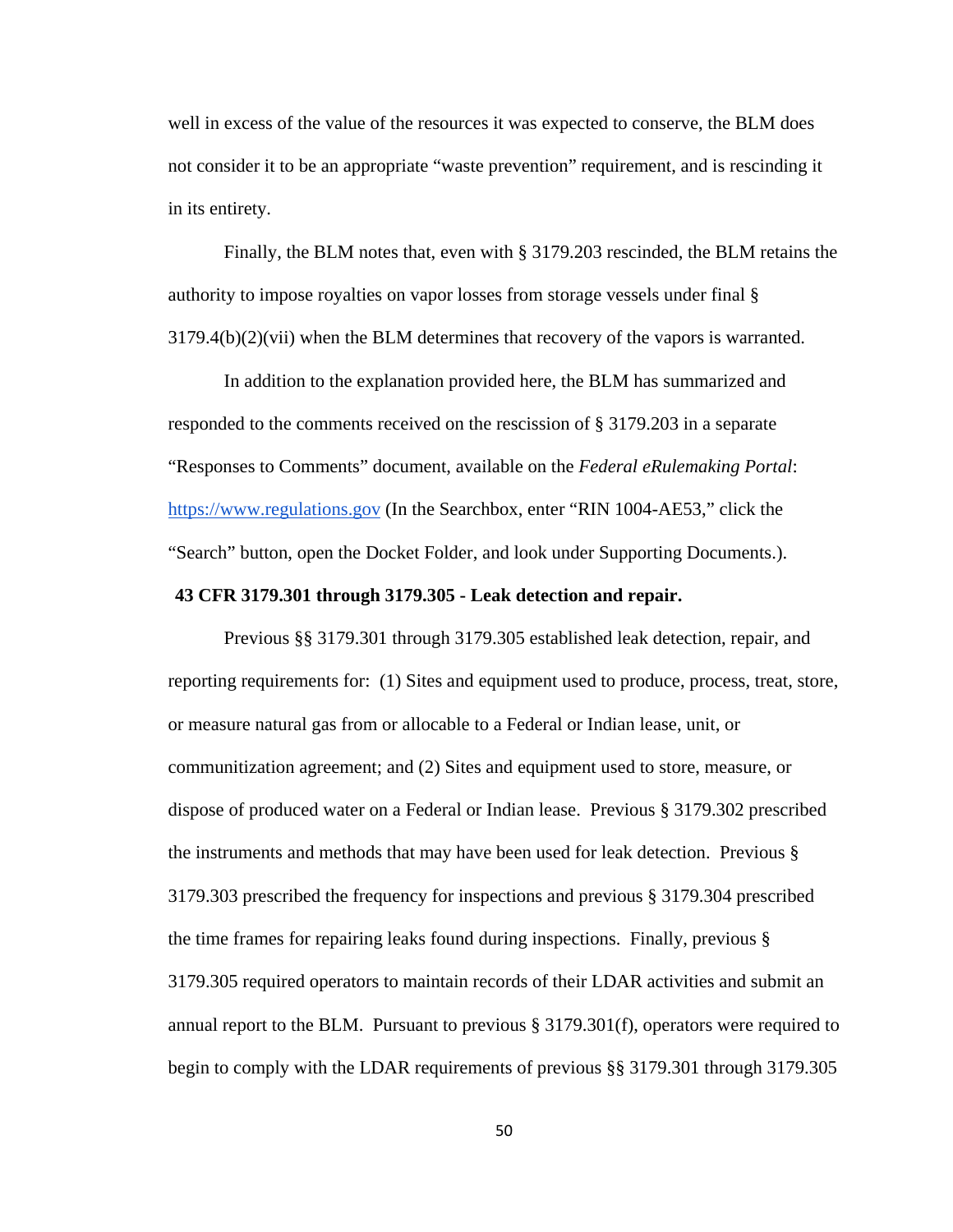before: (1) January 17, 2018, for all existing sites; (2) 60 days after beginning production for sites that begin production after January 17, 2017; and (3) 60 days after a site that was out of service was brought back into service and re-pressurized.

As proposed, the BLM is rescinding previous §§ 3179.301 to 3179.305 in their entirety. The BLM finds that the costs of compliance with §§ 3179.301 to 3179.305 outweigh the value of their conservation effects. The BLM estimates that these requirements, over 10 years from 2019-2028, would have imposed costs of about \$550 million to \$688 million while only generating cost savings from product recovery of about \$101 million to \$128 million (RIA at Section 4.4). In addition, the BLM estimates that the administrative burdens associated with the LDAR requirements, at roughly \$5 million, would have represented the bulk of the administrative burdens of the 2016 rule. Because the 2016 rule's LDAR requirements would have imposed compliance costs well in excess of the value of the resources they were expected to conserve, the BLM does not consider them to be appropriate "waste prevention" requirements, and is rescinding them in their entirety.

The BLM has identified additional problems with the 2016 rule's LDAR requirements—beyond their unjustified costs—that further support rescission. First, the LDAR requirements inappropriately applied to all wellsites equally. Wellsites that are not connected to deliver gas to market would not achieve any waste reduction because sales from the recovered gas would not be realized. Second, the LDAR requirements posed an unnecessary burden to operators of marginal wells, particularly marginal oil wells. The BLM does not estimate that the potential fugitive gas losses from marginal oil wells would be substantial enough to warrant the costs of maintaining an LDAR program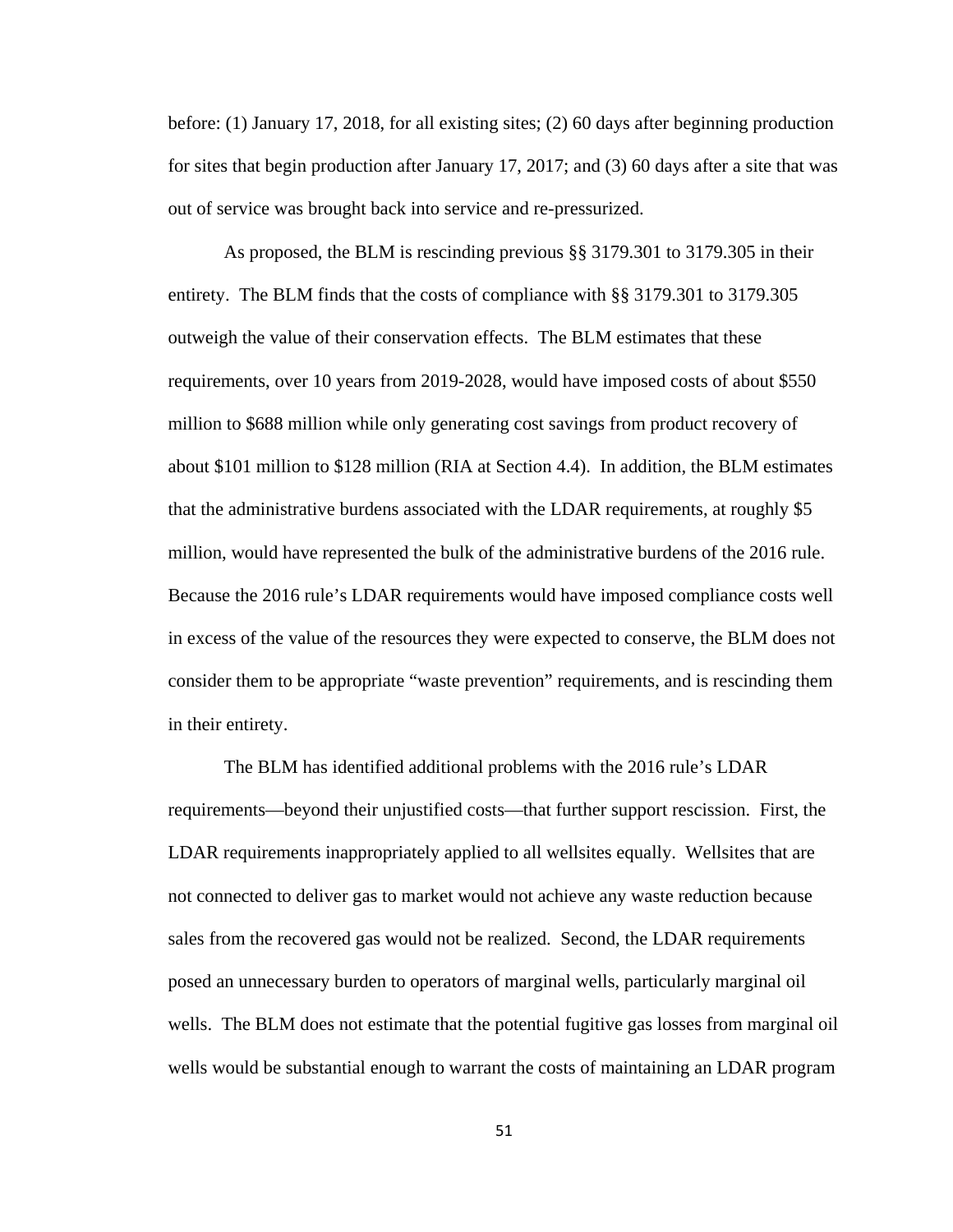with semi-annual inspection frequencies. As noted previously, the BLM estimates that over 73 percent of oil wells on the public lands are marginal.

Some commenters argued that, rather than rescinding the LDAR requirements in their entirety, the BLM should have considered alternative LDAR requirements that would have been less burdensome to operators. The BLM appreciates the commenters' concern with examining alternative approaches to LDAR. The BLM considered a reasonable range of LDAR alternatives and determined that the rescission of the LDAR requirements of the 2016 final rule is appropriate. This determination was based on the following information. In the RIA for the 2016 rule, the BLM examined the impacts of a range of alternative approaches for LDAR. See 2016 RIA at 91-93. Specifically the RIA examined the five following LDAR alternatives: (1) Semi-annual inspections (adopted in the 2016 rule); (2) Quarterly inspections; (3) Semi-annual inspections, but annual inspections for oil wells with <300 gas/oil ratio (GOR); (4) Semi-annual inspections, exempting oil wells with <300 GOR; and (5) Annual inspections. Note that the last three alternatives would have imposed fewer compliance costs than the alternative adopted in the 2016 rule. However, for all of the alternatives examined, compliance costs greatly outweighed cost savings (i.e., the value of the gas conserved). The annual inspections alternative was the least burdensome in terms of compliance costs. However, the 2016 RIA estimated that this alternative would impose costs of about \$48 million per year while generating only \$8 million to \$14 million in annual cost savings. Finally, even when including estimates of benefits associated with foregone emissions (using the domestic social cost of methane), the BLM found net costs for all of the alternatives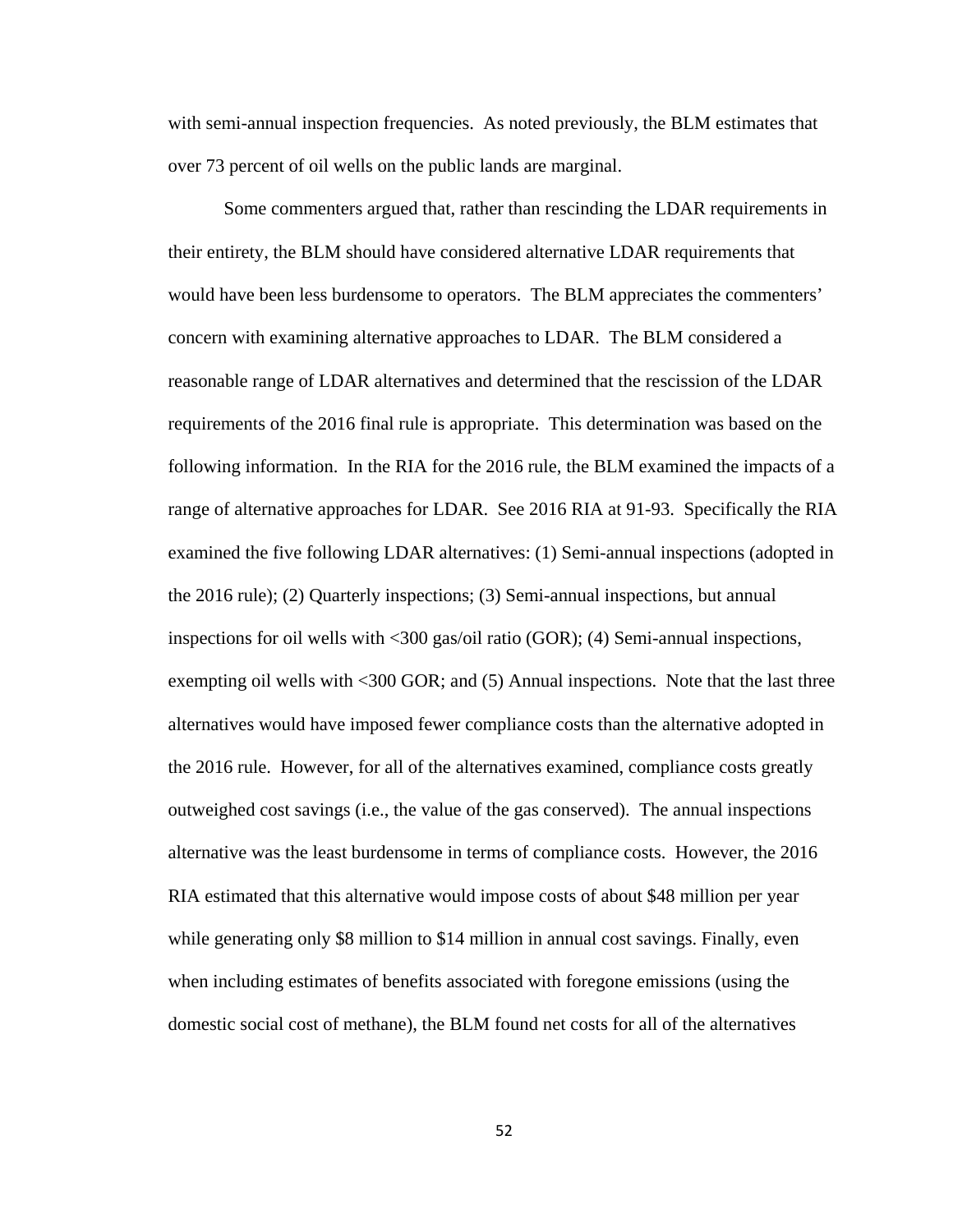analyzed in the 2016 RIA. In light of this information, the BLM continues to assess that the rescission of the LDAR requirements of the 2016 final rule is appropriate.

In addition to the explanation provided here, the BLM has summarized and responded to the comments received on the rescission of §§ 3179.301-305 in a separate "Responses to Comments" document, available on the *Federal eRulemaking Portal*: https://www.regulations.gov (In the Searchbox, enter "RIN 1004-AE53," click the "Search" button, open the Docket Folder, and look under Supporting Documents.). **43 CFR 3179.401 - State or tribal requests for variances from the requirements of** 

# **this subpart**

Previous § 3179.401 would have allowed a State or tribe to request a variance from any provisions of subpart 3179 by identifying a State, local, or tribal regulation to be applied in place of those provisions and demonstrating that such State, local, or tribal regulation would perform at least equally well as those provisions in terms of reducing waste of oil and gas, reducing environmental impacts from venting and/or flaring of gas, and ensuring the safe and responsible production of oil and gas.

As was proposed, the BLM is rescinding previous § 3179.401 because it believes that the variance process established by this section was too restrictive and is no longer necessary in light of the BLM's action to re-institute NTL-4A standards and to defer to State and tribal regulations for the flaring of associated gas, as explained in the discussion of final § 3179.201. Notably, in this final rule, the BLM has chosen to include a new § 3179.401, described below, which will allow for additional deference to tribal regulations. We discuss tribal comments received on this section below.

#### **2. Final Subpart 3179**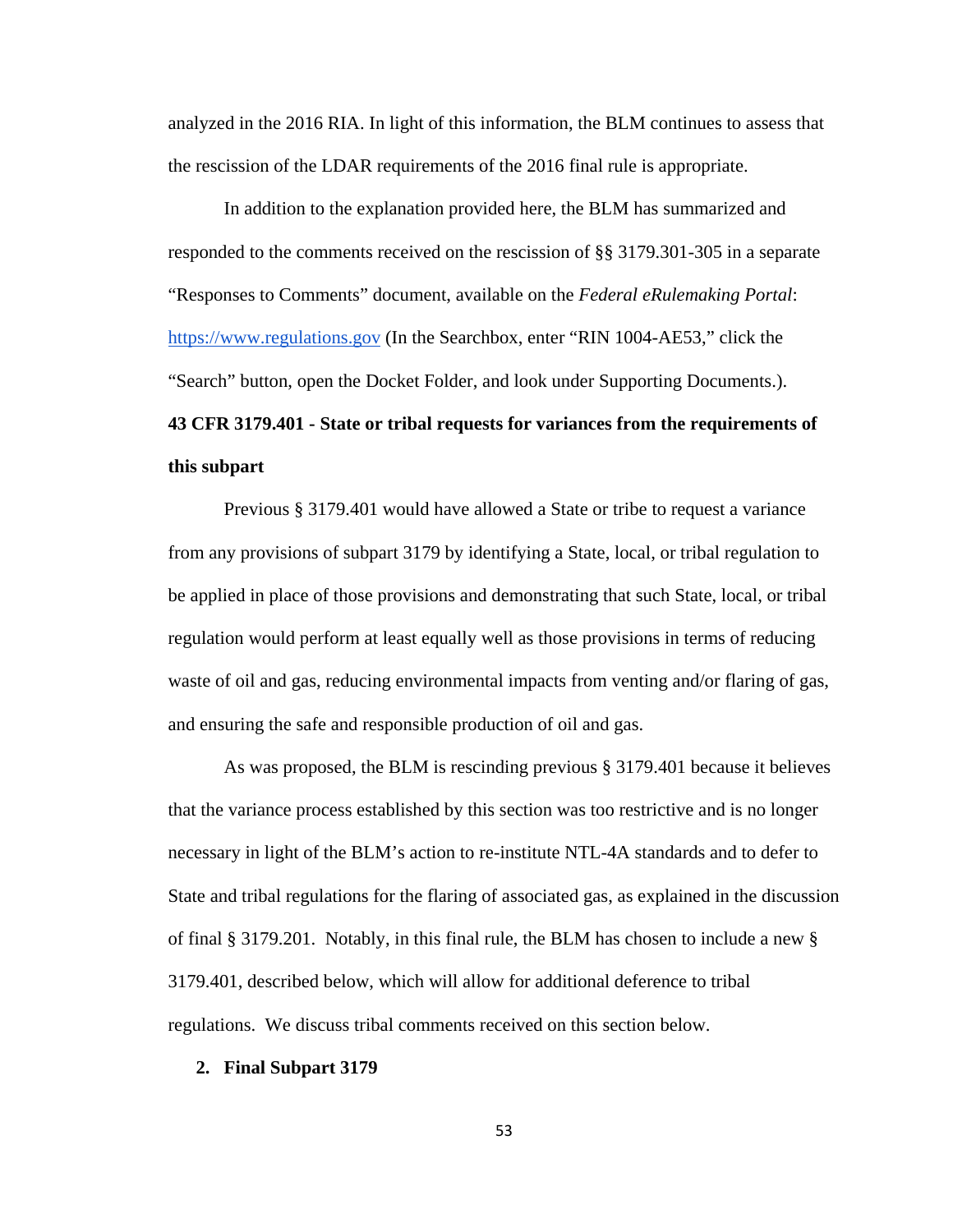With this final rule, the BLM is revising subpart 3179, as follows:

### **43 CFR 3179.1 Purpose.**

Section 3179.1 states that the purpose of 43 CFR subpart 3179 is to implement and carry out the purposes of statutes relating to prevention of waste from Federal and Indian leases, the conservation of surface resources, and management of the public lands for multiple use and sustained yield. The BLM is not revising existing § 3179.1 as a part of this rulemaking. Section 3179.1 is presented here for context.

### **43 CFR 3179.2 Scope.**

This section specifies which leases, agreements, tracts, and facilities are covered by this subpart. The section also states that subpart 3179 applies to Indian Mineral Development Act (IMDA) agreements, unless specifically excluded in the agreement or unless the relevant provisions of this subpart are inconsistent with the agreement, and to agreements for the development of tribal energy resources under a Tribal Energy Resource Agreement entered into with the Secretary of the Interior, unless specifically excluded in the agreement. Existing § 3179.2 remains largely unchanged. However, the BLM is revising paragraph (a)(5) by using the more-inclusive words "well facilities" instead of the words "wells, tanks, compressors, and other equipment" to describe the onshore equipment that is subject to this final rule. The purpose of the phrase "wells, tanks, compressors, and other equipment" was to specify components subject to LDAR requirements which, as described above, the BLM is rescinding.

### **43 CFR 3179.3 Definitions and acronyms.**

As was proposed, this section keeps, in their entirety, four of the 18 definitions that appear in previous § 3179.3: "Automatic ignition system," "gas-to-oil ratio,"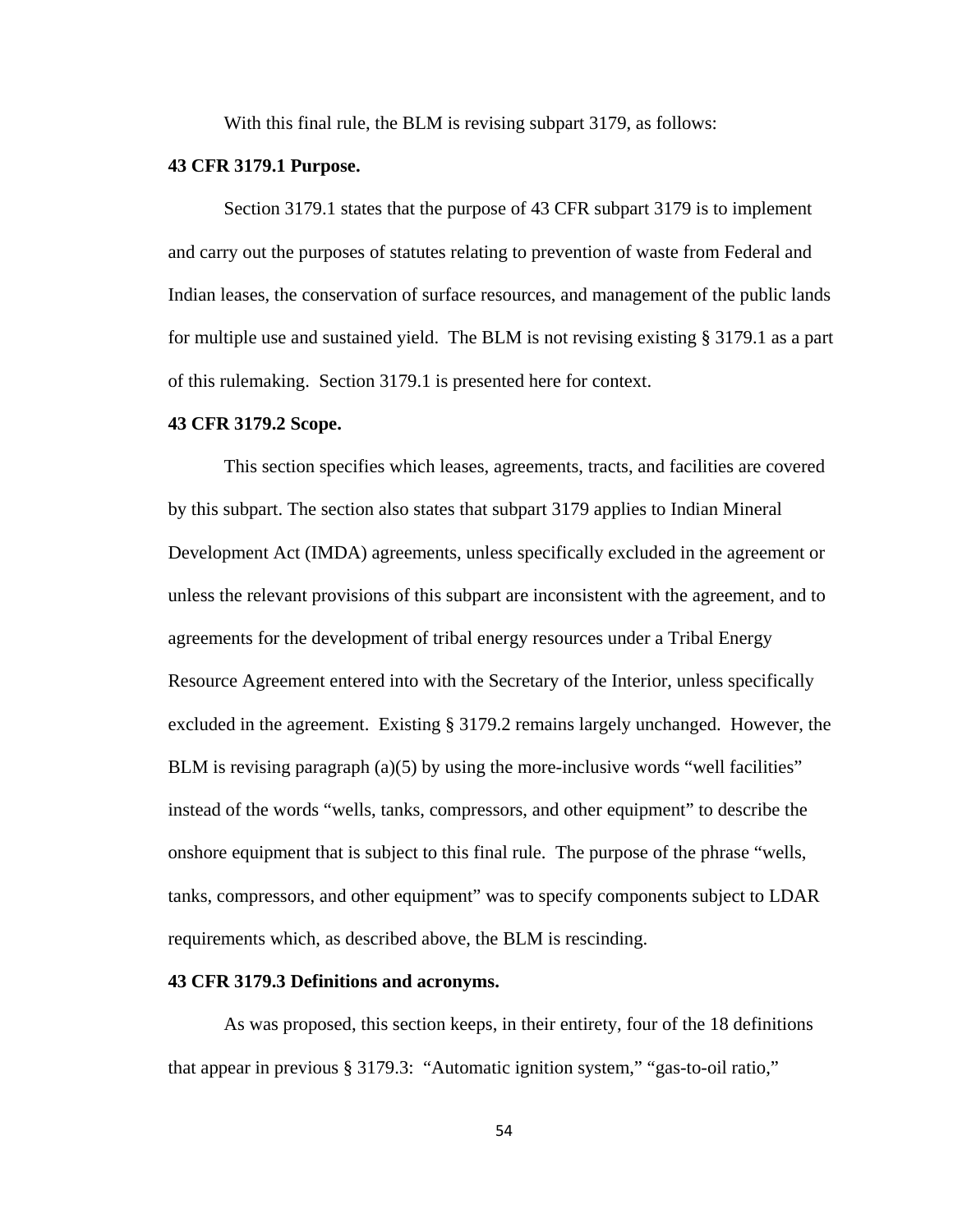"liquids unloading," and "lost oil or lost gas." The definition for "capture" is retained in this final rule as it appeared in previous § 3179.3, except, as proposed, the word "reinjection" has been changed to "injection" to be consistent with references to conservation by injection (as opposed to reinjection) elsewhere in subpart 3179.

A definition for "gas well" is also maintained in this final rule, however the second and third sentences in the existing definition are removed, as was proposed. The second-to-last sentence in the previous definition of "gas well" is removed because, although a well's designation as a "gas" well or "oil" well is appropriately determined by the relative energy values of the well's products, the 6,000 scf/bbl standard in previous § 3179.3 is not a commonly used standard. The last sentence in the existing definition of "gas well," which states generally that an oil well will not be reclassified as a gas well when its gas-to-oil ratio (GOR) exceeds the 6,000 scf/bbl threshold, is removed and replaced with a simpler qualifier making clear that a well's status as a "gas well" is "determined at the time of completion."

As was proposed, a new definition for "oil well" is added in this final rule that defines an "oil well" as a "well for which the energy equivalent of the oil produced exceeds the energy equivalent of the gas produced, as determined at the time of completion." The addition of a definition of "oil well" should help to make clear when final § 3179.201's requirements for "oil-well gas" apply.

In the proposed rule, the BLM proposed to add a definition of "waste of oil or gas" that would define waste, for the purposes of subpart 3179, to mean any act or failure to act by the operator that is not sanctioned by the authorized officer as necessary for proper development and production, where compliance costs are not greater than the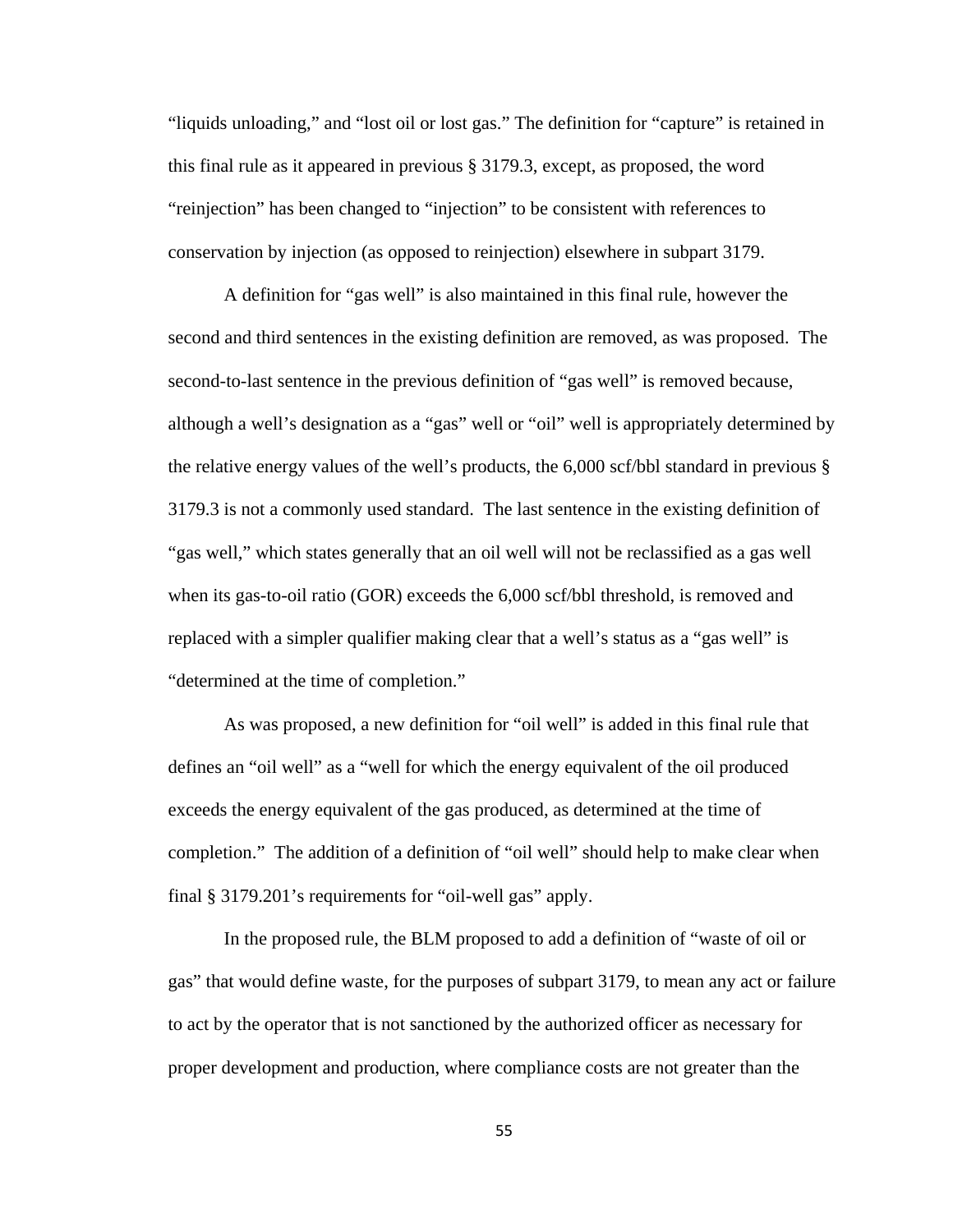monetary value of the resources they are expected to conserve, and which results in: (1) A reduction in the quantity or quality of oil and gas ultimately producible from a reservoir under prudent and proper operations; or (2) Avoidable surface loss of oil or gas. This proposed definition incorporated the definition of "waste of oil or gas" from the BLM's operating regulations at 43 CFR 3160.0-5, but added an economic limitation: Waste does not occur where the cost of conserving the oil or gas exceeds the monetary value of that oil or gas. The BLM requested public comment on this proposed definition. Some commenters expressed support for the economic standard contained in the definition and argued that it would be consistent with the MLA's concept of "waste," as well as past BLM practice. Other commenters argued that "waste of oil or gas" expressed the same concept as "avoidably lost" production, and that the new definition of "waste of oil or gas" was therefore superfluous and could create confusion to the extent that it could be read as inconsistent with the definition of "avoidably lost" production in § 3179.4(a). Still other commenters noted that the practical application of the definition of "waste of oil or gas" would be difficult because the definition did not contain a time horizon over which the operator should evaluate its compliance costs and the value of the resources that compliance would be expected to conserve. The BLM has chosen to retain the proposed definition of "waste of oil or gas" in the final rule. This definition codifies the BLM's policy determination that it is not appropriate for "waste prevention" regulations to impose compliance costs greater than the value of the resources they are expected to conserve. Because the term "waste of oil or gas" is not used in subpart 3179 (outside of the definitions section), the BLM does not expect any conflict between this definition and the provisions of § 3179.4, which identify "avoidably lost" oil or gas.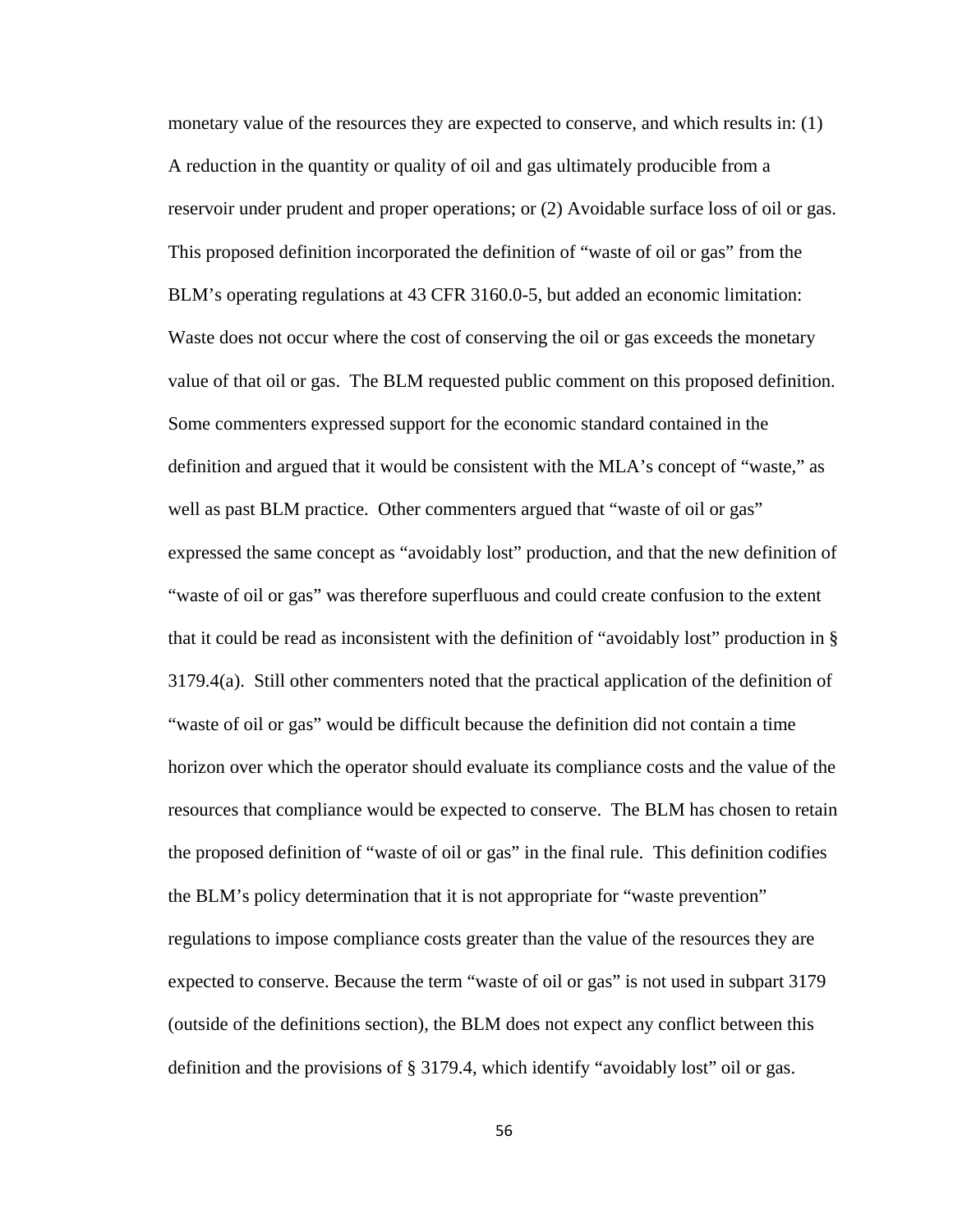However, if a conflict ever arises, the BLM will view § 3179.4 as controlling on the question of what constitutes a royalty-bearing "avoidable" loss of oil or gas. Although the definition does not contain a specific time horizon for comparing the value of resources conserved to the cost of conservation, the BLM notes that, to the extent a technical application of this definition would ever be required under these regulations (which is unlikely given the fact that the phrase is not used in subpart 3179 outside of the definitions section), there is no reason to believe that the BLM would not employ a reasonable time frame in assessing costs and benefits.

As was proposed, this section removes 12 definitions from the previous regulations because they are no longer needed: "Accessible component," "capture infrastructure," "compressor station," "continuous bleed," "development oil well," "high pressure flare," "leak," "leak component," "liquid hydrocarbon," "pneumatic controller," "storage vessel," and "volatile organic compounds (VOC)." These definitions pertain to requirements in previous subpart 3179 that the BLM is rescinding.

In addition to the explanation provided here, the BLM has summarized and responded to the comments received on § 3179.3 in a separate "Responses to Comments" document, available on the *Federal eRulemaking Portal*: https://www.regulations.gov (In the Searchbox, enter "RIN 1004-AE53," click the "Search" button, open the Docket Folder, and look under Supporting Documents.).

### **43 CFR 3179.4 Determining when the loss of oil or gas is avoidable or unavoidable.**

Final § 3179.4 describes the circumstances under which lost oil or gas is classified as "avoidably lost" or "unavoidably lost." None of the language in this section of the final rule has changed from the language that BLM proposed. Under final § 3179.5,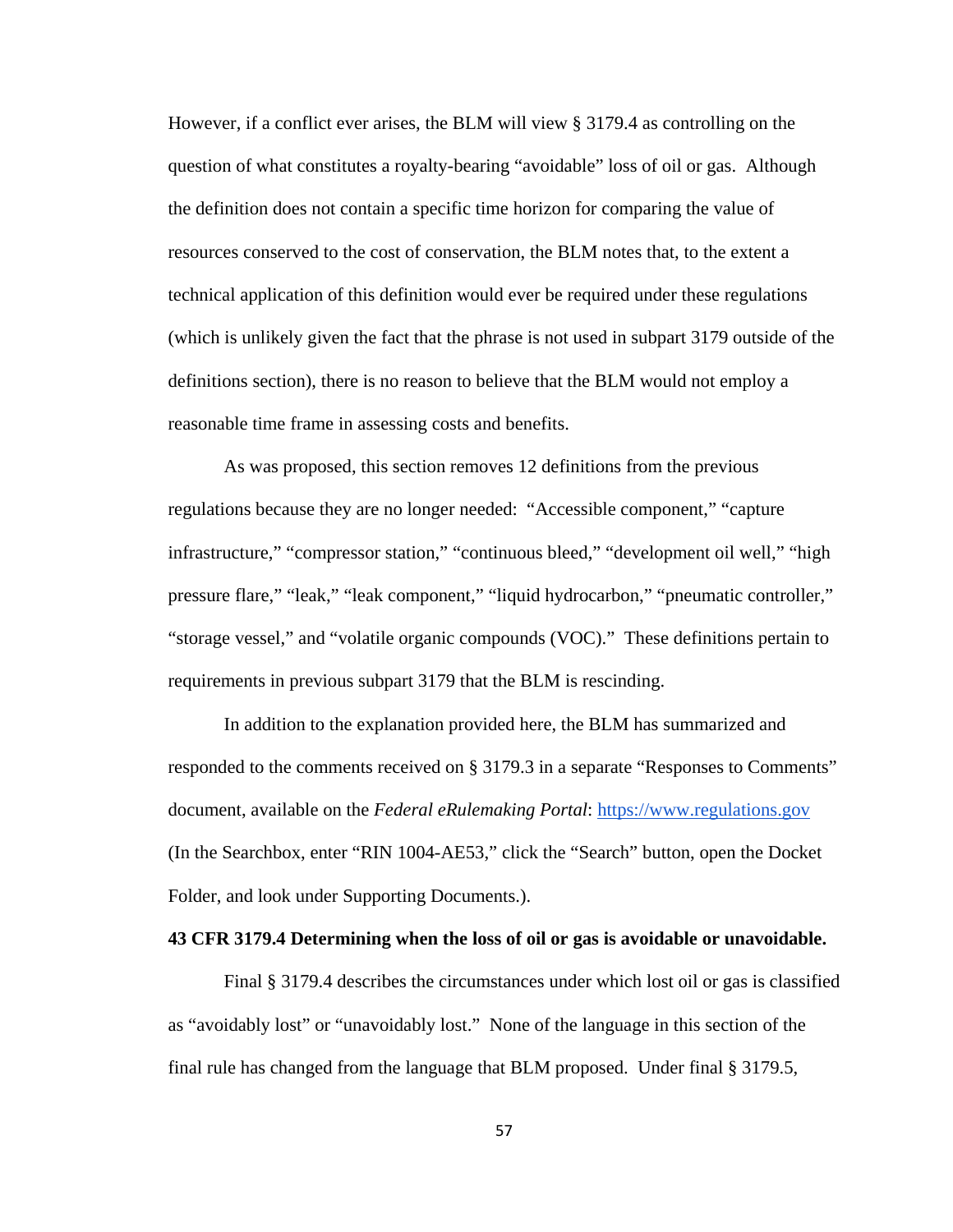royalty is due on all avoidably lost oil or gas, while royalty is not due on unavoidably lost oil or gas. Final § 3179.4 includes concepts from both previous § 3179.4 and NTL-4A, Sections II. and III.

Final paragraph (a) defines "avoidably lost" production and mirrors the "avoidably lost" definition in NTL-4A Section II.A. Final paragraph (a) defines avoidably lost gas as gas that is vented or flared without BLM approval, and produced oil or gas that is lost due to operator negligence, the operator's failure to take all reasonable measures to prevent or control the loss, or the operator's failure to comply fully with applicable lease terms and regulations, appropriate provisions of the approved operating plan, or prior written BLM orders. This paragraph replaces the "avoidably lost" definition that appears in the last paragraph of previous § 3179.4, which primarily defined "avoidably lost" oil or gas as lost oil gas that is not "unavoidably lost" and also expressly included "excess flared gas" as defined in previous § 3179.7, which the BLM is rescinding.

Final paragraph (b) defines "unavoidably lost" production. Final paragraph (b)(1) follows language from Section  $ILC(2)$  of NTL-4A. It states that oil or gas that is lost due to line failures, equipment malfunctions, blowouts, fires, or other similar circumstances is considered to be unavoidably lost production, unless the BLM determines that the loss was avoidable under § 3179.4(a)(2)—i.e., the loss resulted from operator negligence, the failure to take all reasonable measures to prevent or control the loss, or the failure of the operator to comply fully with applicable lease terms and regulations, appropriate provisions of the approved operating plan, or prior written orders of the BLM.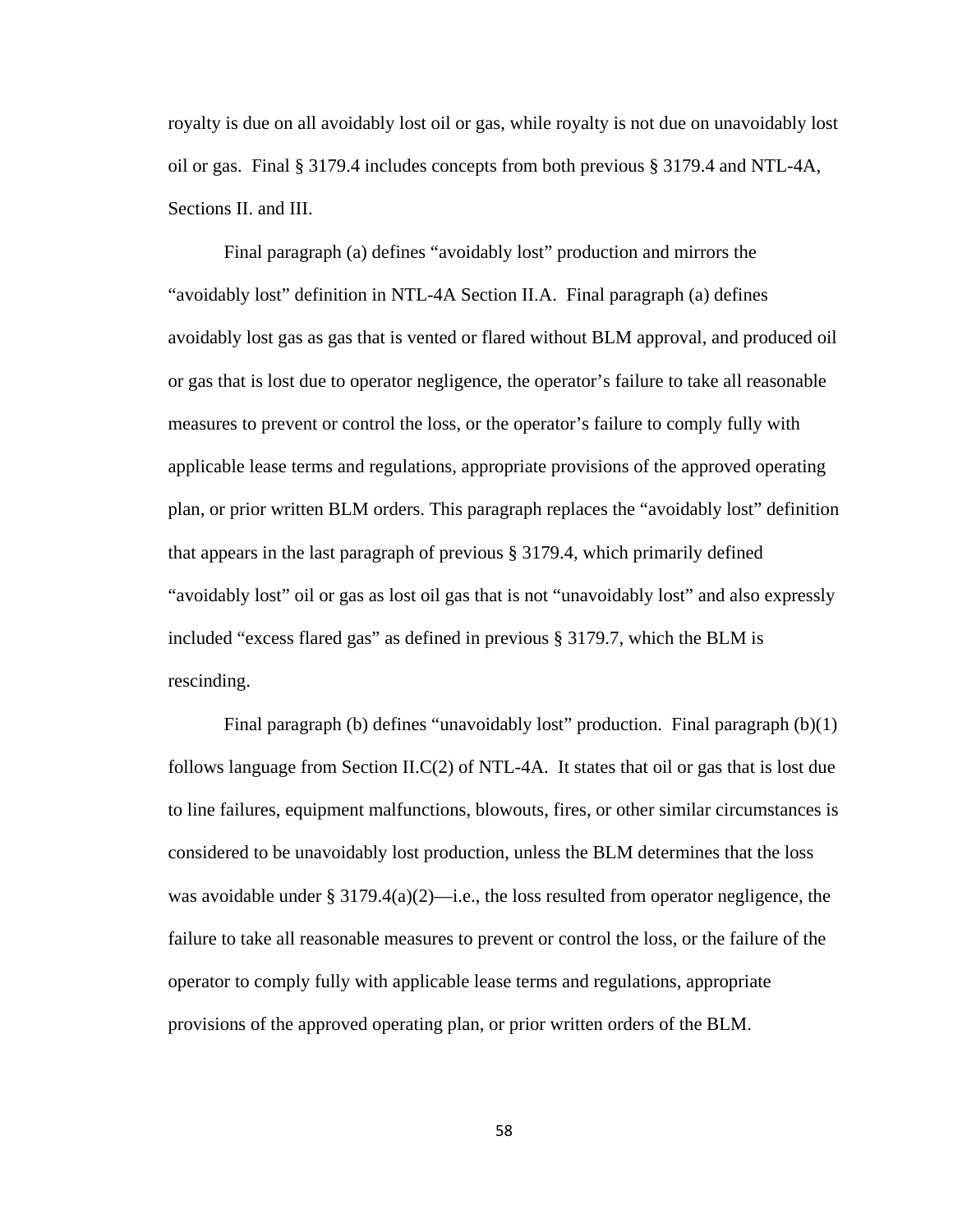Final paragraph  $(b)(2)$  is substantially similar to the definition of "unavoidably" lost" oil or gas that appears in previous § 3179.4(a). This paragraph improves upon NTL-4A by providing clarity to operators and the BLM about which losses of oil or gas should be considered "unavoidably lost." Paragraph (b)(2) introduces a list of operations or sources from which lost oil or gas is considered "unavoidably lost," so long as the operator has not been negligent, has taken all reasonable measures to prevent or control the loss, and has complied fully with applicable laws, lease terms, regulations, provisions of a previously approved operating plan, or other written orders of the BLM, as provided in § 3179.4(a)(2).

Except for cross references, final  $\S 3179.4(b)(2)(i)$  through (vi) are the same as paragraphs (a)(1)(i) through (vi) in previous § 3179.4. These paragraphs list the following operations or sources from which lost oil or gas would be considered "unavoidably lost": Well drilling; well completion and related operations; initial production tests; subsequent well tests; exploratory coalbed methane well dewatering; and emergencies.

This final rule removes normal operating losses from pneumatic controllers and pumps (previous  $\S 3179.4(a)(1)(vii)$ ) from the list of unavoidable losses because the use of gas in pneumatic controllers and pumps is already royalty free under previous § 3178.4(a)(3).

Final paragraph (b)(2)(vii) is similar to previous § 3179.4(a)(1)(viii), but has been rephrased to reflect the NTL-4A provisions pertaining to storage-tank losses (NTL-4A Section II.C(1)). Under final  $\S 3179.4(b)(2)(vii)$ , normal gas vapor losses from a storage tank or other low-pressure production vessel are unavoidably lost, unless the BLM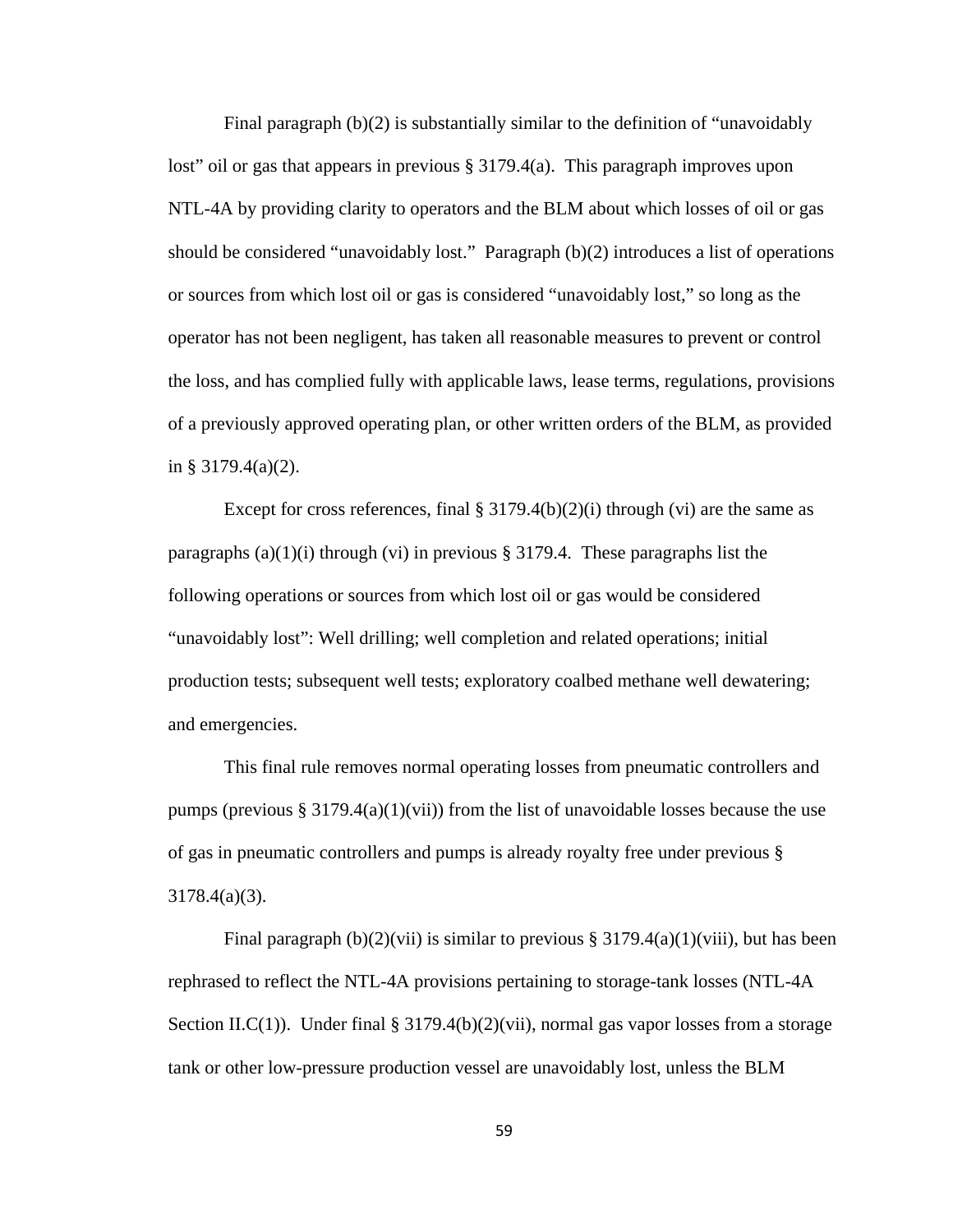determines that recovery of the vapors is warranted. Changing the phrase "operating losses" (as used in previous  $\S 3179.4(a)(1)(viii)$ ) to "gas-vapor losses" makes clear that this provision applies to low-pressure gas losses.

Final § 3179.4(b)(2)(viii) is the same as previous § 3179.4(a)(1)(ix). It states that well venting in the course of downhole well maintenance and/or liquids unloading performed in compliance with § 3179.104 is an operation from which lost gas is considered "unavoidably lost."

The final rule does not retain previous  $\S 3179.4(a)(1)(x)$ , which classified leaks as unavoidable losses when the operator has complied with the LDAR requirements in previous §§ 3179.301 through 3179.305. The BLM is rescinding these LDAR requirements and so there is no need to reference these requirements as a limitation on losses through leaks.

Final § 3179.4(b)(2)(ix) is the same as previous § 3179.4(a)(1)(xi), identifying facility and pipeline maintenance, such as when an operator must blow-down and depressurize equipment to perform maintenance or repairs, as an operation from which lost oil or gas would be considered "unavoidably lost," so long as the operator has not been negligent and has complied with all appropriate requirements.

The final rule does not include previous  $\S 3179.4(a)(1)(xii)$ . This paragraph listed the flaring of gas from which at least 50 percent of natural gas liquids have been removed and captured for market as an unavoidable loss. This provision was included in the 2016 rule as part of the BLM's effort to adopt a gas-capture percentage scheme similar to that of North Dakota. The BLM is removing this provision because it is rescinding the gascapture percentage requirements contained in the 2016 rule.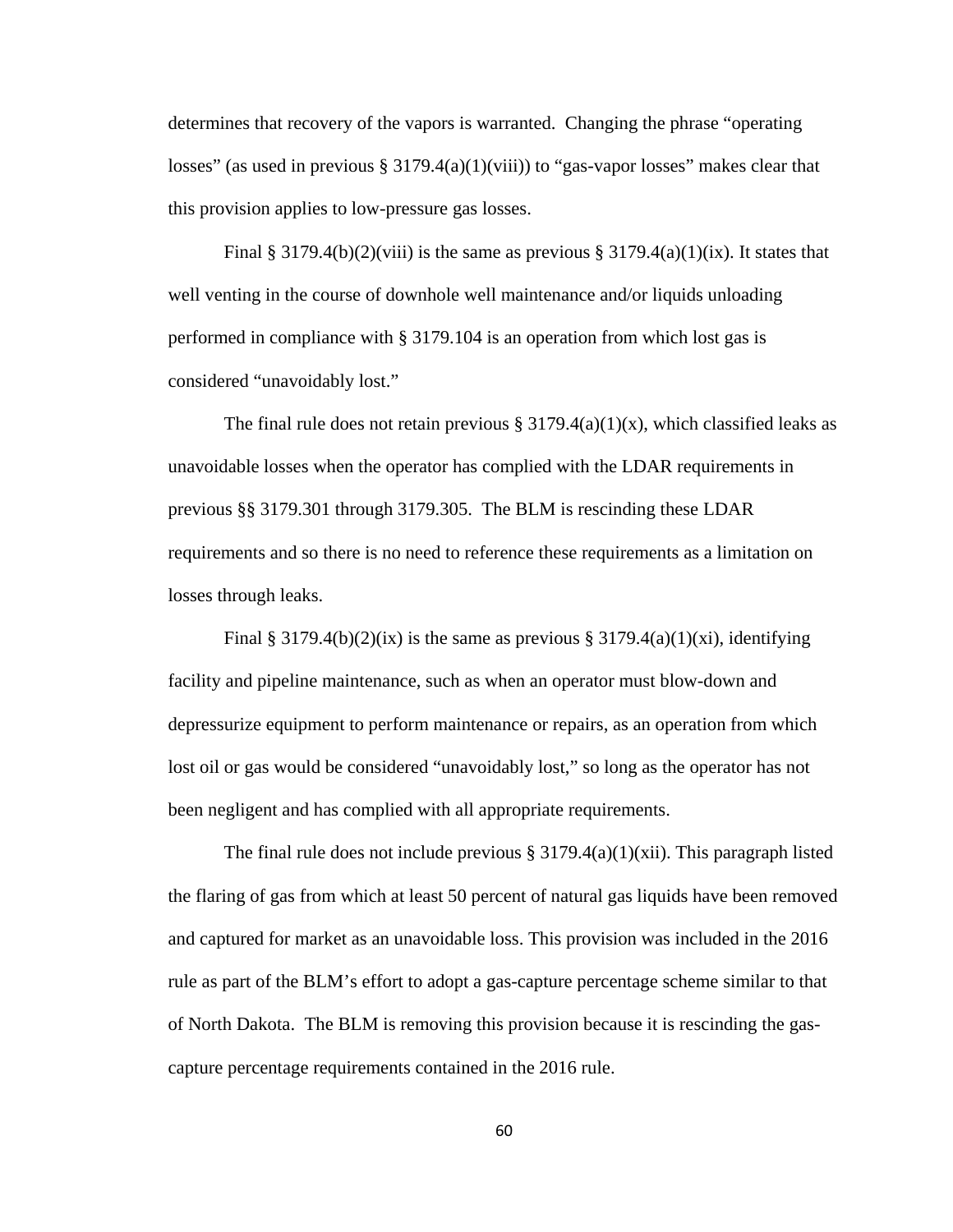The final rule does not include previous  $\S 3179.4(a)(2)$ . Previous  $\S 3179.4(a)(2)$ provided that gas that is flared or vented from a well that is not connected to a gas pipeline is unavoidably lost, unless the BLM has determined otherwise. Previous § 3179.4(a)(2) was essentially a blanket approval for royalty-free flaring from wells not connected to a gas pipeline. Flaring from these wells, however, would no longer have been royalty free if the operator failed to meet the gas-capture requirements imposed by previous § 3179.7 and the flared gas thus became royalty-bearing "excess flared gas." Because the BLM is rescinding previous § 3179.7, maintaining previous § 3179.4(a)(2) would amount to sanctioning unrestricted flaring from wells not connected to gas pipelines. The routine flaring of oil-well gas from wells not connected to a gas pipeline is addressed by final § 3179.201, which is discussed in more detail below.

Final § 3179.4(b)(3) states that produced gas that is flared or vented with BLM authorization or approval is unavoidably lost. This provision mirrors final § 3179.4(a), which states that gas that is flared or vented without BLM authorization or approval is avoidably lost, and provides clarity to operators about royalty obligations with respect to authorized venting and flaring.

In addition to the explanation provided here, the BLM has summarized and responded to the comments received on § 3179.4 in a separate "Responses to Comments" document, available on the *Federal eRulemaking Portal*: https://www.regulations.gov (In the Searchbox, enter "RIN 1004-AE53," click the "Search" button, open the Docket Folder, and look under Supporting Documents.).

## **43 CFR 3179.5 When lost production is subject to royalty.**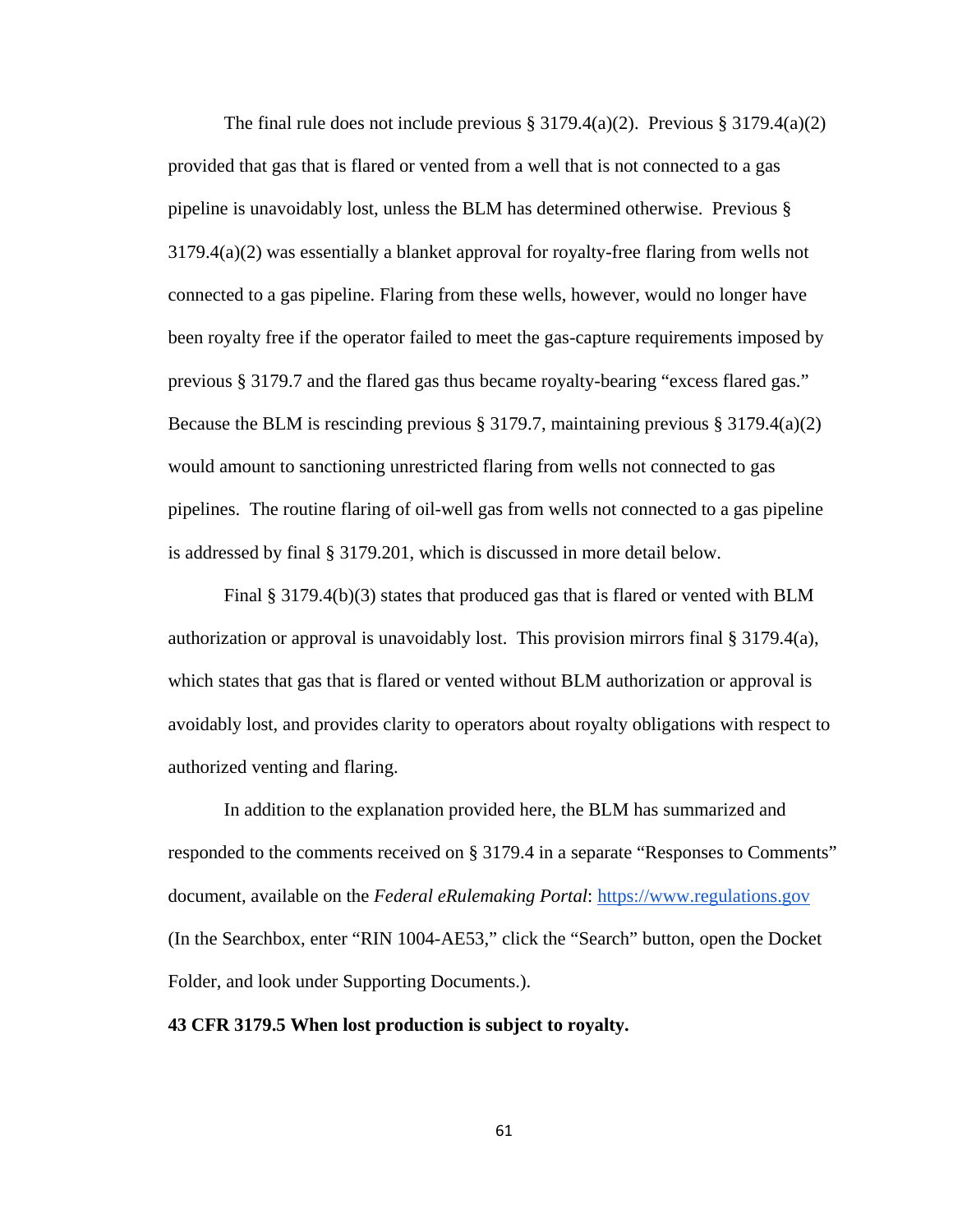As proposed, the final rule does not change previous § 3179.5. This section continues to state that royalty is due on all avoidably lost oil or gas and that royalty is not due on any unavoidably lost oil or gas.

## **43 CFR 3179.6 Venting limitations.**

The title of this section in the final rule has been changed from "venting prohibitions" to "venting limitations." As was proposed, the final rule retains most of the provisions in previous § 3179.6. The purpose of both sections is to prohibit flaring and venting from gas wells, with certain exceptions, and to require operators to flare, rather than vent, any uncaptured gas, whether from oil wells or gas wells, with certain exceptions.

Final § 3179.6(a) is the same as the previous § 3179.6(a), except the cross reference has been updated. It states that gas-well gas may not be flared or vented, except where it is unavoidably lost, pursuant to  $\S 3179.4(b)$ . This same restriction on the flaring of gas-well gas was included in NTL-4A.

Both previous and final § 3179.6(b) state that operators must flare, rather than vent, any gas that is not captured, with the exceptions listed in subsequent paragraphs. Although the text of NTL-4A did not contain a similar requirement that, in general, lost gas should be flared rather than vented, the implementing guidance for NTL-4A in the United States Geological Survey's (USGS) Conservation Division Manual did contain a similar preference for flaring over venting. The flaring of gas is generally preferable to the venting of gas due to safety concerns. Final  $\S 3179.6(b)$  therefore represents an improvement on NTL-4A by making clear in the regulation, rather than in implementation guidance, that lost gas should be flared when possible.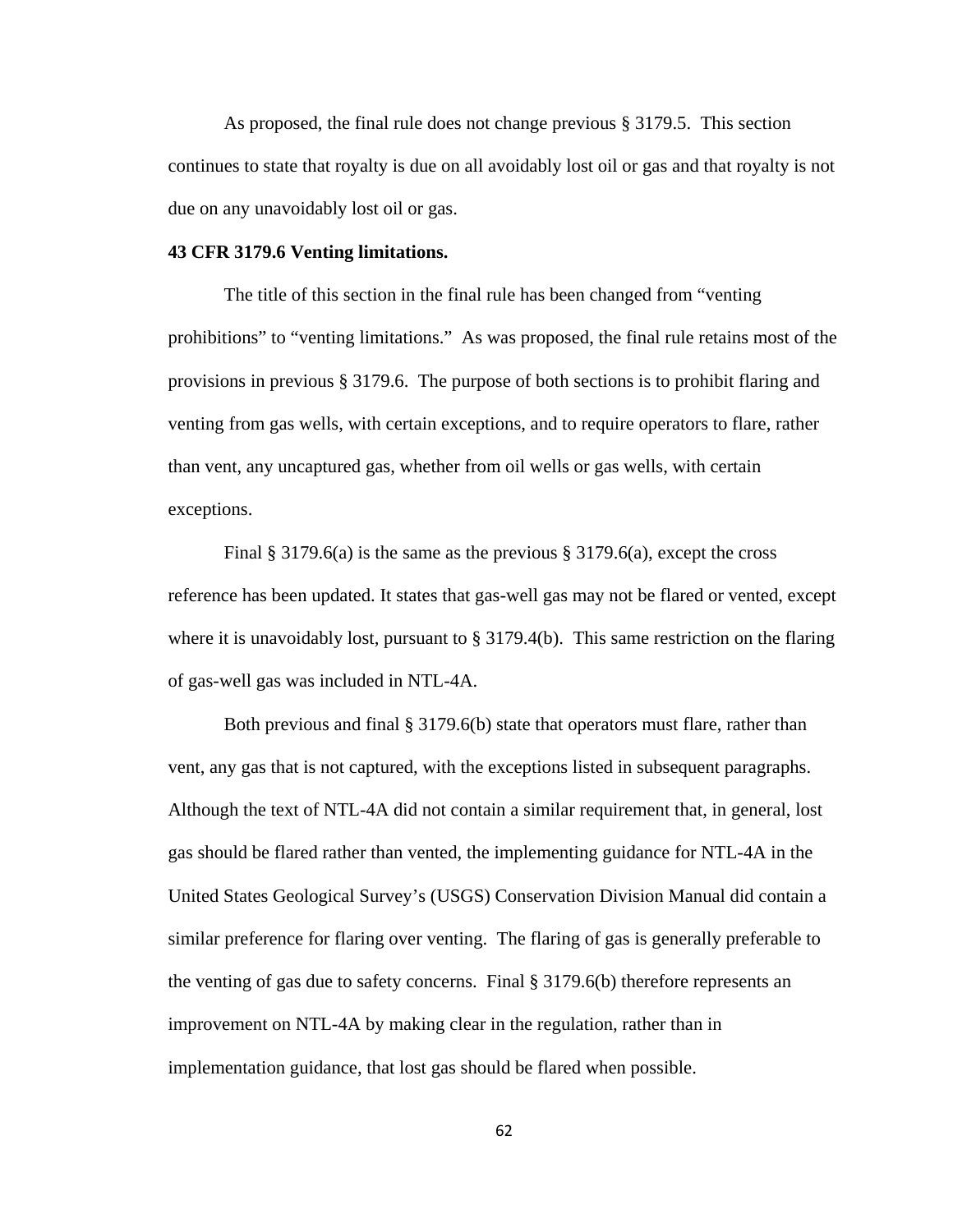The first three flaring exceptions in both the previous and final § 3179.6 are identical: Paragraph (b)(1) allows for venting when flaring is technically infeasible; paragraph (b)(2) allows for venting in the case of an emergency, when the loss of gas is uncontrollable, or when venting is necessary for safety; and, paragraph (b)(3) allows for venting when the gas is vented through normal operation of a natural-gas-activated pump or pneumatic controller.

The fourth flaring exception, listed in final  $\S 3179.6(b)(4)$ , allows gas vapors to be vented from a storage tank or other low-pressure production vessel, except when the BLM determines that gas-vapor recovery is warranted. Although this language is somewhat different than what appears in previous  $\S 3179.6(b)(4)$ , it has the same practical effect. As was proposed, it has been changed in this final rule to align the language with final  $\S 3179.4(b)(vii)$  and to remove the cross-reference to the storage tank requirements in previous § 3179.203, which the BLM is rescinding.

The fifth exception, listed in final  $\S 3179.6(b)(5)$ , applies to gas that is vented during downhole well maintenance or liquids unloading activities. This is similar to previous § 3179.6(b)(5), except that the final rule, as was proposed, removes the cross reference to previous § 3179.204. Although the revision of subpart 3179 retains limitations on royalty-free losses of gas during well maintenance and liquids unloading in final § 3179.104, no cross-reference to those restrictions is necessary in this section, which simply addresses whether the gas may be vented or flared, not whether it is royalty-bearing.

The final rule removes the flaring exception listed in previous  $\S 3179.6(b)(6)$ , which applied to gas vented through a leak, provided that the operator had complied with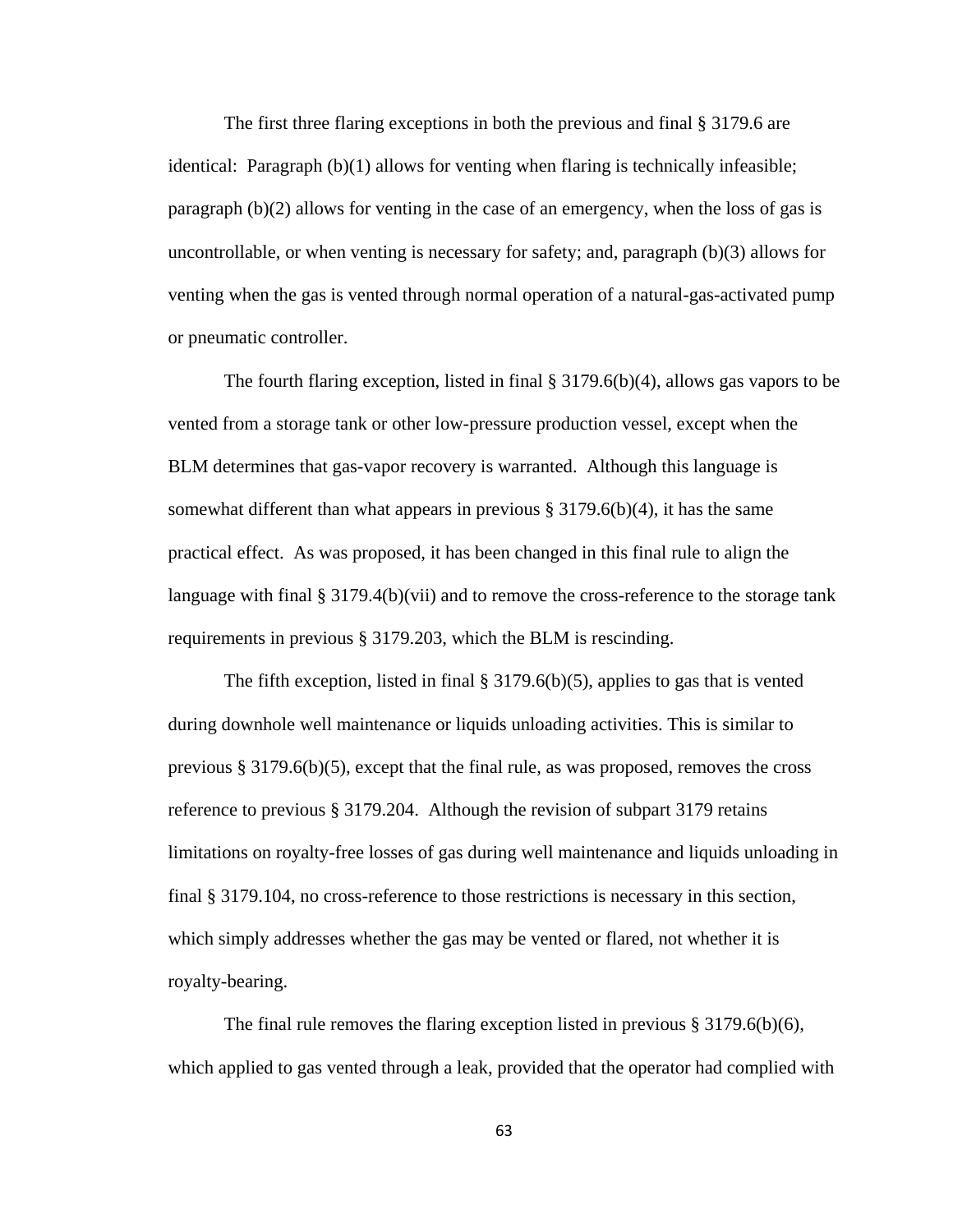the LDAR requirements in previous §§ 3179.301 through 3179.305. The BLM is rescinding these LDAR requirements so there is no need to reference these requirements as a limitation on venting through leaks.

The sixth flaring exception, listed in final § 3179.6(b)(6), is identical to the exception listed in previous § 3179.6(b)(7). This exception allows gas venting that is necessary to allow non-routine facility and pipeline maintenance to be performed.

The seventh flaring exception, listed in final  $\S 3179.6(b)(7)$ , is identical to the exception listed in previous § 3179.6(b)(8). This exception allows venting when a release of gas is unavoidable under § 3179.4, and Federal, State, local, or tribal law, regulation, or enforceable permit terms prohibit flaring.

Final § 3179.6(c) is identical to previous § 3179.6(c). Both sections require all flares or combustion devices to be equipped with automatic ignition systems. In addition to the explanation provided here, the BLM has summarized and responded to the comments received on § 3179.6 in a separate "Responses to Comments" document, available on the *Federal eRulemaking Portal*: https://www.regulations.gov (In the Searchbox, enter "RIN 1004-AE53," click the "Search" button, open the Docket Folder, and look under Supporting Documents.).

### **Authorized Flaring and Venting of Gas**

#### **43 CFR 3179.101 Initial production testing.**

As was proposed, final § 3179.101 establishes volume and duration standards which limit the amount of gas that may be flared royalty free during initial production testing. The gas is no longer royalty free after reaching either limit. Final § 3179.101 establishes a volume limit of 50 million cubic feet (MMcf) of gas that may be flared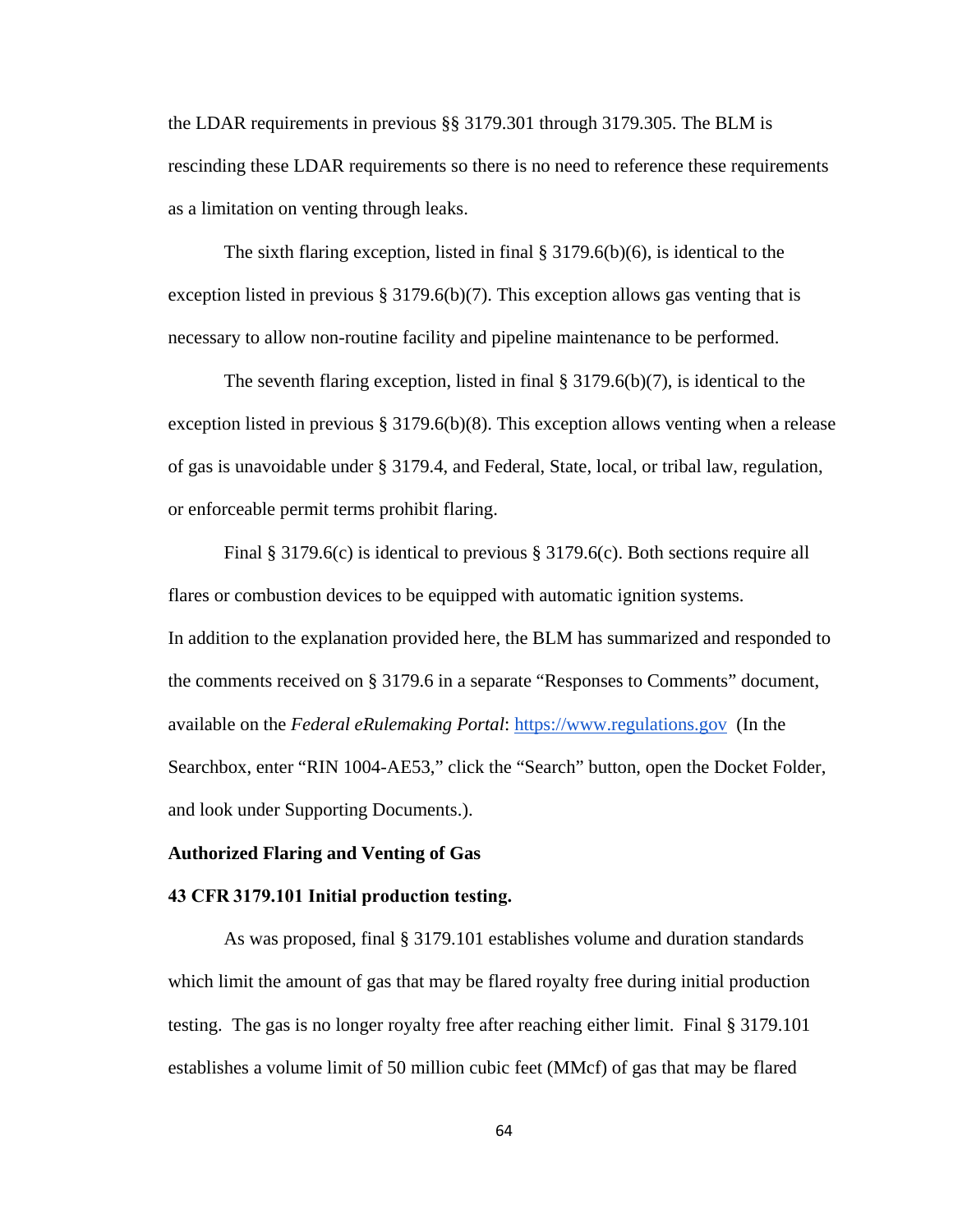royalty free during the initial production test of each completed interval in a well. Additionally, final § 3179.101 limits royalty-free initial production testing to a 30 day period, unless the BLM approves a longer period.

The 2016 rule also used volume and duration thresholds to limit royalty-free initial production testing. Previous § 3179.103 provided for up to 20 MMcf of gas to be flared royalty free during well drilling, well completion, and initial production testing operations combined. Under previous § 3179.103, upon receiving a Sundry Notice request from the operator, the BLM could have increased the volume of royalty-free flared gas up to an additional 30 MMcf. Under previous § 3179.103, similar to final § 3179.101, the BLM allowed royalty-free testing for a period of up to 30 days after the start of initial production testing. Under previous § 3179.103, the BLM could, upon request, extend the initial production testing period by up to an additional 60 days. Further, previous § 3179.103 provided additional time for dewatering and testing exploratory coalbed methane wells. Under previous § 3179.103, such wells had an initial royalty-free period of 90 days (rather than the 30 days applicable to all other well types), and the possibility of the BLM approving, upon request, up to two additional 90-day periods.

Under NTL-4A, gas lost during initial production testing was royalty free for a period not to exceed 30 days or the production of 50 MMcf of gas, whichever occurred first, unless a longer test period was authorized by the State and accepted by the BLM.

The volume and duration limits in final § 3179.101 are similar to those in previous § 3179.103 and NTL-4A. Both sections and NTL-4A allow 30 days from the start of the test, and all three allow for extensions of time. However, previous § 3179.103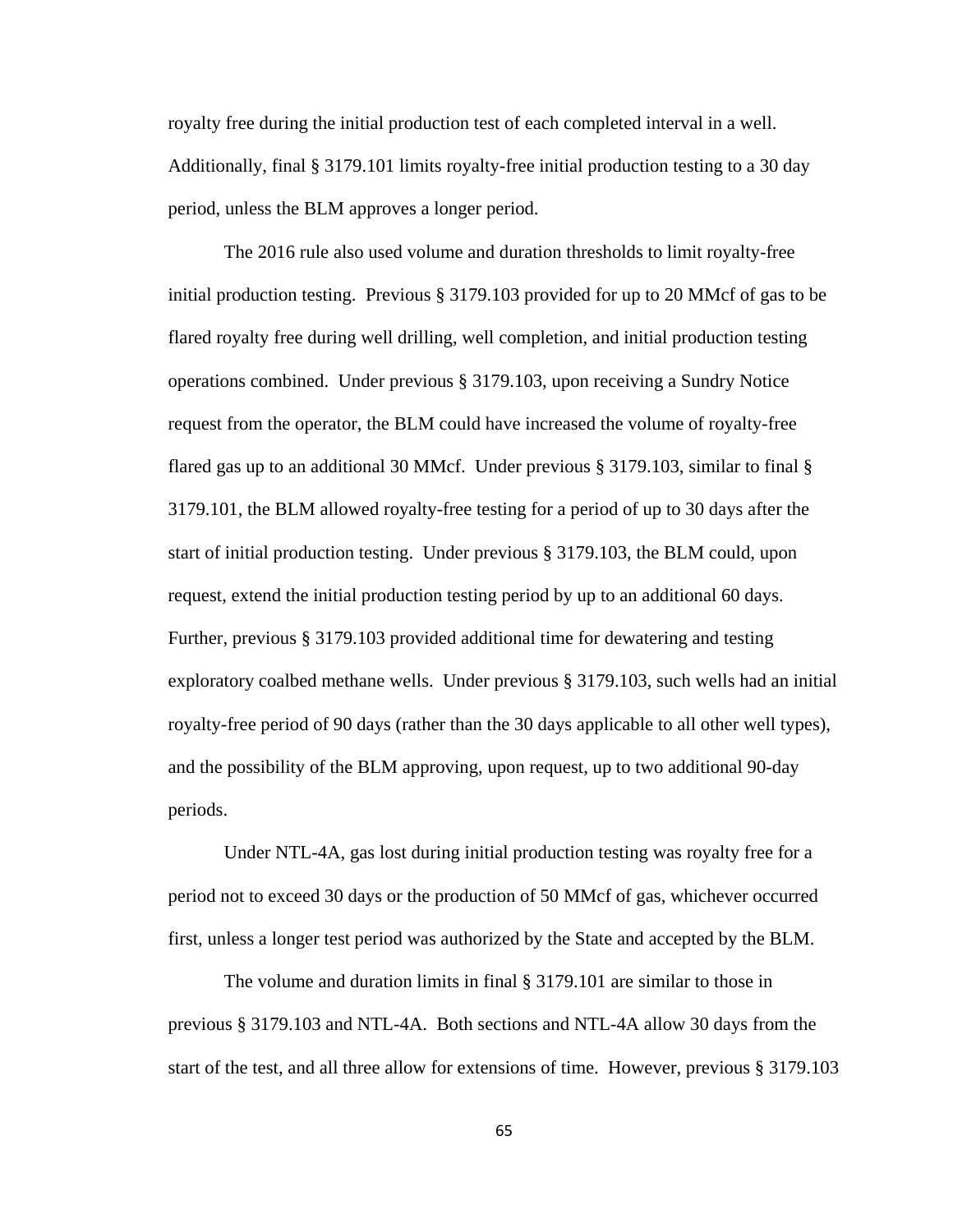limited an extension to no more than 60 days, whereas final § 3179.101 does not specify an extension limit. Final § 3179.101 allows for up to 50 MMcf of gas to be flared royalty free, with no express opportunity for an increase in the volume of royalty-free flaring during initial production testing. By comparison, previous § 3179.103 allowed for 20 MMcf to be flared royalty free, with the possibility of an additional 30 MMcf of gas flared with BLM approval, and no opportunity for additional royalty-free flaring beyond the cumulative 50 MMcf of gas.

Some commenters argued that the regulation should allow for operators to seek BLM approval for additional volumes of royalty-free flaring during initial production testing in the same way they can seek additional time for royalty-free flaring. Commenters also argued that the BLM should allow for additional time and volumes of royalty-free flaring when such longer periods or additional volumes of flaring are authorized by a State. The BLM does not agree with the comments and did not change § 3179.101 in response to them. Based on consultation with experienced BLM petroleum engineers and the fact that these limitations are consistent with longstanding standards in NTL-4A, the BLM believes the limitations in §  $3179.101(a)(2)$  and (3) provide most operators sufficient time and volume for testing in a royalty-free status. Although an extension of the time period for initial production testing may sometimes be justified (as where the operator has failed to acquire adequate reservoir information), the volume threshold acts as a governor to ensure that the public and tribes are compensated for excessive losses of publicly or tribally owned gas during initial production testing. Beyond the 50 Mmcf threshold, the operator may continue initial production testing, but incurs a royalty obligation.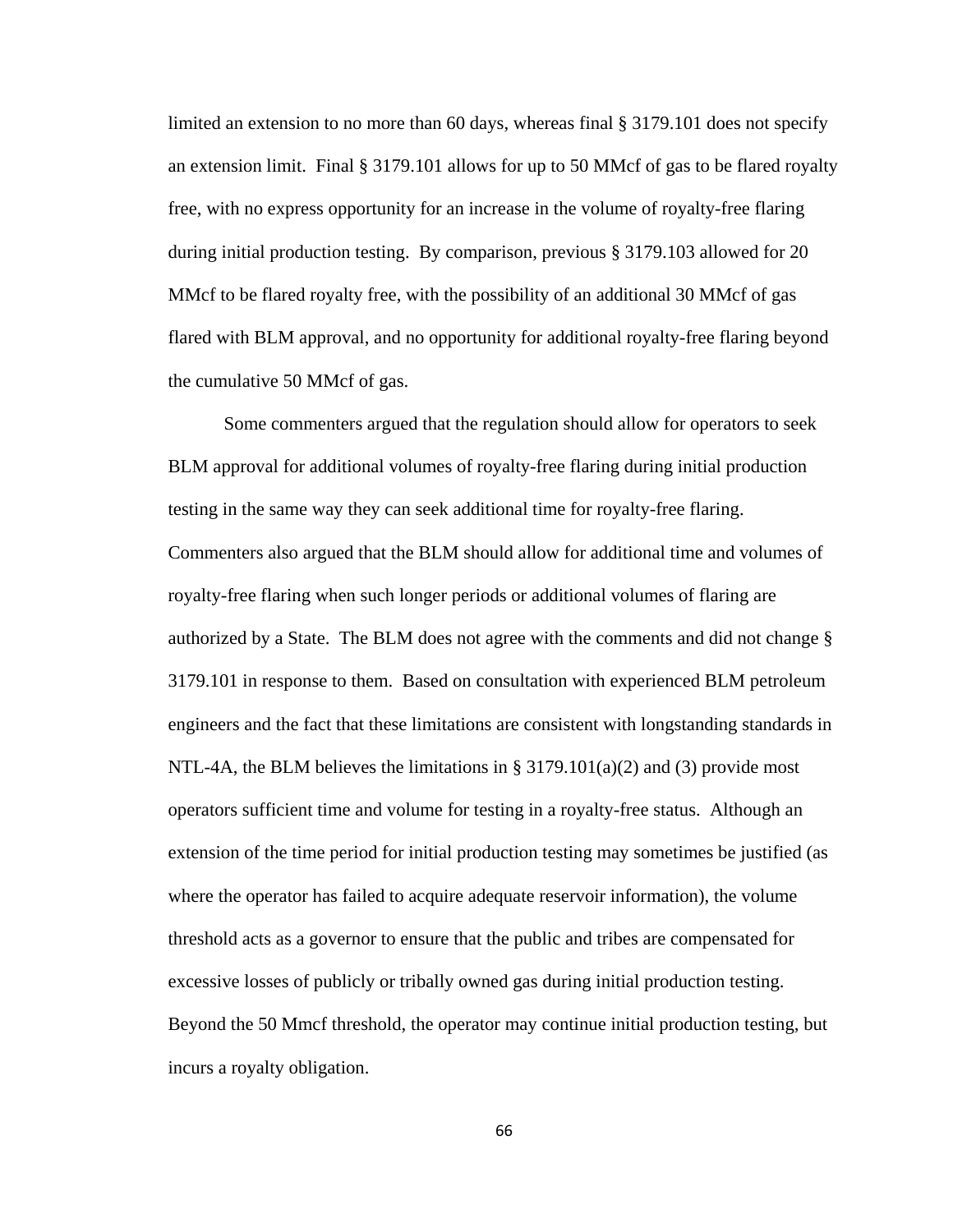The provision for exploratory coalbed methane wells in previous § 3179.103 is the most notable difference between it and this final rule with regard to the initial production testing. Previous § 3179.103 provided for up to 270 cumulative royalty-free production testing days for exploratory coalbed methane wells, whereas the final rule contains no special provision for such wells. Exploratory coalbed methane wells are expected to be an exceedingly low percentage of future wells drilled, and so the BLM does not believe that a special provision addressing these wells is necessary.<sup>[34](#page-66-0)</sup> In the future, if an exploratory coalbed methane well requires additional time for initial production testing, this can be handled under final § 3179.101(b), which allows an operator to request a longer test period without imposing an outside limit on the length of the additional test period the BLM might approve.

In addition to the explanation provided here, the BLM has summarized and responded to the comments received on § 3179.101 in a separate "Responses to Comments" document, available on the *Federal eRulemaking Portal*: https://www.regulations.gov (In the Searchbox, enter "RIN 1004-AE53," click the "Search" button, open the Docket Folder, and look under Supporting Documents.).

## **43 CFR 3179.102 Subsequent well tests.**

 $\overline{a}$ 

As proposed, final § 3179.102(a) provides that gas flared during well tests subsequent to the initial production test is royalty free for a period not to exceed 24 hours, unless the BLM approves or requires a longer test period. Also as proposed, final

<span id="page-66-0"></span> $34$  Exploratory coalbed methane (CBM) well completions have declined precipitously over the past 15 years, likely due to the drop in natural gas prices and the relative attractiveness of natural gas from shale formations. In 2004, the number of exploratory CBM well completions was 904, while in 2015, 2016, 2017, and 2018, the number of CBM well completions on Federal lands was 9, 8, 1, and 1, respectively. Meaning, from 2004 to 2018, exploratory CBM well completions on Federal lands dropped by 99.9%.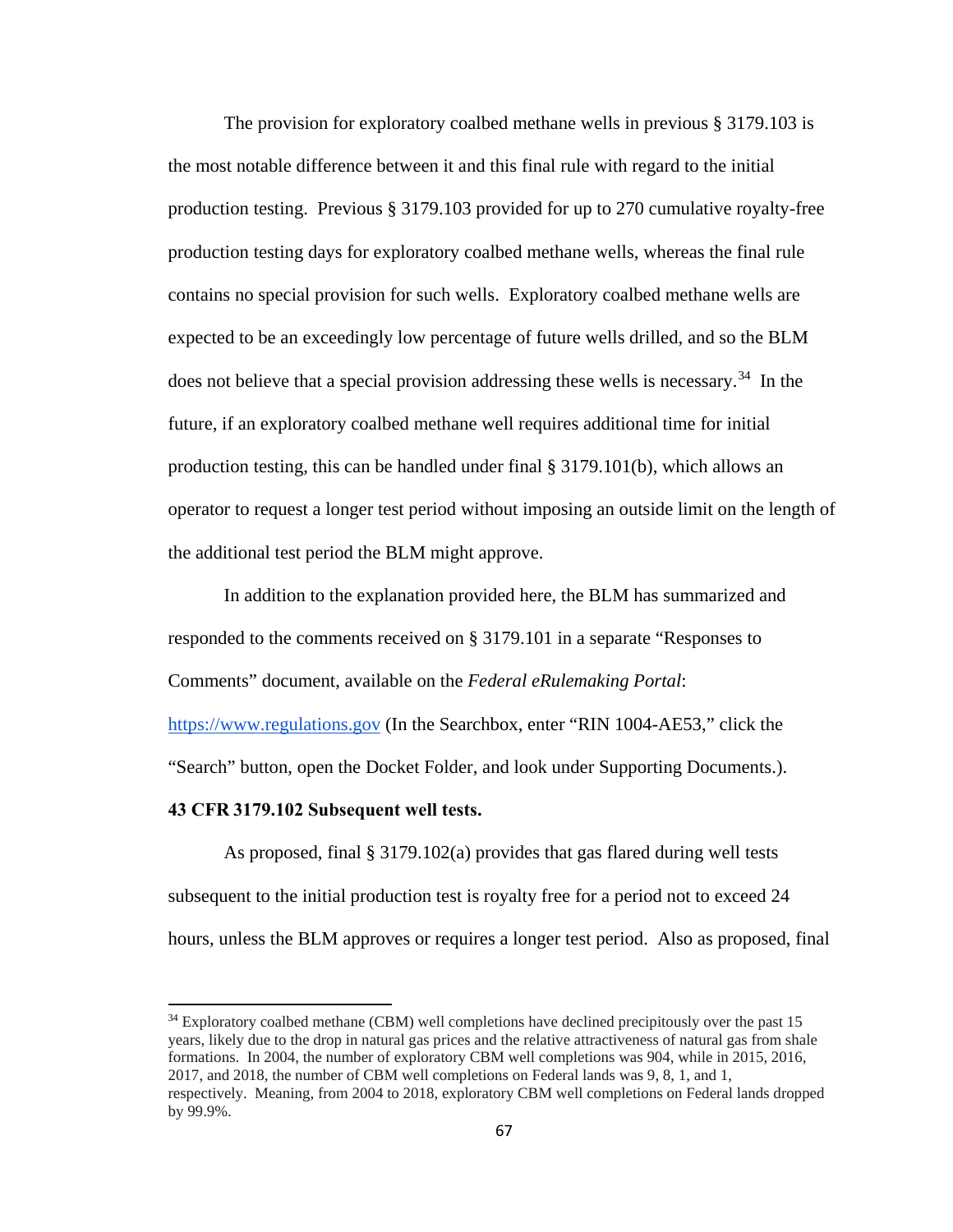§ 3179.102(b) provides that the operator may request a longer test period and must submit its request using a Sundry Notice. Final § 3179.102 is functionally identical to previous § 3179.104.

NTL-4A included royalty-free provisions for "evaluation tests" and for "routine or special well tests." Because NTL-4A also contained specific provisions for "initial production tests," all of the other mentioned tests were presumed to be subsequent to the initial production tests. Under NTL-4A, royalty-free evaluation tests were limited to 24 hours, with no mention of a possibility for extension. Routine or special well tests, which are well tests other than initial production tests and evaluation tests, were royalty free under NTL-4A, but only after approval by the BLM.

The provisions for subsequent well tests in final § 3179.102 are essentially the same as those in both the 2016 rule and in NTL-4A. All three provide for a base test period of 24 hours, and all three have a provision for the BLM to approve a longer test period. Final § 3179.102 improves upon NTL-4A by dispensing with the distinction between "evaluation tests" and "routine or special well tests," making the requirements for subsequent well tests more clear.

The comments about this section that the BLM received expressed support for the provision, as summarized in a separate "Responses to Comments" document, available on the *Federal eRulemaking Portal*: https://www.regulations.gov (In the Searchbox, enter "RIN 1004-AE53," click the "Search" button, open the Docket Folder, and look under Supporting Documents.).

### **43 CFR 3179.103 Emergencies.**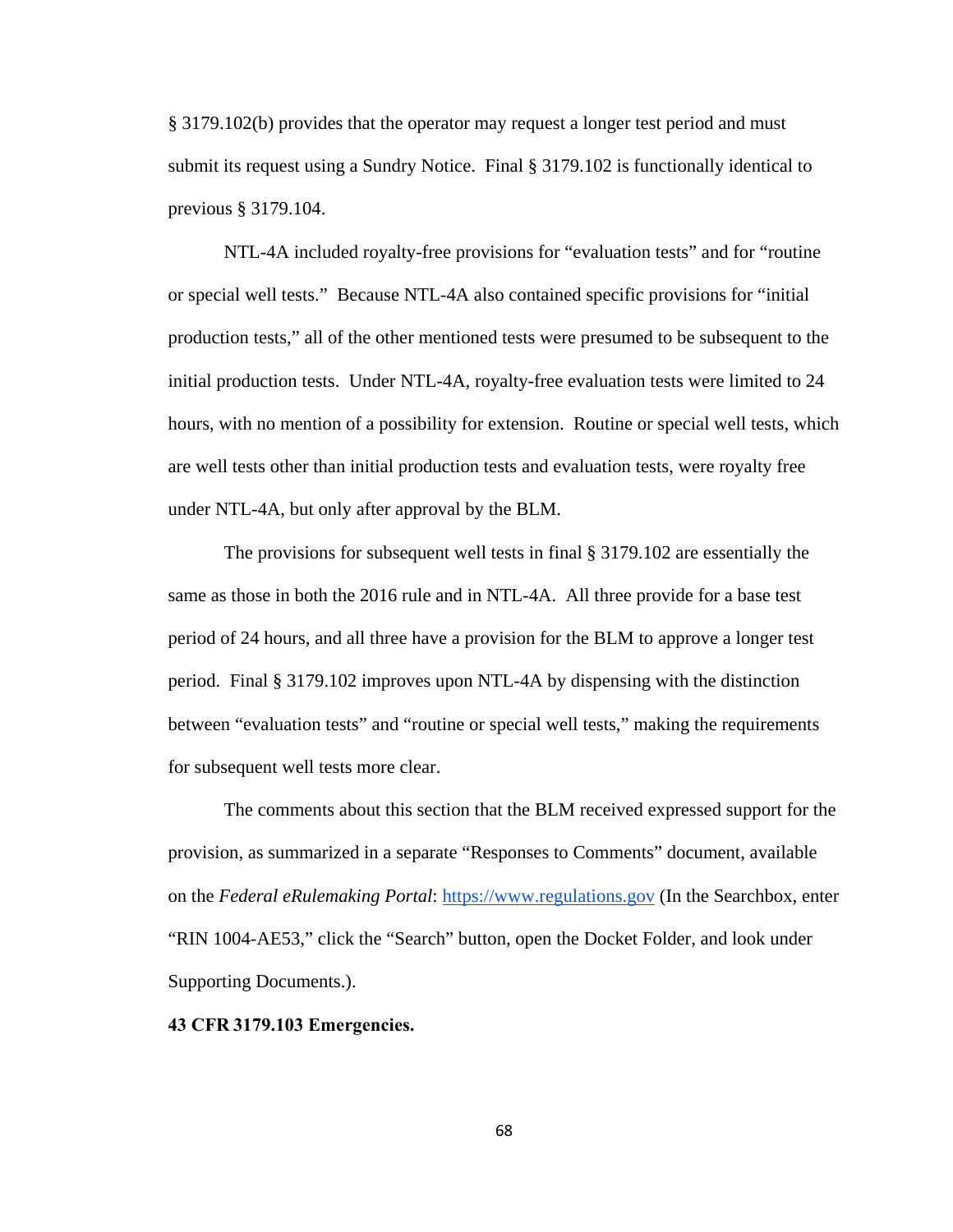Under final  $\S 3179.4(b)(2)(vi)$ , royalty is not due on gas that is lost during an emergency. As proposed, final § 3179.103 describes the conditions that constitute an emergency, and lists circumstances that do not constitute an emergency. As provided in final § 3179.103(d), an operator is required to estimate and report to the BLM on a Sundry Notice the volumes of gas that were flared or vented beyond the timeframe for royalty-free flaring under final § 3179.103(a) (i.e., venting or flaring beyond 24 hours, or a longer necessary period as determined by the BLM).

The provisions in final § 3179.103 are nearly identical to those in previous § 3179.105. The most notable change from the 2016 rule is in describing those things that do not constitute an emergency. Where previous  $\S 3179.105(b)(1)$  specifies that "more than 3 failures of the same component within a single piece of equipment within any 365 day period" is not an emergency, final  $\S 3179.103(c)(4)$  simplifies that concept by including "recurring equipment failures" among the situations caused by operator negligence that do not constitute an emergency. This simplification addresses the practical difficulties involved in tracking the number of times the failure of a specific component of a particular piece of equipment causes emergency venting or flaring, and recognizes that recurring failures of the same equipment, even if involving different "components," may not constitute a true unavoidable emergency.

The description of "emergencies" in NTL-4A was brief and was subject to misinterpretation. The purpose behind both previous § 3179.105 and final § 3179.103 is to improve upon NTL-4A by narrowing the meaning of "emergency," such that it is uniformly understood and consistently applied.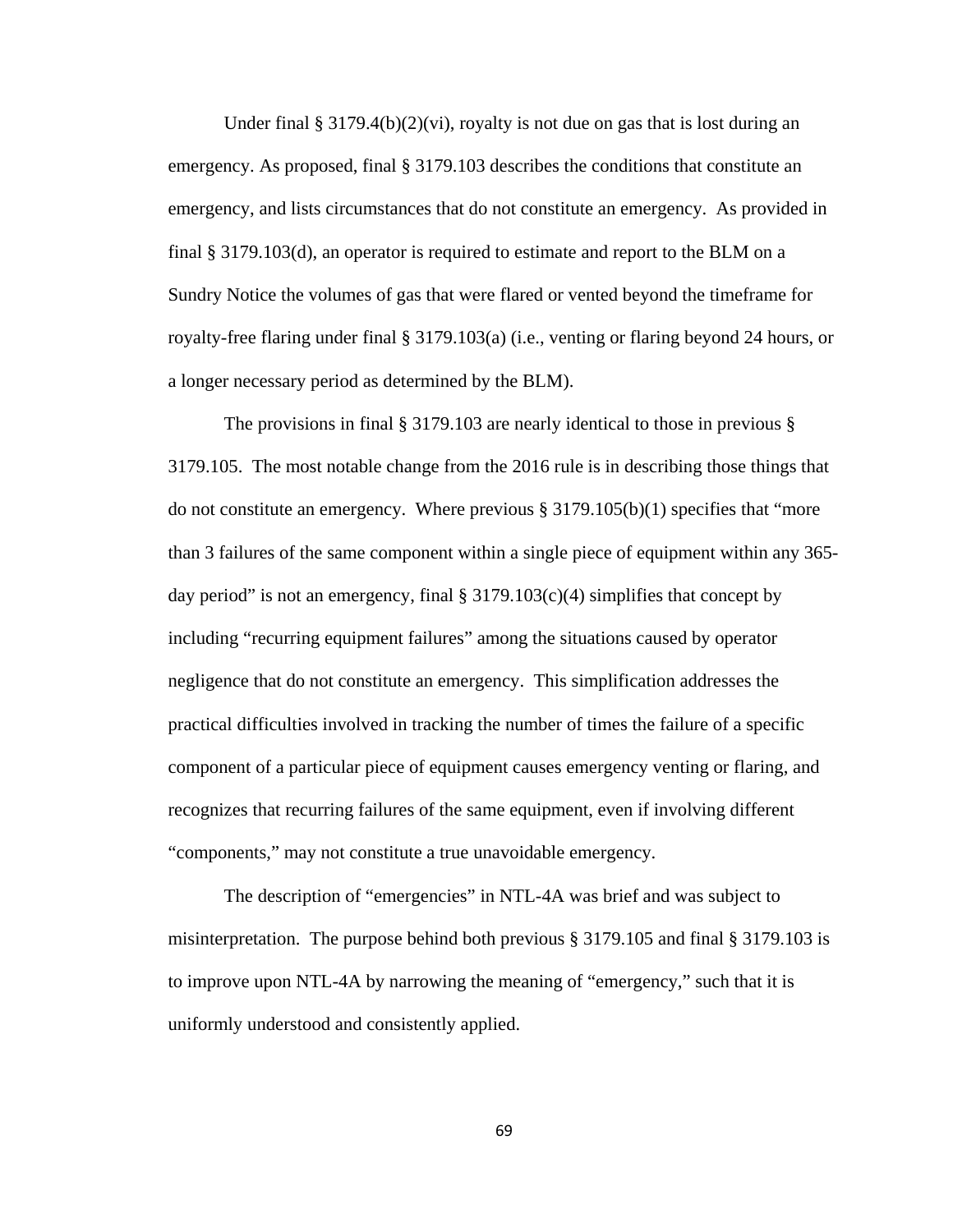In addition to the explanation provided here, the BLM has summarized and responded to the comments received on § 3179.103 in a separate "Responses to Comments" document, available on the *Federal eRulemaking Portal*: https://www.regulations.gov (In the Searchbox, enter "RIN 1004-AE53," click the "Search" button, open the Docket Folder, and look under Supporting Documents.).

## **43 CFR 3179.104 Downhole well maintenance and liquids unloading.**

Under final § 3179.4(b)(2)(viii), gas lost in the course of downhole well maintenance and/or liquids unloading performed in compliance with final § 3179.104 is royalty free. Final § 3179.104(a) states that gas vented or flared during downhole well maintenance and well purging is royalty free for a period not to exceed 24 hours. Final § 3179.104(a) also states that gas vented from a plunger lift system and/or an automated well control system is royalty free. Final § 3179.104(b) states that the operator must minimize the loss of gas associated with downhole well maintenance and liquids unloading, consistent with safe operations. Final  $\S 3179.104(c)$  states that, for wells equipped with a plunger lift system or automated control system, minimizing gas loss under paragraph (b) includes optimizing the operation of the system to minimize gas losses to the extent possible consistent with removing liquids that would inhibit proper function of the well. Final § 3179.104(d) provides that the operator must ensure that the person conducting manual well purging remains present on-site throughout the event in order to end the event as soon as practical, thereby minimizing any venting to the atmosphere. Final § 3179.104(e) defines "well purging" as blowing accumulated liquids out of a wellbore by reservoir gas pressure, whether manually or by an automatic control system that relies on real-time pressure or flow, timers, or other well data, where the gas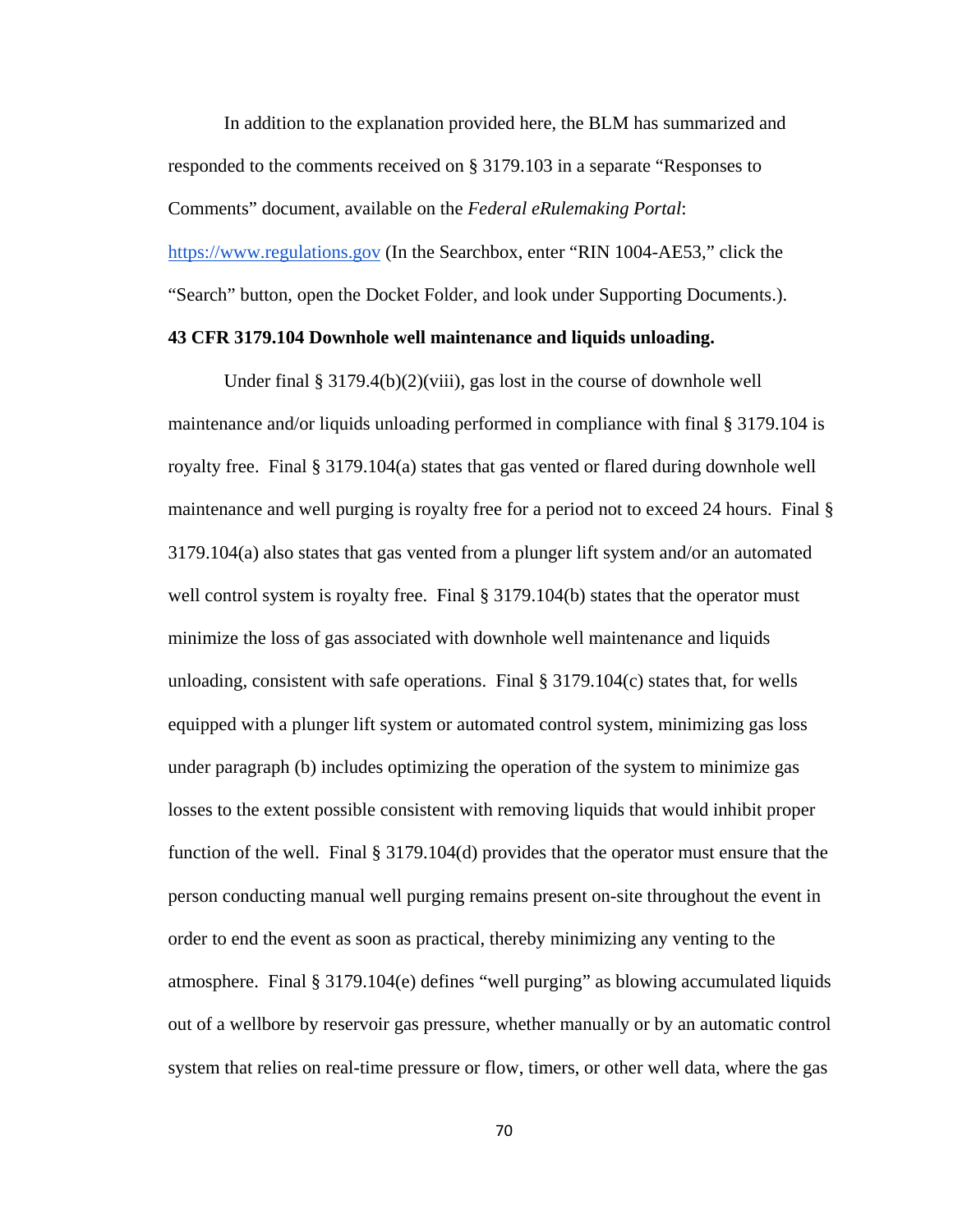is vented to the atmosphere, and it does not apply to wells equipped with a plunger lift system. Final  $\S 3179.104(e)$  is identical to previous  $\S 3179.204(g)$ .

Previous § 3179.204 required the operator to "minimize vented gas" in liquids unloading operations, but did not impose volume or duration limits. As with final § 3179.104, previous § 3179.204 allowed for gas vented or flared during well purging to be royalty free provided that the operator ensured that the person conducting the operation remained on-site throughout the event. Previous § 3179.204 also required plunger lift and automated control systems to be optimized to minimize gas loss associated with their effective operation. The main difference between previous § 3179.204 and final § 3179.104 is that previous § 3179.204(c) required the operator to file a Sundry Notice with the BLM the first time that each well was manually purged or purged with an automated control system. That Sundry Notice was required to include documentation showing that the operator evaluated the feasibility of using methods of liquids unloading other than well purging and that the operator determined that such methods were either unduly costly or technically infeasible. In addition to the apparent administrative burden of filing the Sundry Notice, this would have imposed additional costs on the operator by requiring it to evaluate and analyze other methods of liquids unloading. And, the evaluation may have led the operator to identify a more costly alternative that could not be ignored as "unduly costly." Additionally, under previous § 3179.204, the operator would file a Sundry Notice with the BLM each time a well-purging event exceeded either a duration of 24 hours in a month or an estimated gas loss of 75 Mcf in a month. For each manual purging event, the operator would also have needed to keep a record of the cause, date, time, duration, and estimate of the volume of gas vented. The operator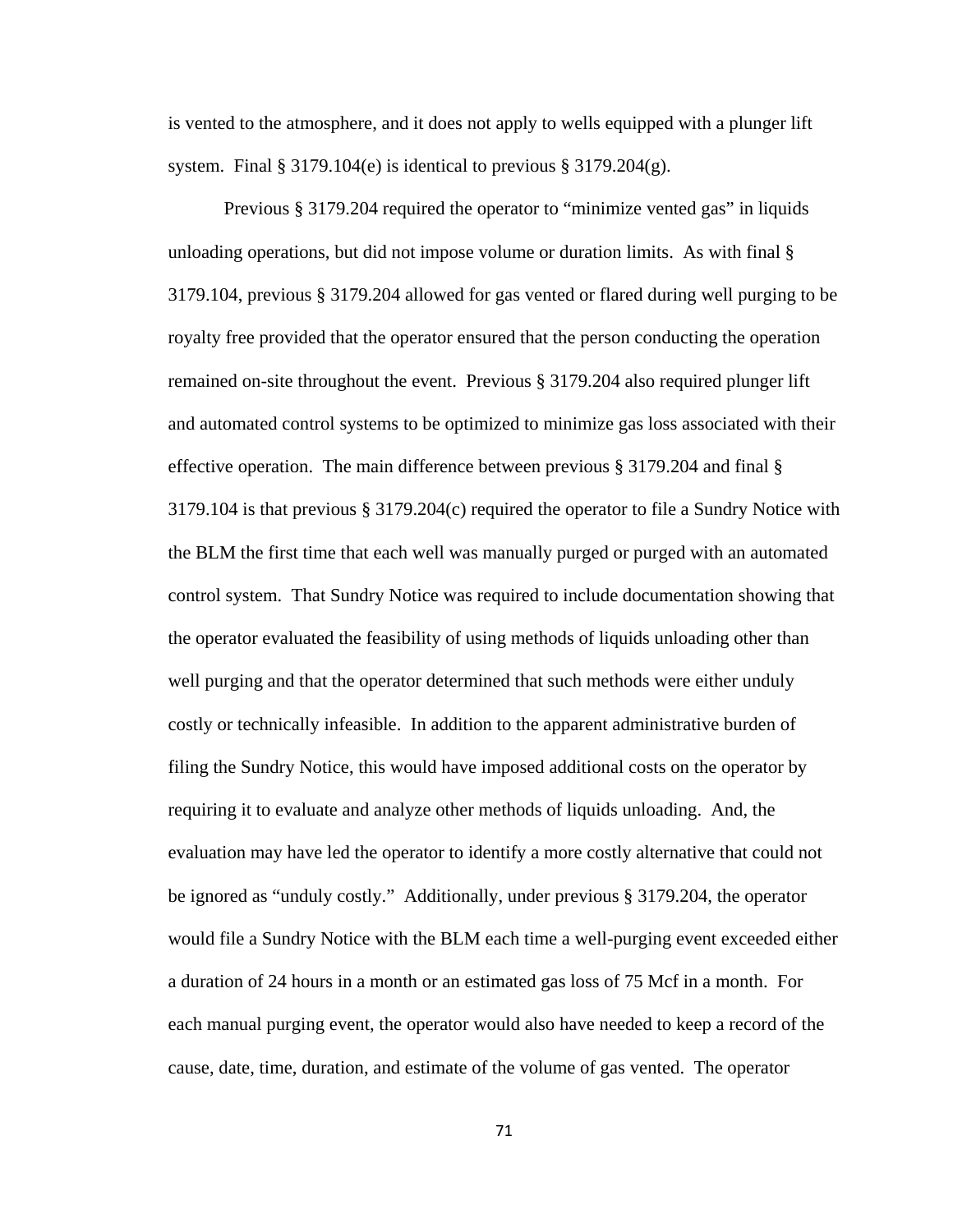would have had to maintain these records and make them available to the BLM upon request.

With respect to royalty, gas vented during well purging was addressed in NTL-4A as follows: ". . . operators are authorized to vent or flare gas on a short-term basis without incurring a royalty obligation . . . during the unloading or cleaning up of a well during ... routine purging ... not exceeding a period of 24 hours." As used in NTL-4A, it is unclear whether the "24 hours" limit was intended to be 24 hours per month or 24 hours per purging event. In this final rule, the BLM has modified proposed § 3179.104(a) to make clear that it imposes a 24-hour limit per event.

The available data show that the frequency of liquids unloading maintenance operations vary and that the events are relatively short in duration. A study by Shires and Lev-On<sup>[35](#page-71-0)</sup> examined data from an API and American Natural Gas Alliance (ANGA) nationwide survey. The researchers found that, of the roughly 6,500 surveyed wells that vented to the atmosphere for liquids unloading (i.e., not equipped with a plunger lift), the wells required an average of 32.57 events per year for an average of 1.9 hours per event.<sup>36</sup> A study by Allen et al.<sup>[37](#page-71-2)</sup> examined a small sample of nine wells conducting manual well liquids unloading and found that the wells in the sample required an average of 5.9 events per year for an average of 1 hour per event. [38](#page-71-3) While the BLM has finalized a 24-hour limit recognizing that certain instances or wells might require maintenance operations that exceed the averages noted, the BLM notes that the rule requires the

l

<span id="page-71-0"></span><sup>35</sup> Shires, T. & Lev-On, M. (2012). Characterizing Pivotal Sources of Methane Emissions from Unconventional Natural Gas Production: Summary and Analysis of API and ANGA Survey Responses. September 2012.

<sup>36</sup> See Table 7 on p. 15.

<span id="page-71-3"></span><span id="page-71-2"></span><span id="page-71-1"></span> $37$  Allen, D., Torres, V., et al. (2013). Measurements of methane emissions at natural gas production sites in the United States. Proceedings of the National Academy of Sciences or the United States of America. <sup>38</sup> See appendix to study at S-37.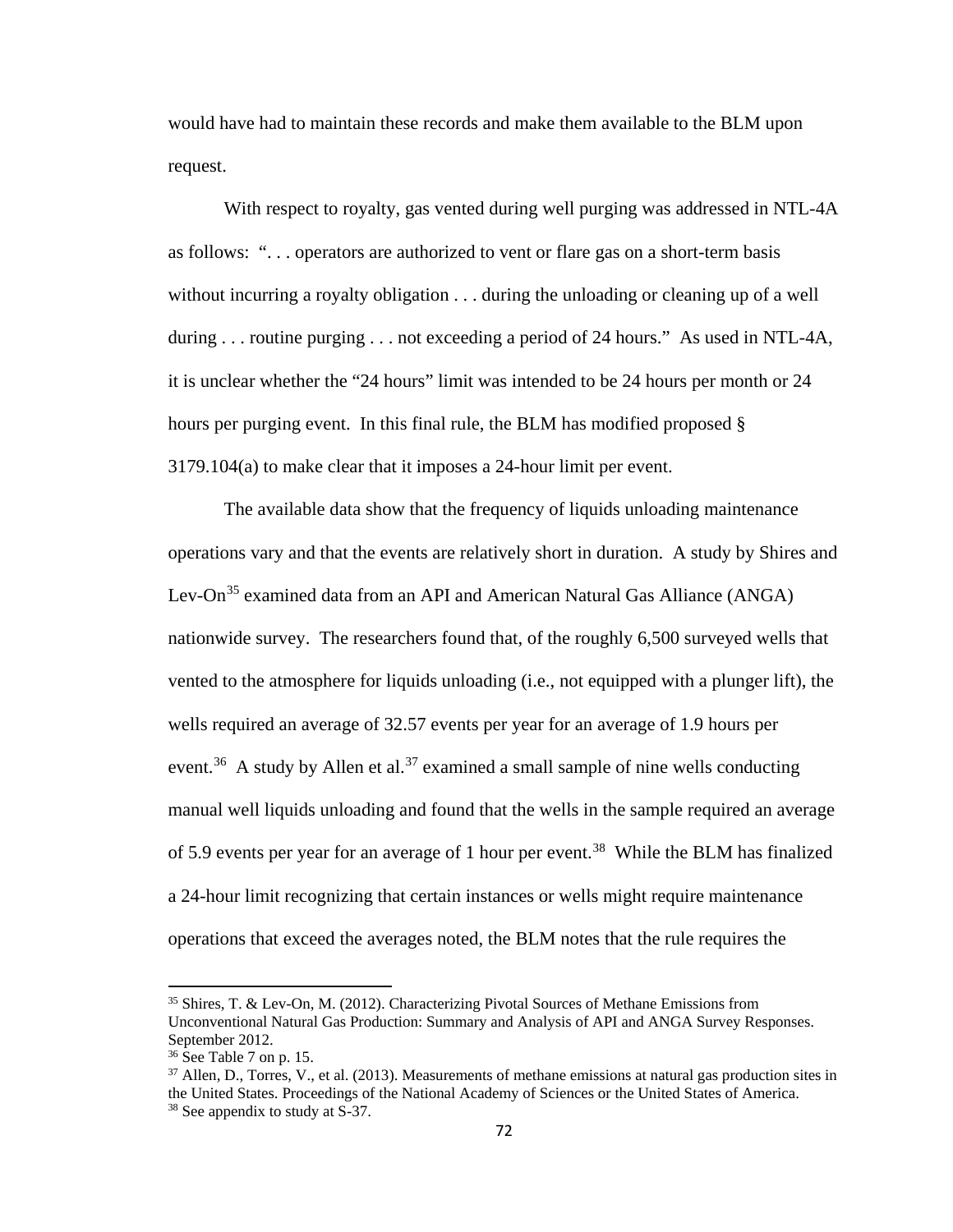person conducting manual well purging to remain present on-site throughout the event to end the event as soon as practical. Therefore, even though the 24-hour limit exceeds the average, we are convinced that the duration of events will be limited to the time necessary.

In terms of minimizing the loss of gas during well-purging events, final § 3179.104 and previous § 3179.204 are essentially the same. Differences between the two are found in the reporting and recordkeeping requirements imposed by the 2016 rule. The intent of these recordkeeping requirements, as explained in the 2016 rule preamble, was to build a record of the amount of gas lost through these operations so that information might lead to better future management of liquids unloading operations. The BLM now believes that the reporting and recordkeeping requirements in previous § 3179.204 are unnecessary and unduly burdensome. In particular, the reporting requirement of previous § 3179.204(c) appears to be unnecessary because wells undergoing manual well purging are mature and the well pressure is in decline<sup>[39](#page-72-0)</sup> and alternative methods of liquids unloading are likely to be costly for those wells.<sup>40</sup> And in light of the economic and production circumstances faced by wells undergoing manual well purging, the BLM does not realistically foresee the development of better wastemanagement techniques based on manual well-purging information collected pursuant to previous § 3179.204.

As mentioned above, final § 3179.104(d) requires the person conducting manual well purging to remain present on-site throughout the event to end the event as soon as

<span id="page-72-0"></span><sup>&</sup>lt;sup>39</sup> EPA (2014). Oil and Natural Gas Sector Liquids Unloading Process: Report for Oil and Natural Gas Sector Liquids Unloading Process Review Panel. April 2014. pp. 2, 25.

<span id="page-72-1"></span><sup>&</sup>lt;sup>40</sup> Ibid. pp. 16-19 of that report detail the costs of various possible interventions.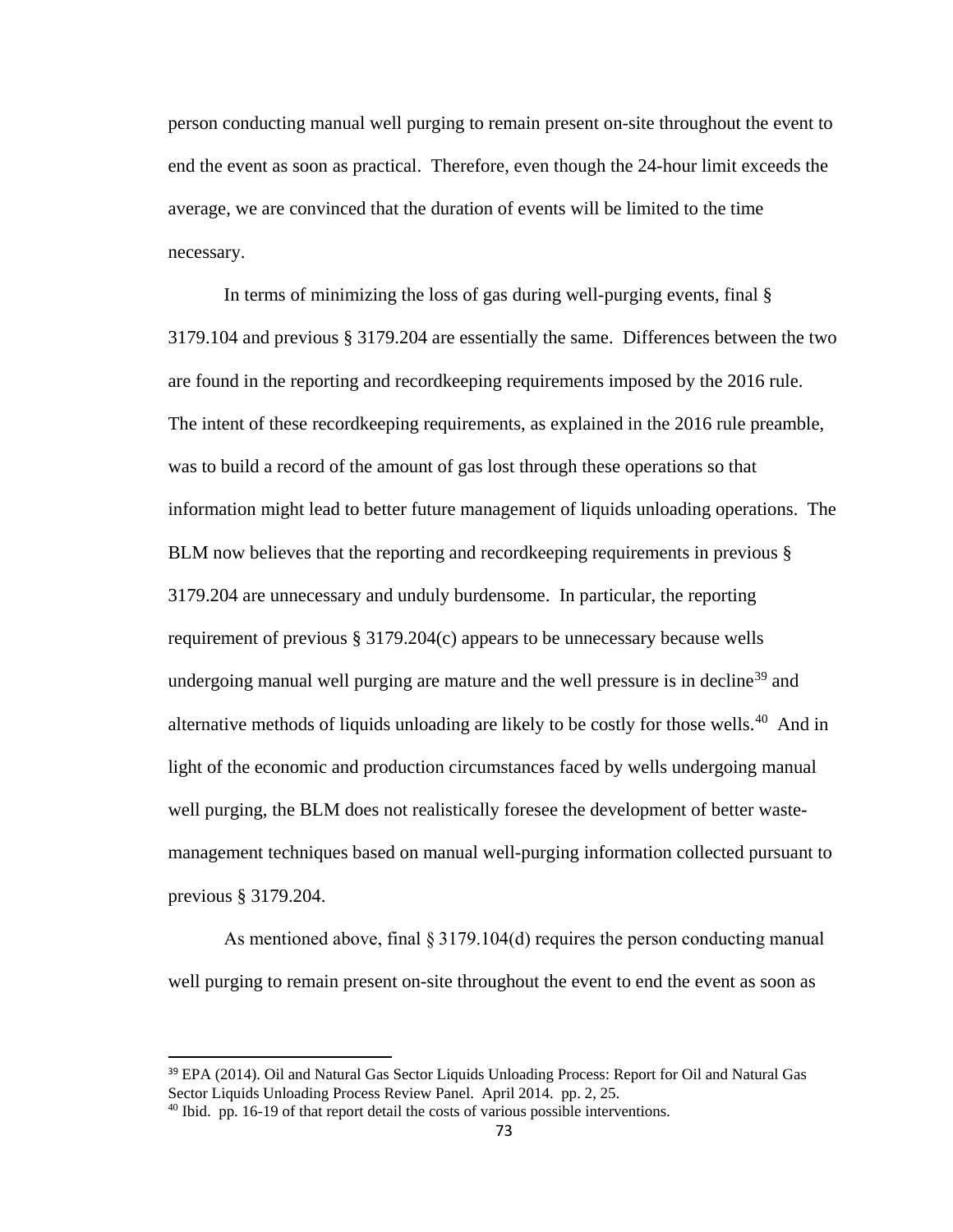practical. This provision was not a requirement in NTL-4A, and was first established in the 2016 rule.

The comments about section that the BLM received expressed support for the provision, as summarized in a separate "Responses to Comments" document, available on the *Federal eRulemaking Portal*: https://www.regulations.gov (In the Searchbox, enter "RIN 1004-AE53," click the "Search" button, open the Docket Folder, and look under Supporting Documents.).

## **Other Venting or Flaring**

#### **43 CFR 3179.201 Oil-well gas.**

As proposed, final § 3179.201 governs the routine flaring of associated gas from oil wells. The requirements of final § 3179.201 replace the "capture percentage" requirements of the 2016 rule. Short-term flaring, such as that experienced during initial production testing, subsequent well testing, emergencies, and downhole well maintenance and liquids unloading, are governed by final §§ 3179.101 through 3179.104.

Final § 3179.201(a) allows operators to vent or flare oil-well gas royalty free when the venting or flaring is done in compliance with applicable rules, regulations, or orders of the State regulatory agency (for Federal gas) or tribe (for Indian gas). This section establishes State or tribal rules, regulations, and orders as the prevailing regulations for the venting and flaring of oil-well gas on BLM-administered leases, unit participating areas (PAs), or communitization agreements (CAs).

Under the 2016 rule, an operator's royalty obligations for venting or flaring were determined by the avoidable/unavoidable loss definitions and the gas-capturerequirement thresholds. Operator royalty obligations for the flaring of associated gas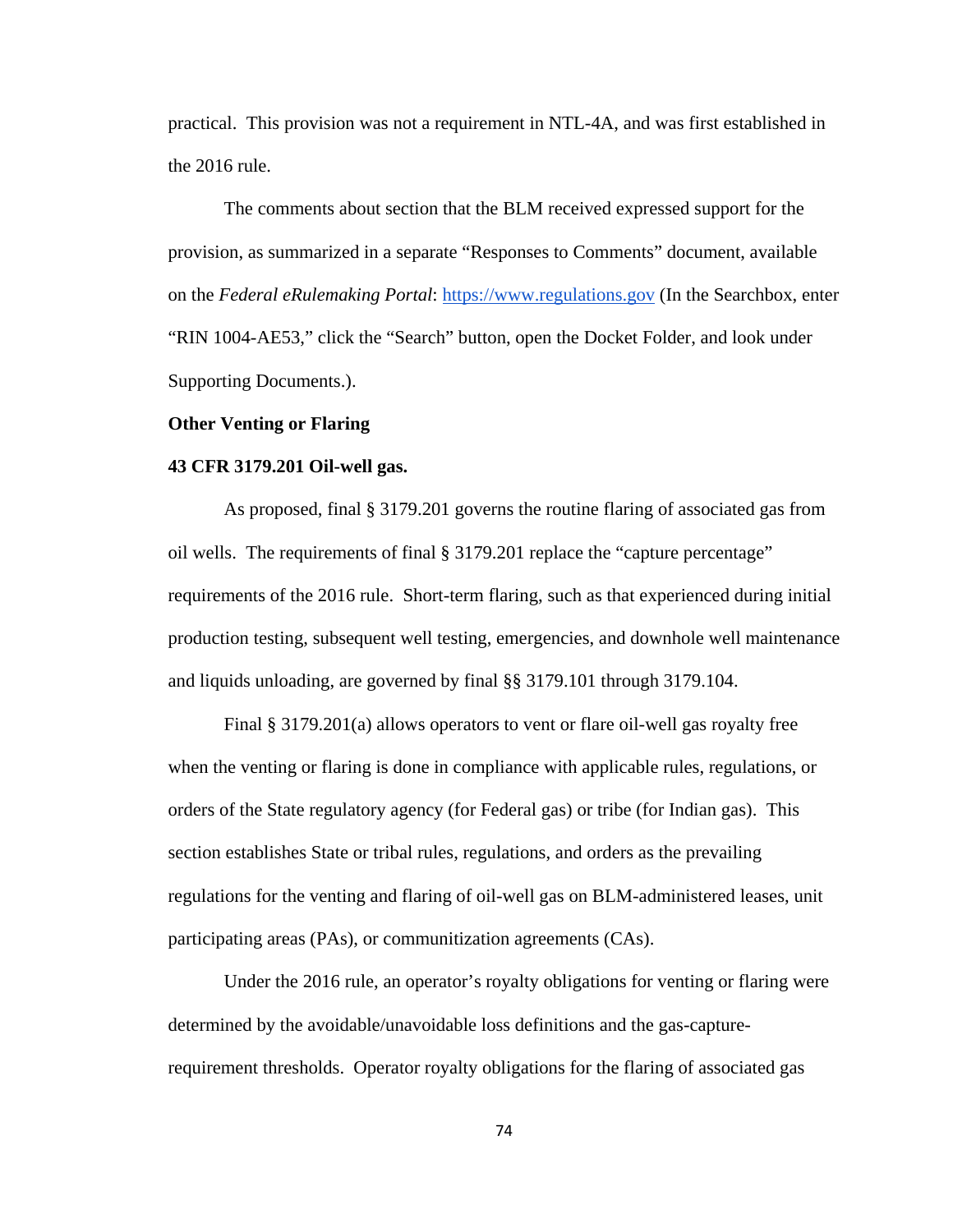from oil wells under NTL-4A were, for the most part, dependent on a discretionary authorization by the BLM based on the economics of gas capture or an action plan to eventually eliminate the flaring. NTL-4A also allowed for gas to be flared royalty free pursuant to the rules, regulations, or order of the appropriate State regulatory agency, when the BLM had ratified or accepted such rules, regulations, or orders. The final rule implements this concept from NTL-4A by deferring to the rules, regulations, or orders of State regulatory agencies or a tribe. This change both simplifies an operator's obligations by aligning Federal and State venting and flaring requirements for oil-well gas and allows for region-specific regulation of oil-well gas that accounts for regional differences in production, markets, and infrastructure. An operator owes royalty on any oil-well gas flared in violation of applicable State or tribal requirements.

The BLM has analyzed the statutory and regulatory restrictions on venting and flaring in the 10 States constituting the top eight producers of Federal oil and the top eight producers of Federal gas, which collectively produce more than 99 percent of Federal oil and more than 98 percent of Federal gas. The BLM found that each of these States have statutory or regulatory restrictions on venting and flaring that are expected to constrain the waste of associated gas from oil wells. Most of these States require an operator to obtain approval from the State regulatory authority (by justifying the need to flare) in order to engage in the flaring of associated gas.<sup>41</sup> North Dakota has a similar requirement, but, in the Bakken, Bakken/Three Forks, and Three Forks pools, restricts flaring through the application of gas-capture goals that function similarly to the capture percentage requirements of the 2016 rule. Summaries of the State statutory and

<span id="page-74-0"></span><sup>&</sup>lt;sup>41</sup> These States are: New Mexico, Wyoming, Colorado, Utah, Montana, Texas, and Oklahoma.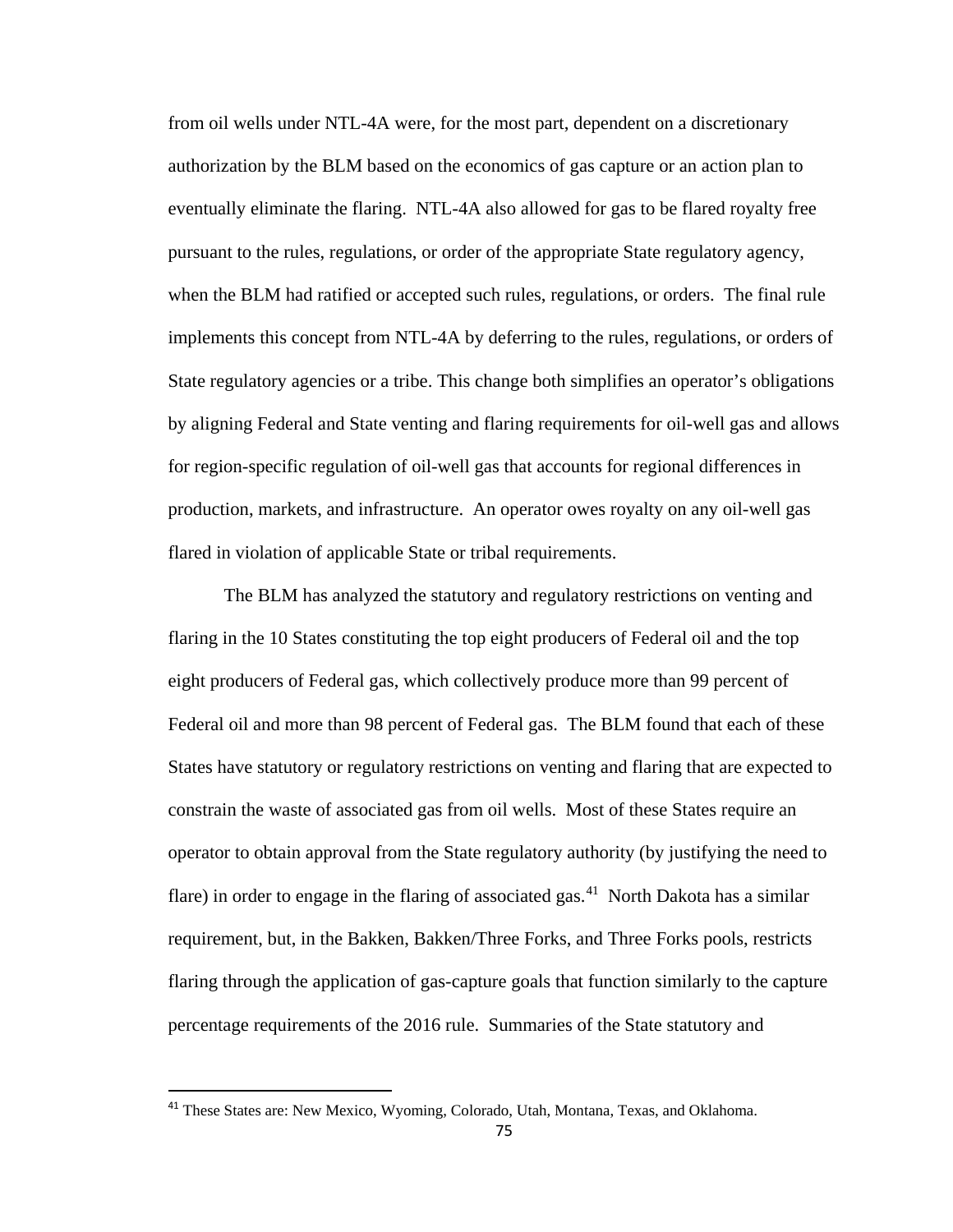regulatory restrictions on venting and flaring analyzed by the BLM are contained in a Memorandum that BLM has published for public access on https://www.regulations.gov. (In the Searchbox, enter "RIN 1004-AE53," click the "Search" button, open the Docket Folder, and look under Supporting Documents). Final § 3179.201(a) defers to State and tribal statutes and regulations, like those described in the Memorandum, that provide a reasonable assurance to the BLM that operators will not be permitted to engage in the flaring of associated gas without limitation and that the waste of associated gas will be controlled. In order to make this clear in the final regulatory text, the BLM has chosen to add the following language to the text of proposed § 3179.201(a): "Applicable State or tribal rules, regulations, or orders are appropriate if they place limitations on the venting and flaring of oil-well gas, including through general or qualified prohibitions, volume or time limitations, capture percentage requirements, or trading mechanisms."

Some commenters expressed support for the deference to State and tribal regulations in § 3179.201(a). These commenters noted that the various oil and gas fields throughout the country possess different geological characteristics and that the primary fossil fuel resources extracted from the fields vary in type and quality. These commenters expressed support for § 3179.201(a) because it accounts for these regional differences. The BLM agrees with these commenters that regional geological differences make it difficult to develop a single standard for oil-well gas flaring that will be fair and effective when applied nationwide.

Other commenters objected to § 3179.201(a) on the grounds that State flaring regulations are less stringent than the 2016 rule, that State flaring regulations differ from State to State, that existing State regulations will not reduce flaring from current levels,

76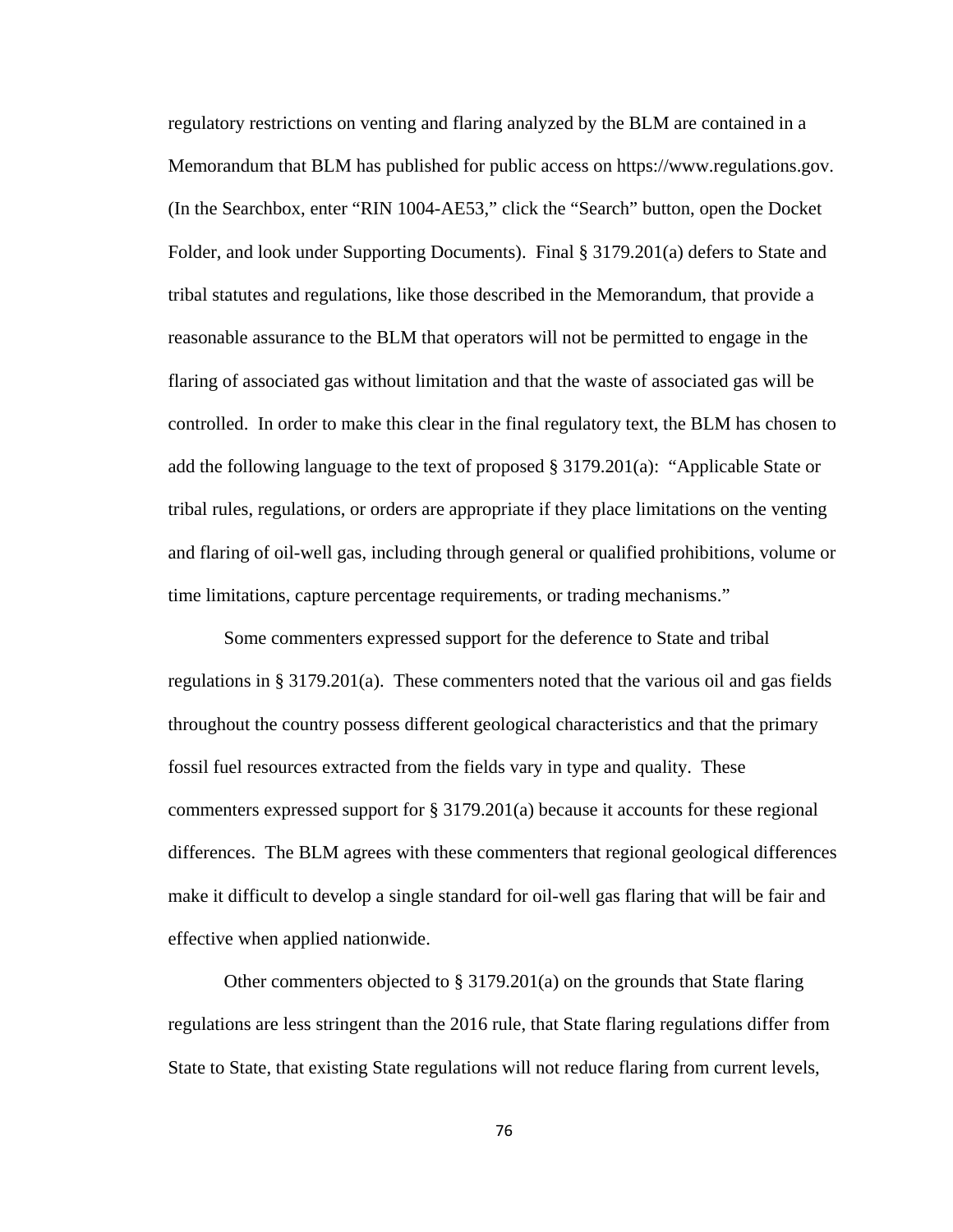that States may amend their regulations, and that North Dakota's flaring regulations have been, in the view of the commenters, ineffective. The BLM agrees that many of the State regulations it analyzed are not as stringent as the capture percentage requirements of the 2016 rule and that State flaring regulations vary from State to State. However, the BLM disagrees that this represents a flaw in § 3179.201(a). As explained above and evidenced by the 2016 RIA, BLM expected the capture percentage requirements of the 2016 rule to impose net costs. In  $\S 3179.201(a)$ , the BLM is replacing a regulatory requirement that imposed unreasonable costs with a policy that will reasonably constrain waste while accounting for the differing geological and infrastructure realities faced by operators in different regions. The BLM does not argue that each State's existing flaring regulations will necessarily reduce flaring rates in that State. However, this does not mean that the BLM is acting unreasonably or in violation of its statutory obligations in deferring to them under § 3179.201(a). As explained above, after reviewing the State regulations for the 10 states producing approximately 99 percent of Federal oil and gas, the BLM believes that these regulations require operators to take reasonable precautions to prevent undue waste. The BLM also recognizes that States may amend their regulations. If such an amendment were to propose a relaxation of a State's restrictions on flaring, and the BLM judged that it allowed for undue waste of Federal gas, then the BLM would move swiftly to amend § 3179.201 to preclude deference to that State's flaring regulations.

With respect to the efficacy of North Dakota's regulations, commenters submitted tabular data indicating that, of the top 30 producers of gas in the Bakken/Bakken-Three Forks/Three-Forks pools, 19 exceeded the applicable flaring percentage requirement in at least one month in 2017. The table submitted by the commenters highlighted each month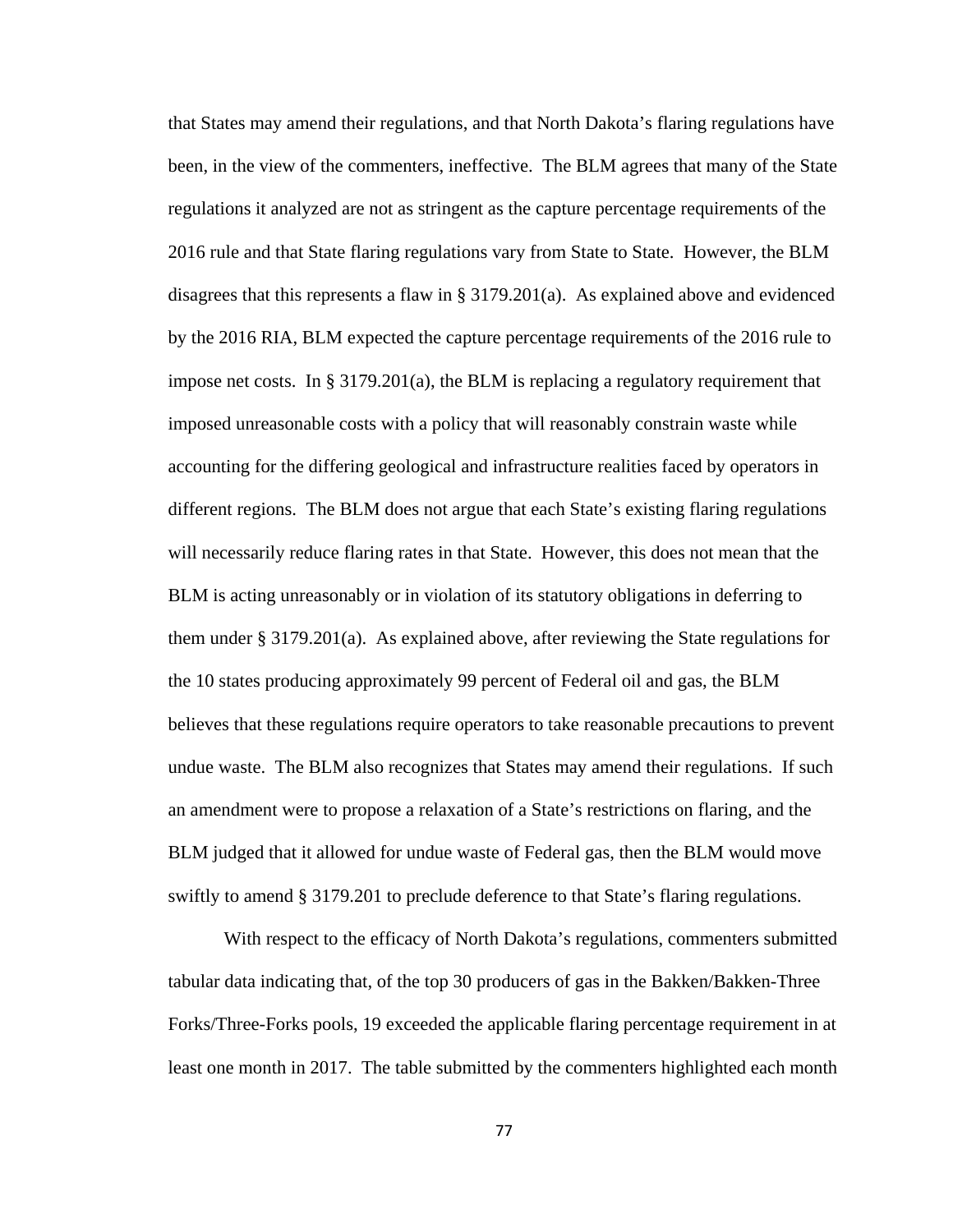in which an operator failed to meet the applicable capture target of 85 percent. The BLM notes that the table indicates that in many of these instances the operator appears to have narrowly missed the requirement (e.g., capturing 84 percent instead of 85 percent). The BLM further notes that, for all but five or six of the 30 operators, the failure to meet the monthly capture target was an occasional, rather than routine, issue. The table submitted by commenters shows that: 11 of the 30 operators met their capture target for every month in 2017; 5 of the 30 operators failed to meet their capture target in only 1 month in 2017; and 5 of the 30 operators failed to meet their capture target in only 2 months in 2017. The BLM does not believe that these statistics indicate that North Dakota's flaring regulations are deficient. Commenters also claimed that North Dakota has been derelict in taking enforcement actions against operators that fail to meet the capture target. However, the extent of a State's enforcement of its regulations does not impact whether flared gas is royalty bearing under § 3179.201(a). If the flaring violates the applicable State regulation, it will be royalty bearing regardless of whether the State takes enforcement action. Finally, the BLM estimates that the flaring of Federal and Indian mineral estate oil-well gas in North Dakota has been reduced substantially from 64 Bcf in 2015 to 44 Bcf in 2016.

Final § 3179.201(b) exclusively addresses oil-well gas production from an Indian lease. Vented or flared oil-well gas from an Indian lease will be treated as royalty free pursuant to final  $\S 3179.201(a)$  only to the extent it is consistent with the BLM's trust responsibility.

In the event a State regulatory agency or tribe does not currently have rules, regulations, or orders governing venting or flaring of oil-well gas, the BLM is retaining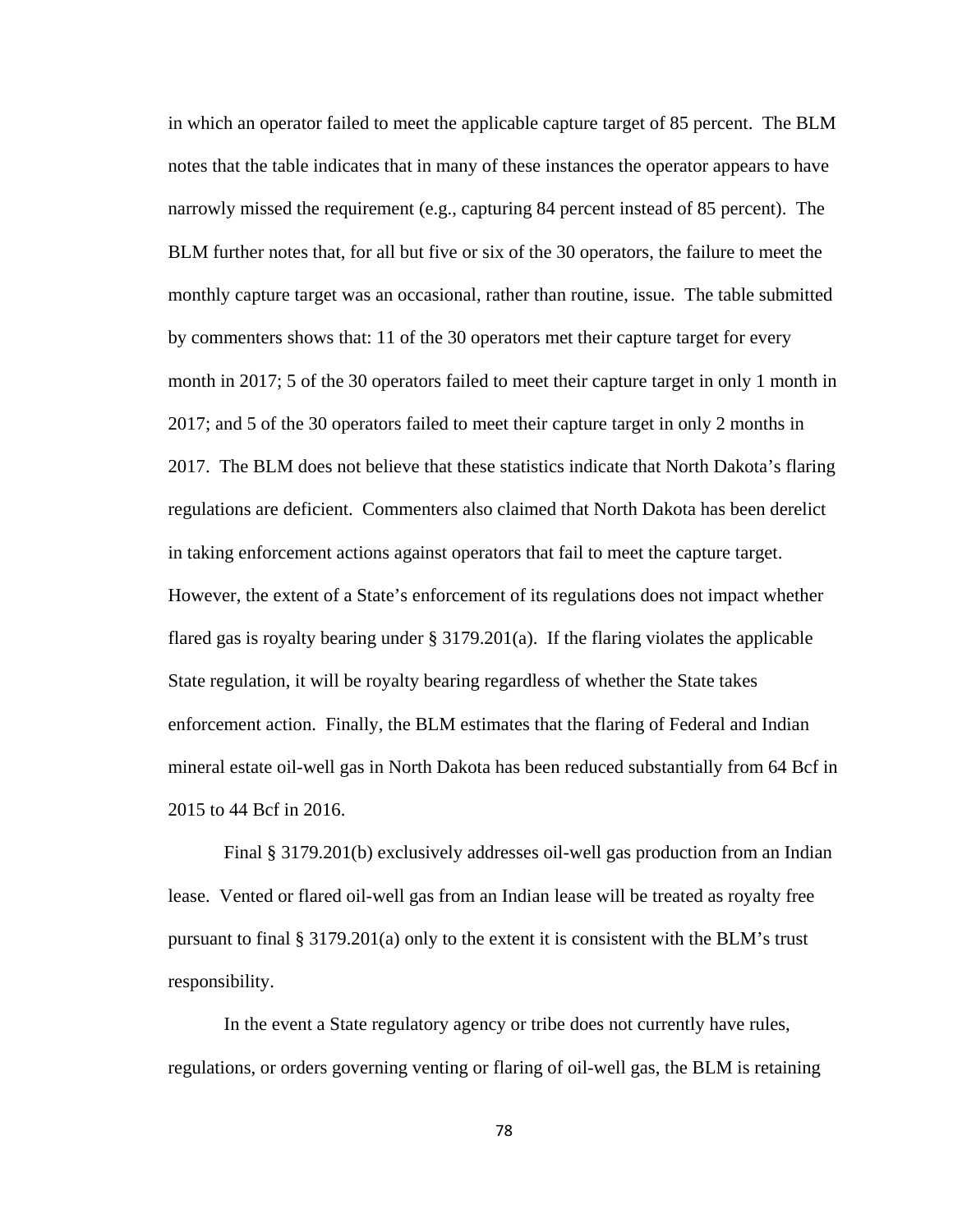the NTL-4A approach as a backstop, providing a way for operators to obtain BLM approval to vent or flare oil-well gas royalty free by submitting an application with sufficient justification as described in final §3179.201(c). Applications for royalty-free venting or flaring of oil-well gas must include either: (1) An evaluation report supported by engineering, geologic, and economic data demonstrating that capturing or using the gas is not economical; or (2) An action plan showing how the operator will minimize the venting or flaring of the gas within 1 year of the application. If an operator vents or flares oil-well gas in excess of 10 MMcf per well during any month, the BLM may determine the gas to be avoidably lost and subject to royalty assessment. The BLM notes that there was no similar provision in NTL-4A allowing for the BLM to impose royalties where flaring under an action plan exceeds 10 MMcf per well per month. However, this provision is based on guidance in the Conservation Division Manual<sup>[42](#page-78-0)</sup> (at  $644.5.3F$ ), which was developed by the USGS and has long been used by the BLM as implementation guidance for NTL-4A.

As under NTL-4A, the evaluation report required under final  $\S 3179.201(c)(1)$ must demonstrate to the BLM's satisfaction that the expenditures necessary to market or beneficially use the gas are not economically justified. Under final § 3179.201(d)(1), the evaluation report must include estimates of the volumes of oil and gas that would be produced to the economic limit if the application to vent or flare were approved, and estimates of the volumes of oil and gas that would be produced if the applicant was required to market or use the gas.

<span id="page-78-0"></span> <sup>42</sup> Available at https://www.ntc.blm.gov/krc/uploads/172/NTL-

<sup>4</sup>A%20Royalty%20or%20Compensation%20for%20Oil%20and%20Gas%20Lost.pdf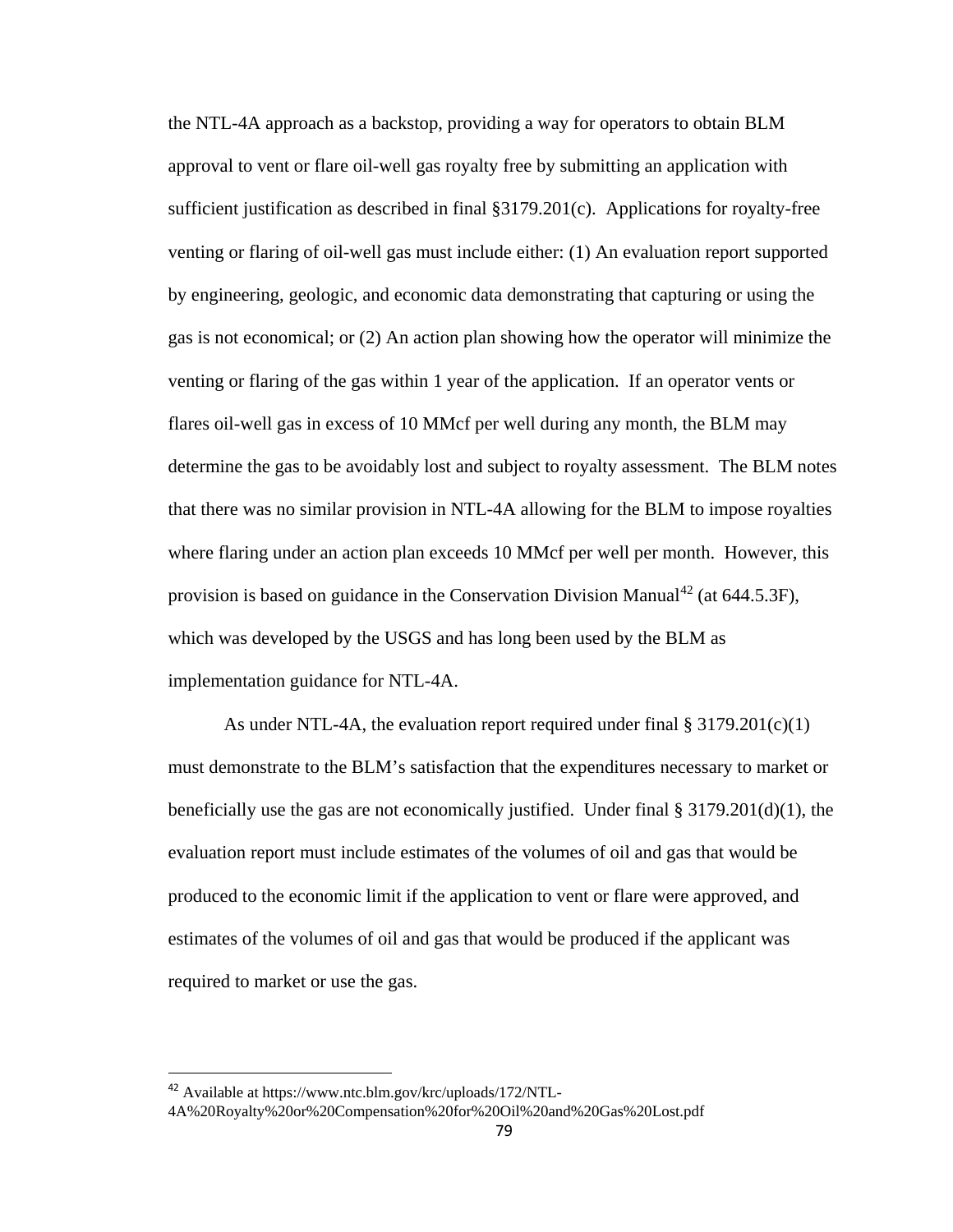From the information contained in the evaluation report, the BLM will determine whether the operator can economically operate the lease if it is required to market or use the gas, taking into consideration both oil and gas production, as well as the economics of a field-wide plan. Under final  $\S 3179.201(d)(2)$ , the BLM is able to require operators to provide updated evaluation reports as additional development occurs or economic conditions improve, but no more than once a year. NTL-4A did not contain a similar provision allowing the BLM to require an operator to update its evaluation report based on changing circumstances. Final  $\S 3179.201(d)(2)$  thus represents a change from NTL-4A.

An action plan submitted under final  $\S 3179.201(c)(2)$  must show how the operator will minimize the venting or flaring of the oil-well gas within 1 year. An operator may apply for an approval of an extension of the 1-year time limit. In the event the operator fails to implement the action plan, the entire volume of gas vented or flared during the time covered by the action plan would be subject to royalty.

Final § 3179.201(e) provides for grandfathering of prior approvals to flare royalty free. These approvals will continue in effect until no longer necessary because the venting or flaring is authorized by the rules, regulations, or orders of an appropriate State regulatory agency or tribe under final  $\S 3179.201(a)$ , or the BLM requires an updated evaluation report and determines to amend or revoke its approval.

In addition to the explanation provided here, the BLM has summarized and responded to the comments received on § 3179.201 in a separate "Responses to Comments" document, available on the *Federal eRulemaking Portal*:

80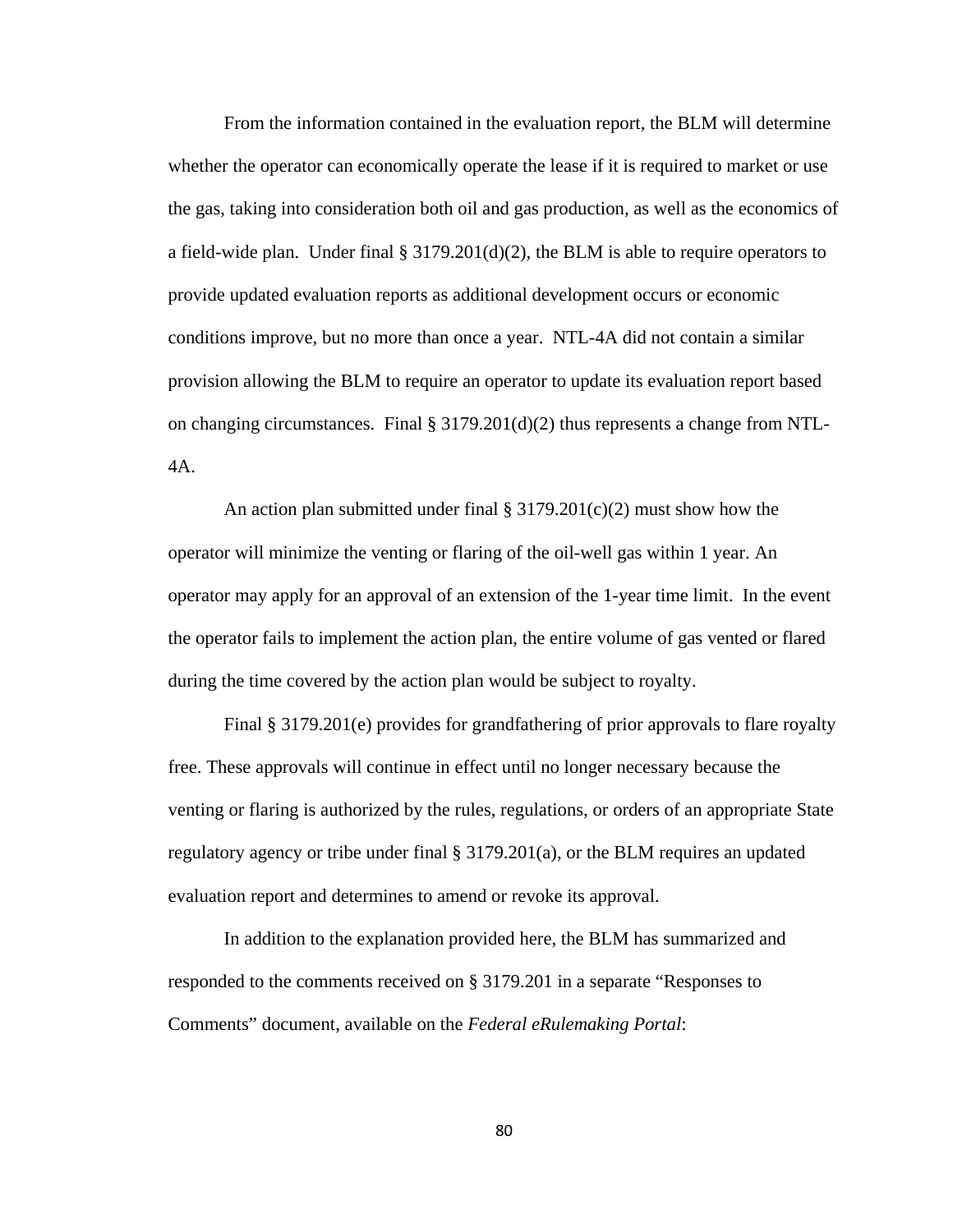https://www.regulations.gov (In the Searchbox, enter "RIN 1004-AE53," click the "Search" button, open the Docket Folder, and look under Supporting Documents).

## **Measurement and Reporting Responsibilities**

## **43 CFR 3179.301 Measuring and reporting volumes of gas vented and flared.**

As proposed, final § 3179.301(a) requires operators to estimate or measure all volumes of lost oil and gas, whether avoidably or unavoidably lost, from wells, facilities, and equipment on a lease, unit PA, or CA and report those volumes under applicable Office of Natural Resources Revenue (ONRR) reporting requirements. Under final § 3179.301(b), the operator may: (1) Estimate or measure the vented or flared gas in accordance with applicable rules, regulations, or orders of the appropriate State or tribal regulatory agency; (2) Estimate the volume of the vented or flared gas based on the results of a regularly performed GOR test and measured values for the volume of oil production and gas sales, to allow BLM to independently verify the volume, rate, and heating value of the flared gas; or, (3) Measure the volume of the flared gas.

Under final § 3179.301(c), the BLM may require the installation of additional measurement equipment whenever it determines that the existing methods are inadequate to meet the purposes of subpart 3179. NTL-4A contained essentially the same provision. Based on past experience in implementing NTL-4A, the BLM believes that final § 3179.301(c) would help to ensure accuracy and accountability in situations in which high volumes of royalty-bearing gas are being flared.

Final § 3179.301(d) allows the operator to combine gas from multiple leases, unit PAs, or CAs for the purpose of flaring or venting at a common point, but the operator is required to use a BLM-approved method to allocate the quantities of the vented or flared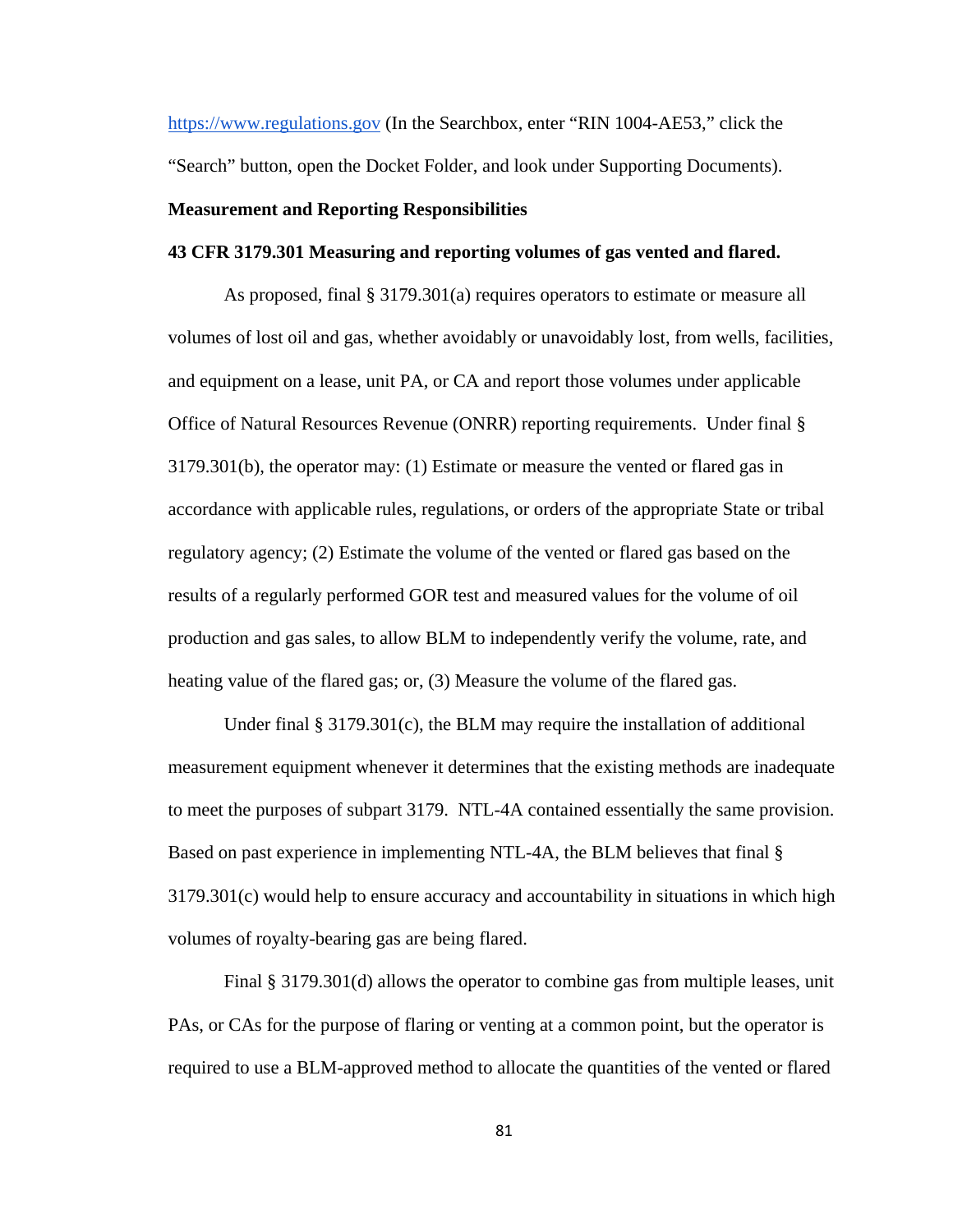gas to each lease, unit PA, or CA. Commingling to a single flare is allowed because the BLM recognizes that the additional costs of requiring individual flaring measurement and meter facilities for each lease, unit PA, or communitized area are not necessarily justified by the incremental royalty accountability afforded by the separate meters and flares.

Final § 3179.301 is essentially the same as previous § 3179.9. The main difference between the two is that previous § 3179.9 required measurement or calculation under a particular protocol when the volume of flared gas exceeded 50 Mcf per day.

In addition to the explanation provided here, the BLM has summarized and responded to the comments received on § 3179.301 in a separate "Responses to Comments" document, available on the *Federal eRulemaking Portal*: https://www.regulations.gov (In the Searchbox, enter "RIN 1004-AE53," click the

"Search" button, open the Docket Folder, and look under Supporting Documents).

#### **Additional Deference to Tribal Regulations**

#### **§ 3179.401 Deference to Tribal Regulations.**

Tribal commenters stated that the revision of the 2016 rule should provide more opportunity for tribes to exercise their sovereignty over oil and gas development under their jurisdiction. In order to facilitate this, the BLM has chosen to modify the proposed rule to include a new provision that would allow for additional deference to Tribal rules, regulations, and orders concerning the matters addressed in subpart 3179. New § 3179.401(a) states that "[a] Tribe that has rules, regulations, or orders that are applicable to any of the matters addressed in subpart 3179 may seek approval from the BLM to have such rules, regulations, or orders apply in place of any or all of the provisions of subpart 3179 with respect to lands and minerals over which that Tribe has jurisdiction." Under §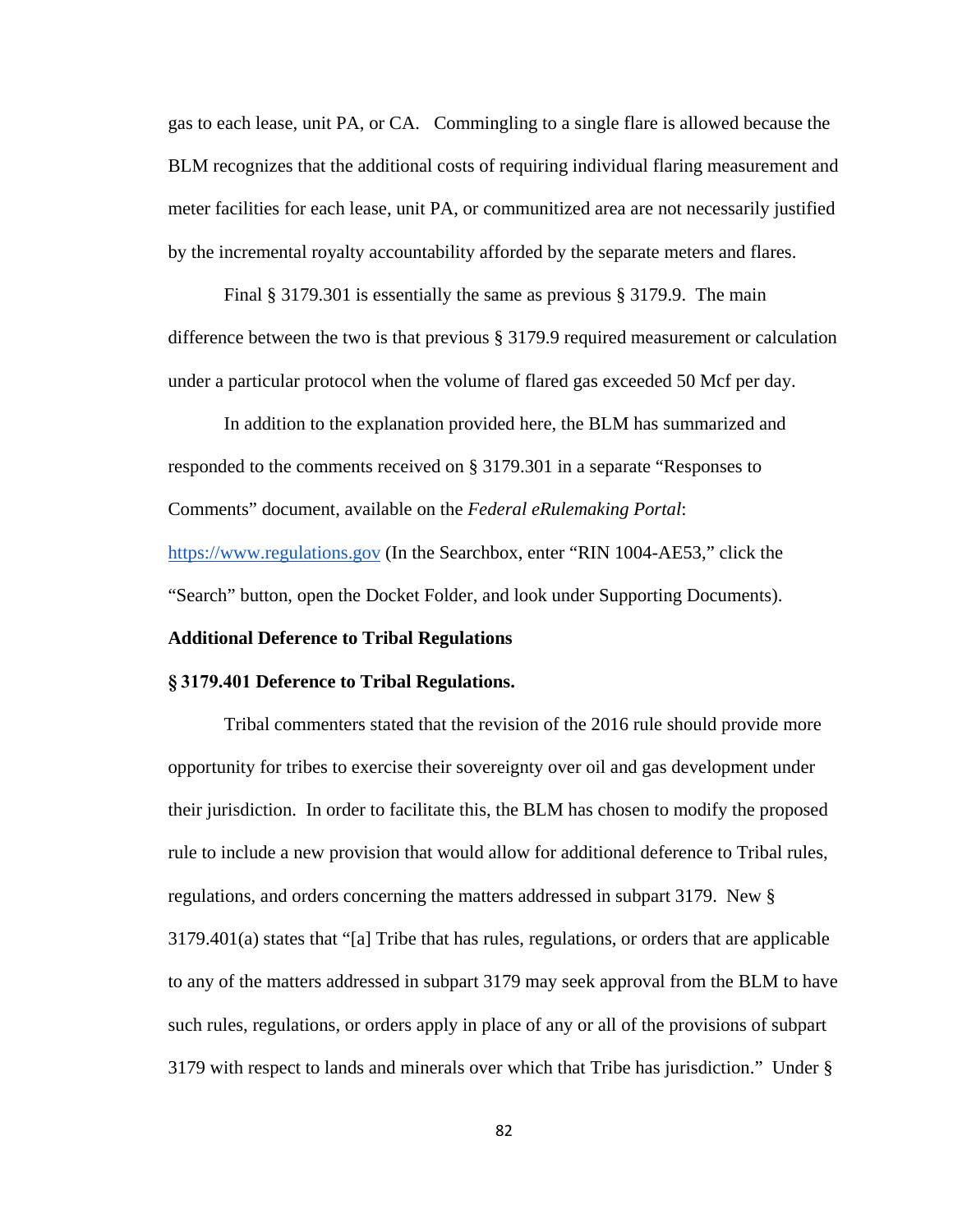3179.401(b), the BLM will approve the tribe's request as long as it is consistent with the BLM's trust responsibility.

#### **C. Summary of Estimated Impacts**

The BLM reviewed the final rule and conducted an RIA and Environmental Assessment (EA) that examine the impacts of the final rule's requirements. The RIA and EA that the BLM prepared have been posted in the docket for the final rule on the *Federal eRulemaking Portal*: https://www.regulations.gov. (In the Searchbox, enter "RIN 1004-AE53", click the "Search" button, open the Docket Folder, and look under Supporting Documents). The following discussion is a summary of the final rule's economic impacts. For a more complete discussion of the expected economic impacts of the final rule, please review the RIA.

The BLM's final rule will remove almost all of the requirements in the 2016 rule that we previously estimated would pose a compliance burden to operators and generate benefits of gas savings or reductions in methane emissions. The final rule replaces the 2016 rule's requirements with requirements largely similar to those that were in NTL-4A. Also, for the most part, the final rule removes the administrative burdens associated with the 2016 rule's subpart 3179.

In conducting this RIA, the BLM also revisited the underlying assumptions used in the RIA for the 2016 rule. Specifically, the BLM revisited the underlying assumptions pertaining to LDAR, administrative burdens, and climate benefits (see Sections 3.2, 3.3, and 7 of the RIA).

For this final rule, we track the impacts over the first 10 years of implementation against the baseline. The period of analysis in the RIA prepared for the 2016 rule was 10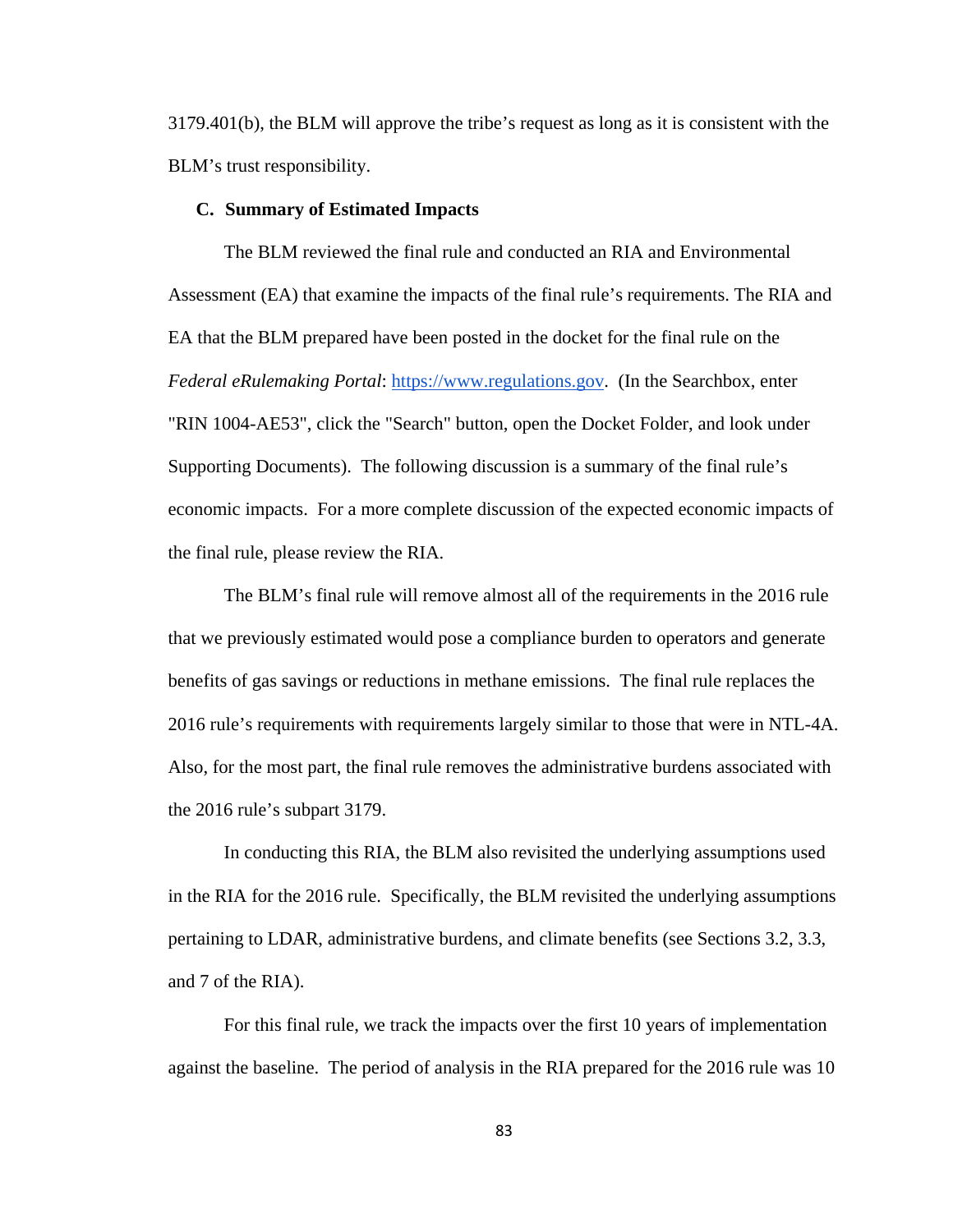years. Results are provided using the net present value (NPV) of costs and benefits estimated over the evaluation period, calculated using 7 percent and 3 percent discount rates.

#### Estimated Reductions in Compliance Costs

First, we examined the reductions in compliance costs, excluding the savings that would have been realized from product recovery. The final rule reduces compliance costs from the baseline. Over the 10-year evaluation period (2019-2028), we estimate a total reduction in compliance costs of \$1.36 billion to 1.63 billion (NPV using a 7 percent discount rate) or \$1.71 billion to 2.08 billion (NPV using a 3 percent discount rate). We expect very few compliance costs associated with the final rule, including the remaining administrative burdens.

#### Estimated Reduction in Benefits

The final rule reduces benefits from the baseline, since estimated cost savings that would have come from product recovery will be forgone and the emissions reductions would also be forgone. The final rule will result in forgone cost savings from natural gas recovery. Over the 10-year evaluation period (2019-2028), we estimate total forgone cost savings from natural gas recovery (from the baseline) of \$559 million (NPV using a 7 percent discount rate) or \$734 million (NPV using a 3 percent discount rate). The final rule also expects to result in forgone methane emissions reductions. Over the 10-year evaluation period (2019-2028), we estimate total forgone methane emissions reductions from the baseline valued at \$66 million (NPV and interim domestic SC-CH4 using a 7 percent discount rate) or \$259 million (NPV and interim domestic SC-CH4 using a 3 percent discount rate).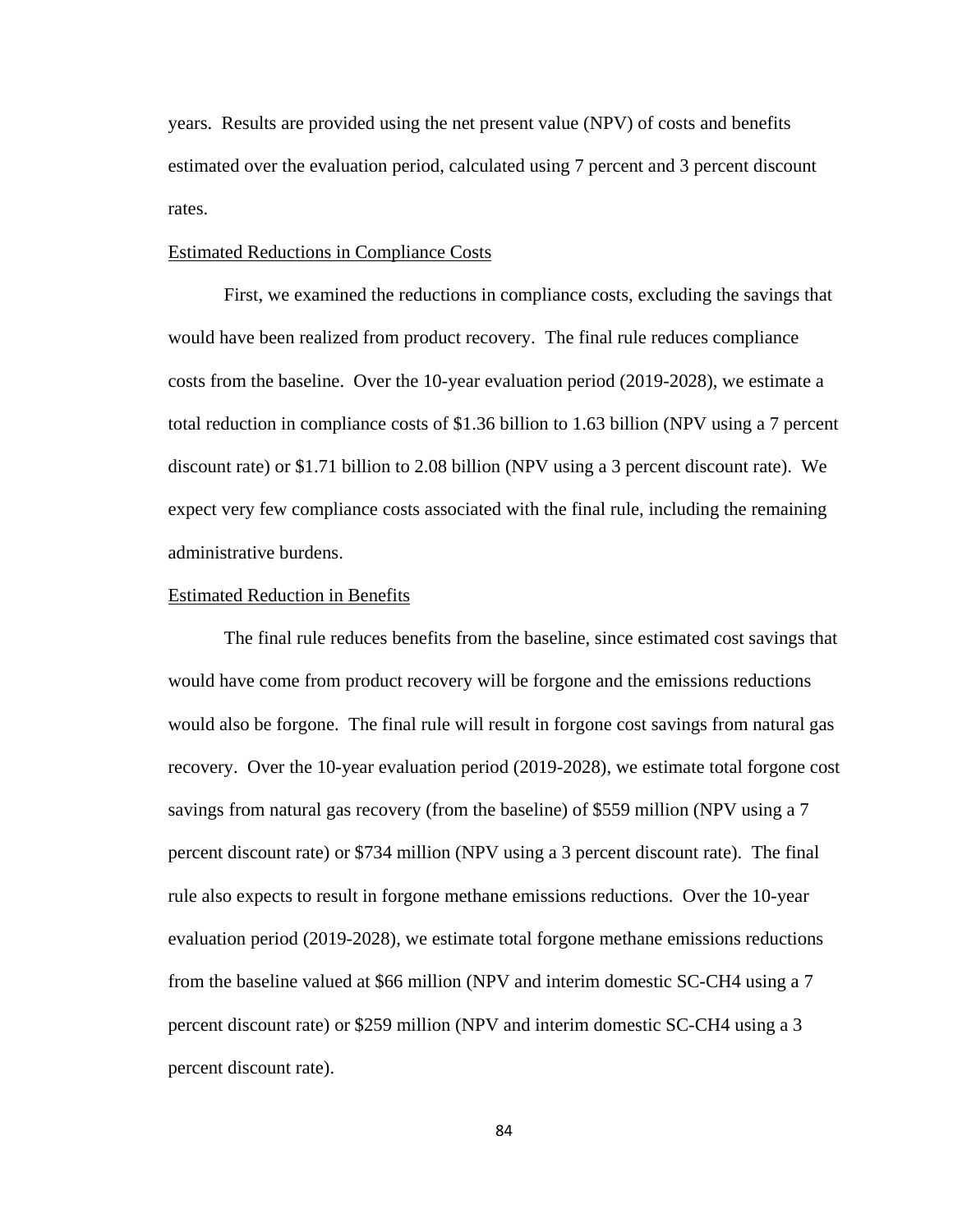## Estimated Net Benefits

The final rule is estimated to result in positive net benefits relative to the baseline. More specifically, we estimate that the reduction of compliance costs will exceed the forgone cost savings from recovered natural gas and the value of the forgone methane emissions reductions. Over the 10-year evaluation period (2019-2028), we estimate total net benefits from the baseline of \$734 million to \$1.01 billion (NPV and interim domestic SC-CH4 using a 7 percent discount rate) or \$720 million to \$1.08 billion (NPV and interim domestic SC-CH4 using a 3 percent discount rate).

#### Energy Systems

The final rule is expected to influence the production of natural gas, natural gas liquids, and crude oil from onshore Federal and Indian oil and gas leases. However, since the relative changes in production are expected to be small, we do not expect that the final rule will significantly impact the price, supply, or distribution of energy. This is not to say that the rule would not have a positive effect on marginal wells and the production of oil and natural gas from marginal wells.

The BLM conducted an analysis to examine the impacts that the 2016 rule would have had on marginal wells. As described in Section II.b of this preamble and Section 4.5.6 of the RIA, the BLM estimates that approximately 73 percent of wells on BLMadministered leases are considered to be marginal wells and that the annual compliance costs associated with the 2016 rule would have constituted 24 percent of the annual revenues of even the highest-producing marginal oil wells and 86 percent of the annual revenues of the highest-producing marginal gas wells. Production from marginal wells represents a smaller fraction of total oil and gas production than that of non-marginal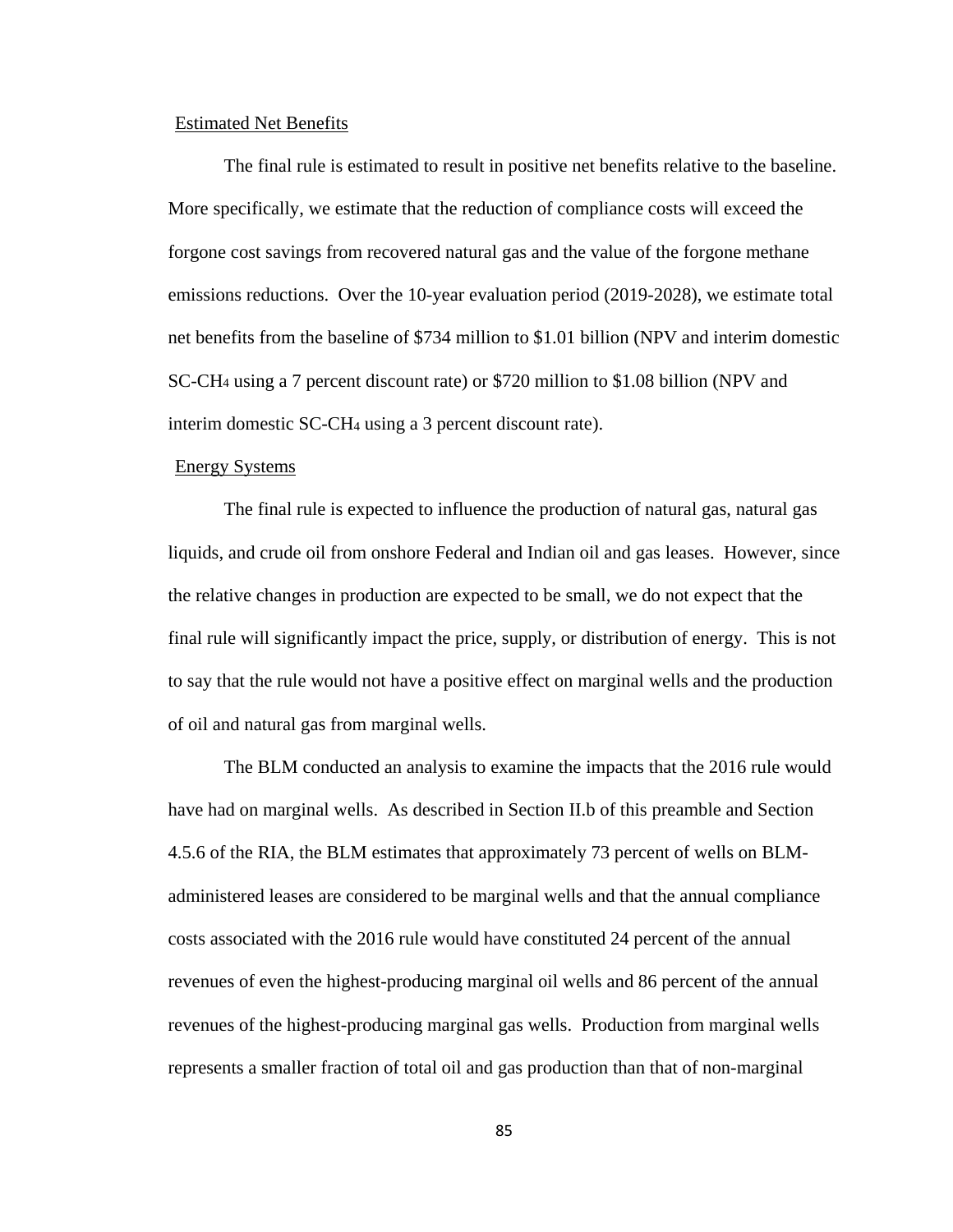wells. However, as the BLM's analysis indicates, this means that any associated regulatory burdens would have a disproportionate impact on marginal wells, since the compliance costs represent a much higher fraction of oil and gas revenues for marginal wells than they do for non-marginal wells. Thus, the compliance burdens of the 2016 rule pose a greater cost to marginal well producers.

The BLM also finds that marginal oil and gas production on Federal lands supported an estimated \$2.9 billion in economic output in the national economy in FY 2015. To the extent that the 2016 rule would have adversely impacted production from marginal wells through premature shut-ins, this estimated economic output would have been jeopardized. Therefore, while the BLM has determined that the 2018 final rule would not significantly impact the price, supply, or distribution of energy, the BLM acknowledges that the 2016 rule had the potential to harm the production of oil and natural gas from marginal wells and that this revision of the 2016 rule would avoid those potentially harmful effects.

The final rule will reverse the estimated incremental changes in crude oil and natural gas production associated with the 2016 rule. Over the 10-year evaluation period (2019-2028), we estimate that 18.4 million barrels of crude oil production and 22.7 Bcf of natural gas production will no longer be deferred (as it would have been under the 2016 rule). However, we also estimate that there will be 299 Bcf of forgone natural gas production (that would have been produced and sold under the 2016 rule, rather than vented or flared). See RIA at Section 4.5.1.

For context, we note the share of the total U.S. onshore production in 2015 that the incremental changes in production will represent. The per-year average of the

86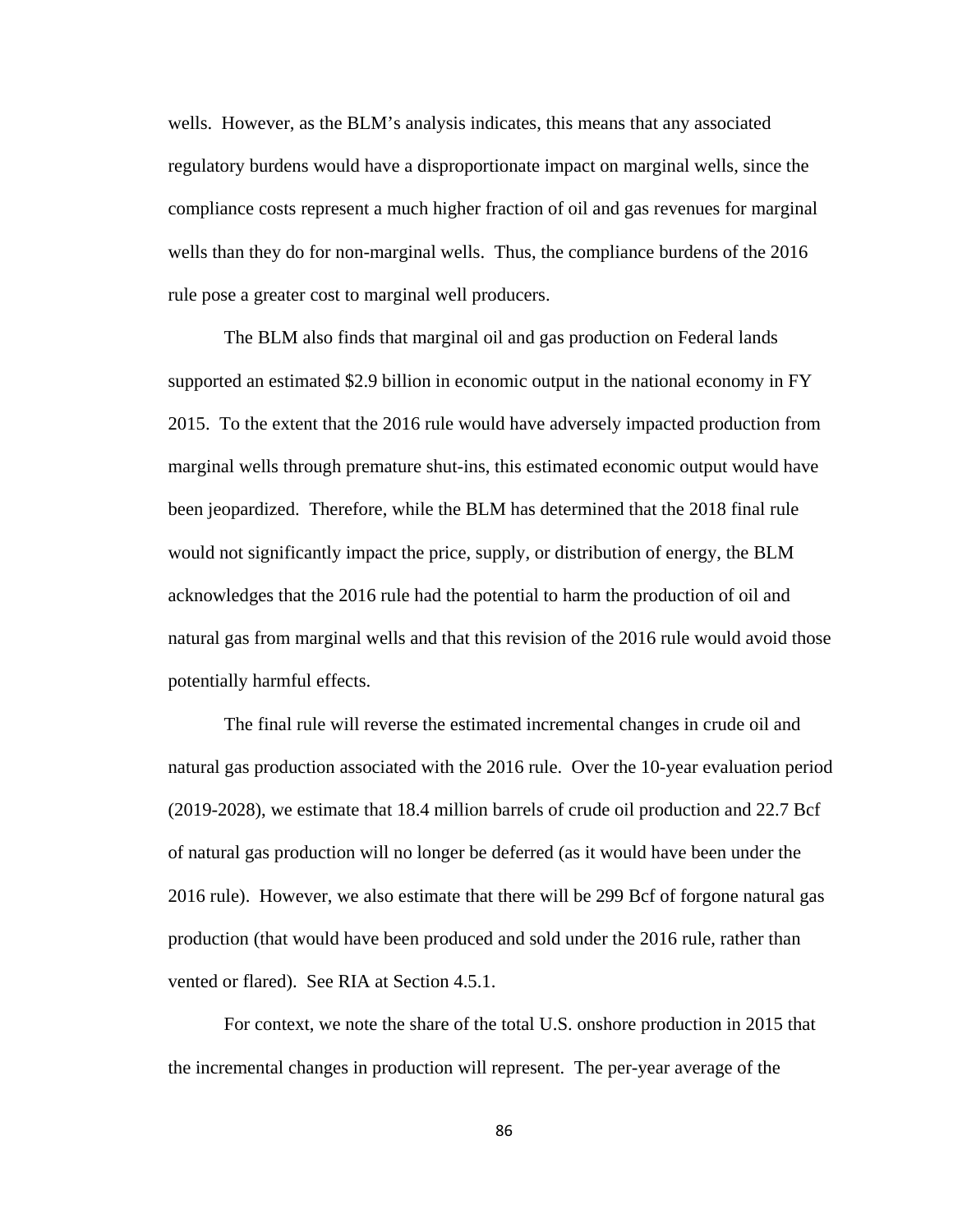estimated crude oil volume that will no longer be deferred represents 0.058 percent of the total onshore U.S. crude oil production in 2015.<sup>43</sup> The per-year average of the estimated natural gas volume that will no longer be deferred represents 0.008 percent of the total onshore U.S. natural gas production in 2015.[44](#page-86-1) The per-year average of the estimated forgone natural gas production represents 0.109 percent of the total onshore U.S. natural gas production in 2015.[45](#page-86-2)

#### Royalty Impacts

 $\overline{a}$ 

The 2016 rule would have been expected to impact the production of crude oil and natural gas from Federal and Indian oil and gas leases. In the RIA for the 2016 rule, the BLM estimated that the rule's requirements would generate additional natural gas production, but that substantial volumes of crude oil production would be deferred or shifted to the future. The BLM concluded that the 2016 rule would generate overall additional royalty, with the royalty gains from the additional natural gas produced outweighing the value of the royalty losses from crude oil production (and some associated gas) being deferred into the future.

This final rule, which reverses most of the 2016 rule's provisions, is expected to reverse the estimated royalty impacts of the 2016 rule. This formulation does not account for the potential countervailing impacts of the reduction in compliance burdens, which might spur additional production on Federal and Indian lands and prolong production from marginal wells, and therefore have a positive impact on royalties.

<span id="page-86-0"></span><sup>&</sup>lt;sup>43</sup> Calculation based on total onshore U.S. crude oil production in 2015, as reported by the U.S. EIA. Production data available at [https://www.eia.gov/dnav/pet/pet\\_crd\\_crpdn\\_adc\\_mbbl\\_a.htm.](https://www.eia.gov/dnav/pet/pet_crd_crpdn_adc_mbbl_a.htm) 44 Calculation based on total onshore U.S. natural gas and gross withdrawals in 2015, as reported by the

<span id="page-86-1"></span>U.S. EIA. Production data available at

<span id="page-86-2"></span>[https://www.eia.gov/dnav/ng/ng\\_prod\\_sum\\_a\\_EPG0\\_FGW\\_mmcf\\_a.htm.](https://www.eia.gov/dnav/ng/ng_prod_sum_a_EPG0_FGW_mmcf_a.htm) 45 Ibid.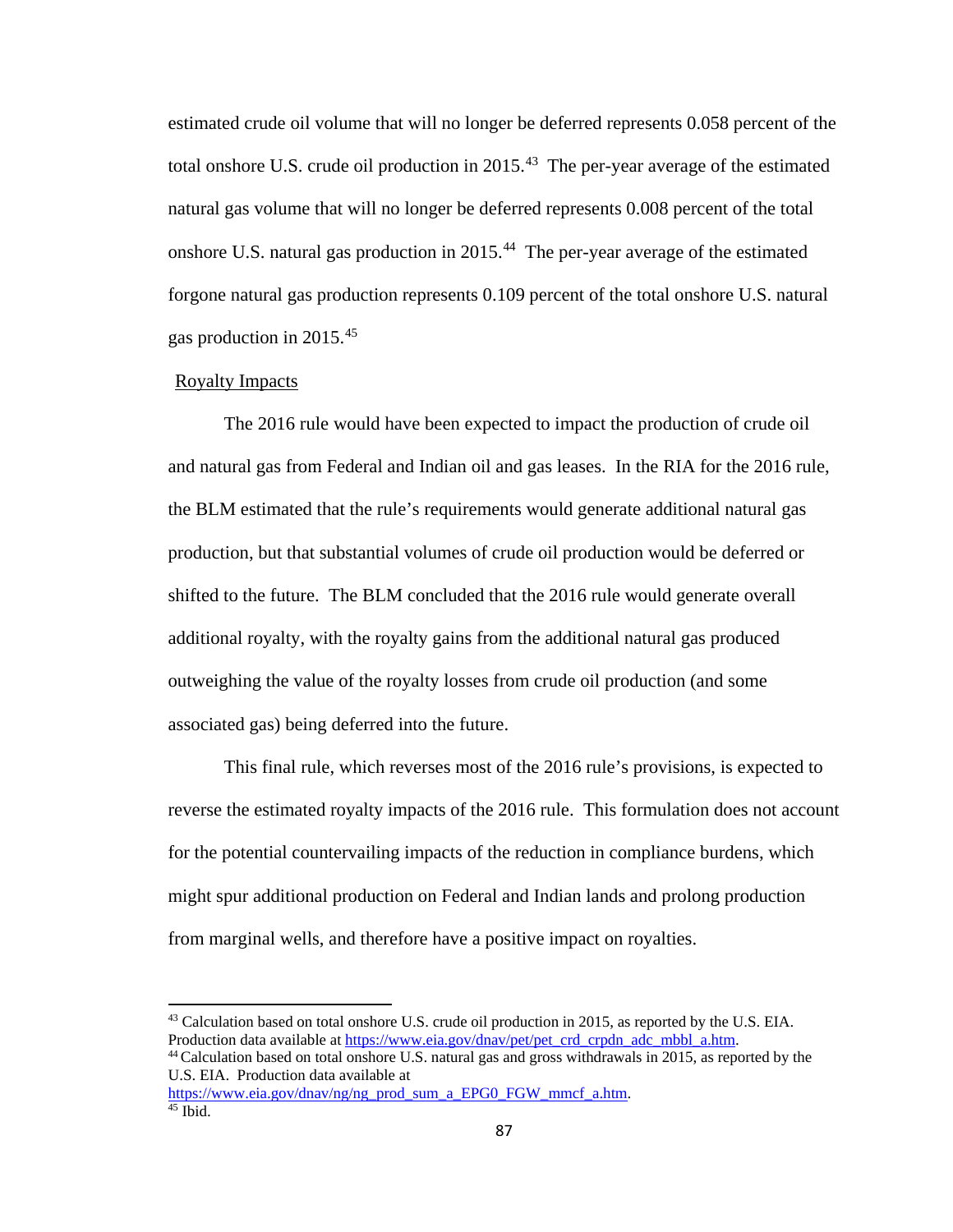We note that royalty impacts are presented separately from the costs, benefits, and net benefits. Royalty payments are recurring income to Federal or tribal governments and costs to the operator or lessee. As such, they are transfer payments that do not affect the total resources available to society. An important but sometimes difficult problem in cost estimation is to distinguish between real costs and transfer payments. While transfers should not be included in the economic analysis estimates of the benefits and costs of a regulation, they may be important for describing the distributional effects of a regulation.

The final rule will result in forgone royalty payments to the Federal Government, tribal governments, States, and private landowners. Over the 10-year evaluation period (2019-2028), we estimate total forgone royalty payments (from the baseline) of \$28.3 million (NPV using a 7 percent discount rate) or \$79.1 million (NPV using a 3 percent discount rate).

## Consideration of Alternative Approaches

E.O. 13563 reaffirms the principles of E.O. 12866 and requires that agencies, among other things, "identify and assess available alternatives to direct regulation, including providing economic incentives to encourage the desired behavior, such as user fees or marketable permits, or providing information upon which choices can be made by the public."

The 2016 rule established requirements and direct regulation on operators. Under this final rule, the BLM will remove the requirements of the 2016 rule that impose the most substantial direct regulatory burdens on operators. Also, with the final rule, the BLM will remove the duplicative operational and equipment requirements and paperwork and administrative burdens.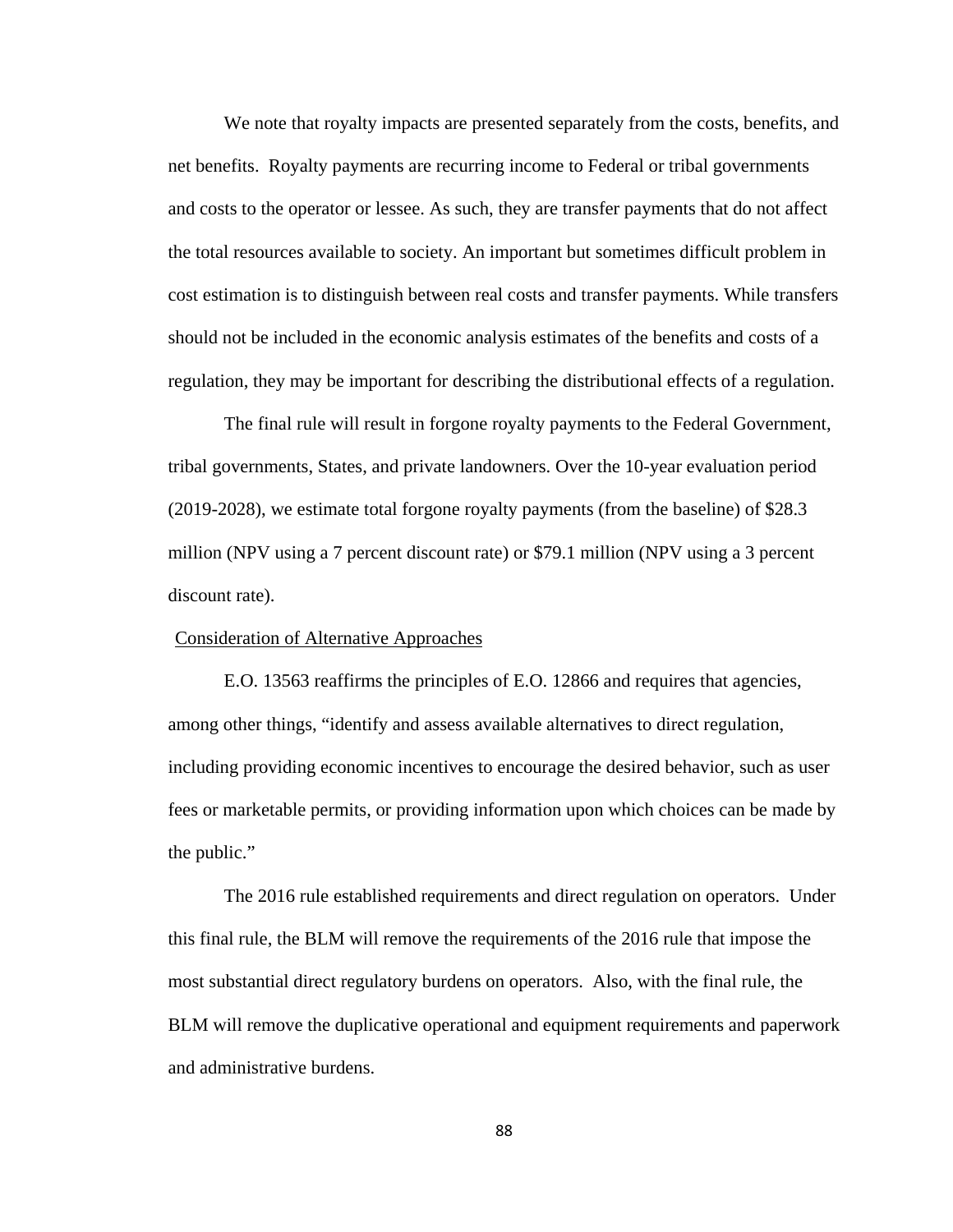In developing this final rule, the BLM considered scenarios for retaining certain requirements previously contained in subpart 3179. For example, we examined the impacts of retaining subpart 3179 in its entirety (essentially taking no action). We also examined the impacts of retaining the gas-capture requirements of the 2016 rule (previous §§ 3179.7 - 3179.8) and the measurement/metering requirements (previous § 3179.9) while rescinding the operational and equipment requirements addressing venting from leaks, pneumatic equipment, and storage tanks. The results of these alternative scenarios are presented in the RIA at Section 4.

## Employment Impacts

E.O. 13563 reaffirms the principles established in E.O. 12866, but calls for additional consideration of the regulatory impact on employment. E.O. 13563 states, "Our regulatory system must protect public health, welfare, safety, and our environment while promoting economic growth, innovation, competitiveness, and job creation." An analysis of employment impacts is a standalone analysis and the impacts should not be included in the estimation of benefits and costs.

This final rule removes or replaces requirements of the BLM's 2016 rule on waste prevention and is a deregulatory action. As such, we estimate that it will result in a reduction of compliance costs for operators of oil and gas leases on Federal and Indian lands. Therefore, it is likely that the impact, if any, on employment will be positive.

In the RIA for the 2016 rule, the BLM concluded that the requirements were not expected to impact the employment within the oil and gas extraction, drilling oil and gas wells, and support activities industries, in any material way. This determination was based on several reasons. First, the estimated incremental gas production represented only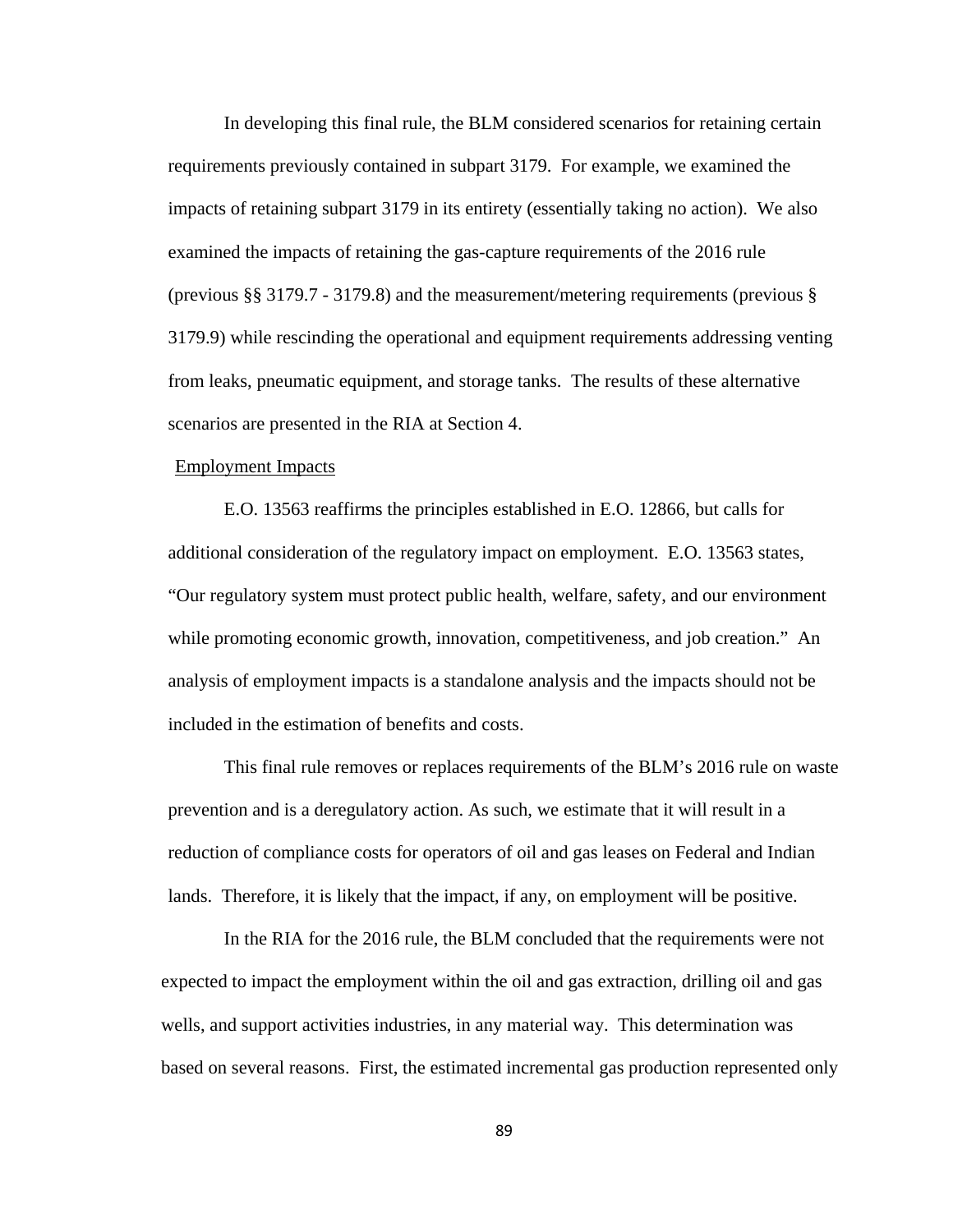a small fraction of the U.S. natural gas production volumes. Second, the estimated compliance costs represented only a small fraction of the annual net incomes of companies likely to be impacted. Third, for those operations that would have been impacted, the 2016 rule had provisions that would exempt these operations from compliance to the extent that the compliance costs would force the operator to shut in production. Based on these factors, the BLM determined that the 2016 rule would not alter the investment or employment decisions of firms or significantly adversely impact employment. The RIA also noted that the requirements would necessitate the one-time installation or replacement of equipment and the ongoing implementation of an LDAR program, both of which would require labor.

By removing or revising the requirements of the 2016 rule, the BLM is alleviating the associated compliance burdens on operators. The investment and labor necessary to comply with the 2016 rule will not be needed. We do not believe that the cost savings in themselves will be substantial enough to substantially alter the investment or employment decisions of firms. However, we also recognize that there may be a small positive impact on investment and employment due to the reduction in compliance burdens if the output effects dominate. The magnitude of the reductions will be relatively small but could carry competitiveness impacts, specifically on marginal wells on Federal lands, encouraging investment. In sum, the effect on investment and employment of this rule remains unknown, but we do not believe that the final rule will substantially alter the investment or employment decisions of firms.

## Small Business Impacts

90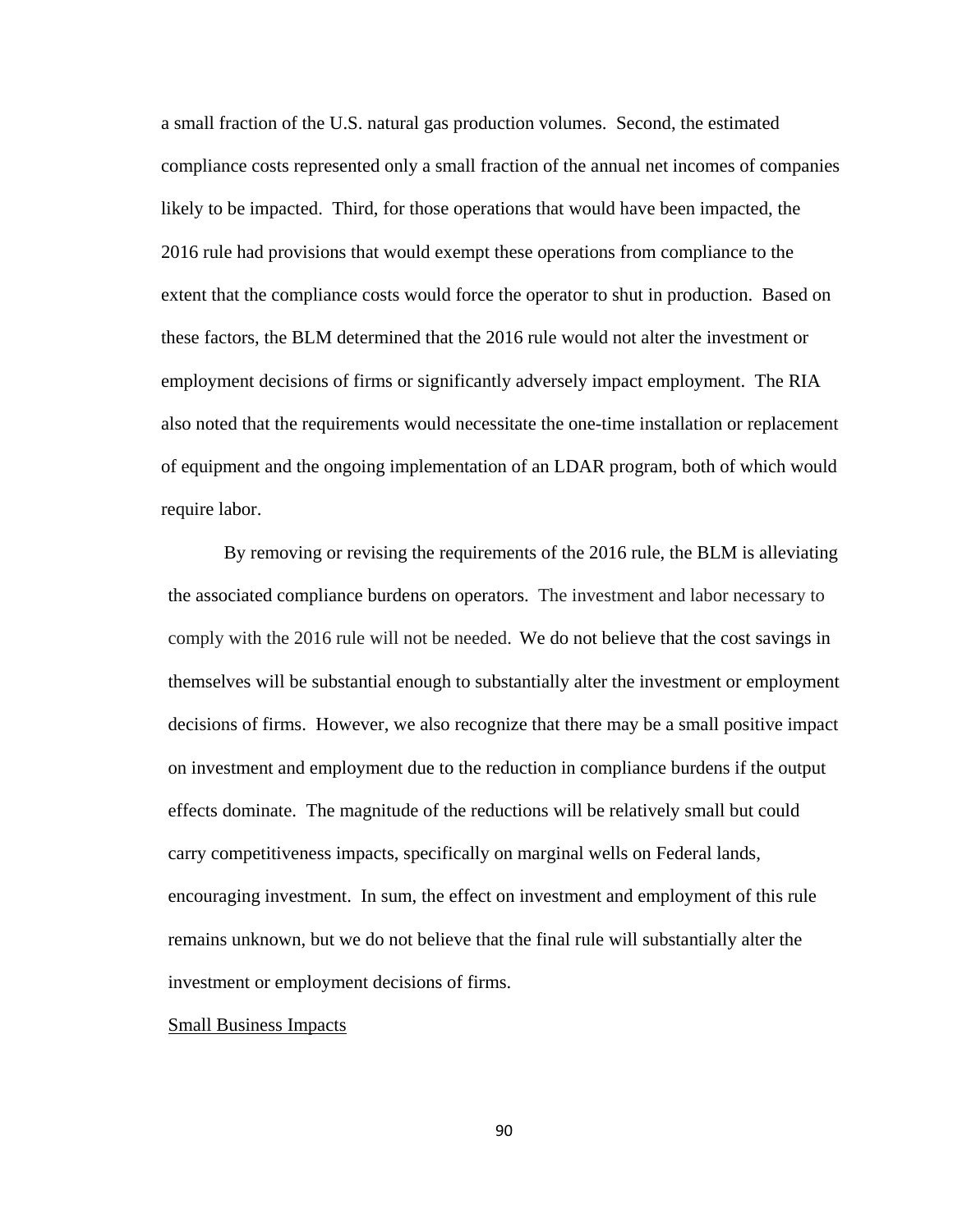The BLM reviewed the Small Business Administration (SBA) size standards for small businesses and the number of entities fitting those size standards as reported by the U.S. Census Bureau. We conclude that small entities represent the majority of entities operating in the onshore crude oil and natural gas extraction industry and, therefore, the final rule will impact a substantial number of small entities. To examine the economic impact of the rule on small entities, the BLM performed a screening analysis on a sample of potentially affected small entities, comparing the reduction of compliance costs to entity profit margins. This screening analysis showed that the estimated per-entity reduction in compliance costs would result in an average increase in profit margin of 0.19 percentage points (based on the 2014 company data).<sup>[46](#page-90-0)</sup>

The BLM performed the screening analysis pursuant to its obligations under the Regulatory Flexibility Act and the Small Business Regulatory Enforcement Fairness Act. The BLM recognizes that there are many operators of Federal and Indian leases that are substantially smaller than the SBA size standards for small businesses in the affected industries.[47](#page-90-1) For these smaller operators, the estimated reduction in compliance costs would result in a larger increase in profits than the average increase shown above.

The BLM also notes that most of the emissions-based requirements in the 2016 rule (including LDAR, pneumatic controllers, pneumatic pumps, and liquids unloading requirements) would have imposed a particular burden on marginal or low-producing

<span id="page-90-1"></span><span id="page-90-0"></span><sup>46</sup> Average commodity price in 2014 was higher than subsequent years; therefore, the result in profit margin may not be representative of the increase in profit margin as a result of the updated rulemaking. <sup>47</sup> This rule directly affects entities classified within the Crude Petroleum and Natural Gas Extraction (North American Industry Classification System (NAICS) code 211111), Natural Gas Liquid Extraction (NAICS code 211112), Drilling of Oil and Natural Gas Wells (NAICS code 213111), and Support Activities for Oil and Gas Operations (213112) industries. The SBA size standards for these industries are 1,250 employees, 1,000 employees, and annual receipts of less than \$38.5 million, respectively.

l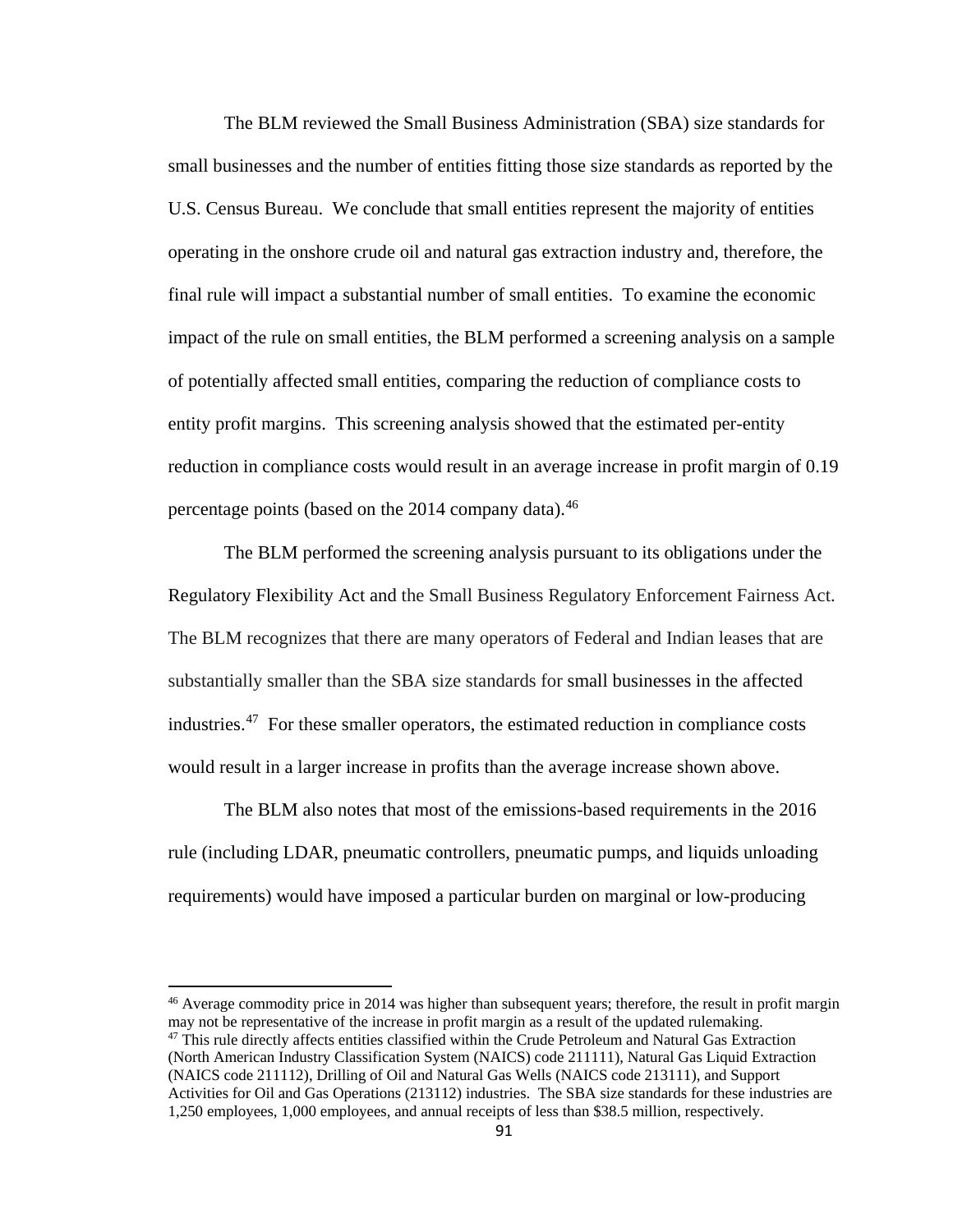wells.<sup>48</sup> There is concern that those wells would not have been able to be operated profitably with the additional compliance costs imposed by the 2016 rule. While the 2016 rule allows for exemptions when compliance would impose such costs that the operator would cease production and abandon significant recoverable reserves, due to the prevalence of marginal and low-producing wells, the BLM expects that many exemptions would have been warranted, making the burdens imposed by the exemption process, in itself, excessive. The prospect of either shutting-in a marginal well or assuming unwarranted administrative burdens to avoid compliance costs potentially represented a substantial loss of income for companies operating marginal wells. The BLM's final rule rescinds or revises these requirements in the 2016 rule, thus reducing compliance costs for all wells, including marginal wells, and reducing the potential economic harm to small businesses.

## Impacts Associated with Oil and Gas Operations on Tribal Lands

The final rule applies to oil and gas operations on both Federal and Indian leases. In the RIA, the BLM estimates the impacts associated with operations on Indian leases, as well as royalty implications for tribal governments. We estimate these impacts by scaling down the total impacts by the share of oil wells on Indian lands and the share of gas wells on Indian Lands. Please reference the RIA at Section 4.4.5 for a full explanation of the estimated impacts.

#### **IV. Procedural Matters**

 $\overline{a}$ 

#### **Regulatory Planning and Review (E.O. 12866, E.O. 13563)**

<span id="page-91-0"></span> $^{48}$  As explained previously, the IOGCC defines a marginal well as one that produces 10 barrels of oil or 60 Mcf of natural gas per day or less and reports that about 69.1 and 75.9 percent of the Nation's operating oil and gas wells, respectively, are marginal. EIA estimates that 73.3 percent of wells are marginal.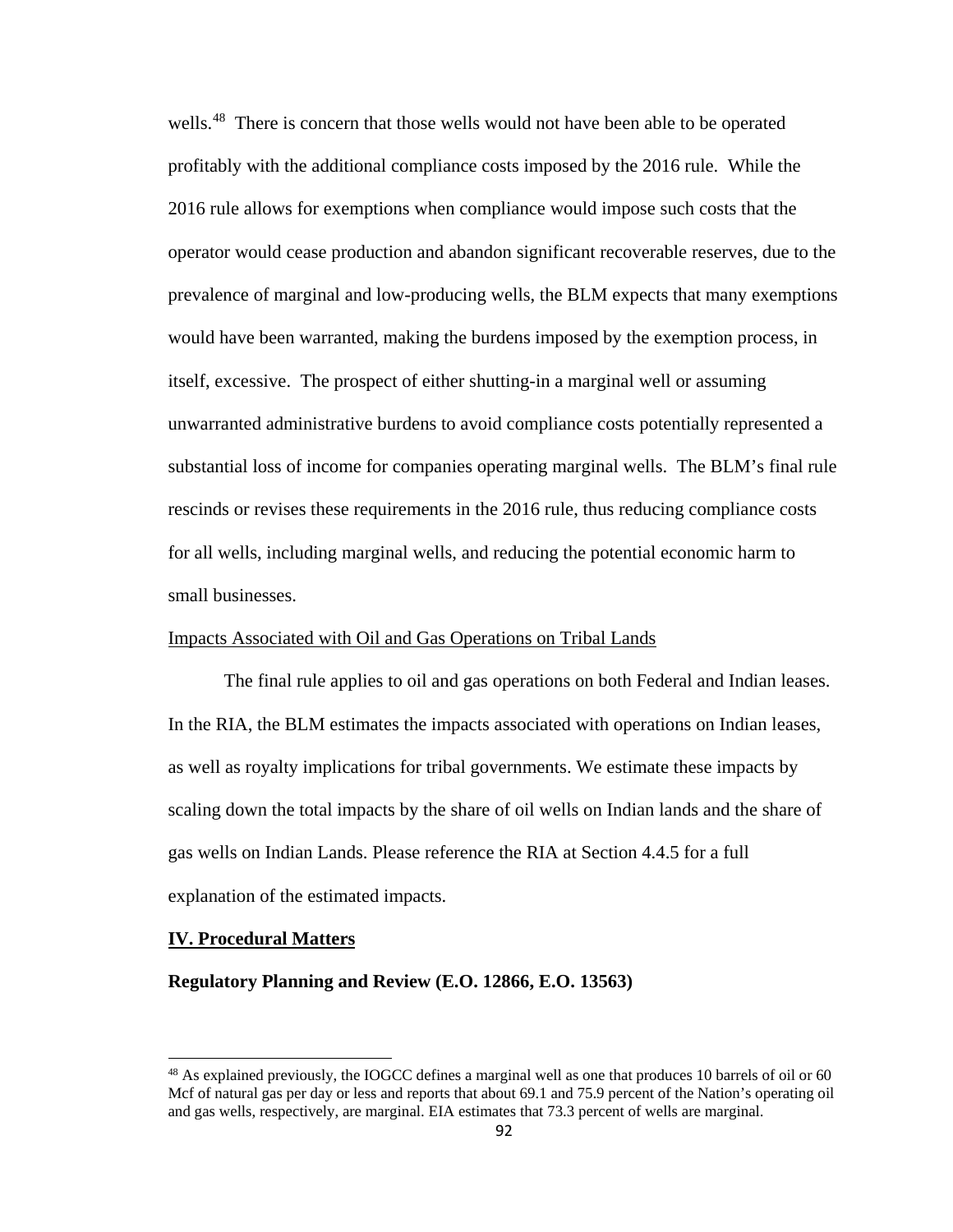Executive Order 12866 provides that the Office of Information and Regulatory Affairs within the Office of Management and Budget (OMB) will review all significant rules. The Office of Information and Regulatory Affairs has determined that this final rule is economically significant because it will:

- Have an annual effect of \$100 million or more on the economy; and
- Raise novel legal or policy issues.

 Executive Order 13563 reaffirms the principles of Executive Order 12866 while calling for improvements in the Nation's regulatory system to promote predictability, to reduce uncertainty, and to use the best, most innovative, and least burdensome tools for achieving regulatory ends. The Executive Order directs agencies to consider regulatory approaches that reduce burdens and maintain flexibility and freedom of choice for the public where these approaches are relevant, feasible, and consistent with regulatory objectives. Executive Order 13563 emphasizes further that regulations must be based on the best available science and that the rulemaking process must allow for public participation and an open exchange of ideas. We have developed this rule in a manner consistent with these requirements.

This final rule rescinds or revises portions of the BLM's 2016 rule. We have developed this final rule in a manner consistent with the requirements in Executive Order 12866 and Executive Order 13563.

The BLM reviewed the requirements of the final rule and determined that it will not adversely affect in a material way the economy, a sector of the economy, productivity, competition, jobs, the environment, public health or safety, or State, local, or tribal governments or communities. For more detailed information, see the RIA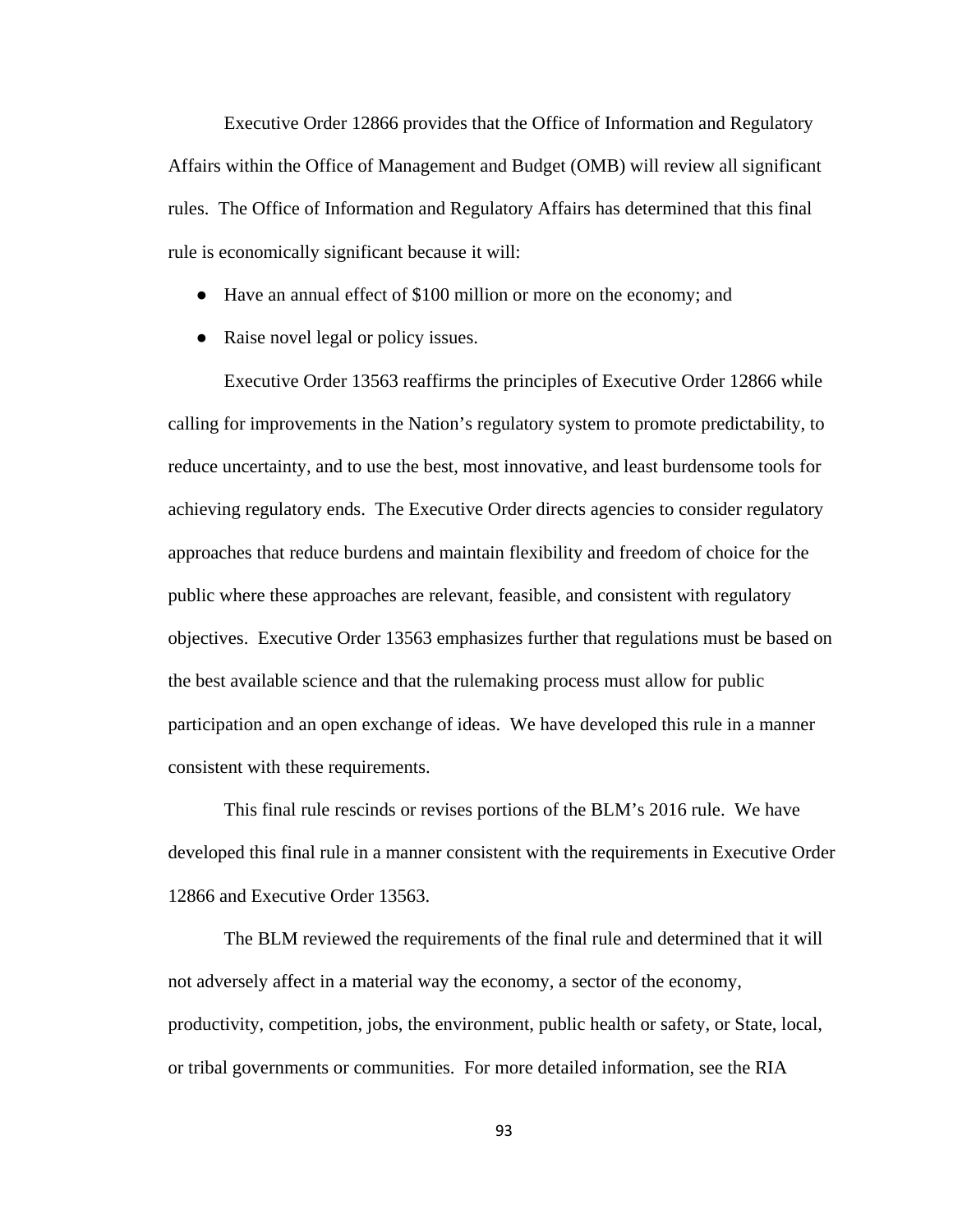prepared for this final rule. The RIA has been posted in the docket for the proposed rule on the Federal eRulemaking Portal: https://www.regulations.gov. (In the Searchbox, enter "RIN 1004-AE53", click the "Search" button, open the Docket Folder, and look under Supporting Documents).

### **Reducing Regulation and Controlling Regulatory Costs (E.O. 13771)**

This final rule is expected to be an E.O. 13771 deregulatory action. Details on the estimated cost savings of this proposed rule can be found in the rule's RIA.

#### **Regulatory Flexibility Act**

The Regulatory Flexibility Act (5 U.S.C. 601 *et seq.*) (RFA) generally requires that Federal agencies prepare a regulatory flexibility analysis for rules subject to the notice-and-comment rulemaking requirements under the Administrative Procedure Act (5 U.S.C. 500 *et seq.*), if the rule would have a significant economic impact, whether detrimental or beneficial, on a substantial number of small entities. *See* 5 U.S.C. 601 – 612. Congress enacted the RFA to ensure that government regulations do not unnecessarily or disproportionately burden small entities. Small entities include small businesses, small governmental jurisdictions, and small not-for-profit enterprises.

The BLM reviewed the SBA size standards for small businesses and the number of entities fitting those size standards as reported by the U.S. Census Bureau in the Economic Census. The BLM concludes that the vast majority of entities operating in the relevant sectors are small businesses as defined by the SBA. As such, the final rule will likely affect a substantial number of small entities.

The BLM reviewed the final rule and estimates that it will generate cost savings of about \$72,000 per entity per year. These estimated cost savings will provide relief to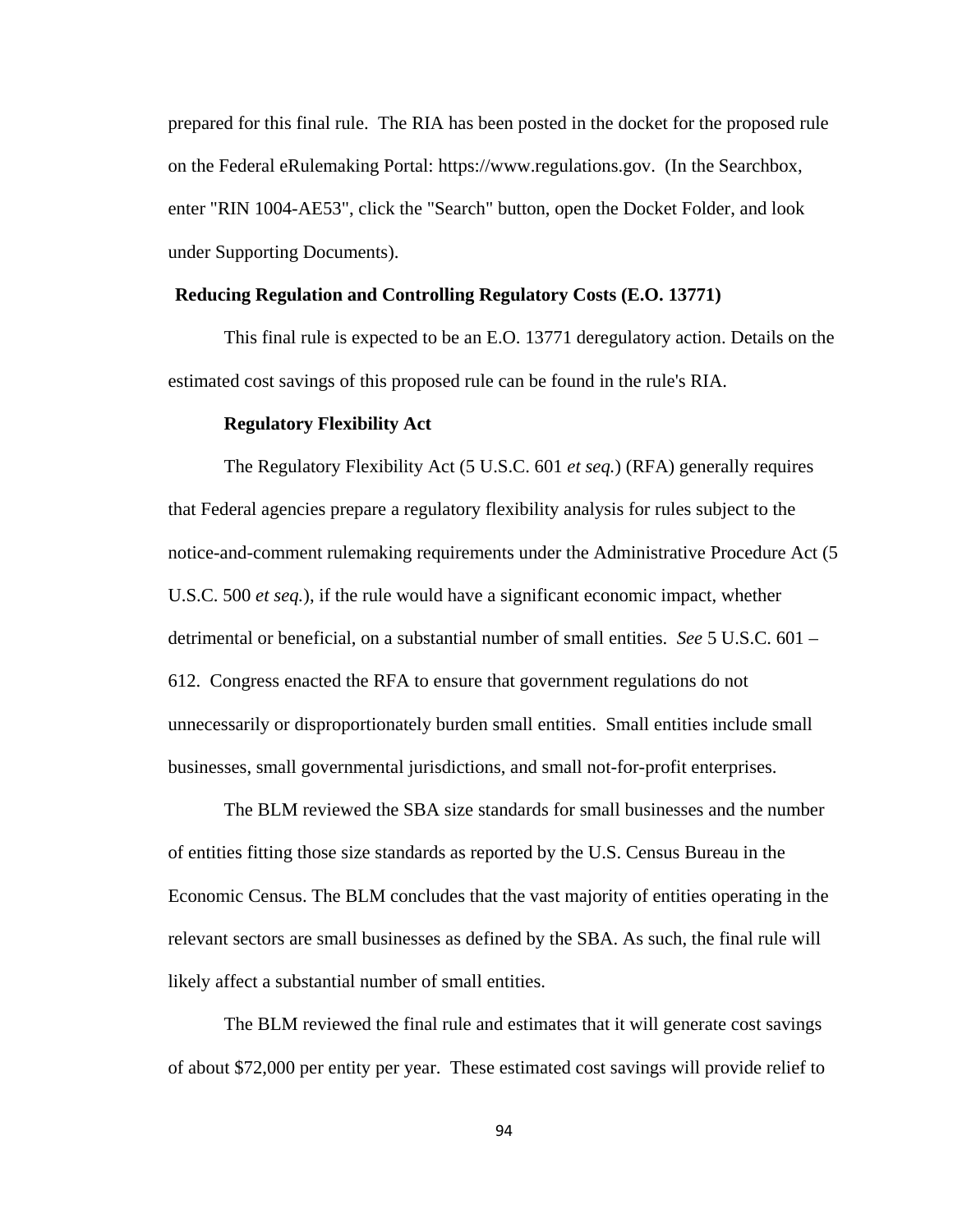small operators, which, the BLM notes, represent the overwhelming majority of operators of Federal and Indian leases.

For the purpose of carrying out its review pursuant to the RFA, the BLM believes that the final rule will not have a "significant economic impact on a substantial number of small entities," as that phrase is used in 5 U.S.C. 605. An initial regulatory flexibility analysis is therefore not required. In making a significance determination under the RFA, BLM used an estimated per-entity cost savings to conduct a screening analysis. The analysis shows that the average reduction in compliance costs associated with this final rule are a small enough percentage of the profit margin for small entities, so as not be considered "significant" under the RFA.

Details on this determination can be found in the RIA for the final rule.

#### **Small Business Regulatory Enforcement Fairness Act**

This final rule is a major rule under 5 U.S.C. 804(2), the Small Business Regulatory Enforcement Fairness Act. This final rule:

- (a) Will have an annual effect on the economy of \$100 million or more.
- (b) Will not cause a major increase in costs or prices for consumers, individual industries, Federal, State, or local government agencies, or geographic regions.
- (c) Will not have a significant adverse effect on competition, employment,

investment, productivity, innovation, or the ability of U.S.-based enterprises to compete with foreign-based enterprises.

## **Unfunded Mandates Reform Act (UMRA)**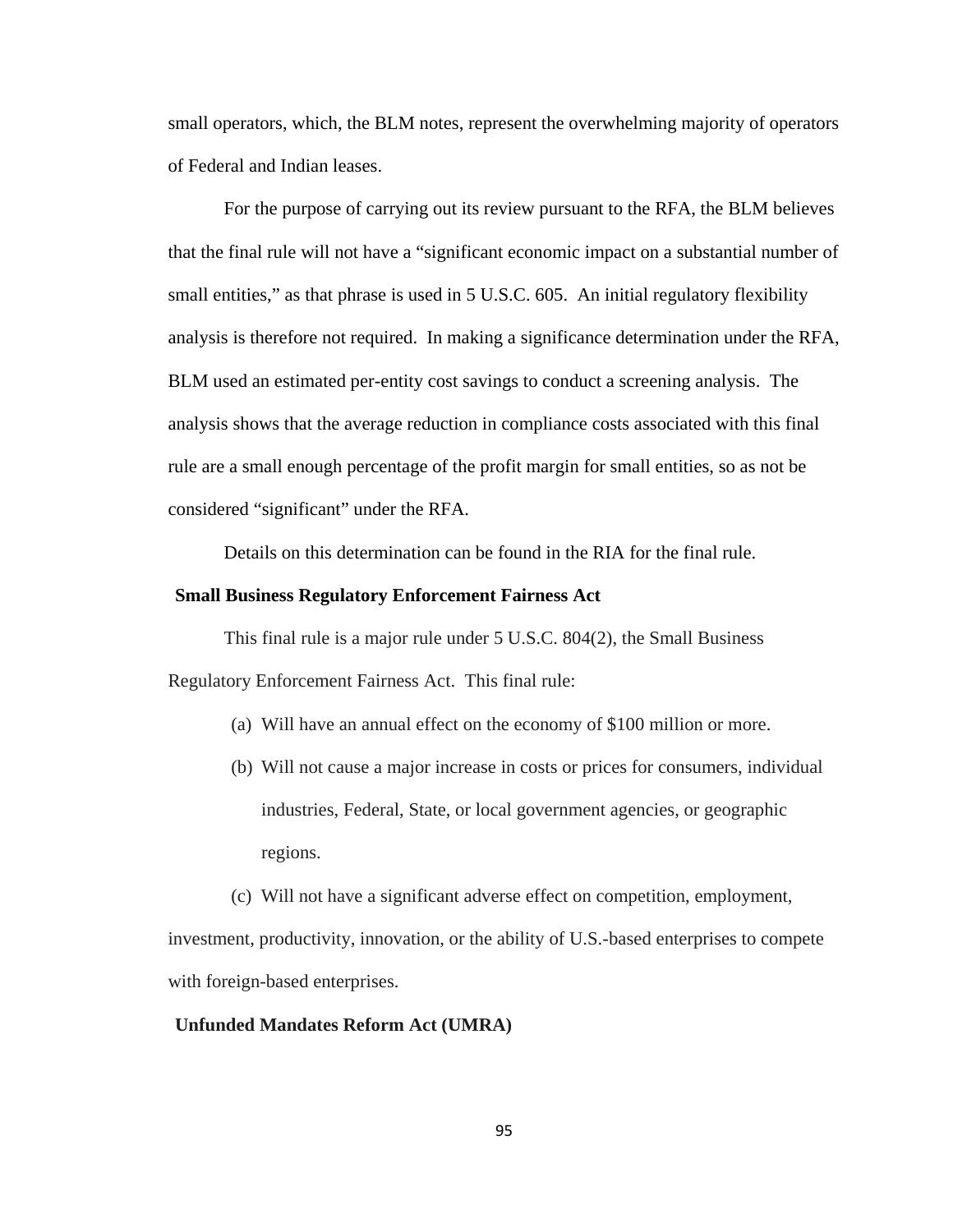This final rule will not impose an unfunded mandate on State, local, or tribal governments, or the private sector of \$100 million or more per year. The final rule will not have a significant or unique effect on State, local, or tribal governments or the private sector. The final rule contains no requirements that would apply to State, local, or tribal governments. It will rescind or revise requirements that would otherwise apply to the private sector. A statement containing the information required by the Unfunded Mandates Reform Act (UMRA) (2 U.S.C. 1531 *et seq.*) is not required for the final rule. This final rule is also not subject to the requirements of section 203 of UMRA because it contains no regulatory requirements that might significantly or uniquely affect small governments, because it contains no requirements that apply to such governments, nor does it impose obligations upon them.

# **Governmental Actions and Interference with Constitutionally Protected Property Right - Takings (Executive Order 12630)**

This final rule would not effect a taking of private property or otherwise have taking implications under Executive Order 12630. A takings implication assessment is not required. The final rule rescinds or revises many of the requirements placed on operators by the 2016 rule. Operators will not have to undertake the associated compliance activities, either operational or administrative. Therefore, the final rule impacts some operational and administrative requirements on Federal and Indian lands. All such operations are subject to lease terms which expressly require that subsequent lease activities be conducted in compliance with subsequently adopted Federal laws and regulations. This final rule conforms to the terms of those leases and applicable statutes and, as such, the rule is not a government action capable of interfering with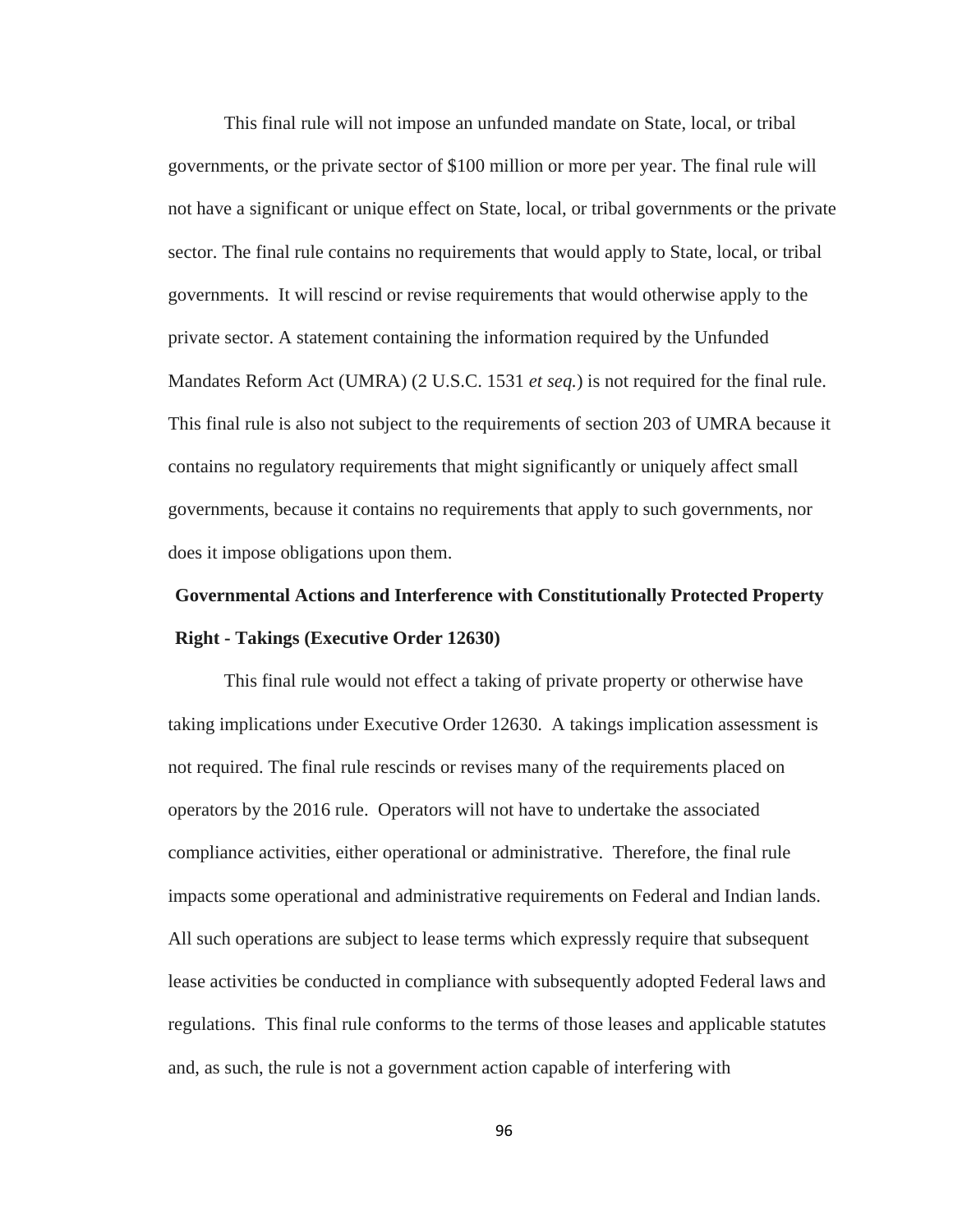constitutionally protected property rights. Therefore, the BLM has determined that the rule will not cause a taking of private property or require further discussion of takings implications under Executive Order 12630.

## **Federalism (Executive Order 13132)**

Under the criteria in section 1 of Executive Order 13132, this final rule does not have sufficient federalism implications to warrant the preparation of a federalism summary impact statement. A federalism impact statement is not required.

The final rule will not have a substantial direct effect on the States, on the relationship between the Federal Government and the States, or on the distribution of power and responsibilities among the levels of government. It would not apply to States or local governments or State or local governmental entities. The rule will affect the relationship between operators, lessees, and the BLM, but it does not directly impact the States. Therefore, in accordance with Executive Order 13132, the BLM has determined that this final rule does not have sufficient federalism implications to warrant preparation of a Federalism Assessment.

#### **Civil Justice Reform (Executive Order 12988)**

This final rule complies with the requirements of Executive Order 12988. More specifically, this final rule meets the criteria of section  $3(a)$ , which requires agencies to review all regulations to eliminate errors and ambiguity and to write all regulations to minimize litigation. This final rule also meets the criteria of section  $3(b)(2)$ , which requires agencies to write all regulations in clear language with clear legal standards. **Consultation and Coordination with Indian Tribal Governments (Executive Order 13175 and Departmental Policy)**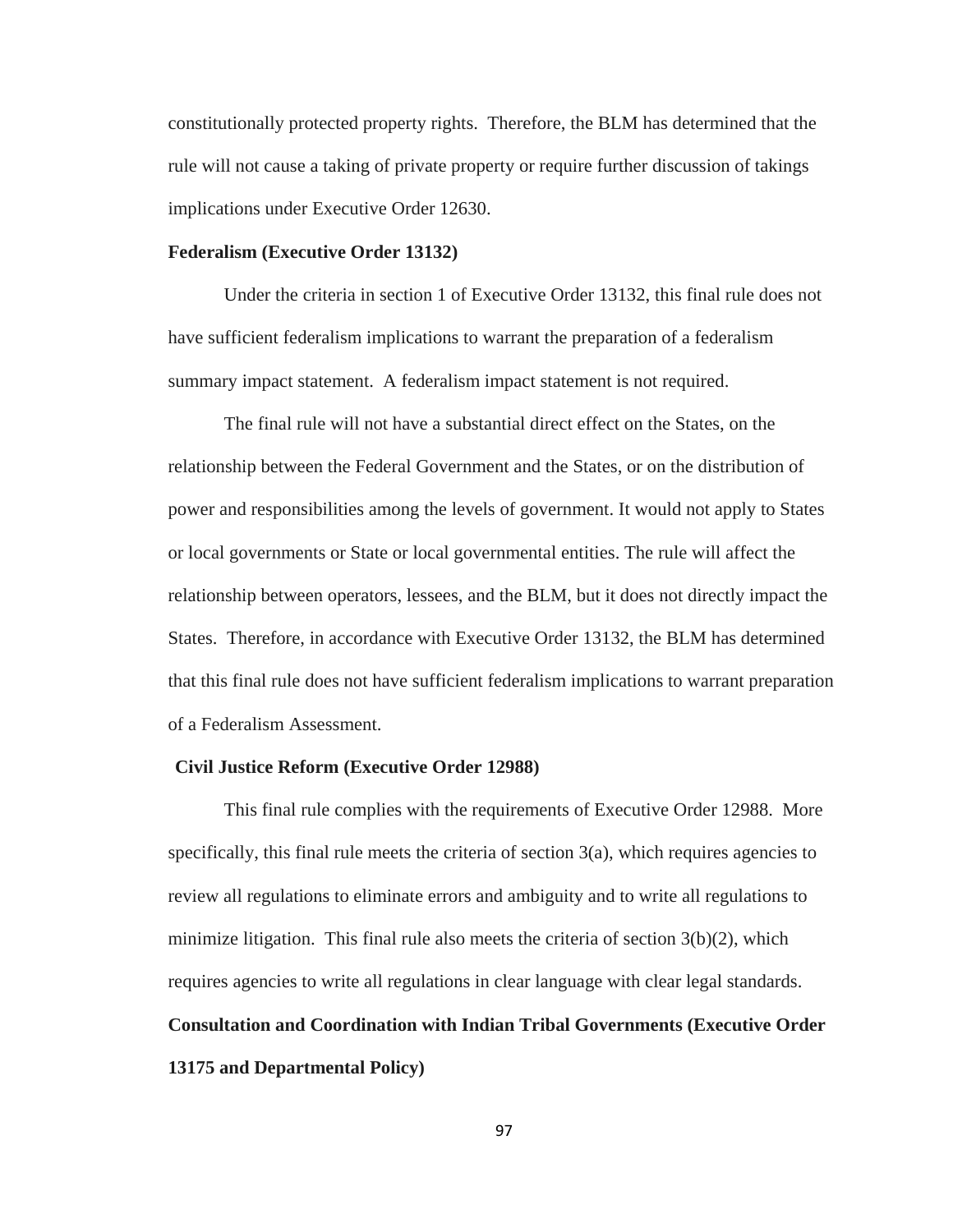The Department strives to strengthen its government-to-government relationship with Indian tribes through a commitment to consultation with Indian tribes and recognition of their right to self-governance and tribal sovereignty. We have evaluated this final rule under the Department's consultation policy and under the criteria in Executive Order 13175 and have identified substantial direct effects on federally recognized Indian tribes that will result from this final rule. Under this final rule, oil and gas operations on tribal and allotted lands will no longer be subject to many of the requirements placed on operators by the 2016 rule.

The BLM believes that revising the requirements of subpart 3179 will prevent Indian lands from being viewed as less attractive to oil and gas operators than non-Indian lands due to unnecessary and burdensome compliance costs, thereby preventing economic harm to tribes and allottees. The BLM conducted tribal outreach which it believes is appropriate given that the final rule will remove many of the compliance burdens of the 2016 rule, defer to tribal laws, regulations, rules, and orders, with respect to oil-well gas flaring from Indian leases, and otherwise revise subpart 3179 in a manner that aligns it with NTL-4A.

The BLM is committed to engaging in meaningful Tribal Consultation. Through a letter dated November 21, 2017, the BLM notified 428 Tribal leaders and representatives of its intent to propose a rule to revise the 2016 final rule. In the letter, the BLM offered to participate in government-to-government consultations or to accept for consideration written comments, at the recipient's convenience. These letters were sent three months before the BLM published the proposed rule in the Federal Register.

98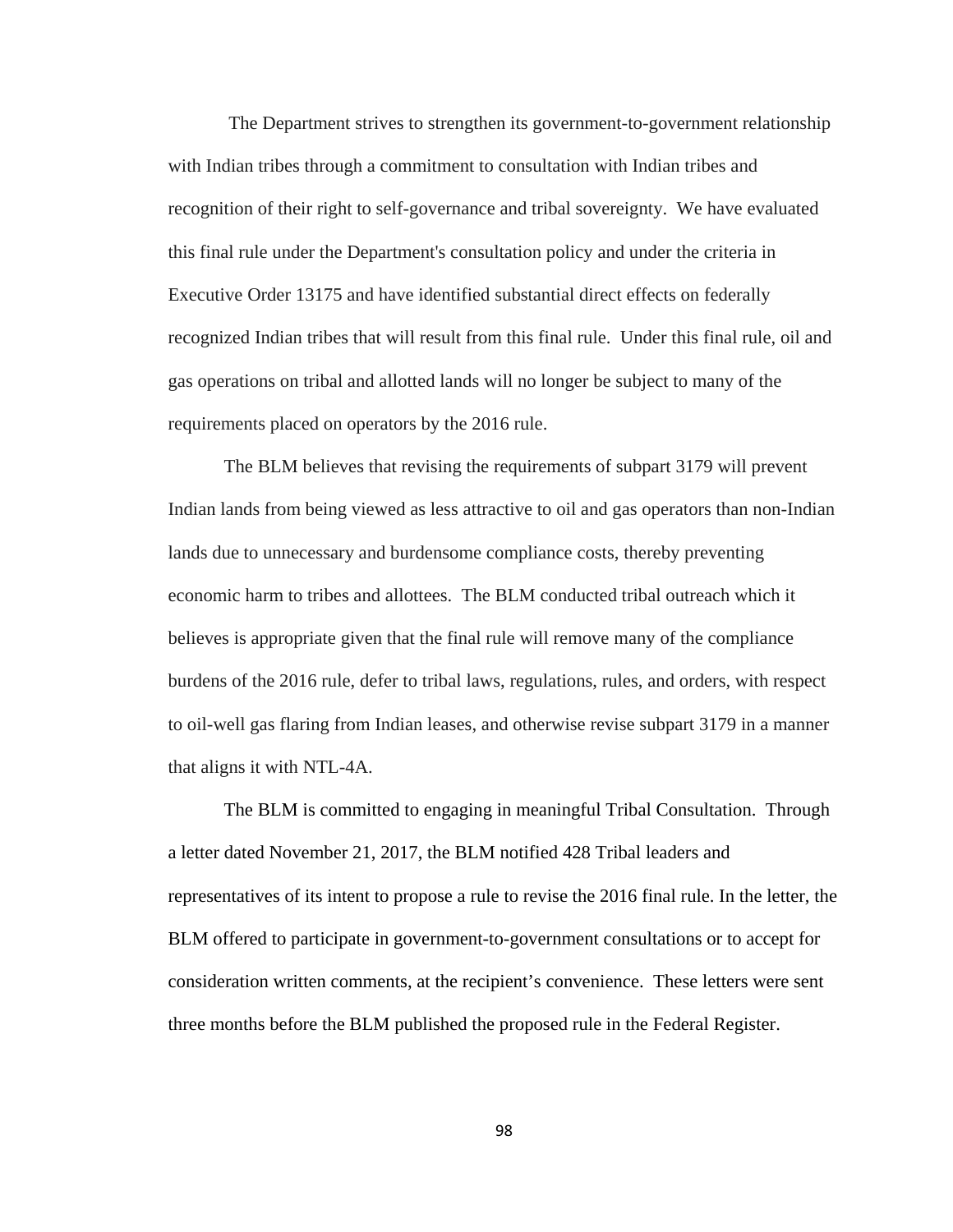The BLM received letters from several tribes seeking government-to-government consultation. The BLM also received comments from three allottees and members of tribes who did not request consultation. In response, the BLM conducted government-togovernment consultations with the tribes who had requested consultation. During each of these government-to-government consultations, the BLM discussed the regulatory action with the tribes. The feedback the BLM received was overall positive, particularly about the opportunity for greater tribal sovereignty.

#### **Paperwork Reduction Act**

1. Overview

The Paperwork Reduction Act (PRA) (44 U.S.C. 3501–3521) provides that an agency may not conduct or sponsor, and a person is not required to respond to, a collection of information, unless it displays a currently valid control number. 44 U.S.C. 3512. Collections of information include requests and requirements that an individual, partnership, or corporation obtain information, and report it to a Federal agency. 44 U.S.C. 3502(3); 5 CFR 1320.3(c) and (k).

OMB approved 24 information collection activities in the 2016 rule pertaining to waste prevention and assigned control number 1004-0211 to those activities. See ''Waste Prevention, Production Subject to Royalties, and Resource Conservation,'' Final Rule, 81 FR 83008 (Nov. 18, 2016). In the Notice of Action approving the 24 information collection activities in the 2016 rule, OMB announced that the control number will expire on January 31, 2018. The Notice of Action also included terms of clearance.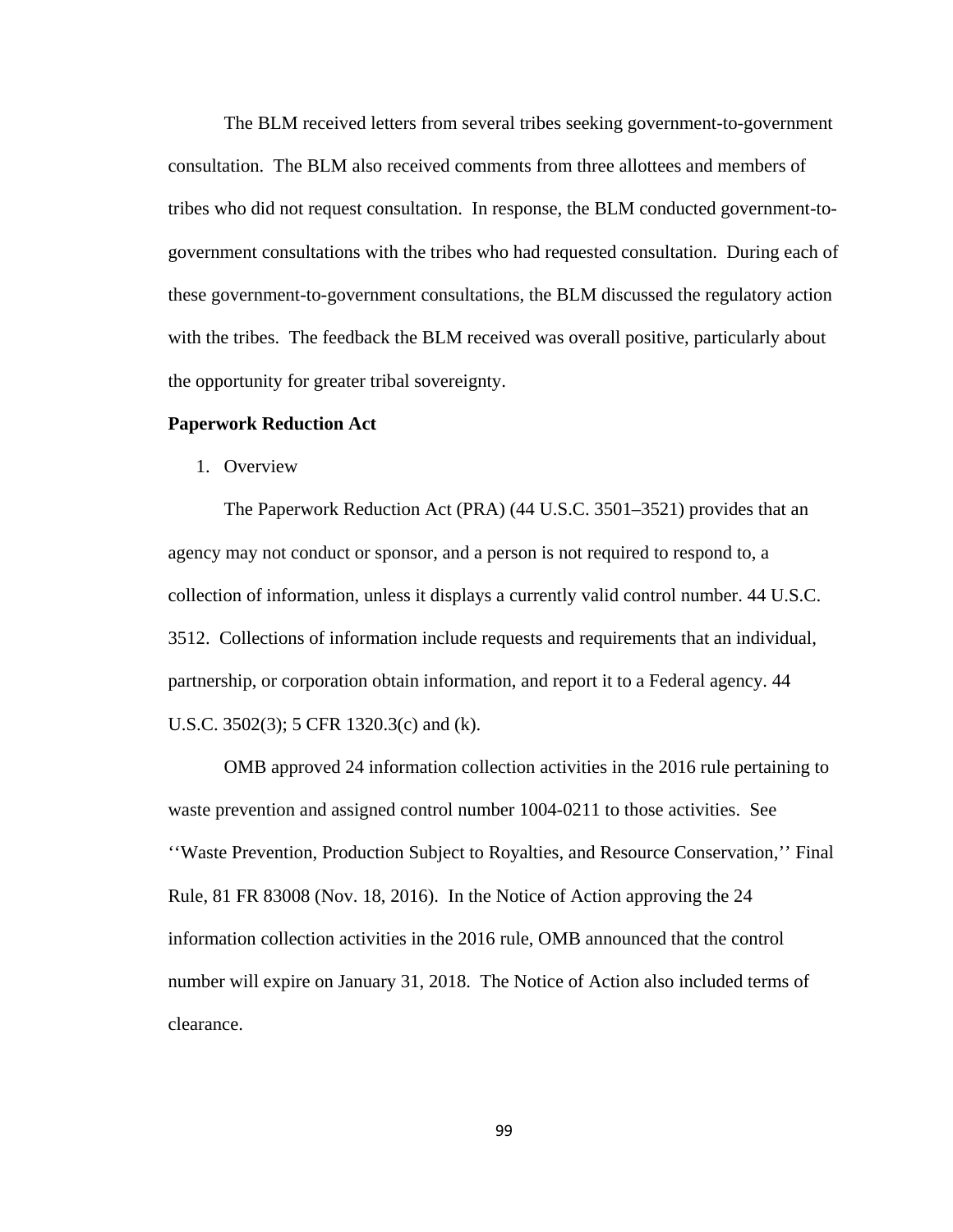On October 5, 2017, the BLM proposed a rule that would suspend or delay several regulations in the 2016 rule. In that proposed rule, the BLM requested the extension of control number 1004-0211 until January 31, 2019, including the 24 information collection activities in the 2016 rule. The BLM invited public comment on the proposed extension of control no. 1004-0211. The BLM also submitted the information collection request for the proposed rule to OMB for review in accordance with the PRA.

The BLM finalized that rule on December 8, 2017. See 82 FR 58050. OMB approved the information collection activities in the rule with an expiration date of December 31, 2020, and with a Term of Clearance that maintains the effectiveness of the Terms of Clearance associated with the 2016 rule. That Term of Clearance requires the BLM to submit to the Office of Information and Regulatory Affairs draft guidance to implement the collection of information requirements of the 2016 rule no later than 3 months after January 17, 2019.

This final rule does not modify any regulations in 43 CFR subpart 3178. Accordingly, the BLM requests continuation of the information collection activity at 43 CFR 3178.5, 3178.7, 3178.8, and 3178.9 ("Request for Approval for Royalty-Free Uses On-Lease or Off-Lease").

The final rule removes the information collection activity at 43 CFR 3162.3-1(j) ("Plan to Minimize Waste of Natural Gas"). The final rule also removes or revises many regulations and information collection activities in 43 CFR subpart 3179. As a result, the BLM now requests revision of control number 1004-0211 to include:

• The information collection activities in this final rule; and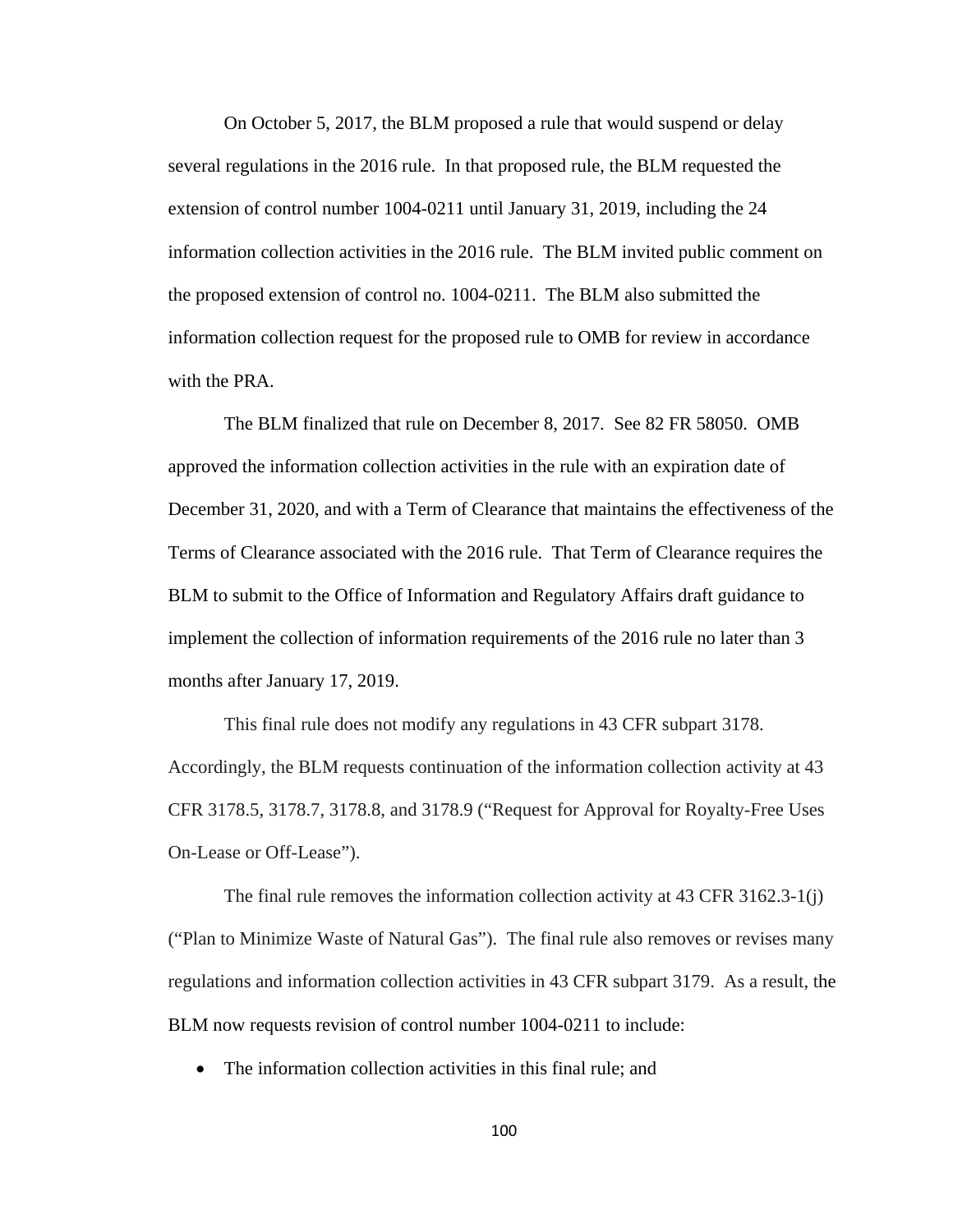• The information collection activity entitled, "Request for Approval for Royalty-Free Uses On-Lease or Off-Lease."

2. Summary of Information Collection Activities

*Title*: Waste Prevention, Production Subject to Royalties, and Resource Conservation (43 CFR parts 3160 and 3170).

OMB Control Number: 1004–0211.

*Form*: Form 3160–5, Sundry Notices and Reports on Wells.

*Description of Respondents*: Holders of Federal and Indian (except Osage Tribe) oil and gas leases, those who belong to Federally approved units or communitized areas, and those who are parties to oil and gas agreements under the Indian Mineral Development Act, 25 U.S.C. 2101–2108.

*Respondents' Obligation*: Required to obtain or retain a benefit.

*Frequency of Collection*: On occasion.

*Abstract*: The BLM requests that control number 1004-0211 be revised to include the information collection activities in this final rule, as well as the information collection activity in 43 CFR subpart 3178 that was in the 2016 rule. The BLM also requests the removal of the information collection activity in 43 CFR 3162.3-1(j) that was in the 2016 rule, and the removal or revision of the information collection activities that were in 43 CFR subpart 3179 of the 2016 rule.

*Estimated Number of Responses*: 1,075.

*Estimated Total Annual Burden Hours*: 4,010.

*Estimated Total Non-Hour Cost*: None.

2. Information Collection Request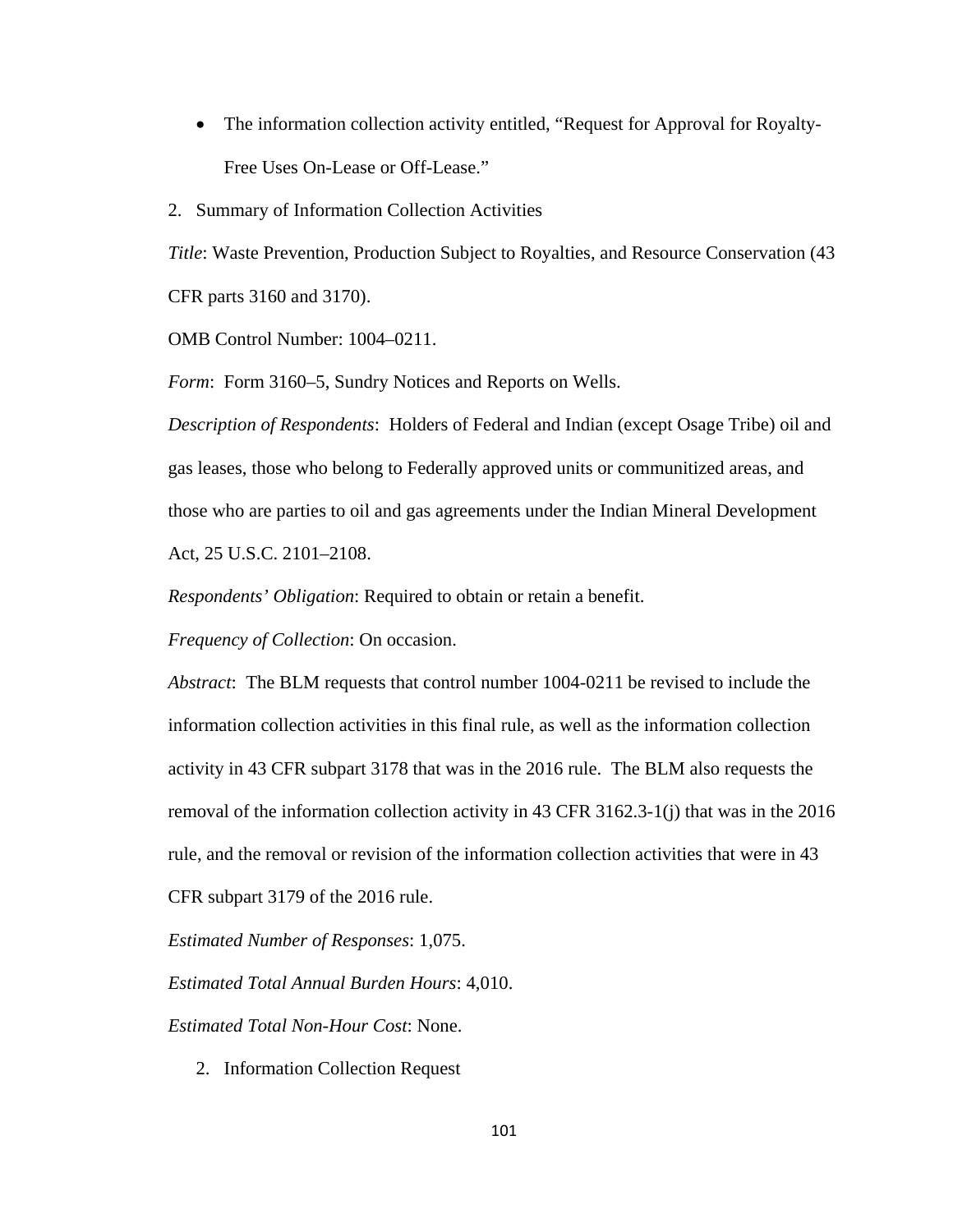A. The BLM requests that OMB control number 1004-0211 continue to include the following information collection activity that was included at 43 CFR subpart 3178 of the 2016 rule: Request for Approval for Royalty-Free Uses On-Lease or Off-Lease (43 CFR 3178.5, 3178.7, 3178.8, and 3178.9)

Section 3178.5 requires submission of a Sundry Notice (Form 3160-5) to request prior written BLM approval for use of gas royalty free for the following operations and production purposes on the lease, unit or communitized area:

- Using oil or gas that an operator removes from the pipeline at a location downstream of the facility measurement point (FMP);
- Removal of gas initially from a lease, unit PA, or communitized area for treatment or processing because of particular physical characteristics of the gas, prior to use on the lease, unit PA or communitized area; and
- Any other type of use of produced oil or gas for operations and production purposes pursuant to § 3178.3 that is not identified in § 3178.4
- Section 3178.7 requires submission of a Sundry Notice (Form 3160-5) to request prior written BLM approval for off-lease royalty-free uses in the following circumstances:
	- o The equipment or facility in which the operation is conducted is located off the lease, unit, or communitized area for engineering, economic, resource-protection, or physical-accessibility reasons; and
	- o The operations are conducted upstream of the FMP.

Section 3178.8 requires that an operator measure or estimate the volume of royalty-free gas used in operations upstream of the FMP. In general, the operator is free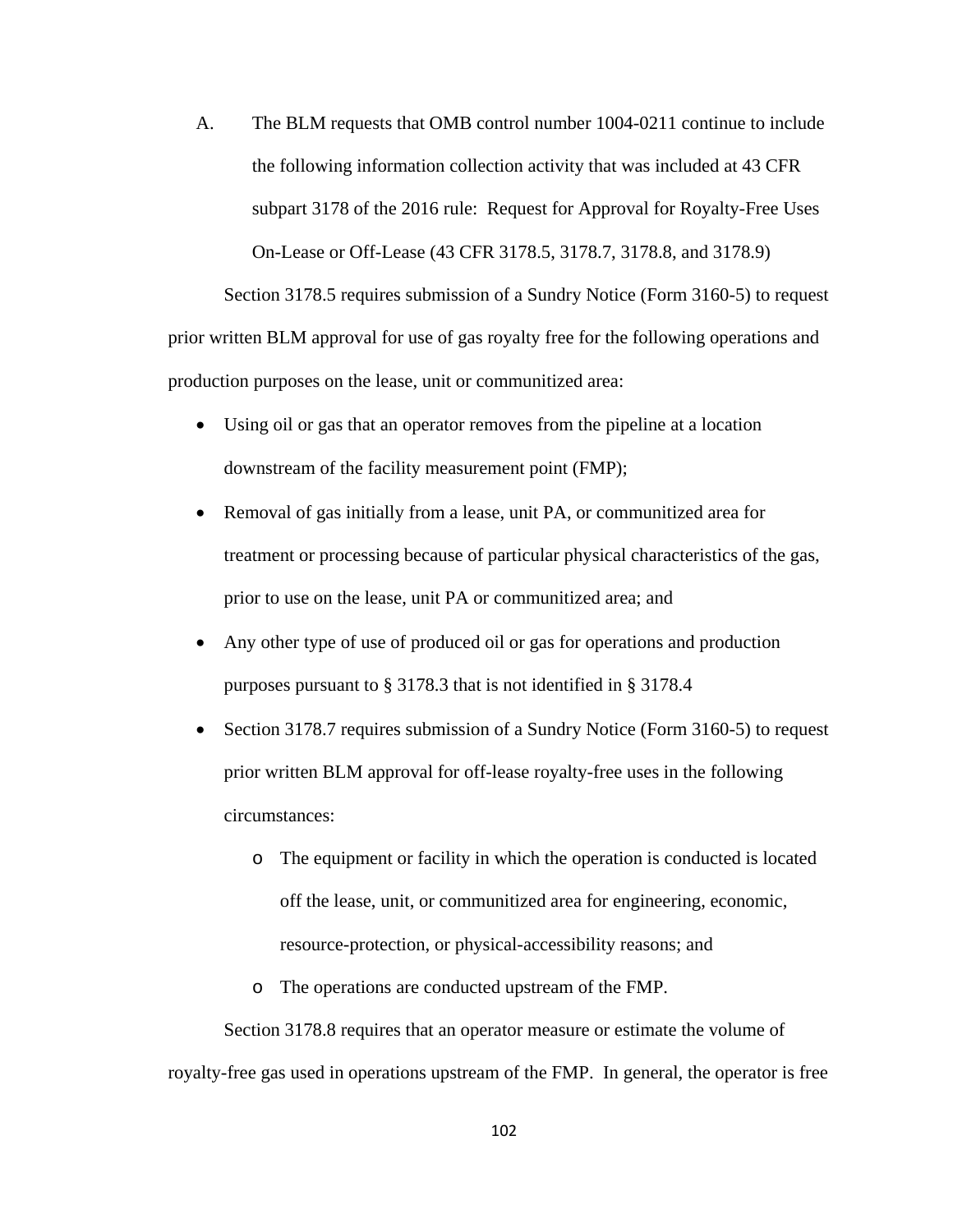to choose whether to measure or estimate, with the exception that the operator must in all cases measure the following volumes:

• Royalty-free gas removed downstream of the FMP and used pursuant to §§ 3178.4 through 3178.7; and

• Royalty-free oil used pursuant to §§ 3178.4 through 3178.7.

If oil is used on the lease, unit or communitized area, it is most likely to be removed from a storage tank on the lease, unit or communitized area. Thus, this regulation also requires the operator to document the removal of the oil from the tank or pipeline.

Section 3178.8(e) requires that operators use best available information to estimate gas volumes, where estimation is allowed. For both oil and gas, the operator must report the volumes measured or estimated, as applicable, under ONRR reporting requirements. As revisions to Onshore Oil and Gas Orders No. 4 and 5 have now been finalized as 43 CFR subparts 3174 and 3175, respectively, the final rule text now references § 3173.12, as well as § 3178.4 through § 3178.7 to clarify that royalty-free use must adhere to the provisions in those sections.

Section 3178.9 requires the following additional information in a request for prior approval of royalty-free use under § 3178.5, or for prior approval of off-lease royalty-free use under § 3178.7:

- A complete description of the operation to be conducted, including the location of all facilities and equipment involved in the operation and the location of the FMP;
- The volume of oil or gas that the operator expects will be used in the operation and the method of measuring or estimating that volume;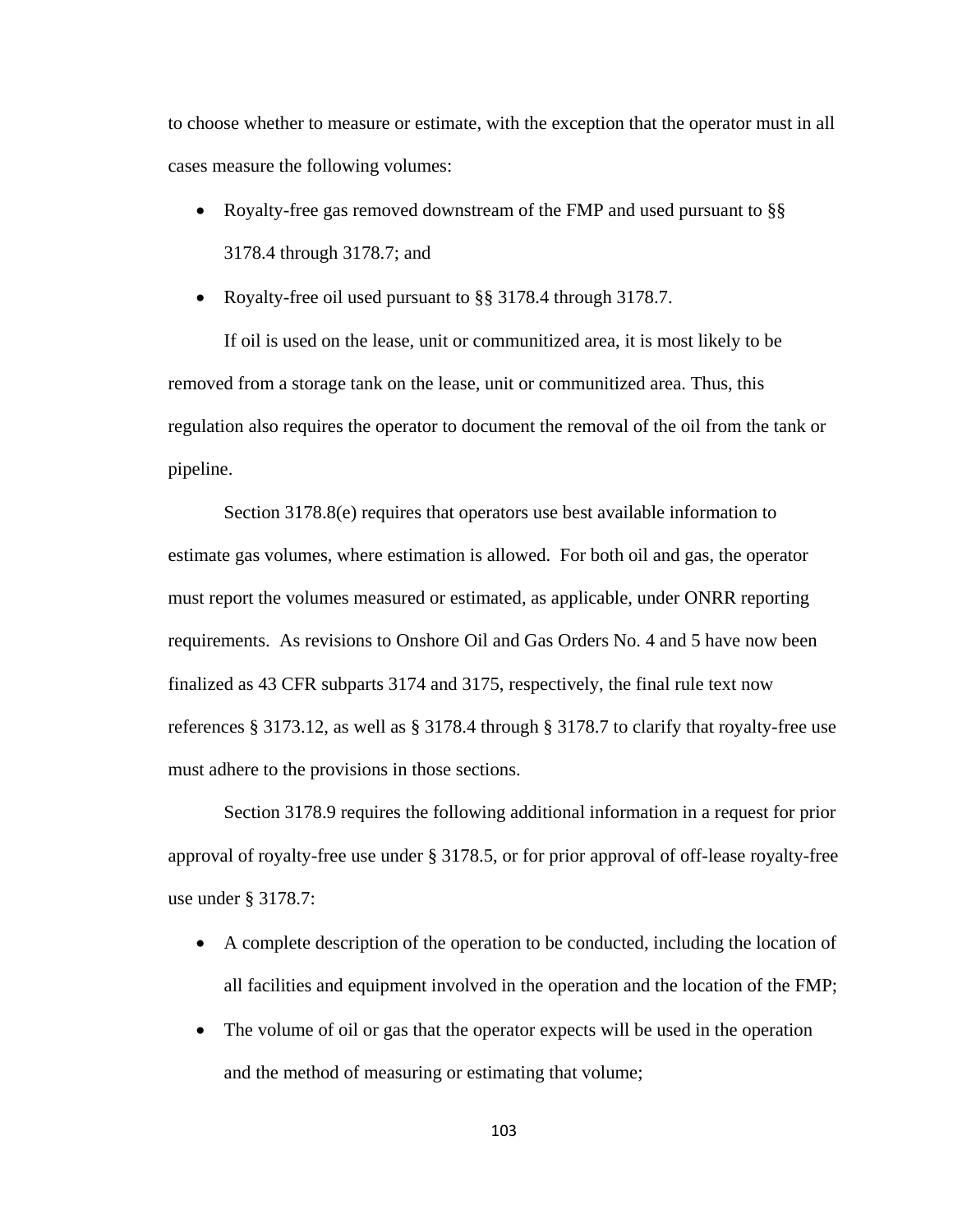- If the volume expected to be used will be estimated, the basis for the estimate (e.g., equipment manufacturer's published consumption or usage rates); and
- The proposed disposition of the oil or gas used (e.g., whether gas used would be consumed as fuel, vented through use of a gas-activated pneumatic controller, returned to the reservoir, or disposed by some other method).
- B. The BLM requests the revision of the following information collection activities in accordance with this final rule:
- 1. Request for Extension of Royalty-Free Flaring During Initial Production Testing (43 CFR 3179.101)

A regulation in the 2016 rule, 43 CFR 3179.103, allows gas to be flared royalty free during initial production testing. The regulation lists specific volume and time limits for such testing. An operator may seek an extension of those limits on royalty-free flaring by submitting a Sundry Notice (Form 3160-5) to the BLM.

A regulation in this final rule, 43 CFR 3179.101, is similar to the 2016 rule in addressing the royalty-free treatment of gas volumes flared during initial production testing. 43 CFR 3179.101 in this final rule would provide that gas flared during the initial production test of each completed interval in a well is royalty free until one of the following occurs:

- The operator determines that it has obtained adequate reservoir information;
- 30 days have passed since the beginning of the production test, unless the BLM approves a longer test period; or
- The operator has flared 50 MMcf of gas.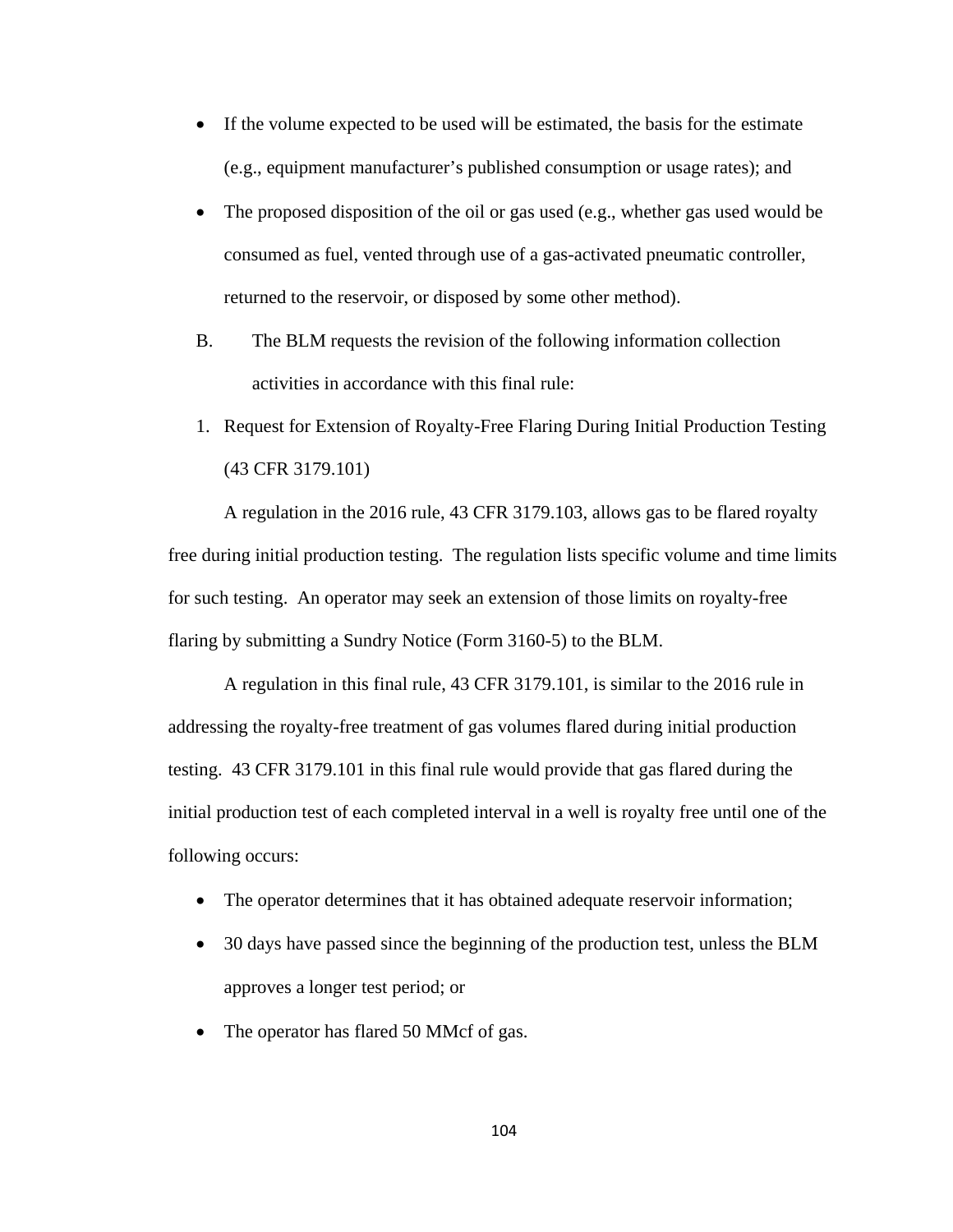Section 3179.101 of this final rule also provides that an operator may request a longer test period by submitting a Sundry Notice.

2. Request for Extension of Royalty-Free Flaring During Subsequent Well

Testing (43 CFR 3179.102)

A regulation in the 2016 rule, 43 CFR 3179.104, allows gas to be flared royalty free for no more than 24 hours during well tests subsequent to the initial production test. That regulation allows an operator to seek authorization to flare royalty free for a longer period by submitting a Sundry Notice (Form 3160-5) to the BLM.

A regulation in this final rule, 43 CFR 3179.102, is substantively identical to 43 CFR 3179.104 in the 2016 rule. Accordingly, the BLM requests that the information collection activity at 43 CFR 3179.102 of this final rule replace the activity at 43 CFR 3179.104 of the 2016 rule.

3. Emergencies (43 CFR 3179.103)

A regulation in the 2016 rule, 43 CFR 3179.105, allows an operator to flare gas royalty free during a temporary, short-term, infrequent, and unavoidable emergency. A regulation in this final rule, at 43 CFR 3179.103, is almost identical to 43 CFR 3179.105 of the 2016 rule. The BLM thus requests that the information collection activity entitled, "Reporting of Venting or Flaring (43 CFR 3179.105)" be re-named "Emergencies (43 CFR 3179.103)."

As provided at 43 CFR 3179.103(a) of this final rule, gas flared or vented during an emergency would be royalty-free for a period not to exceed 24 hours, unless the BLM determines that emergency conditions exist necessitating venting or flaring for a longer period. Section 3179.103(d) of this final rule would require the operator to report to the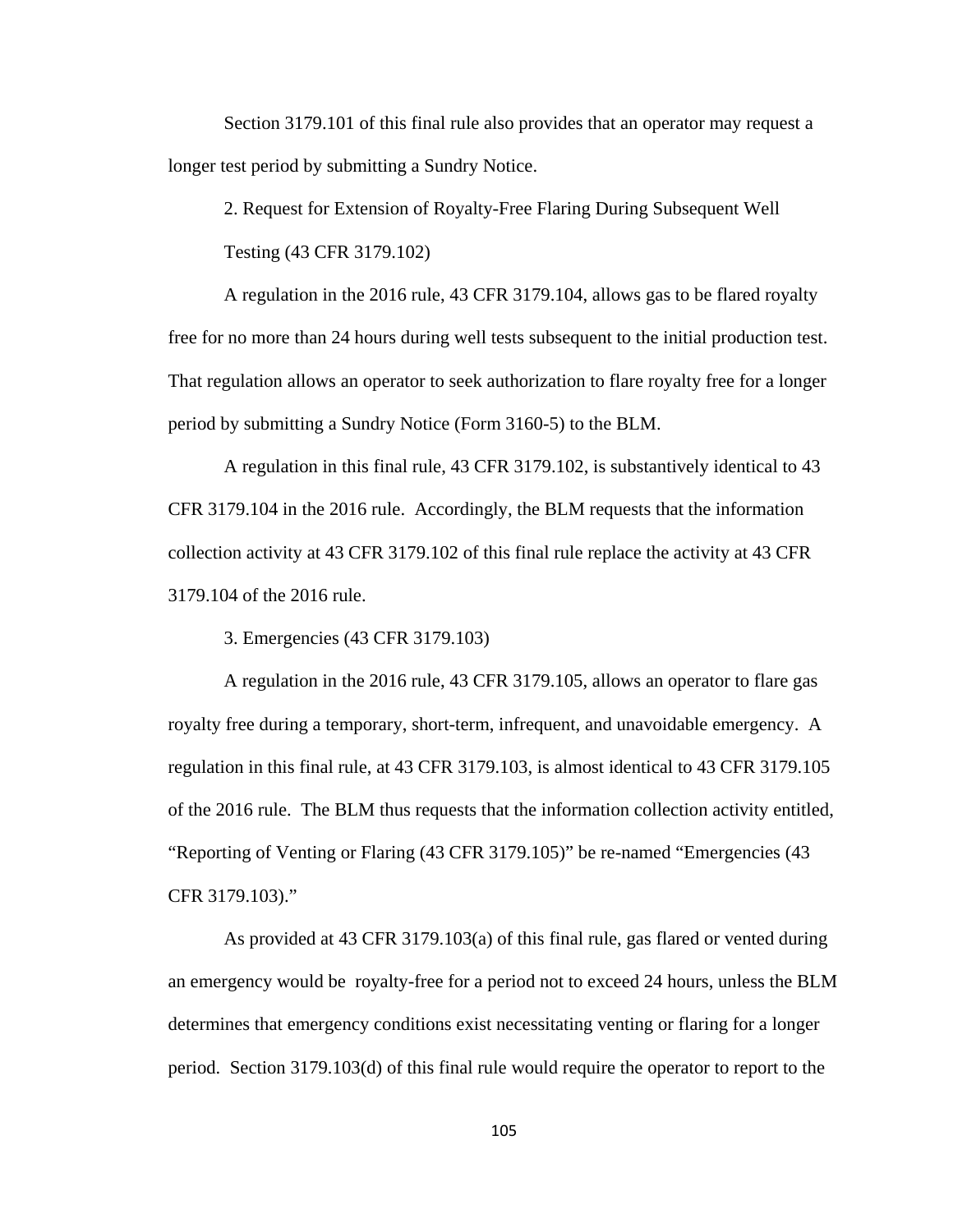BLM on a Sundry Notice, within 45 days of the start of an emergency, the estimated volumes flared or vented beyond the timeframe specified in paragraph (a).

As defined at 43 CFR 3179.103(b) of this final rule, an "emergency" for purposes of 43 CFR subpart 3179 is a temporary, infrequent and unavoidable situation in which the loss of gas or oil is uncontrollable or necessary to avoid risk of an immediate and substantial adverse impact on safety, public health, or the environment, and is not due to operator negligence.

As provided at 43 CFR 3179.103(c) of this final rule, the following events would not constitute emergencies for the purposes of royalty assessment:

- The operator's failure to install appropriate equipment of a sufficient capacity to accommodate the production conditions;
- Failure to limit production when the production rate exceeds the capacity of the related equipment, pipeline, or gas plant, or exceeds sales contract volumes of oil or gas;
- Scheduled maintenance;
- A situation caused by operator negligence, including recurring equipment failures; or
- A situation on a lease, unit, or communitized area that has already experienced 3 or more emergencies within the past 30 days, unless the BLM determines that the occurrence of more than 3 emergencies within the 30 day period could not have been anticipated and was beyond the operator's control.
- D. The BLM requests the removal of the following information collection activities in accordance with this final rule: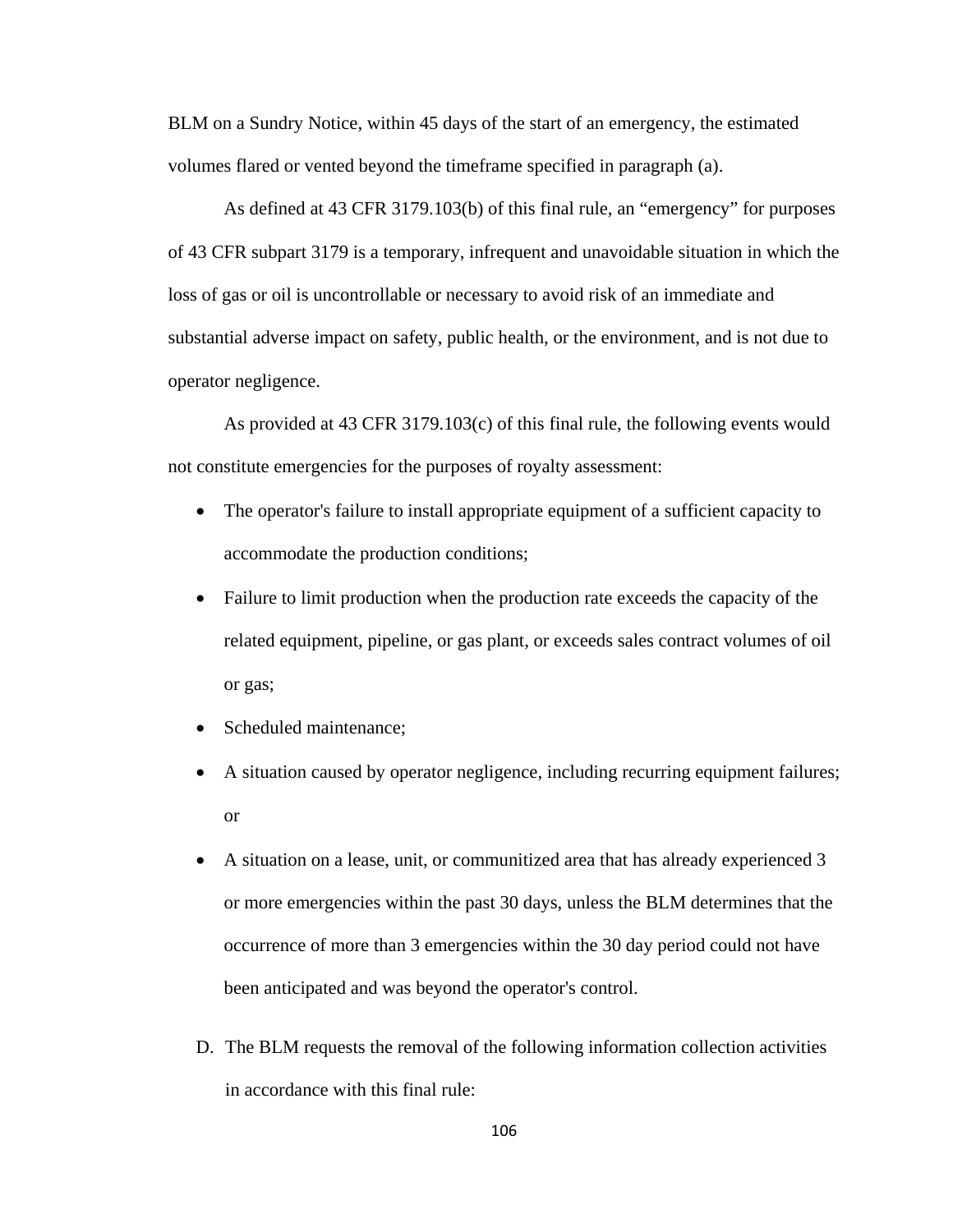- 1. "Plan to Minimize Waste of Natural Gas";
- 2. "Notification of Choice to Comply on County- or State-wide Basis";
- 3. "Request for Approval of Alternative Capture Requirement";
- 4. "Request for Exemption from Well Completion Requirements";
- 5. "Notification of Functional Needs for a Pneumatic Controller";

6. "Showing that Cost of Compliance Would Cause Cessation of Production and Abandonment of Oil Reserves (Pneumatic Controller)";

7. "Showing in Support of Replacement of Pneumatic Controller within 3 Years";

8. "Showing that a Pneumatic Diaphragm Pump was Operated on Fewer than 90 Individual Days in the Prior Calendar Year";

9. "Notification of Functional Needs for a Pneumatic Diaphragm Pump";

10. "Showing that Cost of Compliance Would Cause Cessation of Production and Abandonment of Oil Reserves (Pneumatic Diaphragm Pump)";

11. "Showing in Support of Replacement of Pneumatic Diaphragm Pump within 3 Years";

12. "Storage Vessels";

13. "Downhole Well Maintenance and Liquids Unloading – Documentation and Reporting";

14. "Downhole Well Maintenance and Liquids Unloading – Notification of Excessive Duration or Volume";

15. "Leak Detection – Compliance with EPA Regulations";

16. "Leak Detection – Request to Use an Alternative Monitoring Device and Protocol":

17. "Leak Detection – Operator Request to Use an Alternative Leak Detection Program";

18. "Leak Detection – Operator Request for Exemption Allowing Use of an Alternative Leak-Detection Program that Does Not Meet Specified Criteria";

19. "Leak Detection – Notification of Delay in Repairing Leaks";

20. "Leak Detection — Inspection Recordkeeping and Reporting"; and

21. "Leak Detection – Annual Reporting of Inspections."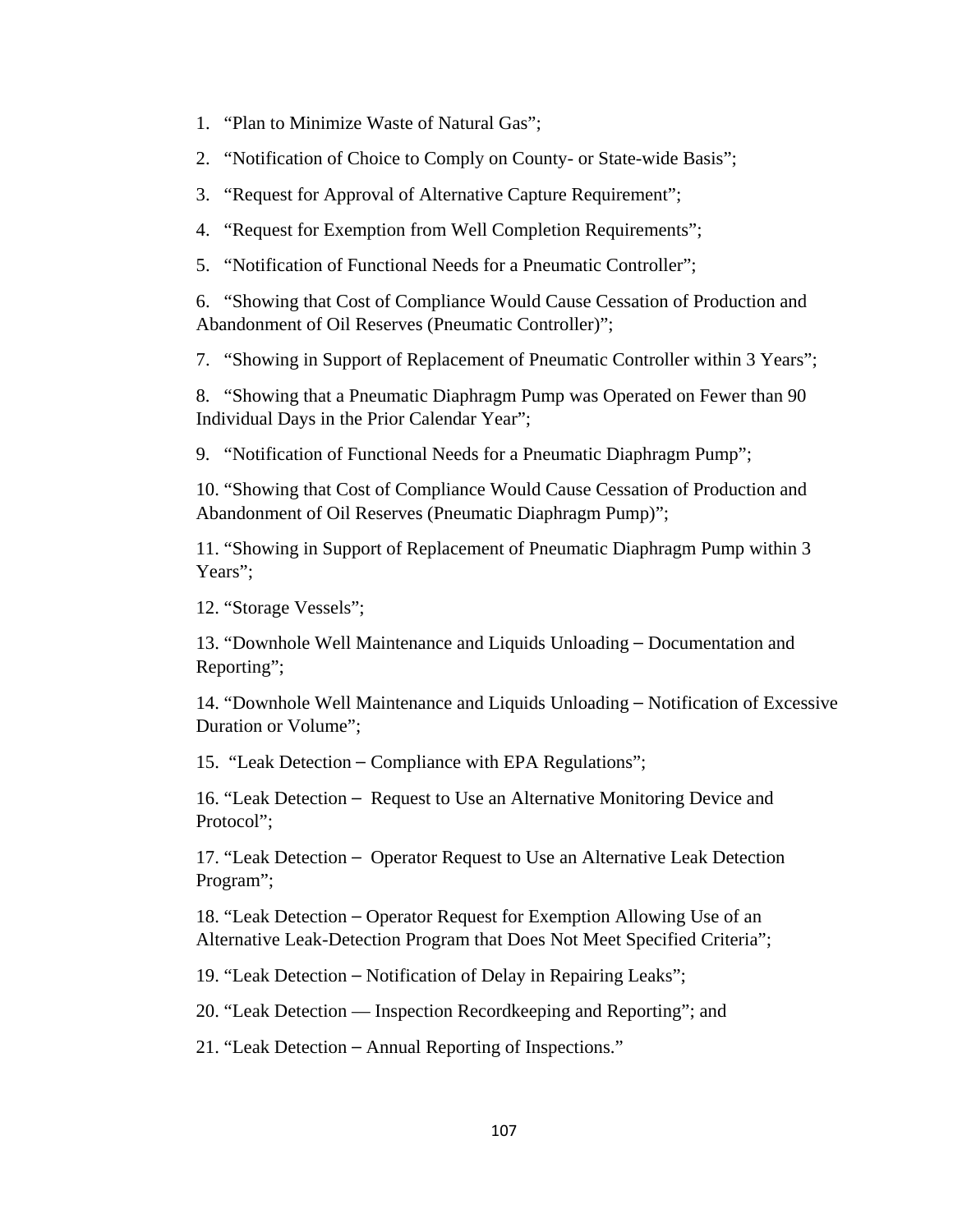E. The BLM requests the addition of following information collection activity, in accordance with this final rule: Oil-Well Gas (43 CFR 3179.201)

A regulation in this final rule, 43 CFR 3179.201, would provide that, except as otherwise provided in 43 CFR subpart 3179, oil-well gas may not be vented or flared royalty free unless BLM approves such action in writing. The BLM would be authorized to approve an application for royalty-free venting or flaring of oil-well gas upon determining that royalty-free venting or flaring is justified by the operator's submission of either:

- 1) An evaluation report supported by engineering, geologic, and economic data that demonstrates to the BLM's satisfaction that the expenditures necessary to market or beneficially use such gas are not economically justified; or
- 2) An action plan showing how the operator will minimize the venting or flaring of the gas within 1 year or within a greater amount of time if the operator justifies an extended deadline. If the operator fails to implement the action plan, the gas vented or flared during the time covered by the action plan would be subject to royalty.

The data in the evaluation report that is mentioned above would need to include:

- The applicant's estimates of the volumes of oil and gas that would be produced to the economic limit if the application to vent or flare were approved; and
- The volumes of the oil and gas that would be produced if the applicant were required to market or use the gas.

The BLM would be authorized to require the operator to provide an updated evaluation report as additional development occurs or economic conditions improve. In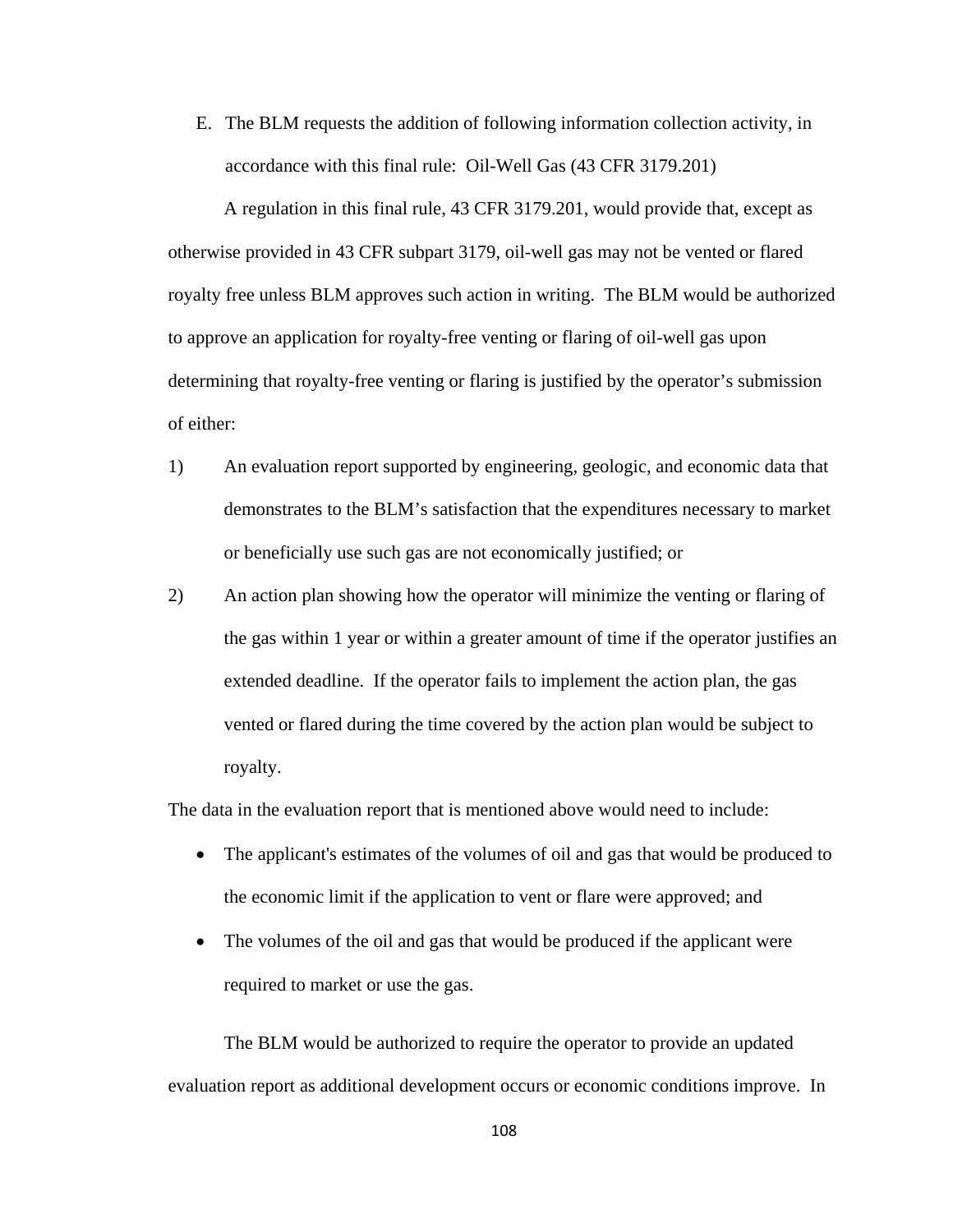addition, the BLM would be authorized to determine that gas is avoidably lost and therefore subject to royalty if flaring exceeds 10 MMcf per well during any month.

The BLM notes that there are no additional reporting requirements associated with 43 CFR 3179.301 in the final rule. Section 3179.301, which is a revision of 43 CFR 3179.9, is already covered under an approved OMB control number 1012-0004. The provision provides that the operator must estimate or measure volumes of gas vented or flared, and report those volumes under "applicable ONRR reporting requirements," which is authorized under control number 1012-0004. An ONRR regulation (30 CFR 1210.102) requires operators to submit a form that is included in that control number (Form ONRR-4054, Oil and Gas Operations Report) monthly for all oil and gas production. Volumes of vented gas and flared gas must be included in that report, using codes to identify those volumes. ONRR uses the information on Form ONRR-4054 to track all oil and gas from the point of production to the point of first sale or other disposition, to ensure proper royalties are paid. The BLM and other Federal Government agencies use the data to monitor and inspect lease operations. As revised, proposed 43 CFR 3179.301 does not change the burdens that ONRR estimates for Form ONRR-4054.

## 4. Burden Estimates

This final rule results in the following adjustments in hour or cost burdens:

1. The hours per response for Request for Approval for Royalty-Free Uses On-Lease or Off-Lease are increased from 4 to 8.

2. The number of responses for "Request for Extension of Royalty-Free Flaring During Initial Well Testing" are increased from 500 to 750.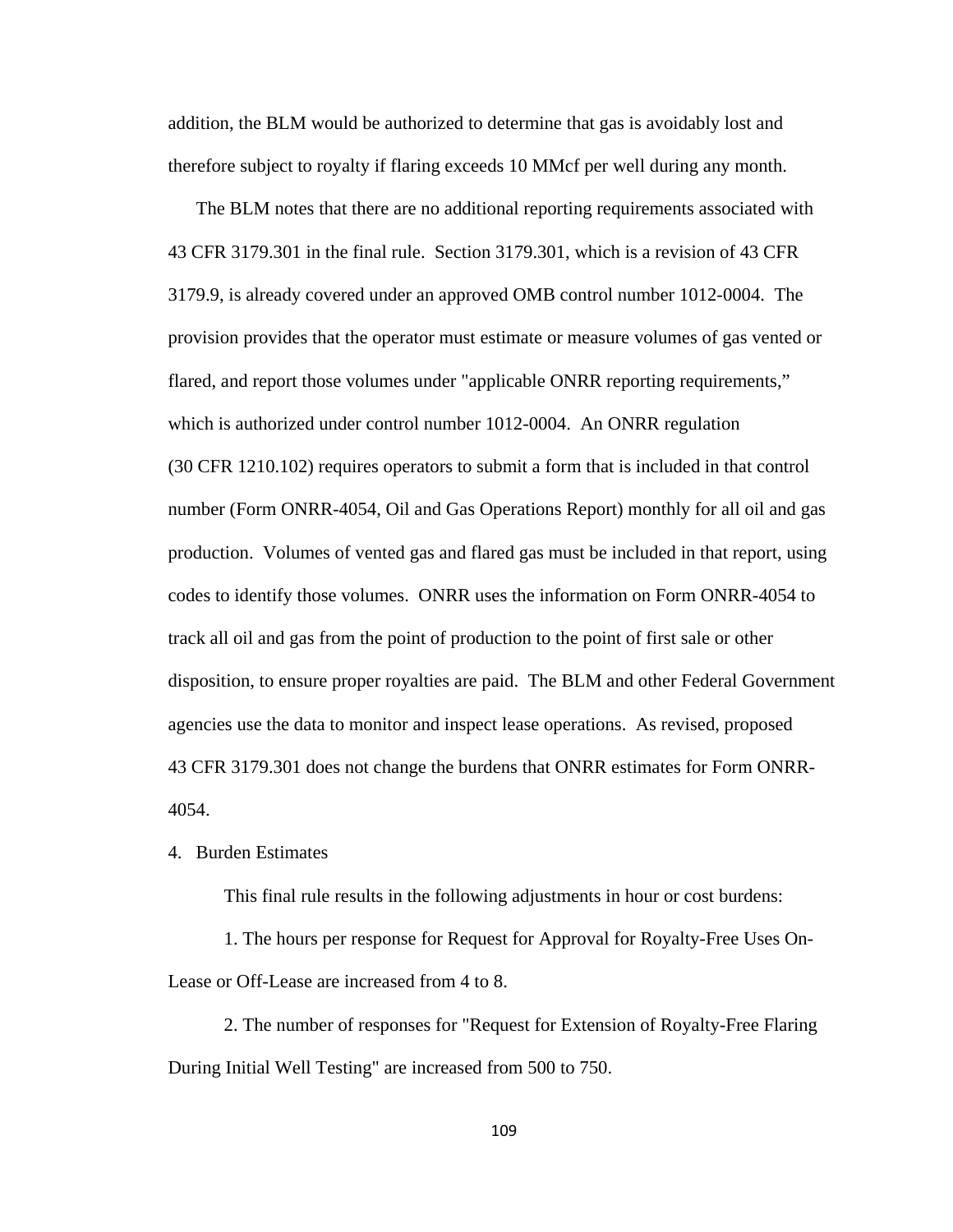Program changes in this final rule would result in 62,125 fewer responses than in the 2016 rule (1,075 responses minus 63,200 responses) and 78,160 fewer burden hours than in the 2016 rule (4,010 responses minus 82,170 responses. The program changes and their reasons are itemized in Tables 15-1 and 15-2 of the supporting statement.

The following table details the annual estimated hour burdens for the information activities described above:

| A.<br><b>Type of Response</b>                                                                                                         | <b>B.</b><br><b>Number of</b><br><b>Responses</b> | C.<br><b>Hours</b> per<br><b>Response</b> | D.<br><b>Total Hours</b><br>(Column B x<br>Column C) |
|---------------------------------------------------------------------------------------------------------------------------------------|---------------------------------------------------|-------------------------------------------|------------------------------------------------------|
| Request for Approval for<br>Royalty-Free Uses On-Lease or<br>Off-Lease<br>43 CFR 3178.5, 3178.7, 3178.8,<br>and 3178.9<br>Form 3160-5 | 50                                                | 8                                         | 400                                                  |
| Request for Extension of Royalty-<br>Free Flaring During Initial<br><b>Production Testing</b><br>43 CFR 3179.101<br>Form 3160-5       | 750                                               | $\overline{2}$                            | 1,500                                                |
| Request for Extension of<br><b>Royalty-Free Flaring During</b><br><b>Subsequent Well Testing</b><br>43 CFR 3179.102<br>Form 3160-5    | 5                                                 | $\overline{2}$                            | 10                                                   |
| Emergencies<br>43 CFR 3179.103<br>Form 3160-5                                                                                         | 250                                               | 2                                         | 500                                                  |
| Oil-Well Gas<br>43 CFR 3179.201                                                                                                       | 20                                                | 80                                        | 1,600                                                |
| Totals                                                                                                                                | 1,075                                             |                                           | 4,010                                                |

# **National Environmental Policy Act**

The BLM has prepared an Environmental Assessment (EA) to determine whether this proposed rule would have a significant impact on the quality of the human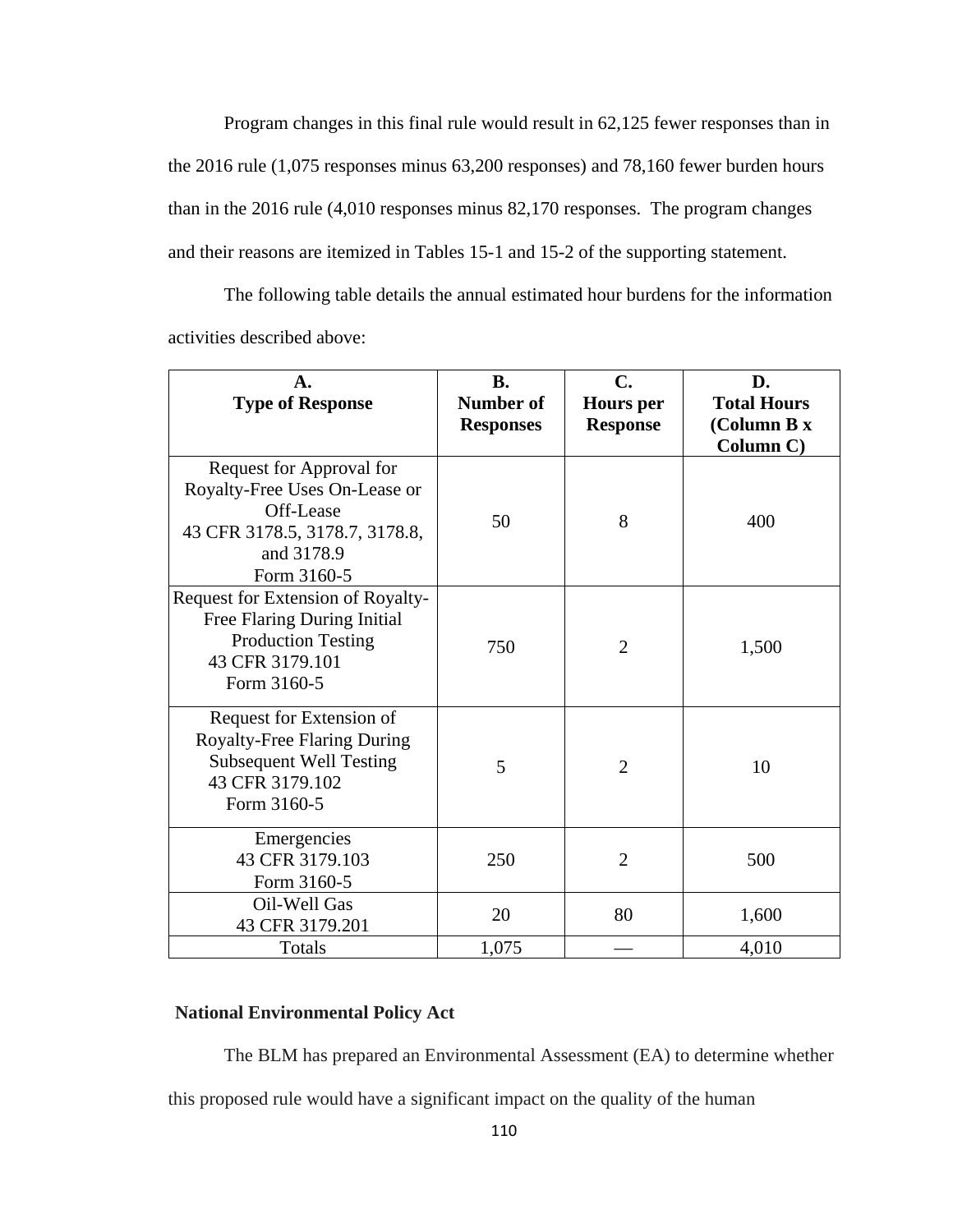environment under the National Environmental Policy Act of 1969 (NEPA) (42 U.S.C. 4321 *et seq.*). Based on this EA, the BLM has concluded that the final rule would not have a significant impact on the quality of the human environment. This conclusion is detailed in the BLM's Finding of No Significant Impact (FONSI). Both the EA and the FONSI for the final rule are available in the docket for the rule on the *Federal eRulemaking Portal*: https://www.regulations.gov. (In the Searchbox, enter "RIN 1004- AE53", click the "Search" button, open the Docket Folder, and look under Supporting Documents.)

# **Actions Concerning Regulations That Significantly Affect Energy Supply, Distribution, or Use (Executive Order 13211)**

This final rule is not a significant energy action under the definition in Executive Order 13211. A statement of Energy Effects is not required.

Section 4(b) of Executive Order 13211 defines a "significant energy action" as "any action by an agency (normally published in the *Federal Register*) that promulgates or is expected to lead to the promulgation of a final rule or regulation, including notices of inquiry, advance notices of rulemaking, and notices of rulemaking: (1)(i) That is a significant regulatory action under Executive Order 12866 or any successor order, and (ii) Is likely to have a significant adverse effect on the supply, distribution, or use of energy; or (2) That is designated by the Administrator of the Office of Information and Regulatory Affairs as a significant energy action."

 The rule rescinds or revises certain requirements in the 2016 rule and reduces compliance burdens. The BLM determined that the 2016 rule would not have impacted the supply, distribution, or use of energy. It stands to reason that a revision in a manner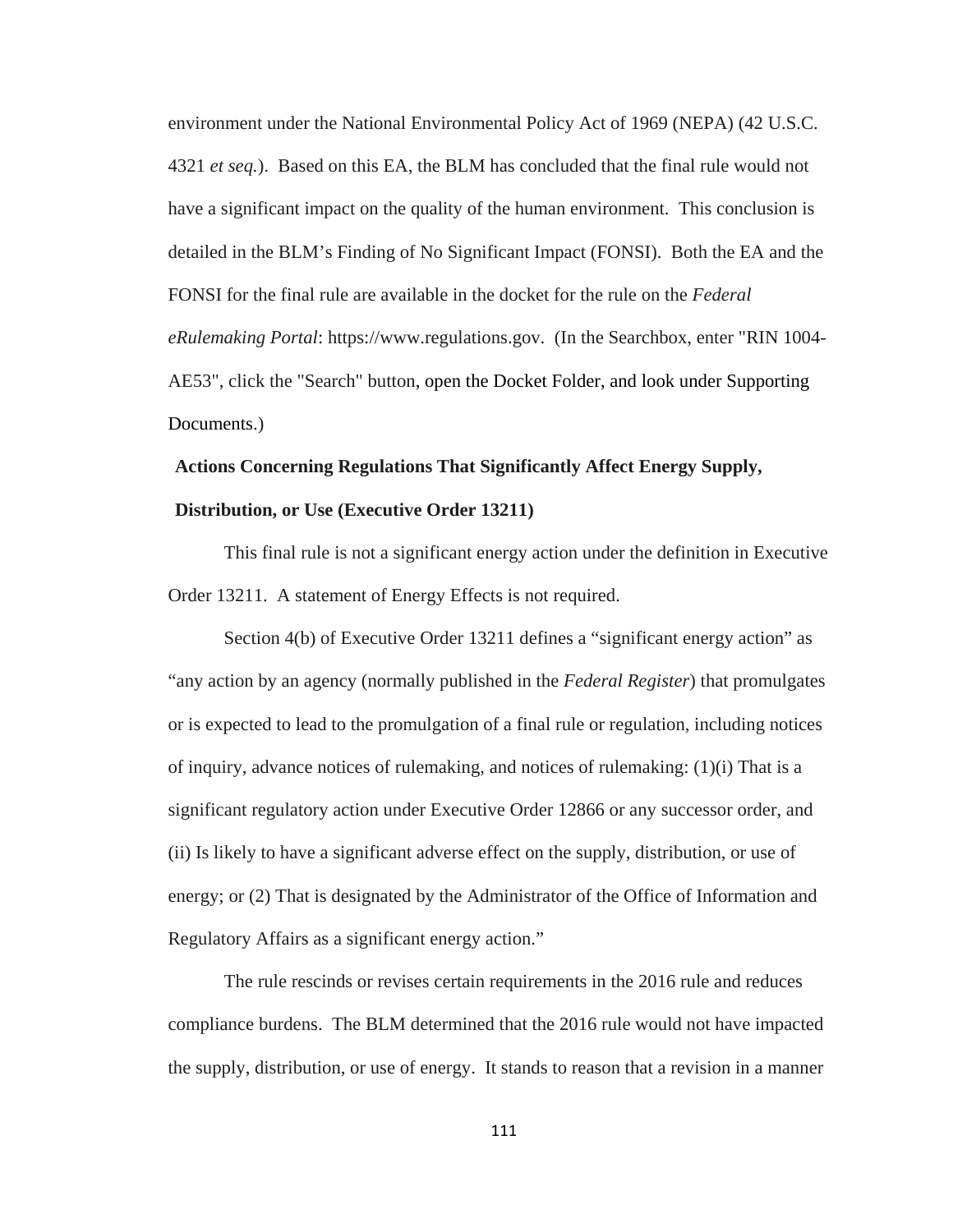that conforms 43 CFR subpart 3179 with the policies governing venting and flaring prior to the 2016 rule will likewise not have an impact on the supply, distribution, or use of energy. As such, we do not consider the final rule to be a "significant energy action" as defined in Executive Order 13211.

## **Authors**

The principal authors of this final rule are: James Tichenor, Justin Abernathy, Michael Riches, and Nathan Packer of the BLM Washington Office; Adam Stern of the Department of the Interior's Office of Policy Analysis; Beth Poindexter of the BLM Montana and North Dakota State Office; David Mankiewicz of the BLM Farmington, New Mexico Field Office; and Jennifer Sanchez of the BLM Roswell, New Mexico Field Office; assisted by Faith Bremner of the BLM's Division of Regulatory Affairs and by the Department of the Interior's Office of the Solicitor.

### **List of Subjects**

#### **43 CFR Part 3160**

Administrative practice and procedure; Government contracts; Indians-lands; Mineral royalties; Oil and gas exploration; Penalties; Public lands--mineral resources; Reporting and recordkeeping requirements.

# **43 CFR Part 3170**

Administrative practice and procedure; Flaring; Government contracts; Incorporation by reference; Indians-lands; Mineral royalties; Immediate assessments; Oil and gas exploration; Oil and gas measurement; Public lands--mineral resources; Reporting and record keeping requirements; Royalty-free use; Venting.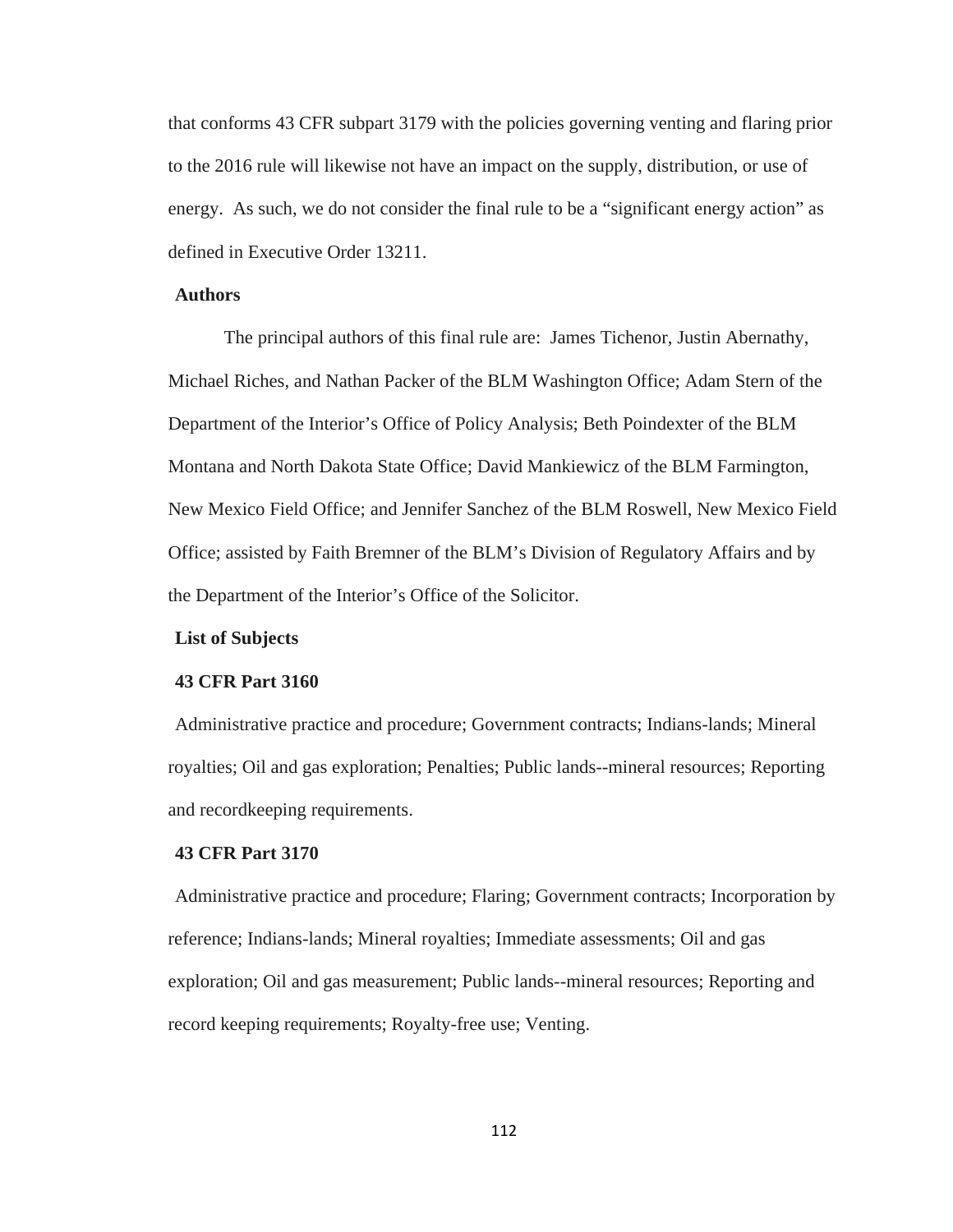Dated: \_\_\_\_\_\_\_\_\_\_\_\_\_\_\_\_\_\_\_\_\_\_\_\_\_\_\_\_\_\_

**Joseph R. Balash,**

*Assistant Secretary for Land and Minerals Management*

\_\_\_\_\_\_\_\_\_\_\_\_\_\_\_\_\_\_\_\_\_\_\_\_\_\_\_\_\_\_\_\_\_\_\_\_\_\_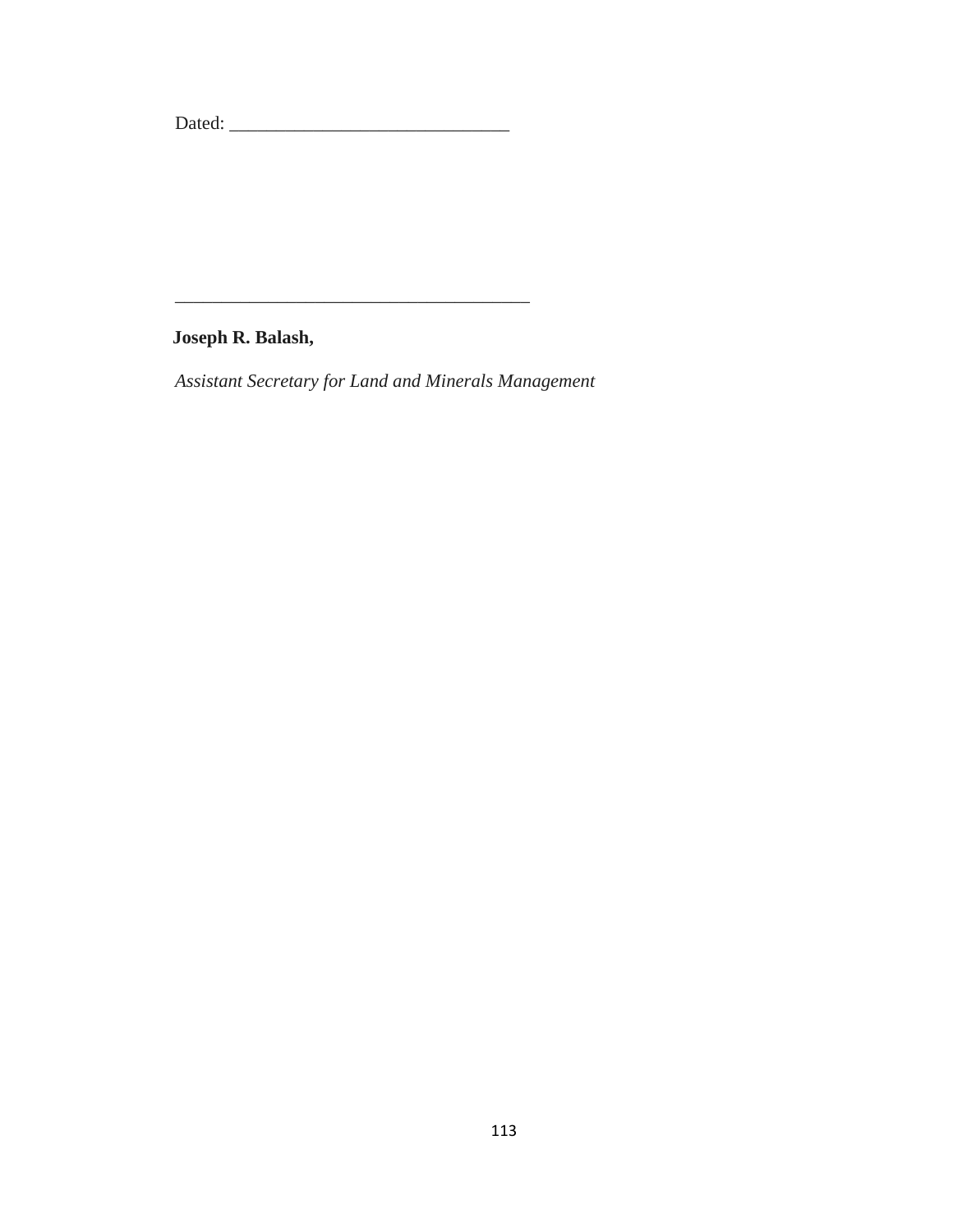# **43 CFR Chapter II**

For the reasons set out in the preamble, the Bureau of Land Management amends 43 CFR parts 3160 and 3170 as follows:

# **PART 3160 – ONSHORE OIL AND GAS OPERATIONS**

1. The authority citation for part 3160 continues to read as follows:

AUTHORITY: 25 U.S.C. 396d and 2107; 30 U.S.C. 189, 306, 359, and 1751; and 43

U.S.C. 1732(b), 1733, and 1740; and Sec. 107, Pub. L. 114-74, 129 Stat. 599, unless otherwise noted.

# **§ 3162.3-1 [Amended]**

2. Amend § 3162.3-1 by removing paragraph (j).

# **PART 3170 – ONSHORE OIL AND GAS PRODUCTION**

3. The authority citation for part 3170 continues to read as follows:

AUTHORITY: 25 U.S.C. 396d and 2107; 30 U.S.C. 189, 306, 359, and 1751; and 43

U.S.C. 1732(b), 1733, and 1740.

4. Revise subpart 3179 to read as follows:

# **SUBPART 3179—WASTE PREVENTION AND RESOURCE CONSERVATION**

**SECS.**

3179.1 Purpose.

3179.2 Scope.

3179.3 Definitions and acronyms.

3179.4 Determining when the loss of oil or gas is avoidable or unavoidable.

3179.5 When lost production is subject to royalty.

3179.6 Venting limitations.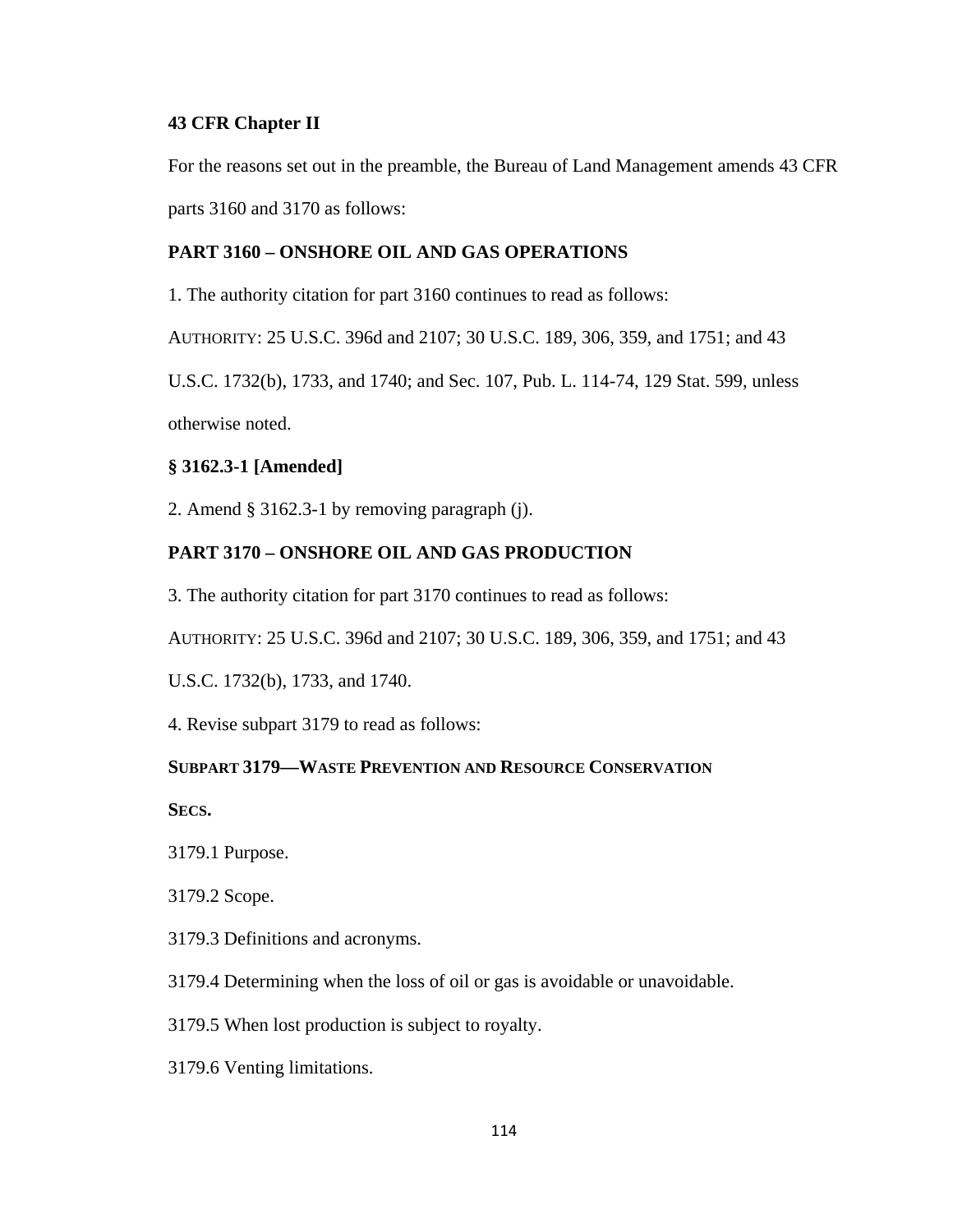# **AUTHORIZED FLARING AND VENTING OF GAS**

3179.101 Initial production testing.

3179.102 Subsequent well tests.

3179.103 Emergencies.

3179.104 Downhole well maintenance and liquids unloading.

# **OTHER VENTING OR FLARING**

3179.201 Oil-well gas.

# **MEASUREMENT AND REPORTING RESPONSIBILITIES**

3179.301 Measuring and reporting volumes of gas vented and flared.

# **ADDITIONAL DEFERENCE TO TRIBAL REGULATIONS**

3179.401 Deference to tribal regulations.

# **SUBPART 3179—WASTE PREVENTION AND RESOURCE CONSERVATION**

# **§ 3179.1 Purpose.**

The purpose of this subpart is to implement and carry out the purposes of statutes relating to prevention of waste from Federal and Indian (other than Osage Tribe) leases, conservation of surface resources, and management of the public lands for multiple use and sustained yield. This subpart supersedes those portions of Notice to Lessees and Operators of Onshore Federal and Indian Oil and Gas Leases, Royalty or Compensation for Oil and Gas Lost (NTL-4A), pertaining to, among other things, flaring and venting of produced gas, unavoidably and avoidably lost gas, and waste prevention.

# **§ 3179.2 Scope.**

(a) This subpart applies to: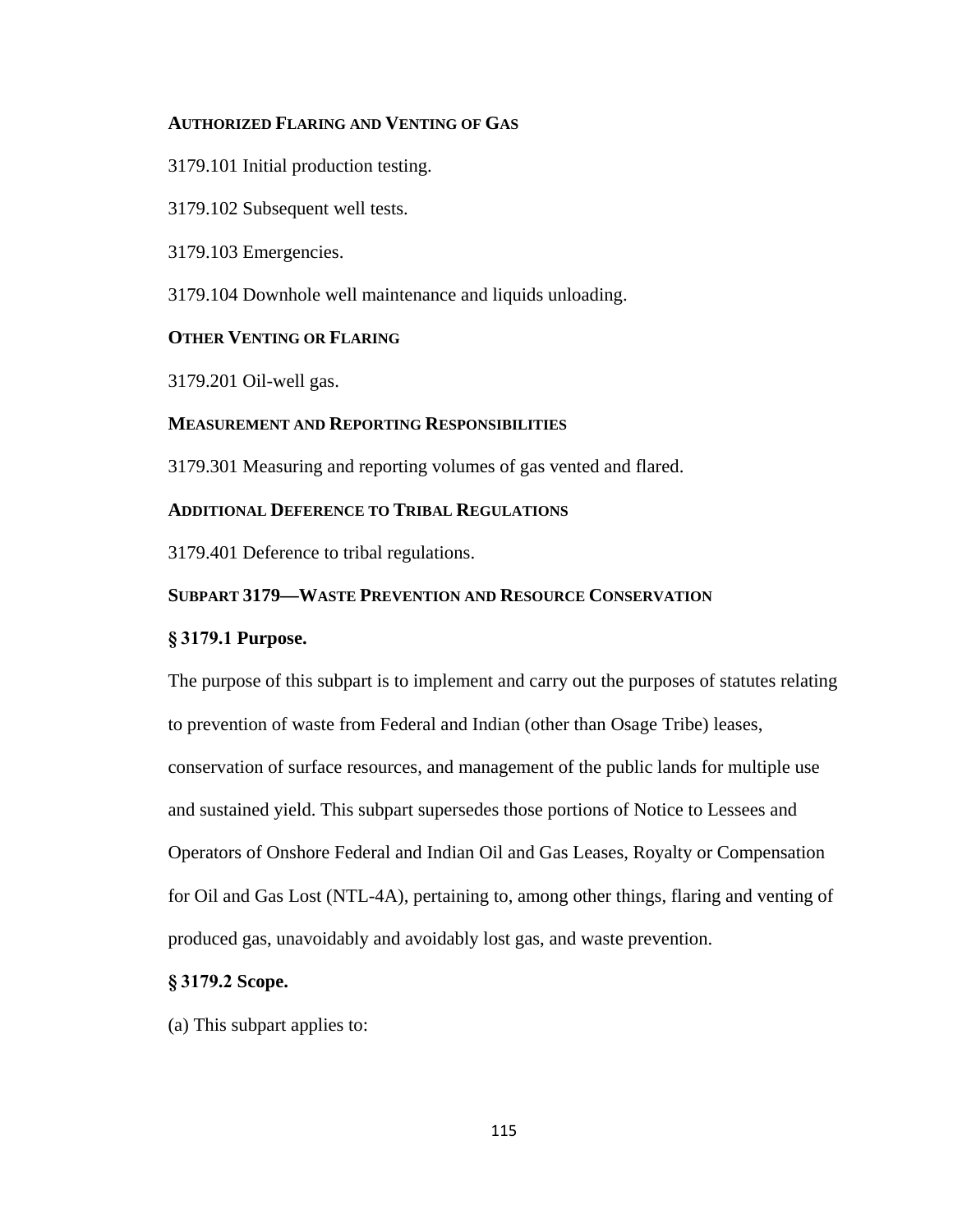(1) All onshore Federal and Indian (other than Osage Tribe) oil and gas leases, units, and communitized areas, except as otherwise provided in this subpart; (2) IMDA oil and gas agreements, unless specifically excluded in the agreement or unless the relevant provisions of this subpart are inconsistent with the agreement;

(3) Leases and other business agreements and contracts for the development of tribal energy resources under a Tribal Energy Resource Agreement entered into with the Secretary, unless specifically excluded in the lease, other business agreement, or Tribal Energy Resource Agreement;

(4) Committed State or private tracts in a federally approved unit or communitization agreement defined by or established under 43 CFR subpart 3105 or 43 CFR part 3180; and

(5) All onshore well facilities located on a Federal or Indian lease or a federally approved unit or communitized area.

(b) For purposes of this subpart, the term "lease" also includes IMDA agreements.

#### **§ 3179.3 Definitions and acronyms.**

As used in this subpart, the term:

*Automatic ignition system* means an automatic ignitor and, where needed to ensure continuous combustion, a continuous pilot flame.

*Capture* means the physical containment of natural gas for transportation to market or productive use of natural gas, and includes injection and royalty-free on-site uses pursuant to subpart 3178.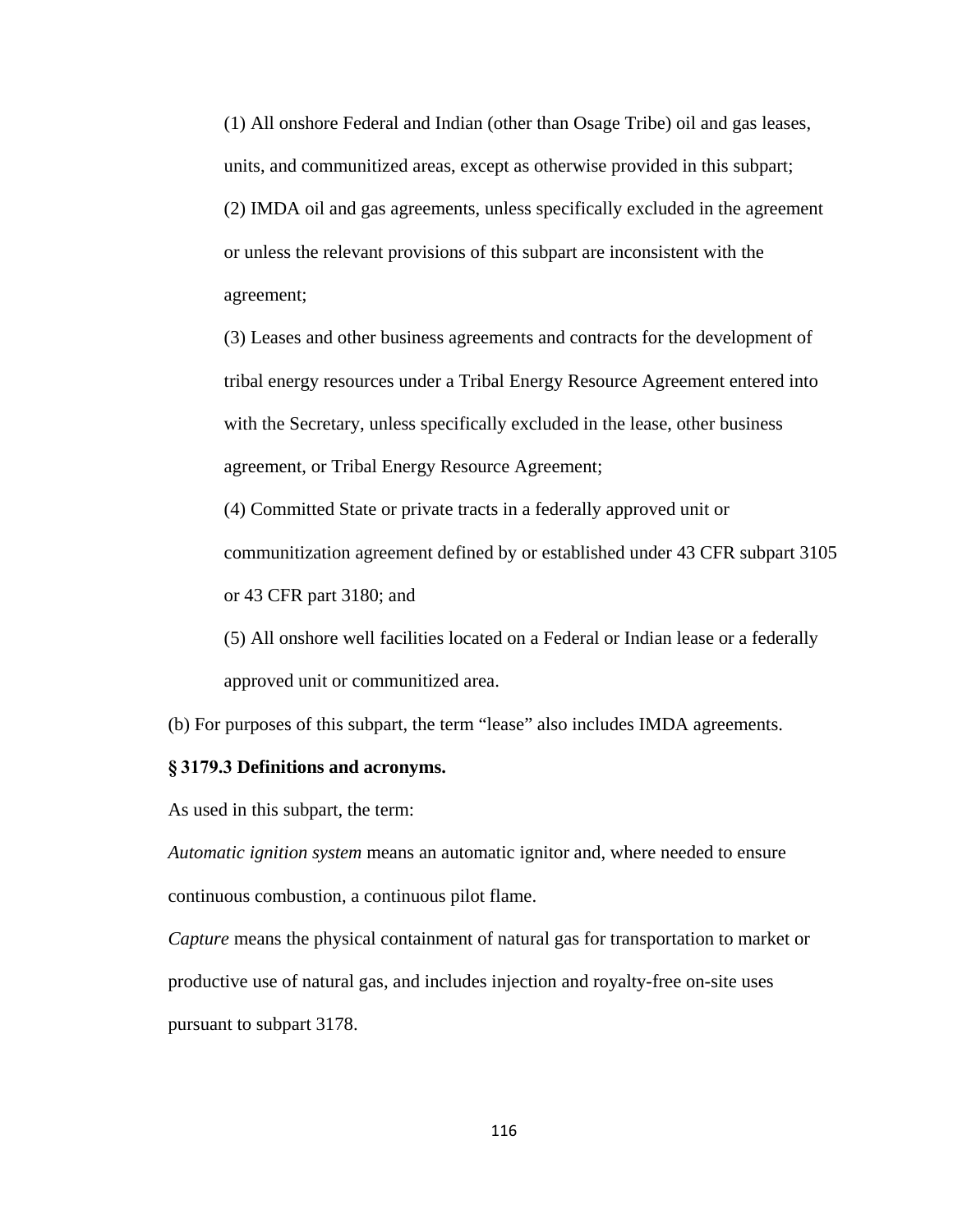*Gas-to-oil ratio (GOR)* means the ratio of gas to oil in the production stream expressed in standard cubic feet of gas per barrel of oil.

*Gas well* means a well for which the energy equivalent of the gas produced, including its entrained liquefiable hydrocarbons, exceeds the energy equivalent of the oil produced, as determined at the time of well completion.

*Liquids unloading* means the removal of an accumulation of liquid hydrocarbons or water from the wellbore of a completed gas well.

*Lost oil or lost gas* means produced oil or gas that escapes containment, either intentionally or unintentionally, or is flared before being removed from the lease, unit, or communitized area, and cannot be recovered.

*Oil well* means a well for which the energy equivalent of the oil produced exceeds the energy equivalent of the gas produced, as determined at the time of well completion. *Waste of oil or gas* means any act or failure to act by the operator that is not sanctioned by the authorized officer as necessary for proper development and production, where compliance costs are not greater than the monetary value of the resources they are expected to conserve, and which results in: (1) A reduction in the quantity or quality of oil and gas ultimately producible from a reservoir under prudent and proper operations; or (2) avoidable surface loss of oil or gas.

# **§ 3179.4 Determining when the loss of oil or gas is avoidable or unavoidable.**

For purposes of this subpart:

(a) *Avoidably lost* production means:

(1) Gas that is vented or flared without the authorization or approval of the BLM; or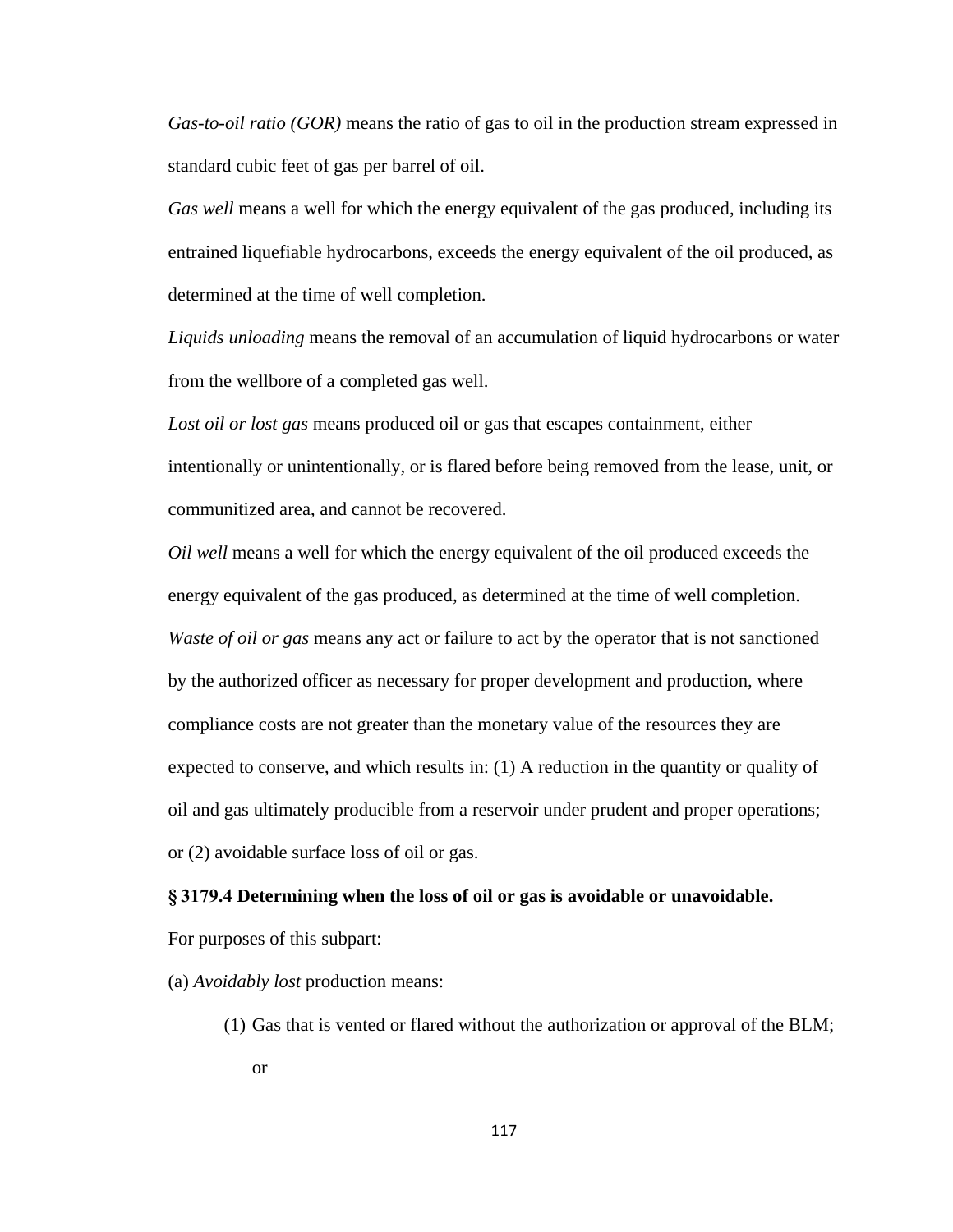- (2) Produced oil or gas that is lost when the BLM determines that such loss occurred as a result of:
	- (i) Negligence on the part of the operator;
	- (ii) The failure of the operator to take all reasonable measures to prevent or control the loss; or
	- (iii) The failure of the operator to comply fully with the applicable lease terms and regulations, appropriate provisions of the approved operating plan, or prior written orders of the BLM.
- (b) *Unavoidably lost* production means:
	- (1) Oil or gas that is lost because of line failures, equipment malfunctions, blowouts, fires, or other similar circumstances, except where the BLM determines that the loss was avoidable pursuant to  $\S 3179.4(a)(2)$ ;
	- (2) Oil or gas that is lost from the following operations or sources, except where
		- the BLM determines that the loss was avoidable pursuant to  $\S 3179.4(a)(2)$ :
			- (i) Well drilling;
			- (ii) Well completion and related operations;
			- (iii) Initial production tests, subject to the limitations in § 3179.101;
			- (iv) Subsequent well tests, subject to the limitations in  $\S 3179.102$ ;
			- (v) Exploratory coalbed methane well dewatering;
			- (vi) Emergencies, subject to the limitations in § 3179.103;

(vii) Normal gas vapor losses from a storage tank or other low pressure production vessel, unless the BLM determines that recovery of the gas vapors is warranted;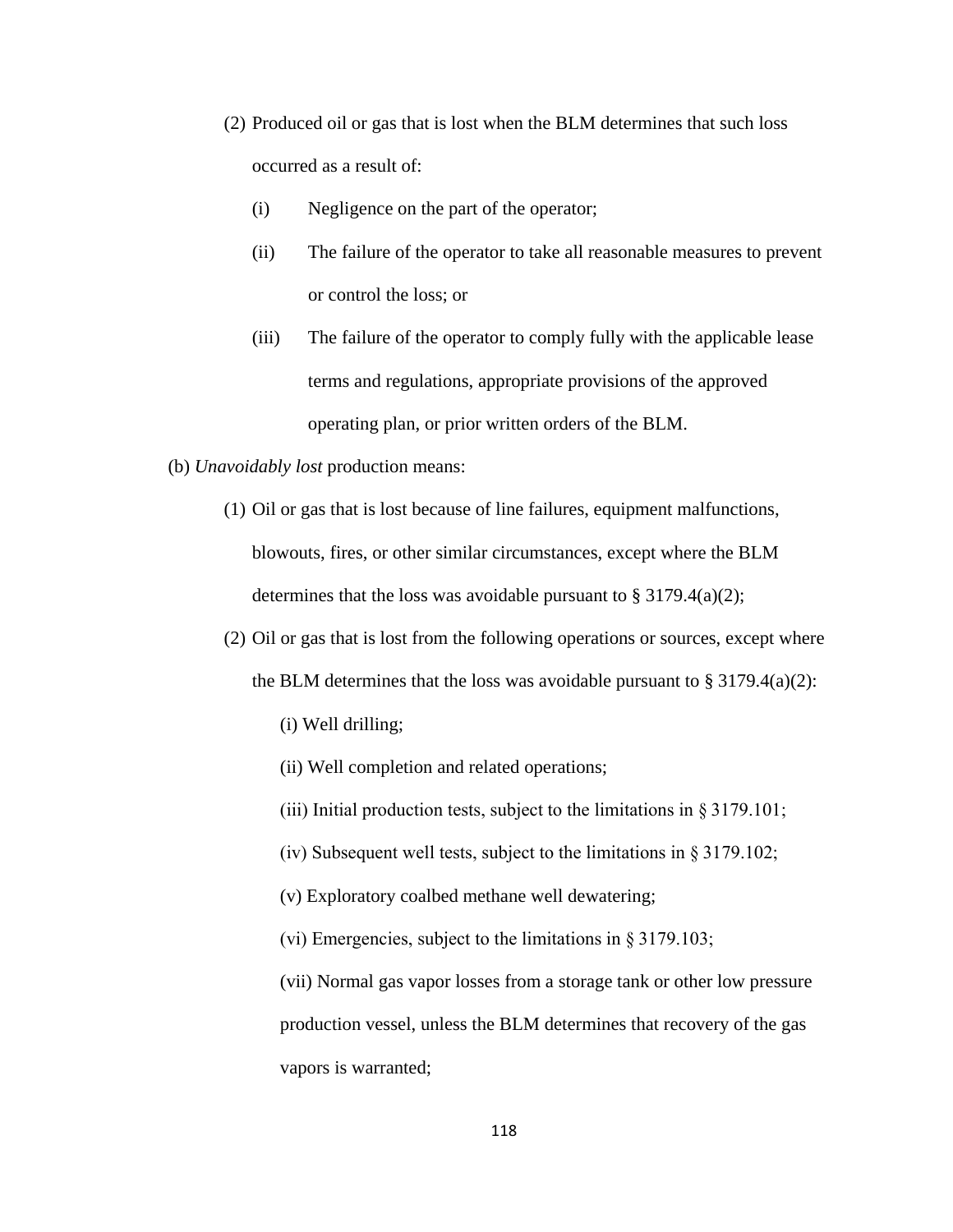(viii) Well venting in the course of downhole well maintenance and/or liquids unloading performed in compliance with § 3179.104; or (ix) Facility and pipeline maintenance, such as when an operator must blow-down and depressurize equipment to perform maintenance or repairs; or

(3) Produced gas that is flared or vented with BLM authorization or approval.

# **§ 3179.5 When lost production is subject to royalty.**

(a) Royalty is due on all avoidably lost oil or gas.

(b) Royalty is not due on any unavoidably lost oil or gas.

### **§ 3179.6 Venting limitations.**

(a) Gas well gas may not be flared or vented, except where it is unavoidably lost pursuant to § 3179.4(b).

(b) The operator must flare, rather than vent, any gas that is not captured, except:

(1) When flaring the gas is technically infeasible, such as when the gas is not readily combustible or the volumes are too small to flare;

(2) Under emergency conditions, as defined in § 3179.105, when the loss of gas is uncontrollable or venting is necessary for safety;

(3) When the gas is vented through normal operation of a natural gas-activated pneumatic controller or pump;

(4) When gas vapor is vented from a storage tank or other low pressure production vessel, unless the BLM determines that recovery of the gas vapors is warranted;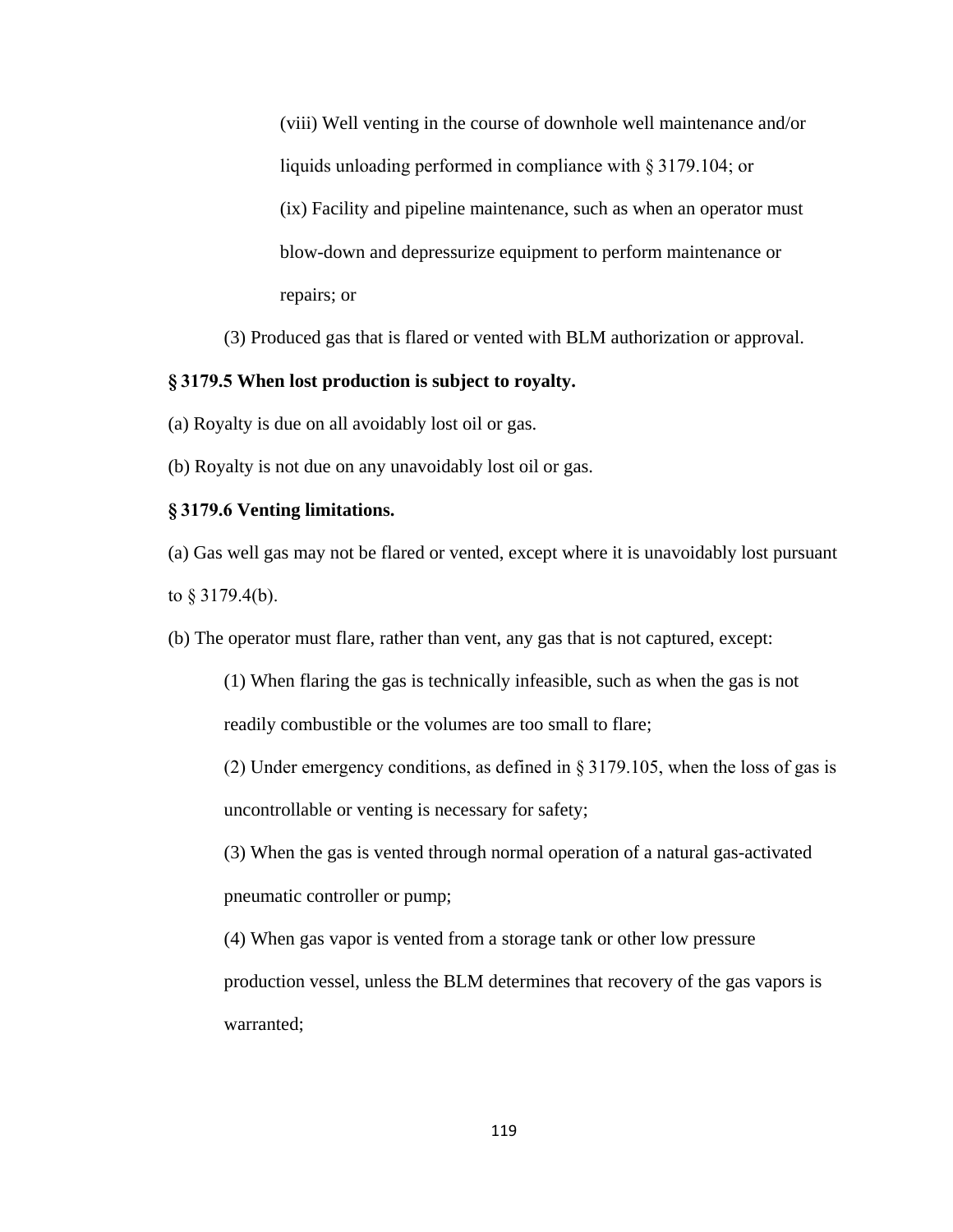(5) When the gas is vented during downhole well maintenance or liquids unloading activities;

(6) When the gas venting is necessary to allow non-routine facility and pipeline maintenance to be performed, such as when an operator must, upon occasion, blow-down and depressurize equipment to perform maintenance or repairs; or

(7) When a release of gas is unavoidable under § 3179.4 and flaring is prohibited

by Federal, State, local or tribal law, regulation, or enforceable permit term.

(c) For purposes of this subpart, all flares or combustion devices must be equipped with an automatic ignition system.

## **AUTHORIZED FLARING AND VENTING OF GAS**

# **§ 3179.101 Initial production testing.**

(a) Gas flared during the initial production test of each completed interval in a well is royalty free until one of the following occurs:

(1) The operator determines that it has obtained adequate reservoir information;

(2) 30 days have passed since the beginning of the production test, unless the

BLM approves a longer test period; or

(3) The operator has flared 50 million cubic feet (MMcf) of gas.

(b) The operator may request a longer test period and must submit its request using a Sundry Notice.

#### **§ 3179.102 Subsequent well tests.**

(a) Gas flared during well tests subsequent to the initial production test is royalty free for a period not to exceed 24 hours, unless the BLM approves or requires a longer test period.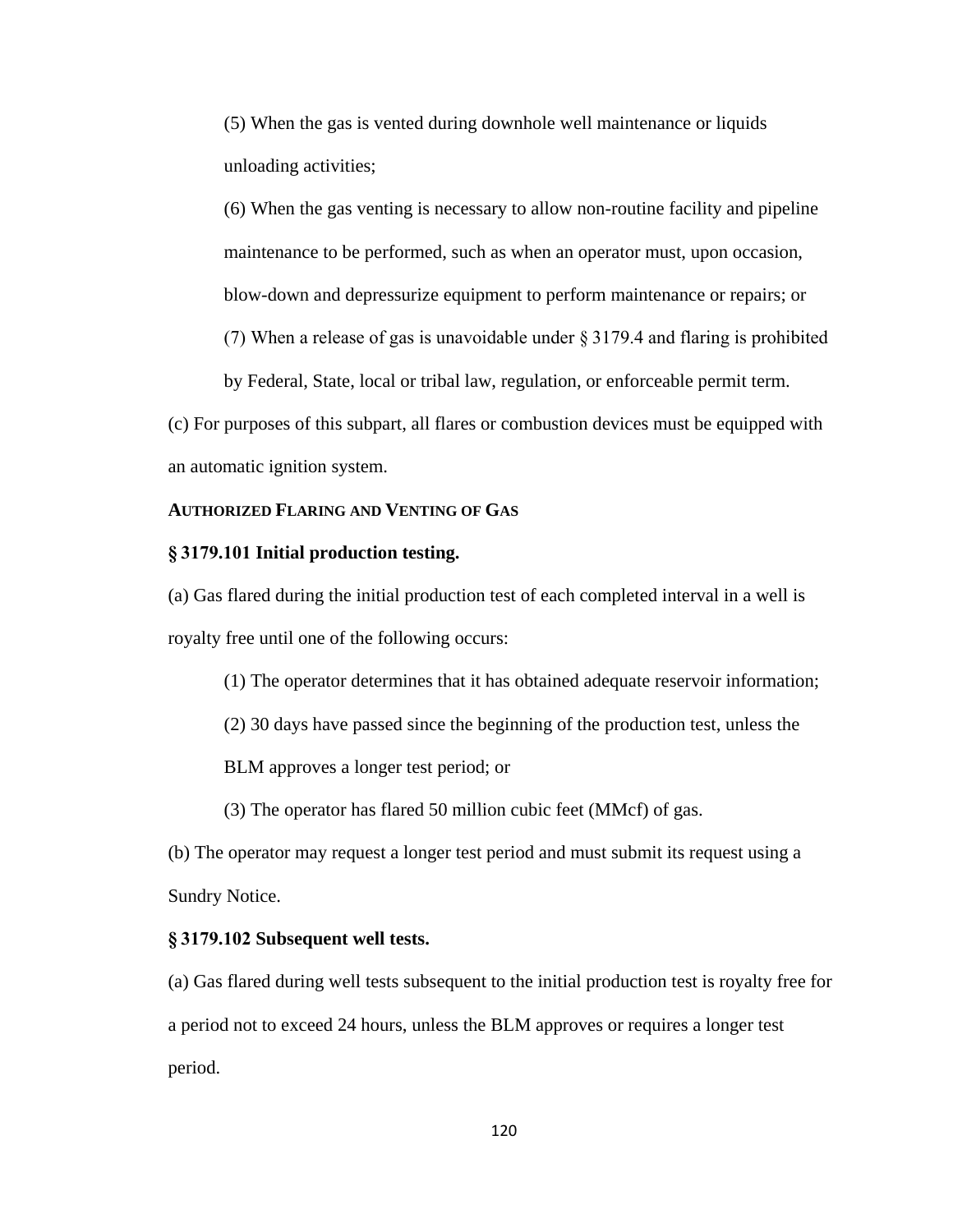(b) The operator may request a longer test period and must submit its request using a Sundry Notice.

### **§ 3179.103 Emergencies.**

(a) Gas flared or vented during an emergency is royalty free for a period not to exceed 24 hours, unless the BLM determines that emergency conditions exist necessitating venting or flaring for a longer period.

(b) For purposes of this subpart, an "emergency" is a temporary, infrequent and unavoidable situation in which the loss of gas or oil is uncontrollable or necessary to avoid risk of an immediate and substantial adverse impact on safety, public health, or the environment, and is not due to operator negligence.

(c) The following do not constitute emergencies for the purpose of royalty assessment:

(1) The operator's failure to install appropriate equipment of a sufficient capacity to accommodate the production conditions;

(2) Failure to limit production when the production rate exceeds the capacity of the related equipment, pipeline, or gas plant, or exceeds sales contract volumes of oil or gas;

(3) Scheduled maintenance;

(4) A situation caused by operator negligence, including recurring equipment failures; or

(5) A situation on a lease, unit, or communitized area that has already experienced 3 or more emergencies within the past 30 days, unless the BLM determines that the occurrence of more than 3 emergencies within the 30 day period could not have been anticipated and was beyond the operator's control.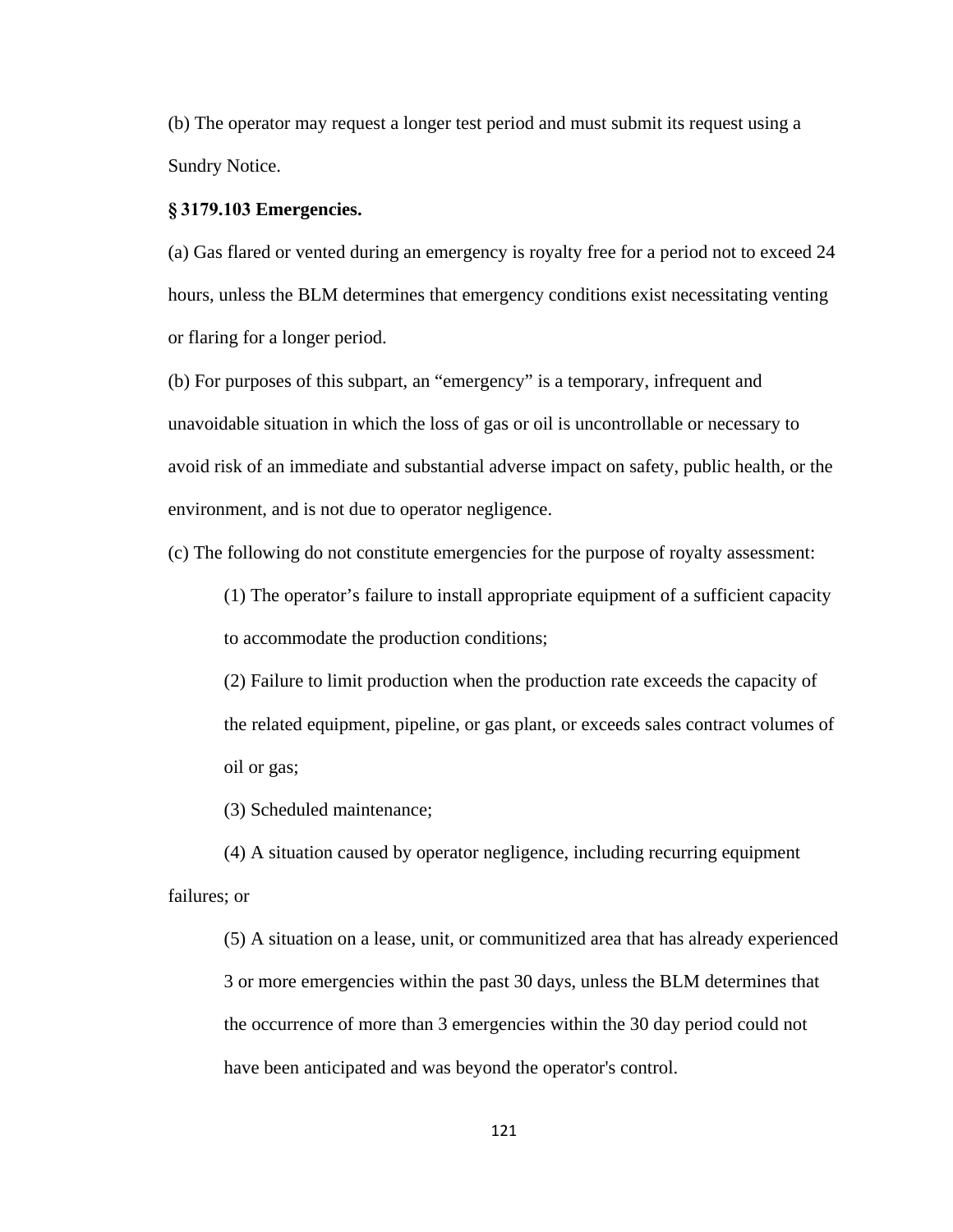(d) Within 45 days of the start of the emergency, the operator must estimate and report to the BLM on a Sundry Notice the volumes flared or vented beyond the timeframe specified in paragraph (a) of this section.

#### **§ 3179.104 Downhole well maintenance and liquids unloading.**

(a) Gas vented or flared during downhole well maintenance and well purging is royalty free for a period not to exceed 24 hours per event, provided that the requirements of paragraphs (b) through (d) of this section are met. Gas vented or flared from a plunger lift system and/or an automated well control system is royalty free, provided the requirements of paragraphs (b) and (c) of this section are met.

(b) The operator must minimize the loss of gas associated with downhole well maintenance and liquids unloading, consistent with safe operations.

(c) For wells equipped with a plunger lift system and/or an automated well control system, minimizing gas loss under paragraph (b) of this section includes optimizing the operation of the system to minimize gas losses to the extent possible consistent with removing liquids that would inhibit proper function of the well.

(d) For any liquids unloading by manual well purging, the operator must ensure that the person conducting the well purging remains present on-site throughout the event to end the event as soon as practical, thereby minimizing to the maximum extent practicable any venting to the atmosphere;

(e) For purposes of this section, "well purging" means blowing accumulated liquids out of a wellbore by reservoir gas pressure, whether manually or by an automatic control system that relies on real-time pressure or flow, timers, or other well data, where the gas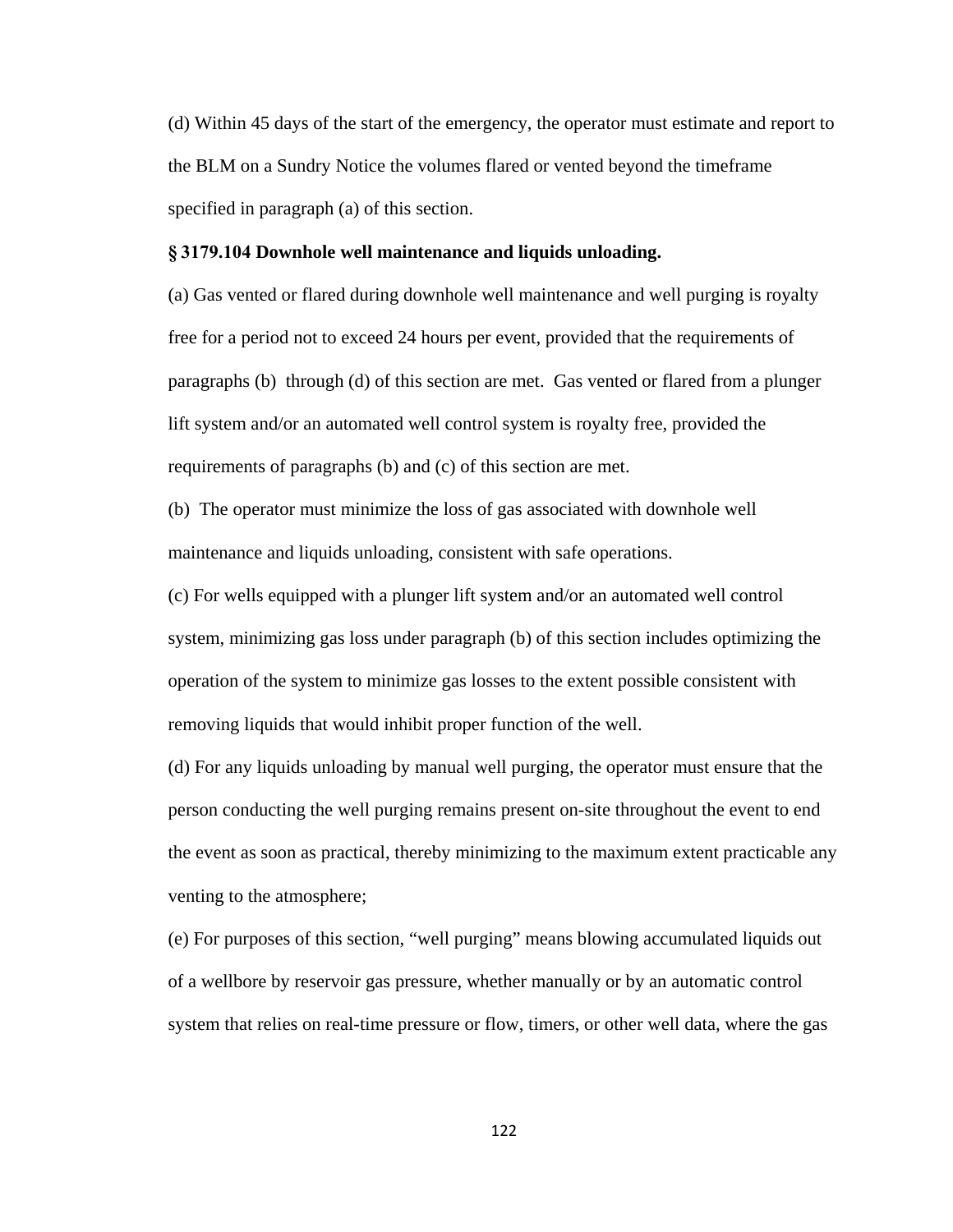is vented to the atmosphere, and it does not apply to wells equipped with a plunger lift system.

## **OTHER VENTING OR FLARING**

#### **§ 3179.201 Oil-well gas.**

(a) Except as provided in §§ 3179.101, 3179.102, 3179.103, and 3179.104 of this subpart, vented or flared oil-well gas is royalty free if it is vented or flared pursuant to applicable rules, regulations, or orders of the appropriate State regulatory agency or tribe. Applicable State or tribal rules, regulations, or orders are appropriate if they place limitations on the venting and flaring of oil-well gas, including through general or qualified prohibitions, volume or time limitations, capture percentage requirements, or trading mechanisms.

(b) With respect to production from Indian leases, vented or flared oil-well gas will be treated as royalty free pursuant to paragraph (a) of this section only to the extent it is consistent with the BLM's trust responsibility.

(c) Except as otherwise provided in this subpart, oil-well gas may not be vented or flared royalty free unless the BLM approves it in writing. The BLM may approve an application for royalty-free venting or flaring of oil-well gas if it determines that it is justified by the operator's submission of either:

(1) An evaluation report supported by engineering, geologic, and economic data that demonstrates to the BLM's satisfaction that the expenditures necessary to market or beneficially use such gas are not economically justified. If flaring exceeds 10 MMcf per well during any month, the BLM may determine that the gas is avoidably lost and therefore subject to royalty; or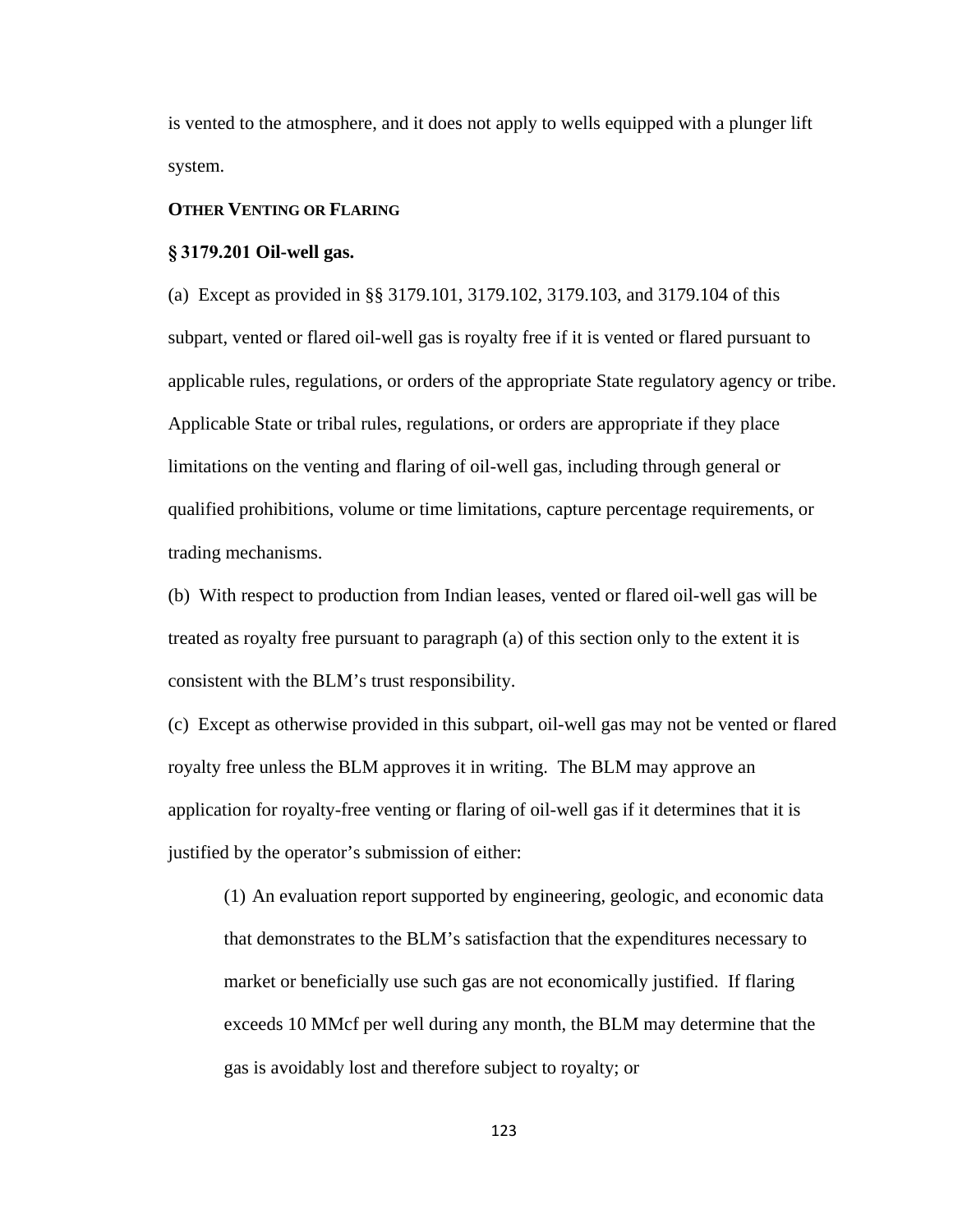(2) An action plan showing how the operator will minimize the venting or flaring of the oil-well gas within 1 year. An operator may apply for approval of an extension of the 1-year time limit, if justified. If the operator fails to implement the action plan, the gas vented or flared during the time covered by the action plan will be subject to royalty. If flaring exceeds 10 MMcf per well during any month, the BLM may determine that the gas is avoidably lost and therefore subject to royalty.

(d) The evaluation report in paragraph  $(c)(1)$  of this section:

(1) Must include all appropriate engineering, geologic, and economic data to support the applicant's determination that marketing or using the gas is not economically viable. The information provided must include the applicant's estimates of the volumes of oil and gas that would be produced to the economic limit if the application to vent or flare were approved and the volumes of the oil and gas that would be produced if the applicant was required to market or use the gas. When evaluating the feasibility of marketing or using of the gas, the BLM will determine whether the operator can economically operate the lease if it is required to market or use the gas, considering the total leasehold production, including both oil and gas, as well as the economics of a field-wide plan; and (2) The BLM may require the operator to provide an updated evaluation report as additional development occurs or economic conditions improve, but no more than once a year.

(e) An approval to flare royalty free, which is in effect as of the effective date of this rule, will continue in effect unless:

124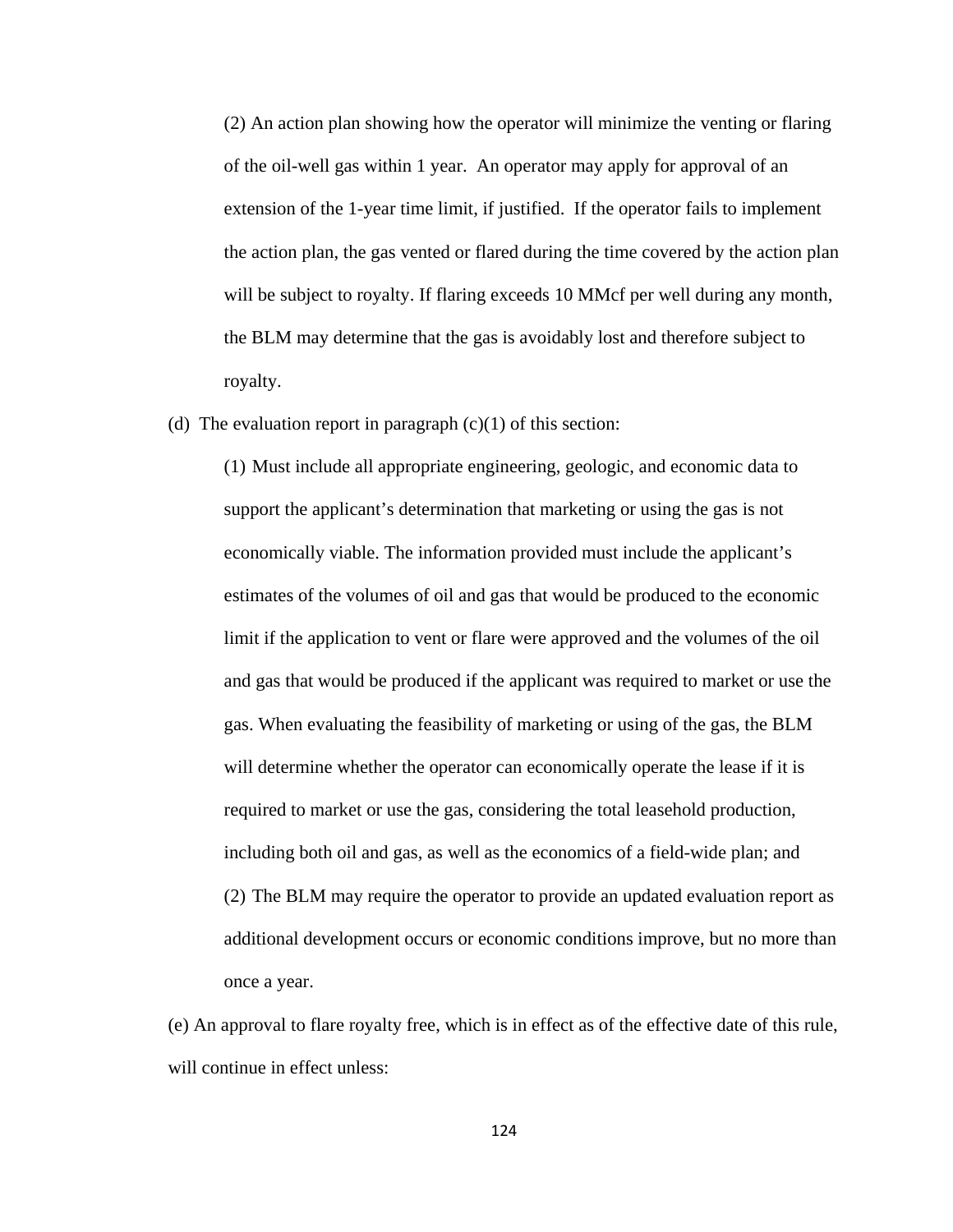(1) The approval is no longer necessary because the venting or flaring is authorized by the applicable rules, regulations, or orders of an appropriate State regulatory agency or tribe, as provided in paragraph (a) of this section; or

(2) The BLM requires an updated evaluation report under paragraph (d)(2) of this section and determines to amend or revoke its approval.

# **MEASUREMENT AND REPORTING RESPONSIBILITIES**

## **§ 3179.301 Measuring and reporting volumes of gas vented and flared.**

(a) The operator must estimate or measure all volumes of lost oil and gas, whether avoidably or unavoidably lost, from wells, facilities and equipment on a lease, unit PA, or communitized area and report those volumes under applicable ONRR reporting requirements.

- (b) The operator may:
	- (1) Estimate or measure vented or flared gas in accordance with applicable rules, regulations, or orders of the appropriate State or tribal regulatory agency;
	- (2) Estimate the volume of the vented or flared gas based on the results of a regularly performed GOR test and measured values for the volumes of oil production and gas sales, to allow BLM to independently verify the volume, rate, and heating value of the flared gas; or
	- (3) Measure the volume of the flared gas.

(c) The BLM may require the installation of additional measurement equipment whenever it is determined that the existing methods are inadequate to meet the purposes of this subpart.